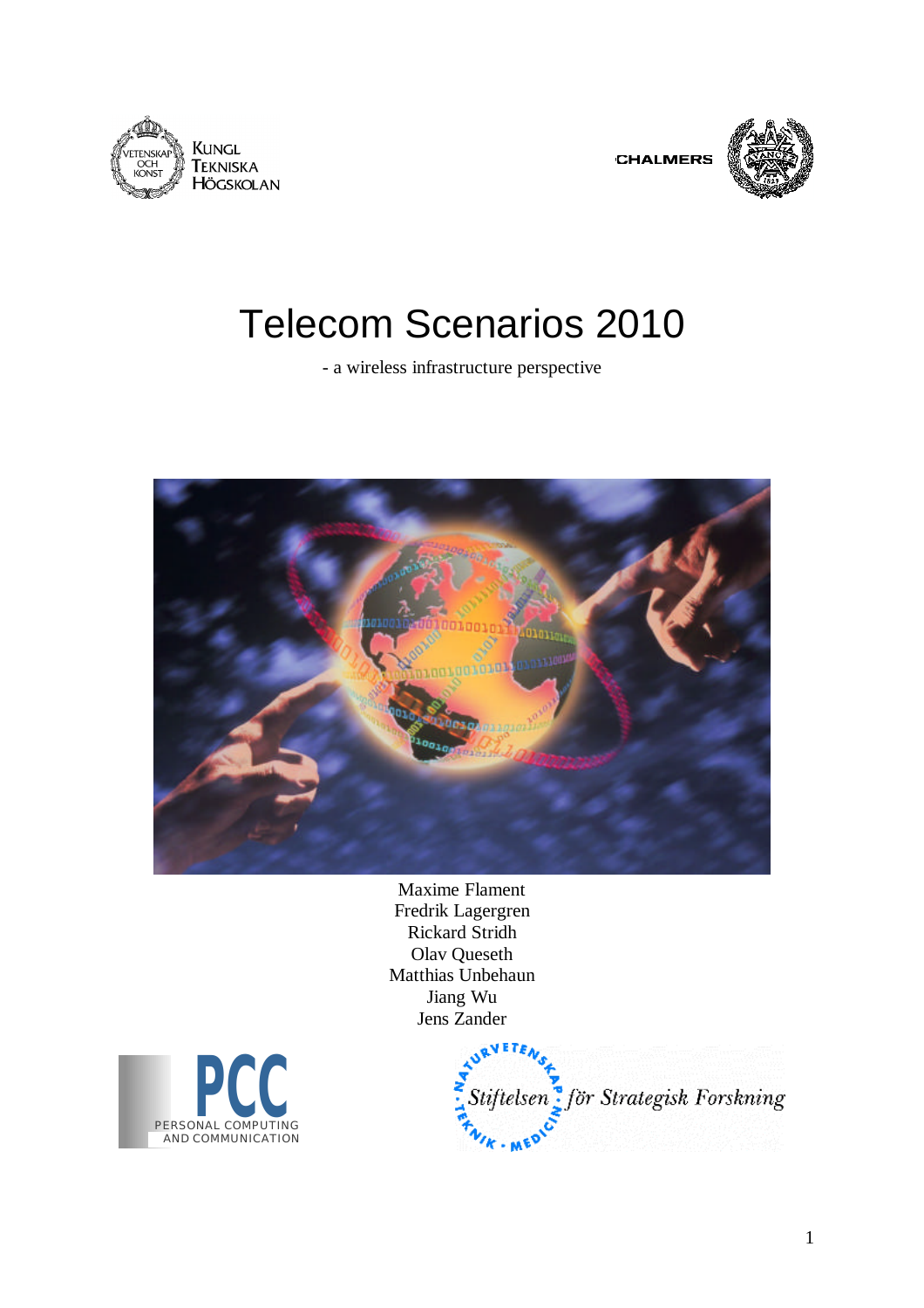| 1.                                                                                |  |
|-----------------------------------------------------------------------------------|--|
|                                                                                   |  |
|                                                                                   |  |
|                                                                                   |  |
|                                                                                   |  |
|                                                                                   |  |
| 2.                                                                                |  |
|                                                                                   |  |
|                                                                                   |  |
| 3.                                                                                |  |
|                                                                                   |  |
|                                                                                   |  |
|                                                                                   |  |
| 4.                                                                                |  |
|                                                                                   |  |
|                                                                                   |  |
|                                                                                   |  |
| 4.4. Scenario III - Pocket computing or Smart devices that fit into your pocket30 |  |
|                                                                                   |  |
| 5.                                                                                |  |
|                                                                                   |  |
|                                                                                   |  |
|                                                                                   |  |
|                                                                                   |  |
|                                                                                   |  |
| 6.                                                                                |  |
|                                                                                   |  |
|                                                                                   |  |
|                                                                                   |  |
|                                                                                   |  |
|                                                                                   |  |
|                                                                                   |  |
|                                                                                   |  |
|                                                                                   |  |
|                                                                                   |  |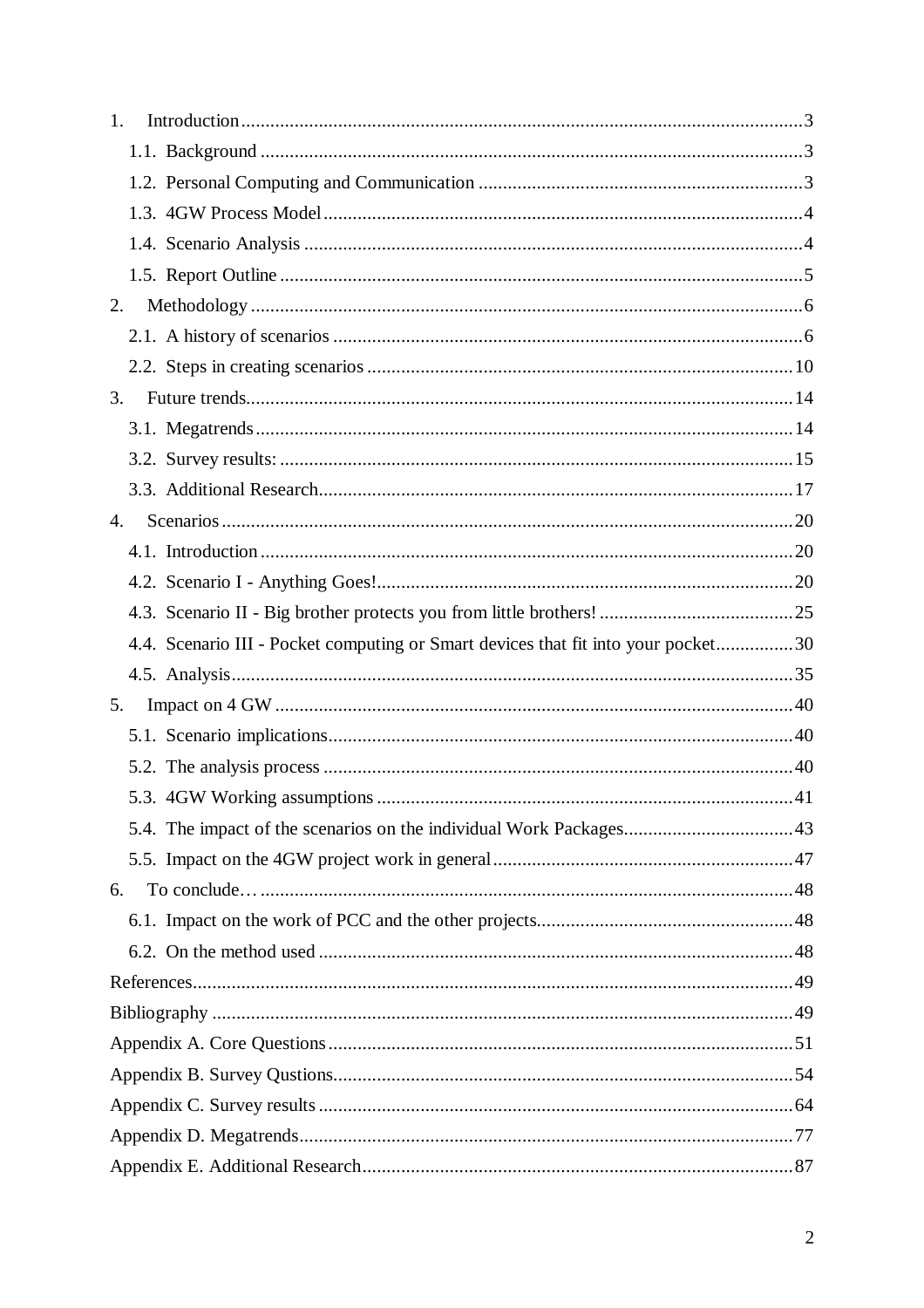# **1. Introduction**

# *1.1. Background*

The consumer of telecommunication services of tomorrow will expect to receive the same services in a wireless fashion as he receives from a fixed network. These services require (at least instantaneously) high bandwidths. It is not expected that future telecommunication users are willing neither willing to sacrifice functionality for the added value of mobility nor to pay more for it - mainly because he will hardly be using any other stationary telecommunication devices. The successors of current digital mobile telephony systems, the so called "Third generation" mobile systems (UMTS and IMT-2000) aim at only partially solving these problems. By mainly extending second generation technologies higher data-rates, up to 2 Mbit/s are offered but only to a limited number of users at the time and only in certain areas. In rural areas only marginally higher bandwidth will be provided. In order to enable the use of truly new and innovative multimedia services, even higher bandwidths need to be provided at a lower cost that can be provided by second and third generation systems.

Studying alternative technologies and architectures for such wireless access infrastructures is the aim of this project. Key limiting factors have been identified as spectrum shortage, power consumption and infrastructure costs. Spectrum shortage is mainly due to interference from other users but also due to the slow process of international regulation & co-ordination with existing services. Device power supply technology is also a key problem are since it is not expected to make substantial progress (i.e., only 1-2 orders of magnitude) in the next decade putting severe restrictions on power consumption. High bandwidths seem to demand massive infrastructure investments with towering (and possibly prohibitive costs).

These problems are the focus of the  $4<sup>th</sup>$  Generation Wireless Infrastructure (4GW) project within Personal Computing and Communication (PCC), a national strategic research program financed by the Foundation for Strategic Research (Strategiska forskningsstiftelsen). PCC aims at strengthening Swedish industry in the area of telecommunication. The program initiates research, relevant to industry, at the highest international level and runs graduate education preparing for international careers. Another aim is to keep interdisciplinary research and to promote co-operation between research groups both within academia and between academia and industry. The PCC Vision, guiding all activities, is *"Personal multimedia communication to all at the same cost as fixed telephony today.*" The 4GW project in turn aims at investigating and proposing overall infrastructure architecture solutions for the successor of these  $3<sup>rd</sup>$  generation systems, what is here conceptually denoted as  $4<sup>th</sup>$  generation "system", with respect to technical, economical and regulatory perspectives. This involves truly interdisciplinary efforts, spanning from services & user behavior, infrastructure economics, telecommunication analysis, down to implementation issues and device technology. The approximate time frame for the deployment considered by the project is 2010-2015.

# *1.2. Personal Computing and Communication*

Today, the development in telecommunication and computing areas may be perceived as extremely fast. Keeping up to date with the latest developments in the research community may be a challenge in it self. However, in retrospect, the massive deployment of infrastructure has been, and still is, a slow process. This is mainly due to the large investments that are required, which in our time of deregulation and market uncertainty often are hard to motivate even for the largest actors on the telecommunication scene. The time spent from the first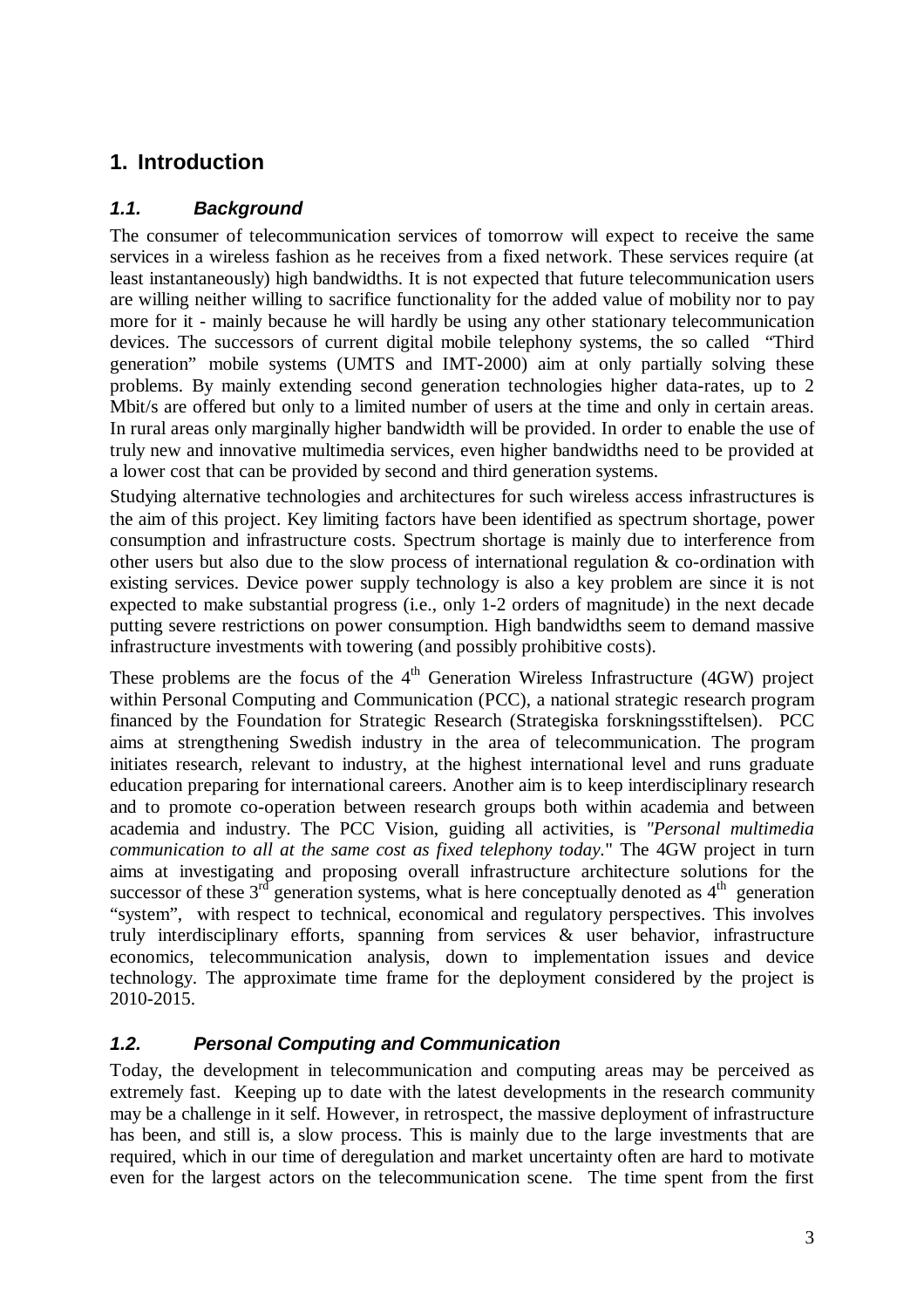research results to a fully deployed infrastructure may be of the order decades. One of the great challenges of this situation is to ensure that research performed today will be relevant in the future when results are to be applied in the design and deployment of a system.

To enable a systematic analysis of such future systems, the project has adopted a process model as illustrated in fig 1. The project work is focused around the *Working Assumptions* (WA:s) which as a collection form a conceptual description of a  $4<sup>th</sup>$  generation wireless access system. The WA:s provide the common platform for interrelating comparing and selecting research problems in the different Work Packages(WP:s). The task of the work packages is to derive and analyse key (bottleneck) problems in the current set of working assumptions. The focus is on studying the feasibility of solving these problems as well as determining performance limits and potential bottlenecks. The result will be used to modify the working assumptions by changing the trade-offs between various bottleneck areas. An important first step in this process is to get a picture of the possible futures such a system will work in. Thus the first activity in the project has been a scenario analysis of the future telecommunication environment in which a  $4<sup>th</sup>$  generation wireless access system is to be deployed. This environmental description has to encompass several different perspectives such as technical, political, social and economical. The working assumptions have to be consistent with a set of background assumptions describing relevant parts of the techno-/socio-/economical scenario for telecommunications which in our case will be set in the time period 2010-2020.

The objective of the work described in this report may be divided into three parts:

- Envision the possible future and thus define the area for the 4GW future research.
- To give the participants in the 4GW project a broad knowledge of Personal Computing and Communication systems and their environment and to supply a framework for future co-operation
- Support the rest of the PCC projects with thoughts and facts of interesting research areas.

# *1.3. 4GW Process Model*

The project process model is illustrated in fig 1. The project work is focused around the working assumptions that provide the common platform for interrelating comparing and selecting research problems in the different Work Packages. The task of the work packages is to derive and analyse key (bottleneck) problems in the current set of working assumptions. The focus is on studying the feasibility of solving these problems as well as determining performance limits and potential bottlenecks. The result will be used to modify the working assumptions by changing the trade-offs between various bottleneck areas. The working assumptions have to be consistent with a set of background assumptions describing relevant parts of a techno-/socio-/economical scenario for telecommunications in the time period 2010- 2020.

# *1.4. Scenario Analysis*

As seen in the process model above the scenarios are intended as input to the basic assumptions. In most research or development project there exist some basic assumptions that form the questions asked and hence limits the range of answers one can get. Unfortunately, the basic assumptions are not always expressed in a more formal way. The problem of formulating and expressing the basic assumptions made is important to clarify the where the project is heading. How can this be done?

There are various techniques on how to make "predictions" about the future. Many economists are working with computer models on the economy and make "predictions" out of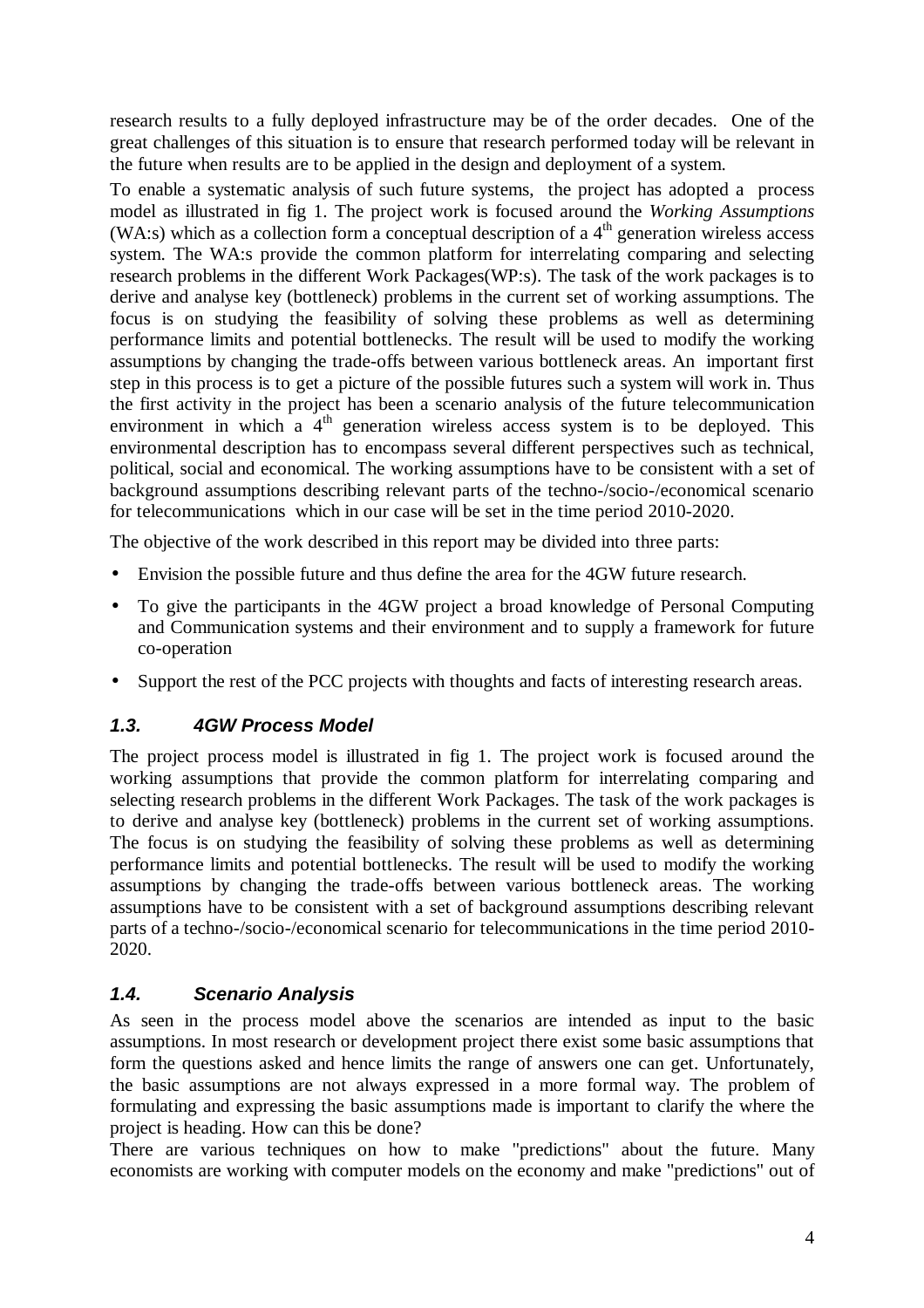running large batches of data assumptions through the models. These models are built around a few basic assumptions like "Humans are profit-maximising" etc. One model widely used to find strategic research issues is the Delphi-survey. A Delphi Survey is typically done by asking a number of experts on their opinion about the occurrence and timing of a certain event. The expertise's opinions are then merged through continuos iterations until one united opinion forms.

Scenario techniques provide a different approach. First they are based on more qualitative trends. That means that they are not easily described with a single number or value. This in turn rules out the usage of the econometric models described above. Secondly, the forming of one single opinion about the future, as in the Delphi, disqualifies any development that is perceived to be of "either/or" type. The scenarios may include such developments since, in general, one uses several scenarios.

The second perspective on scenario work is the formation of groups out of a number of individuals. Team building can be a matter of creating understanding among individuals about each other. It seems important to perform such a process within the professional context. It is therefore not enough to use a "weekend adventure happening" to achieve a team at a professional level. The professional level in this case demands working with the research problem.

The third facet of scenario work is the process of knowledge formation. Many researchers in technology uses a scientific approach similar to what is used in studies of nature. An important part of the problem formation within such studies is to search problems that others have not been working on. This is, of course, important in technical research as well, but equally important is to understand the conditions that society places on a certain technical development. One tool to enhance such understanding is through scenario work.

# *1.5. Report Outline*

Chapter 2 introduces the reader to the methodology used. In Chapter 3 the background work outlining future trends is showed. The resulting scenarios are presented in chapter 4 and Chapter 5 contains the impact of the scenario on the 4 GW project. Chapter 6 concludes the results. Work documents follows in Appendices.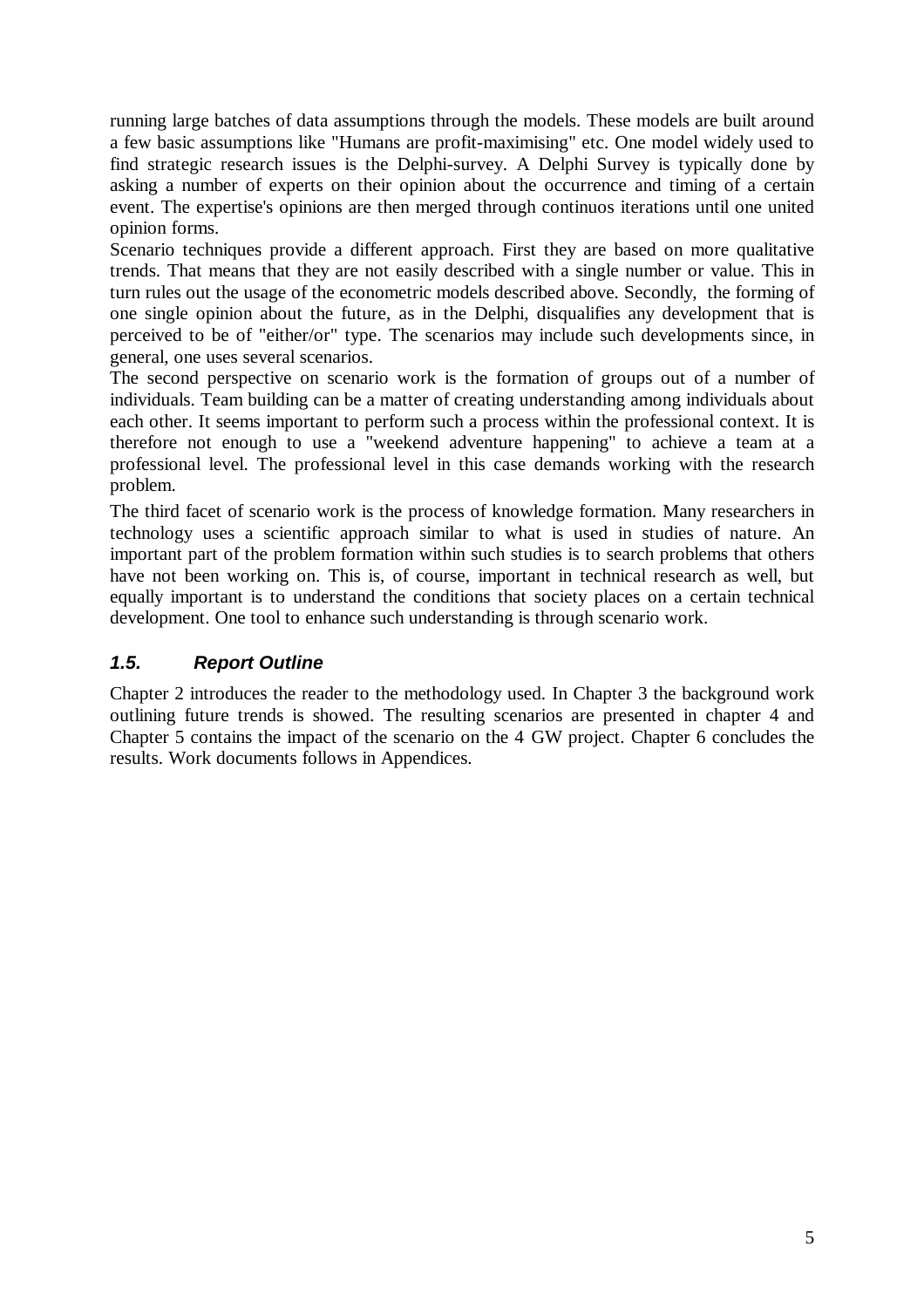# **2. Methodology**

## Knowledge formation

When bringing together a number of people that later will work together in a project with a common goal, some difficulties arises. Difficulties that sometimes are described as group dynamics or as a normal part of a group-forming process. Of course psychological and sociological factors have a deep influence on the performance of a group. But it can be beneficial to leave this perspective for a while and apply another perspective to the matter. The perspective of knowledge formation within different traditions. The way knowledge is formed and hence the way the world is studied and described differs from one scientific discipline to another. This is partly due to the fact that it is different objects that are under study, partly due to the history and the different developments of the different scientific disciplines.

One major problem is to define what the problem is; what the object of study is? What is considered to be a problem within one discipline is a self-explaining fact in another discipline. To be able to avoid problems due to this confusion one has to have a deep understanding of each other's traditions. In today's academic environment this is often not the case when specialisation and a more refined institutional environment is common. To actively investigate what is considered to be a problem and what is not is difficult and time-consuming but necessary. One way to help this process is by scenario work through which the matters are made visible.

Another problem is communication. Due to the different backgrounds of the participants, different uses of common expressions are common. The meaning of words differ, perhaps not entirely but a little. The slight difference in meaning can cause problems in communication since the connotation of the words is not the same.

In every tradition of science there exists a tradition of how good study is performed. When working together different ideals might collide which can cause doubts internally or externally whether an interdisciplinary study is in all "scientific" (a truly contestable term!)

The problem of integration of different disciplines is difficult. It is an open question whether full integration can be reached without completely adapting the two or more disciplines. The process towards an understanding of the basic problems of integration can be helped by different activities. One such activity can be through scenario work.

# *2.1. A history of scenarios*

After World War II, a number of research initiatives started investigating different aspects of the war. One conclusion was the importance of the technical development. The arms race during the war, which resulted in technologies as the atomic bomb, jet-planes and radar. After the war the arms race continued, now between the two superpowers, USA and the Soviet Union.

To be able to keep up with the increasing pace of development, priorities had to be set. The problem was to get information on what to prioritise. One way of getting information was to spy on the other and see what they gave priority. Another method was to try to predict the development and thereby be able to make the right predictions.

One research organisation involved in the work was the RAND Corporation. At RAND several researchers with different backgrounds as economists, sociologists and engineers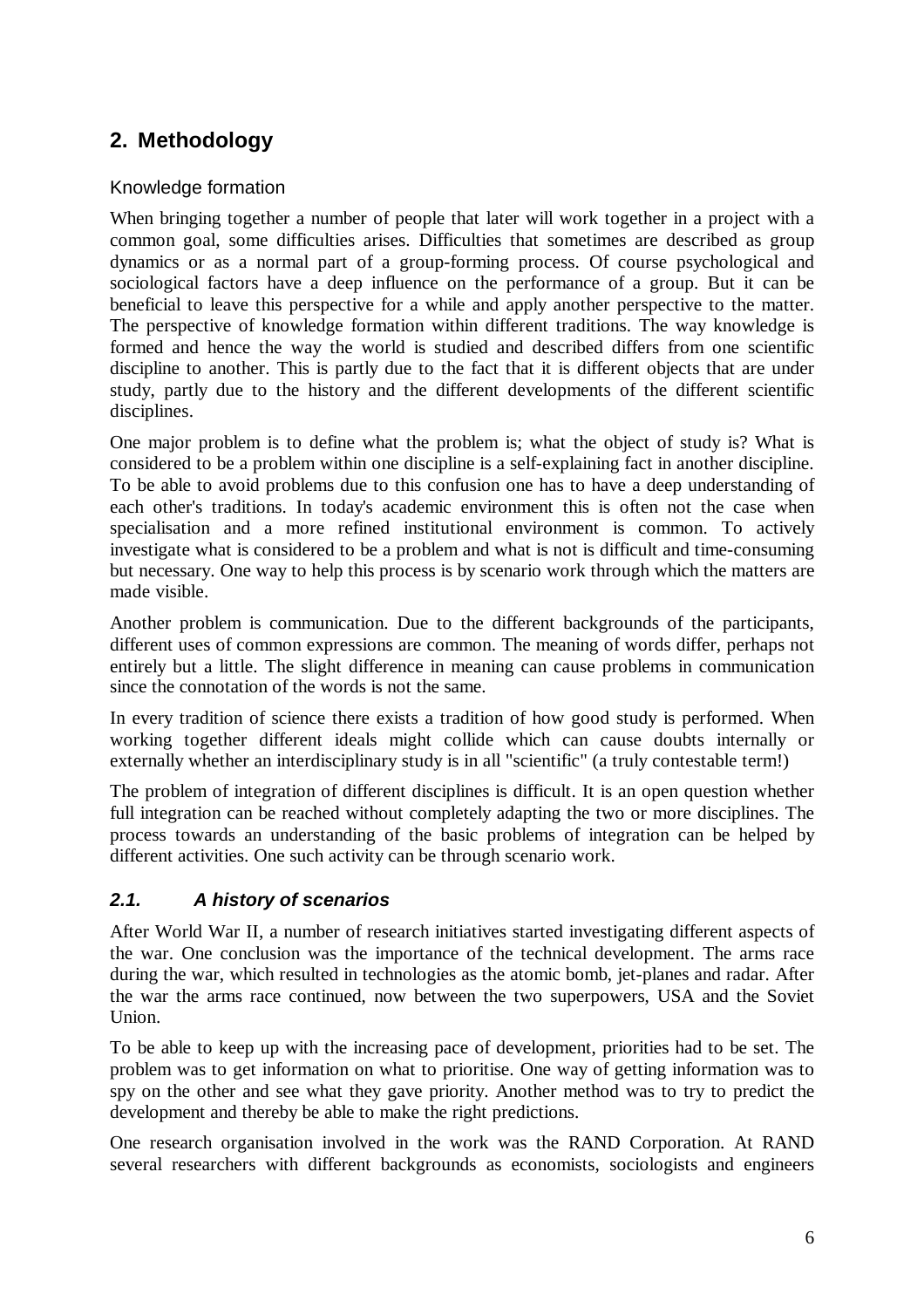developed different methods. One was the Delphi-survey (described below) and another was to extrapolate trends.

In the book "The year 2000-A Framework for speculation on the next thirty-three years" a standard world is developed. The standard world is a description of a surprise-free development of the world as it was. It includes a broad screening of the situation of the world in categories as economics, technology and culture. As a contrast to this standard world, several alternative standard worlds are developed with various variations in the development.

The ideas and methods used came through with Kahn & Wieners work although others have been doing similar things before. Kahn & Wiener generated a "standard world" which was essentially surprise-free. This was done by using statistics and extrapolating several visible trends. The "standard world" was a baseline for further discussion. In addition they developed a number of alternating futures that consisted of a chain of hypothetical events that were both important but also interesting and perhaps unexpected. They stress that the usage of several futures is intended to be a tool for further discussions.

#### **Scenarios**

The word scenario means "outline or description of scenes" according to Wordsworth dictionary of difficult words. Scenarios have been used to outline the future for many years. The idea is to create a more vivid and creative background for thinking of how to act in the future.

Scenarios have two essential purposes, to **change the way people think** and to **envision the future**. People are "stuck" in a traditional thinking, which is a natural consequence of the specialisation of education and functions within organisations. To start changing the way people think it is necessary to connect different factors into something of holistic character. Scenarios are then used as a tool to reach this goal.

On the other hand, scenarios themselves are interesting as envisions of thinkable futures. Within them there are possibilities to test ideas and draw conclusions of many different developments. By nature such activities are speculations although they are based on what is known today. By identifying trends and extrapolate them into the future a basis for speculation can be made.

The final scenario stories can be viewed upon as stories that express assumptions about the future. These assumptions are made up of the groups' individual and common beliefs about the future. Many of these aspects or views are difficult to pinpoint and express directly. It seems to be easier to express them through writing a story about their impact. One can see this as an expression of the present. But if one believes that the present affects the future then it is also a prediction.

Another way of viewing the scenario stories is as a tool for unifying a standpoint within a group of people. The stories become a common reference point. Viewing it this way the scenario work becomes a strategic tool for anyone interested in defining a common ground within for example a firm or a research project.

Yet another reason for writing these stories is to widen the span of attention of the participants. By letting a group of people with different backgrounds working with it, new perspectives arise.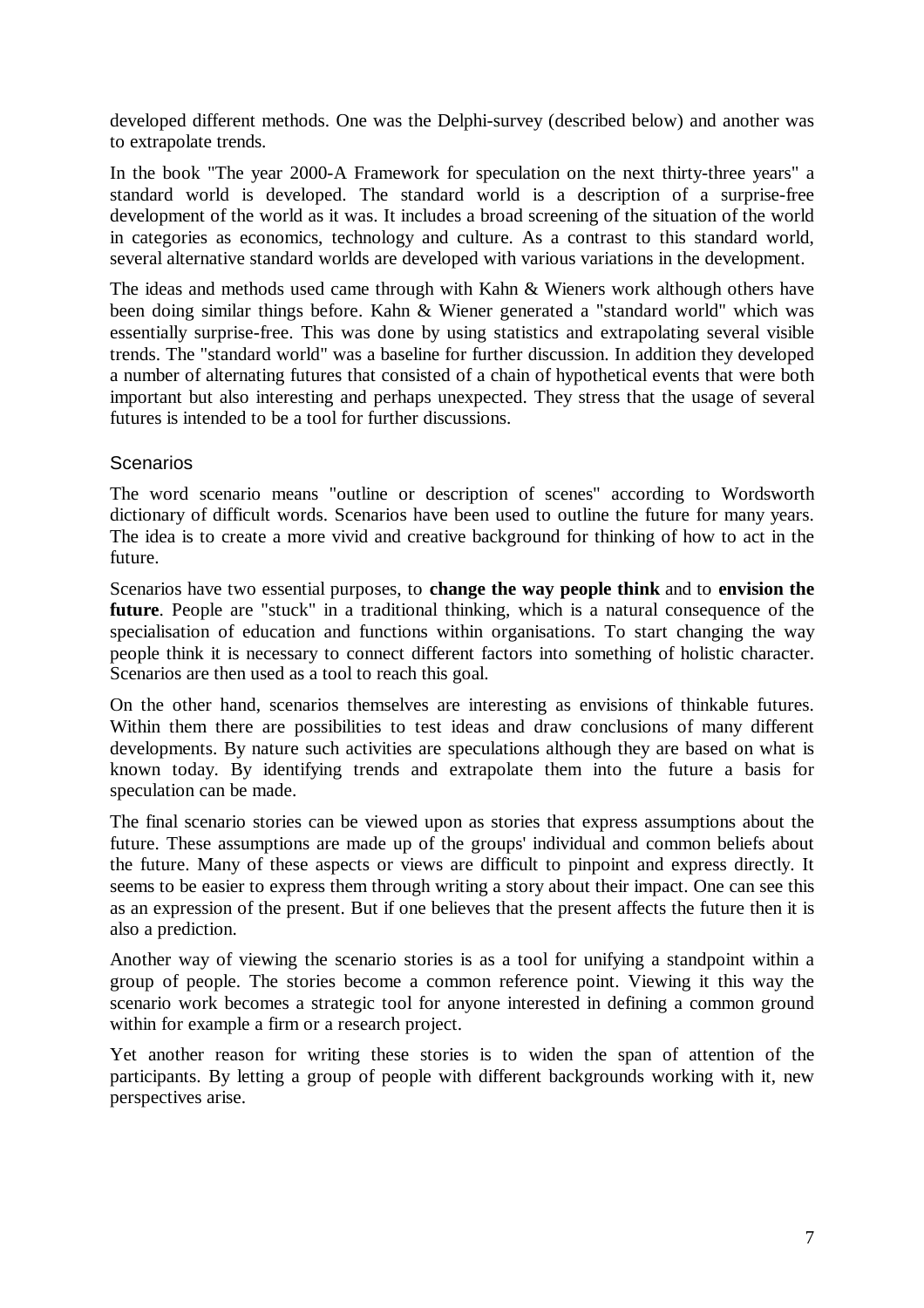#### From Shell to Global business network

The "modern" kind of scenarios stems from the developments at the strategic department of Royal Dutch Shell in the mid-seventies. A creative group of analysts worked with strategic planning and created scenario writing as a reaction against the more common quantitative methods that were used at that time. Instead of trying to perfect the methods used to forecast they accepted the uncertainty and tried to use it.

The idea behind the earlier scenarios was to examine influence factors and see what was predetermined. One of the group's first scenarios was about the world market for oil. Having sorted out what was predetermined and what was uncertain they could analyze what factors that had the greatest influence on the oil market. By doing so they identified the potential of an oil crisis. This caused the management at Shell to start asking "What if?" while using these scenarios as starting points. When the oil crisis of the mid-seventies later appeared they were of course better prepared.

One crucial idea that developed within the scenario creating group of Shell was that the scenarios had to be presented in a way that made it visible to management the general ideas behind the scenarios. This forced them to consider what preconceived ideas for each manager before presenting them. Many of the scenarios changed the basis of the worldview that different managers had. The scenarios therefore left them without impact if the group wasn't careful. (Wack, 1985)

The people behind the Shell scenarios moved on and formed the Global Business Network, GBN. GBN is a "think-tank" and a centre for scenario development. Through networking and consulting they spread the usage of scenarios and the "new way of thinking".

#### Scenarios today

Scenarios are now in use at many places and in many different organisations. The purposes of each scenario are different but the two essential ideas, changing the ways people think and creating basis for discussions, are still the goal.

#### **Ericsson**

The telecommunicationcorporation Ericsson has an ongoing project named "Vision 2005" which has been working since 1995. The background to this initiative was primarily that the markets that Ericsson operated in changes rapidly, secondly that the board wanted a new vision of where Ericsson is heading. In a first step the focus was on the merging markets of telecom, computer and media. Over 500 people internally and externally were interviewed. The first results are partly presented in the annual report for 1996. It consists of three scenarios and the identification of ten critical areas within Ericsson. One conclusion of their work is the essentiality of deeply rooting the scenario idea within the organisation. On the other hand it is important to get input from external sources. The scenarios are used within Ericsson to create business cases used in the internal management education and as a tool in the communication with the most important customers. (Ericsson, 1997)

#### **Siemens-Nixdorf**

At Siemens-Nixdorf a small interdisciplinary group has been created to "identify long-term megatrends and discontinuities that will influence information and communication technology". The project has the name FutureScape. Their methodology consists of four steps:

• Determine driving forces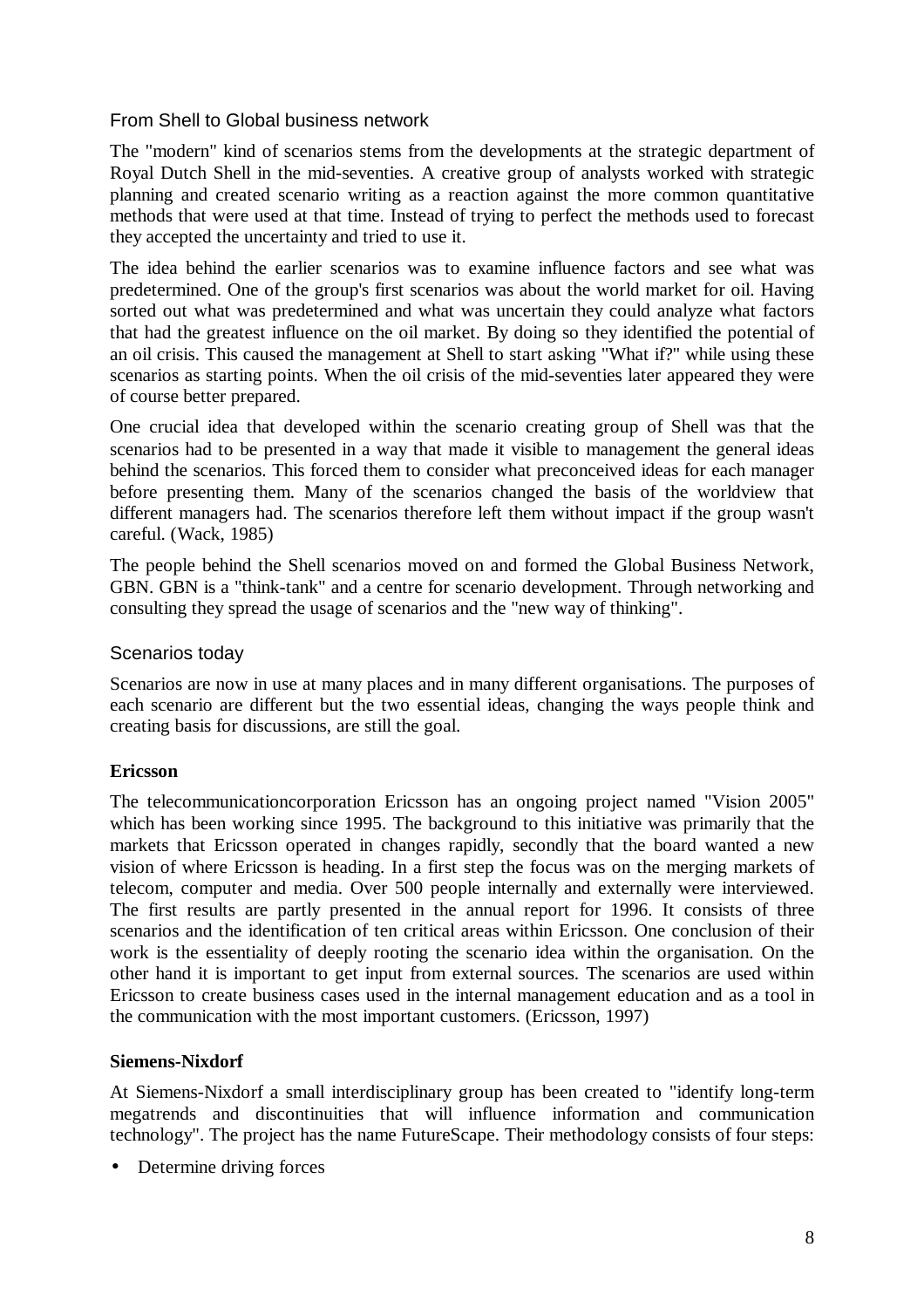- Identifying megatrends
- Discover discontinuities
- Create scenarios

Four scenarios have been published on the internet and are used in their internal work. (Siemens-Nixdorf, 1997)

#### **IVA-NUTEK**

Teknisk Framsyn (Technological Foresight) is the name of a project initiated by the Academy of Engineering Science in Sweden. It aims to produce a similar technological foresight as many other countries have done. The project covers all areas that are relevant to Swedish industry. Also people from other parts of the society will be involved.

#### **Next generation Information infrastructure, NII**

"The unpredictable certainty-Information infrastructure through 2000" is the resulting document from a project by the Computer Science and Telecommunications Board of the National Research Council of United States. The project started in 1994 and had a three-fold task. First to examine the industry and see what their expectations and motivations for technology deployment in a 5 to 7 year perspective. Secondly to investigate to what extent a common shared vision of the development in different areas within the field exist. Third to conclude with suggestions to the U.S. government. (National Academy press, 1996)

#### **Characteristics**

All the scenarios above are presented as short stories or descriptions of the future world they envisage, together with graphs explaining the trends their reasoning is based upon. Most scenarios describe a situation using different perspectives to stage the setting for a corporation. Typical perspectives are economic development, technical development and political-cultural development. To leave an impression on the reader, most scenarios are provided with eccentric names that both try to encompass the essence of the scenario and attract the reader. This is seen as an important part of the scenario. Many sets of scenarios contain one scenario that really differs from the expected. This type of radical should to stretch the mind and "span the room". In creating a vivid and internally consistent scenario it is easier for the reader to understand the idea and start thinking of the consequences that the scenario causes.

#### How to use scenarios?

Kahn & Wiener, present in their book some uses for scenarios:

- 1. Scenarios draw attention to a wider range of possibilities that has to be considered in an analysis of the future.
- 2. They bring forward an analysis of details and events that are easily forgotten in abstract discussions.
- 3. They help in clarifying the connection between different areas of study, for instance technology and the humanities.

They used their book, as a tool for bringing up a discussion about the present world that they thought would be interesting and important.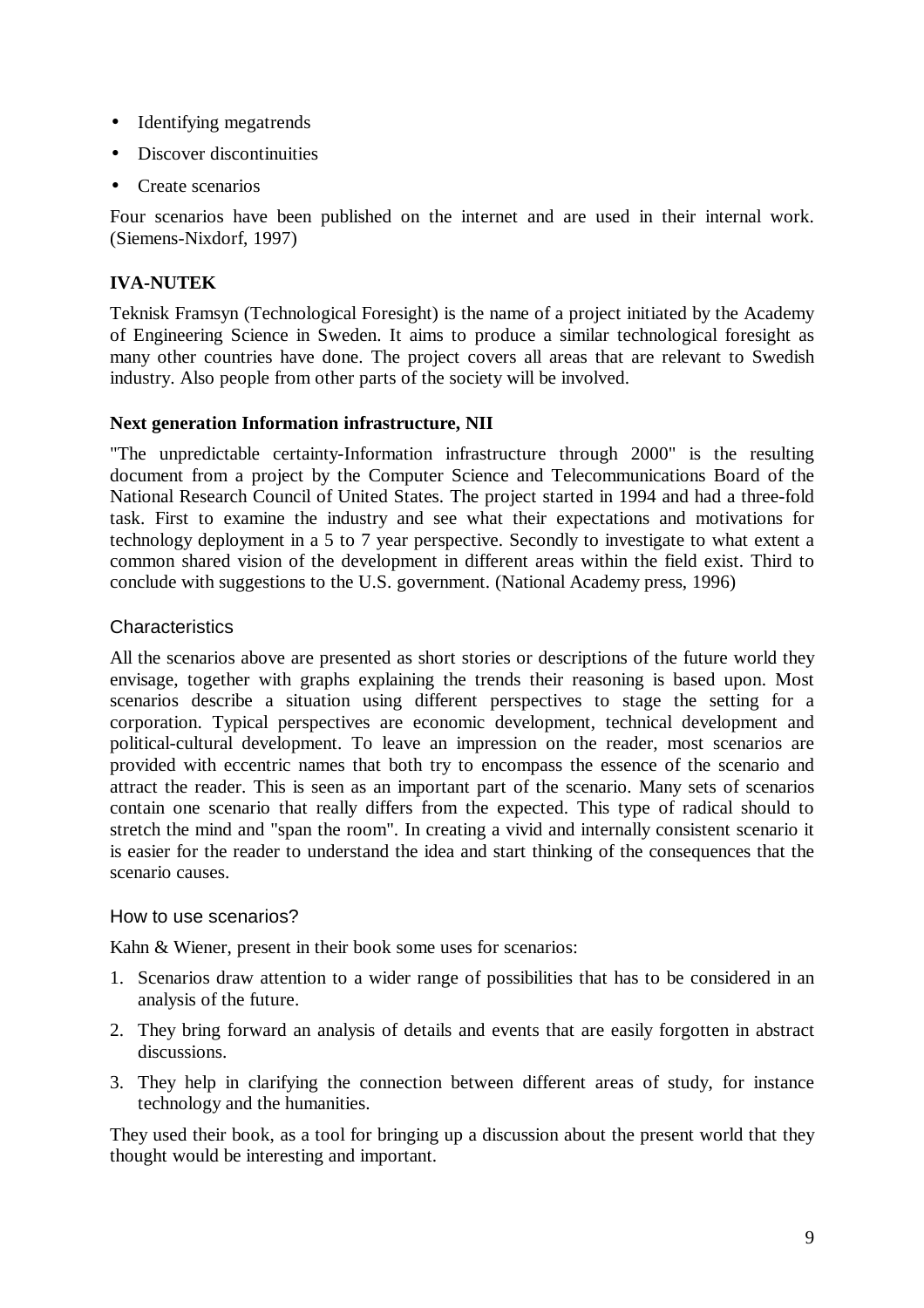Within Ericsson scenarios are used to fuse debates and discussions within the organisation. They use the scenarios to see both what kind of products and services customers in the future might want and also how to provide these. Another use is to adopt the company-internal staff development and human resource planning appropriately. (Ericsson, 1997)

Within Siemens-Nixdorf the scenarios are used to (Siemens-Nixdorf, 1997):

- challenge executive management's view of conventional business strategy development and implementation
- identify long-term social, business, economic & technological trends and discontinuities that will give rise to opportunities
- create a forum for exploration and exchange for the above trends, discontinuities and opportunities with the outside world and within the company
- build organisational and individual commitment to taking the actions required to capitalise on the identified opportunities.

#### Comments on scenario creation

First, one cannot predict what really will happen, only interpret the present and speculate.

Second, one cannot see or understand all the factors that have an influence on the object. One cannot even see if there are other more important factors that are left out. This is of course directed by our preconceived ideas about the scenario work and what factors that have an influence on that.

Third the scenarios are not a map of the future, rather a collection of stories about interpretations about the future. Thereby new ideas and factors that are discovered underway can be included and used to change the scenarios as work progress.

#### *2.2. Steps in creating scenarios*

Study the environment to the project.

Initially we tried to study the environment to the project. The participants of the group have graduated in Electrical- or Computer Engineering from different universities in the world. The different backgrounds and languages serve as a broad basis for different perspectives on the matter.

The surroundings to the project were interpreted as current trends and evolvements in the telecommunicationbusiness, business in general and at a more political level.

#### **Brainstorm**

To initiate the discussion a brainstorming session was performed. During the session each participant was encouraged to think freely on the matter and write down observations, statements or questions on a note. Every string of text on these notes represented an area of thought that was of interest. If the text was a question, the question-answer pair was of interest. If it was a statement, the questions and reasons for the statement was of interest. Thereby everything represented a fragment of an interesting area that could be further examined.

During this session one rule was enforced. It was forbidden to put forward any form of critique on the others notes. It was even forbidden to place critique on one's own notes. The idea was to, as free as possible, generate interesting thoughts that could be further examined.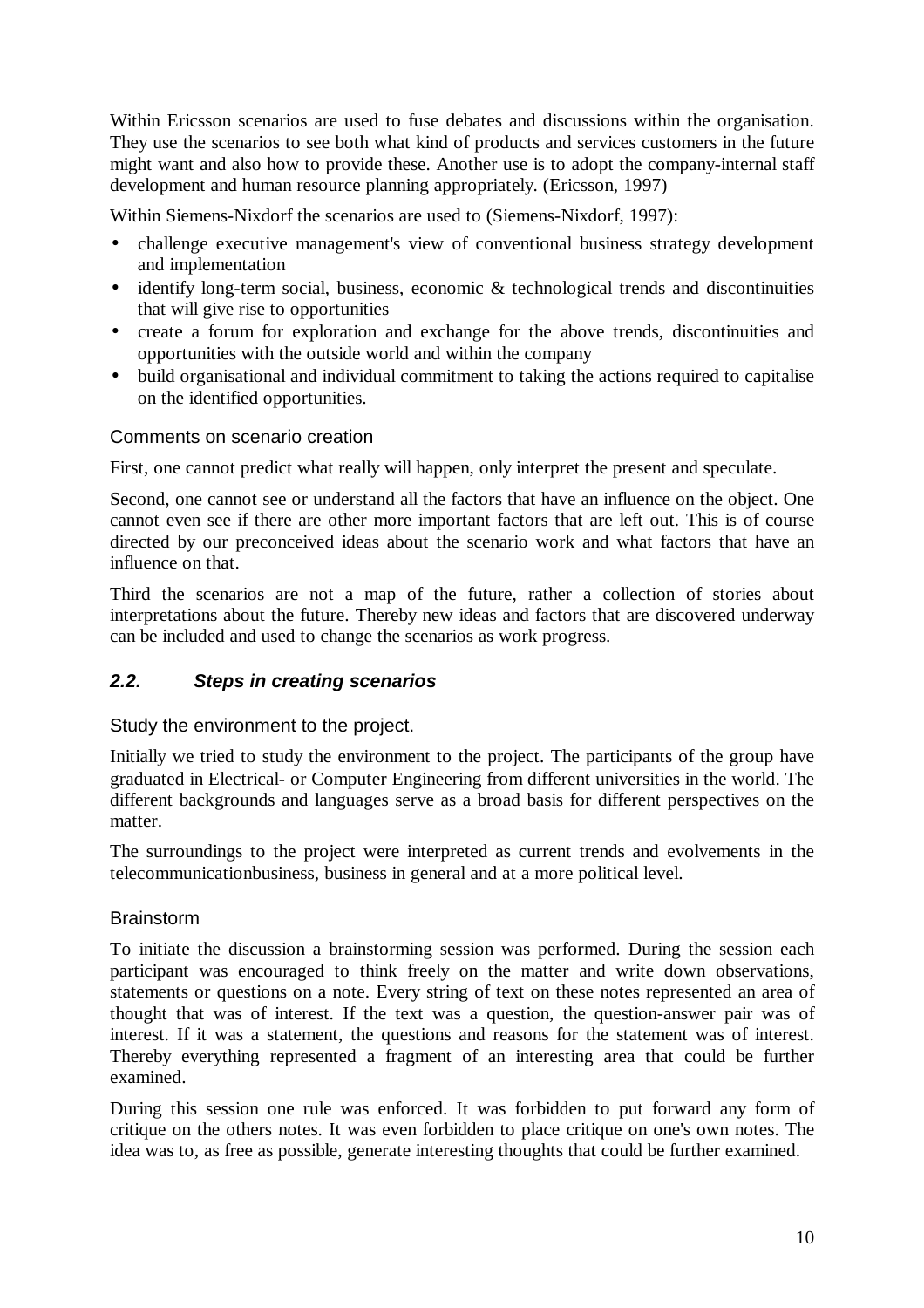At the end there were around 100 notes in eight areas (Business and industry, Infrastructure, Market issues, Politics, Regulation, Social life, Technology and Usage). The division into areas was done by collecting and clustering the notes, trying to find the reasons behind the facts or questions on the notes.

#### Formulate fragments of the observations

The different areas that appeared to be interesting were further examined and eventually developments in these areas could be seen. These developments later formed the basis for the "trends" that we identified to comprehend the development.

Together with this work, some additional research about some important areas, that were not yet covered, was performed. These areas were: "Who might the actors be in telecommunicationand related areas in 2010?", "What will peoples life be like in 2010?" and "Neighbouring technologies that might affect our area of interest".

## Driving Forces

Bringing the fragments and the ideas from the additional research together we were able to form "driving forces" behind the development. Driving forces are more fundamental trends that together change the society. All driving forces could have strong influence on the development. These are the core directions of development in different areas and they may be perceived only via the influence they have on more visible developments. However, the underlying Driving Forces must be identified to understand the development.

Rather than providing an exact definition for these driving forces, we have decided to pursue a more pragmatic approach, which is adopted from quality improvement programs. We start with an observable change and ask "Why?" repeatedly. Where to stop asking "Why?" is also a pragmatic matter to be decided by common sense. For example:

Statement: "Brandnames will be more important!"

More precisely: The brand name of the content, e.g. CNN, Bonniers

Why? It is necessary to identify the sender of the information.

Why? The brand name will provide a guarantee of a certain quality.

Why? There will be many senders of information. It is necessary to quickly identify the information that is correct, and has relevance for the receiver.

Basic trend: "The amount of information available will increase dramatically."

It would be naive to expect clear chains of causality. Instead what will emerge is a "web" of interrelated driving forces. This web will also not be static, but rather evolve. Over time new forces will be added, existing ones combined and/or replaced, etc.

#### **Megatrends**

Combining driving forces into Megatrends was the final step of abstraction. This is the clear and simplified output that could describe possible futures. The Megatrends are the basic parts in creating the scenarios. By changing the direction and strength of the different Megatrends we got several different scenarios.

Again, we are not concerned about trying to give an exact definition of a megatrend. The main characteristic of a megatrend is that it is not a "primitive" of analysis, but rather the result of several forces, which might change in their relative importance or even direction.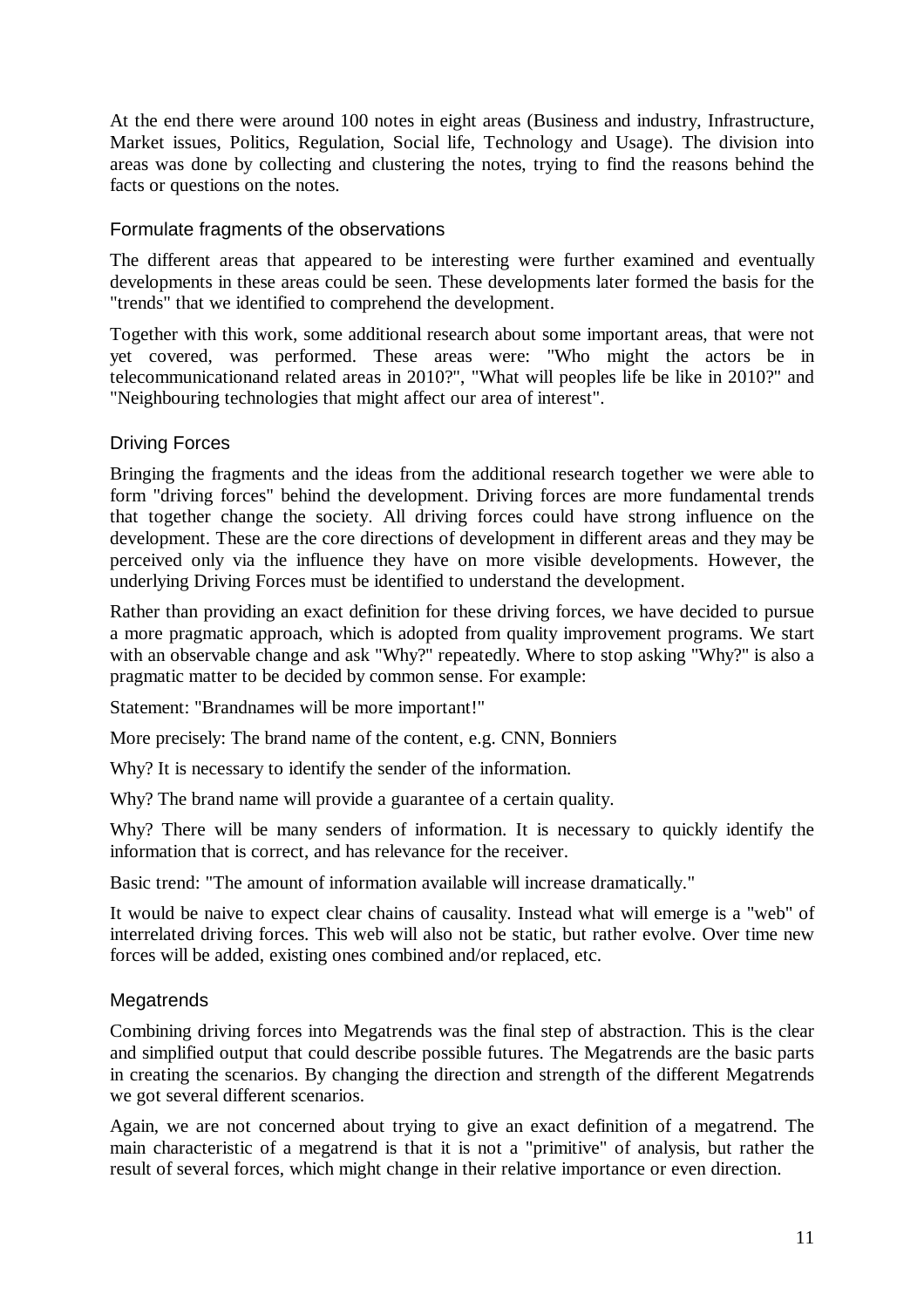Identifying megatrends is therefore an interactive process. Some megatrends are already observable today. Uncovering and analysing them is the basis for identifying new megatrends. Identifying such new megatrends early on or even prior to their emergence is of course of greatest value.

The megatrends serve several purposes. First, by relating megatrends to observable changes, they help to gauge the relevance of them. Second, they can be used more readily in communicating our work They can thus more readily inspire product ideas and in general help managers in discovering new business opportunities. Each Megatrend will be described using a number of attributes. The idea to structure these attributes is from the Siemens Scenarios, (Siemens-Nixdorf, 1997)

- What? A short description of the Megatrend.
- Why? Reasons for changes or movement in the Megatrend.
- Enablers? Factors which strengthen this Megatrend
- Inhibitors? Factors which weaken this Megatrend.
- Paradigms? Changes in ways of thinking due to the Megatrend.
- Predictability? Degree to which development can be foreseen for this Megatrend.
- Influence? Ways for companies to affect the Megatrend.
- Experts? Sources for additional information about this Megatrend.
- Timing? Dates for key milestones in the development of the Megatrend.

This is a clear and easily understandable output that could describe possible futures.

#### Survey

We use a survey as a tool for verifying that our own choice of trends is. Therefore two questions that are asked during each round.

- Is this trend important to 4GW?
- Is its impact foreseeable?

After this survey we get a ranking of trends in two dimensions. Trends that are both important and have foreseeable impact are the common basic trends for the developments of scenarios. Trends that are important but without foreseeable impact are the trends that are used to develop different scenarios depending on the impact and direction that trend might play out.

#### Scenario creation

The different Megatrends are ranked according to importance and uncertainty relative to the 4GW project. This is a rather difficult matter since some of the Megatrends seem to be both more important and more certain because of their nature. The trends that are more certain become the skeleton of all the scenarios while the ones more uncertain to us are used to create the variety of the scenarios. These "uncertain" megatrends then span a space of possible futures with the certain megatrends as a common basis.

One example is the combination of a strong "Communicating appliances" and weak "Standardisation" trend, which forms the input to the "Anything goes" scenario. ("Communicating appliances" and "Standardisation" refers to the different trends that will be further explained below.)

Many possible outcomes are defined and finally the most interesting ones in this scenario space are chosen to be the key Scenarios and the final outcome of the analysis.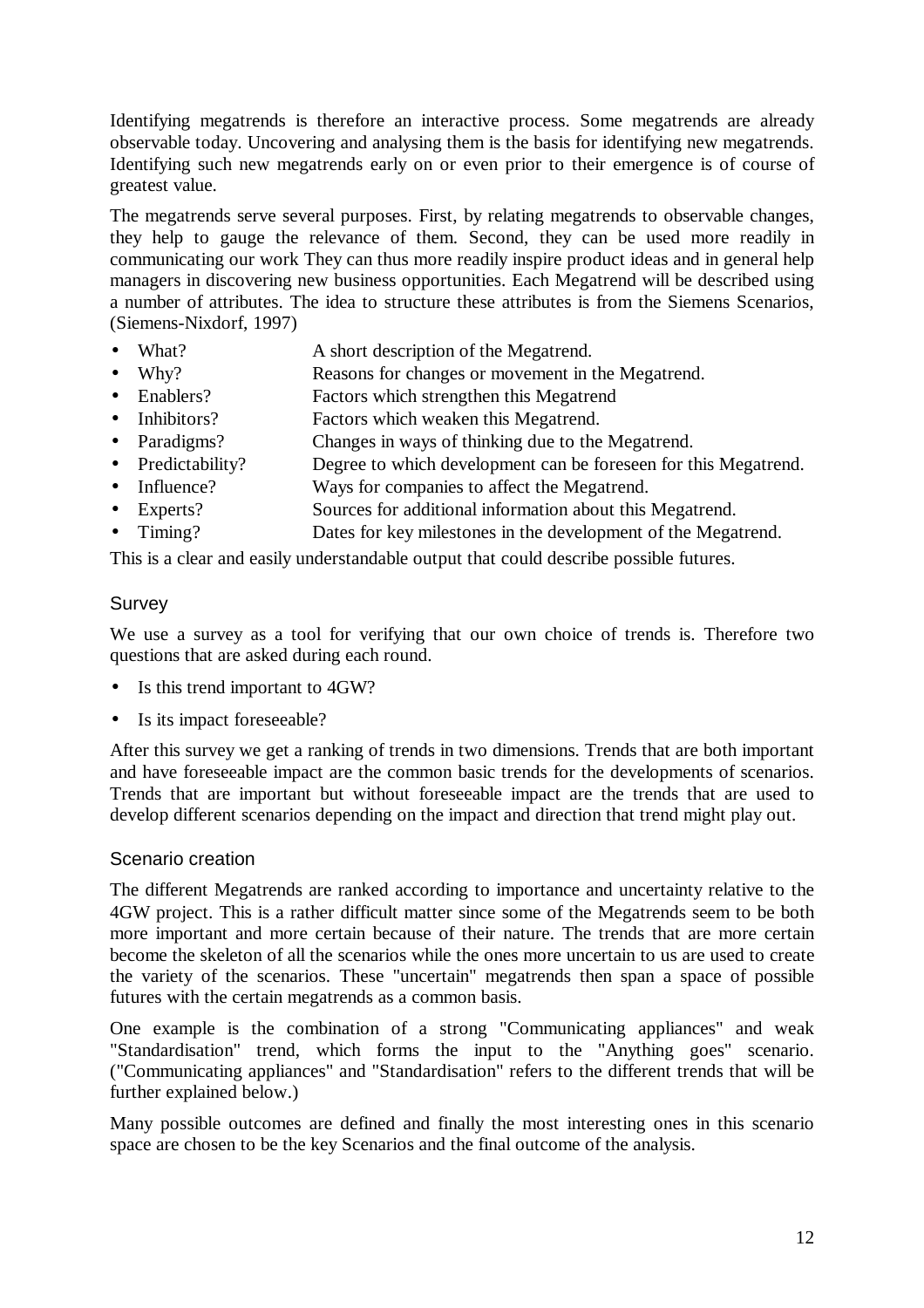To go from the Megatrend into a scenario, more "life" has to be added to the megatrend. This is done by extrapolating the megatrend and presenting the results in the form of newspaper headlines explaining important steps in the development. Some of the headlines for the megatrend "Communicating appliances" are shown below:

- 1999 Microsoft releases "Windows for Appliances".
- 2001 Sony, Matsushita and Phillips define a standard for inter-appliance communication over the power lines. (Standard mainly intended for home audio-video equipment).
- 2001 50 MHz released for unlicensed wireless LAN operation.
- 2002 More than 50% of the VCRs sold in Sweden are configurable via a web interface.
- 2004 95% of computers sold have built-in Wireless LAN connection.
- 2007 A Vattenfall study shows substantial savings in power consumption in houses with smart appliances, boosting sales.
- 2010 The largest manufacturer of white goods drops production of all non-web-enabled products.

After that, several different lines of thoughts presented in the headlines are collected and discussed and three different scenarios are created. They are named "Anything goes", "Integrity-Big brother protects you from little brother" and "Pocket computing".

The scenarios are written in three different parts each. This gives a threefold perspective on each scenario. The three perspectives used are:

- A general description of the society in the scenario
- A scene from inside the telecommunicationbusiness
- A day in a normal persons life.

This creates a more vital picture for the reader and stimulate to further developments of each scenario.

#### Scenario usage

The 4GW project is divided into five workpackages, represented by one Ph.D. The impact the scenariowork had on the different work packages, the way the working assumptions and problem definitions were altered, is outlined in detail in chapter 6 of this report. Worth mentioning here is, that the process of evaluating assumptions and problems against the scenarios is not a static procedure. It has to be carried out continuously and results need to be challenged as they appear in the research process.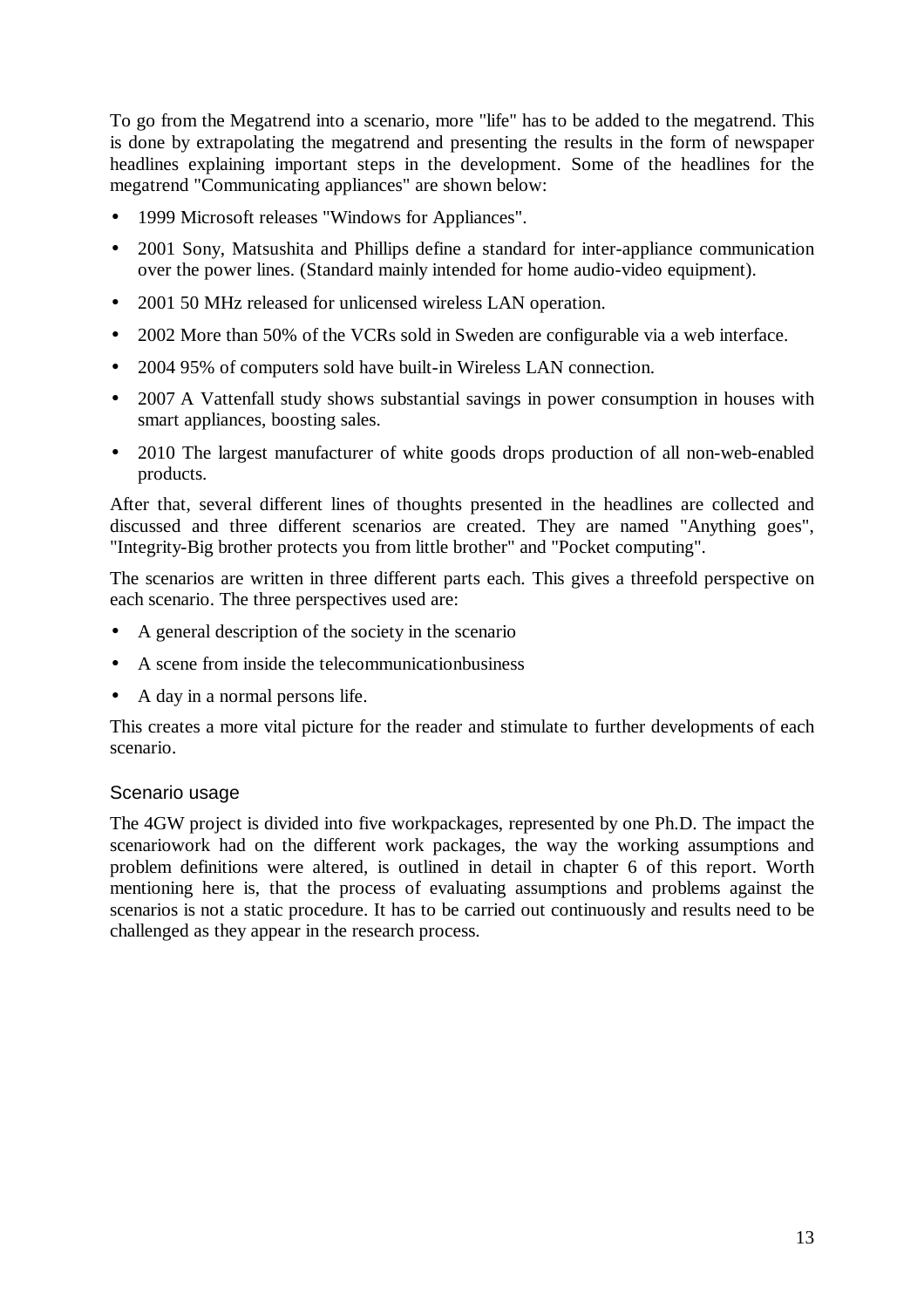# **3. Future trends**

## *3.1. Megatrends*

The Megatrends form the basis of the further scenario work. Below is a summary of the Megatrends. A more extensive version can be found in Appendix C. The final Megatrends that we identified are:

#### Globalisation of products, services and companies

Globalisation is an on-going phenomenon that has influenced the society ever since mankind started to cross the oceans. However after the World War II trade, travel and television has enabled more people to adapt to a global perspective on many issues.

One example is the global broadcast of news from CNN, providing people from many different countries with the same coverage of news. Another example is global brand names like Coca-Cola and Sony. Products are marketed worldwide with small or no differences between countries. A third example is the global companies that enables people from many different cultures to work together. A fourth example is the television soaps that are broadcast in almost all countries. This gives a natural insight in other cultures.

All of this is just examples of globalisation, examples that show that there is a global dimension to many issues that has to be taken into account.

#### Communicating appliances

This Megatrend is more related to the work of the 4GW project, but is still too fundamental to be considered as a short-term phenomenon.

Consumer devices, such as stereo, video, freezers, microwave ovens and similar equipment is said to be more "intelligent". This is because of the increasing use of microprocessors in all kinds of appliances to equip them with more functions. The latest Volvo Model, S 80, is said to be non-working, after it is assembled, but before its computer is programmed.

We believe that a natural continuation of this would be to equip all consumer devices with communicating capabilities.

#### Services become more independent of the underlying infrastructure

This Megatrend also relates more to the work of the 4GW group, compared to the Globalisation trend. Services, such as phonecalls, are being more separated from the infrastructure they use. A phonecall today typically crosses many different types of infrastructure e.g. from a mobile terminal through a wireless connection into a digital network, perhaps via satellite link over to an analogue network to another connected phone.

Continuing this trend would enable other services, such as television, internet services and others to use many different types of infrastructure.

#### Information trading (Information overflow)

The global access to information will enable people to receive a lot more input than they might be able to handle. This will increase the need for refining and quality control the information. This in turn increases the market for publishers, news agencies and different consultants.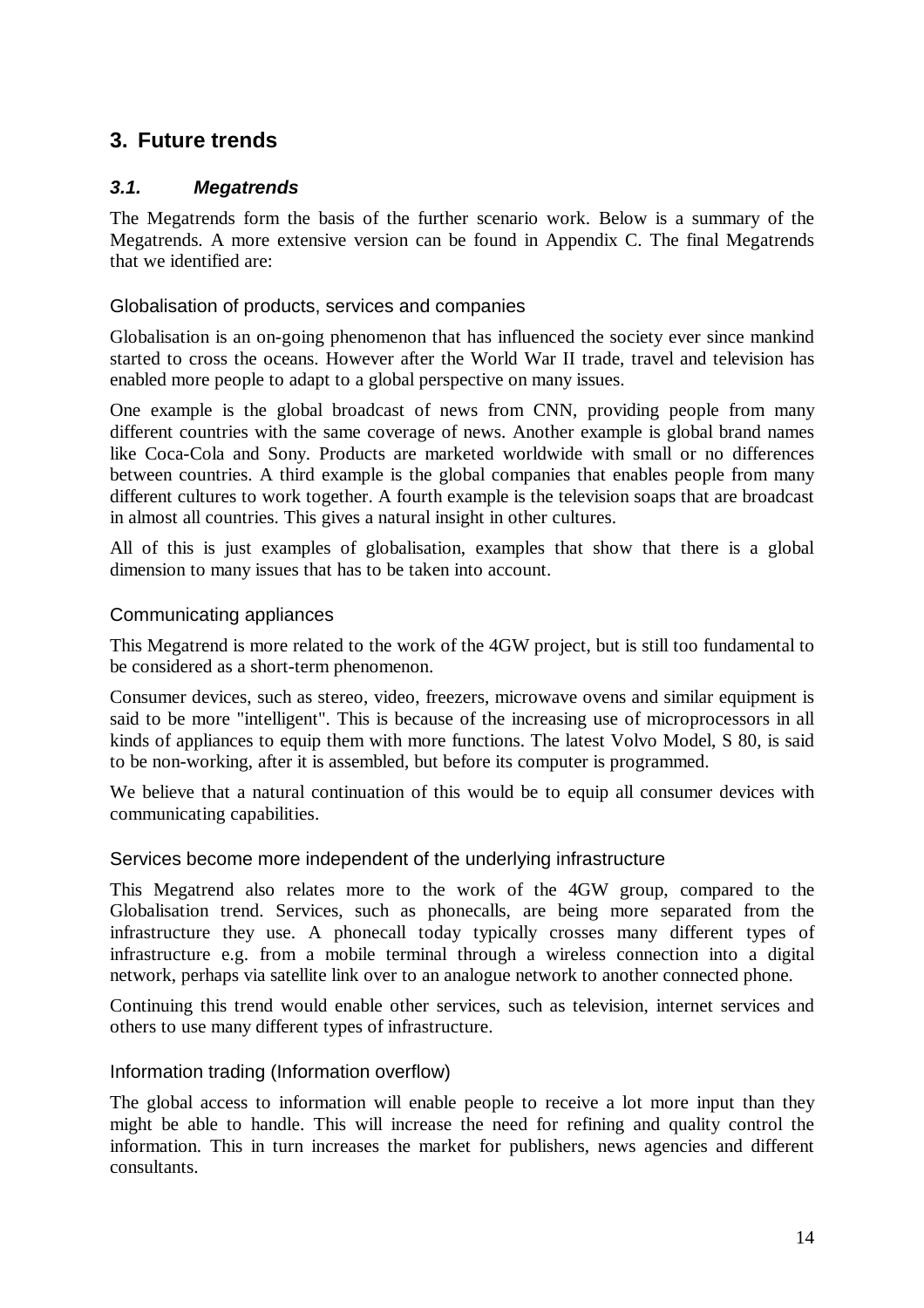## Education increasingly important

The change of focus from manual to more intellectual oriented work increases the need of education. Education is an ongoing process that will influence the whole working life. The methods and forms of education in the future are not yet clear, but it seems like self learning through use of computers could be one way.

#### Standardising diversification

Standards are, in the world of telecom, important as starting points for technical developments. The standardisation process within the standardising organisations is becoming more and more a political matter. This slows down the process and forces companies to search for alternatives. One way is to "de-facto" standardise by taking control of the market. An example in software development is the Microsoft Windows. Another way is to ignore the standardisation process and license the technology to others.

## *3.2. Survey results:*

This section contains the results from the questionnaire. The effects on the trends are deduced based on the answers from the questions. In general the survey results confirm the Megatrends. (Qx refers to question number x in the questionnaire which is enclosed in the appendix.)

#### Globalisation of companies

The telecommunicationmarket of the future will be dominated by worldcoms that provides communication services worldwide. Local companies provide part of the communication service mix, possibly for some specific niche or localised services.

The size of companies cannot be judged.

- Worldcoms increase their market share. Q5
- Users are capable of purchasing communication services from anywhere in the world. Q1
- Local sources provide some of the communication services. O2

#### Globalisation of products and services

Services will be purchased from anywhere in the world, but many services will be produced fairly close to the consumer. The kinds of services that will be important in the future may be both the kinds of services we have now and new ones. However in order for a new service to be purchased it must make improvements that the user can see.

Products are most likely to be manufactured close to the consumer since manufacturing competence is not the most important factor for production.

- The demand will be for local as well as global services. Q3
- We don't know if the requirements will be for new or the same type of service. Q8
- Most improvements to services will be visible to users 06, 013
- Manufacturing competence will not be very important Q4
- Stationary or mobile. No opinion. Q7

#### Communicating appliances

The conclusion is that appliances will have built in communication capabilities more often. They will communicate using wireless technology probably using unlicensed frequencies.

• Wireless communication standard for appliances by 2007. O9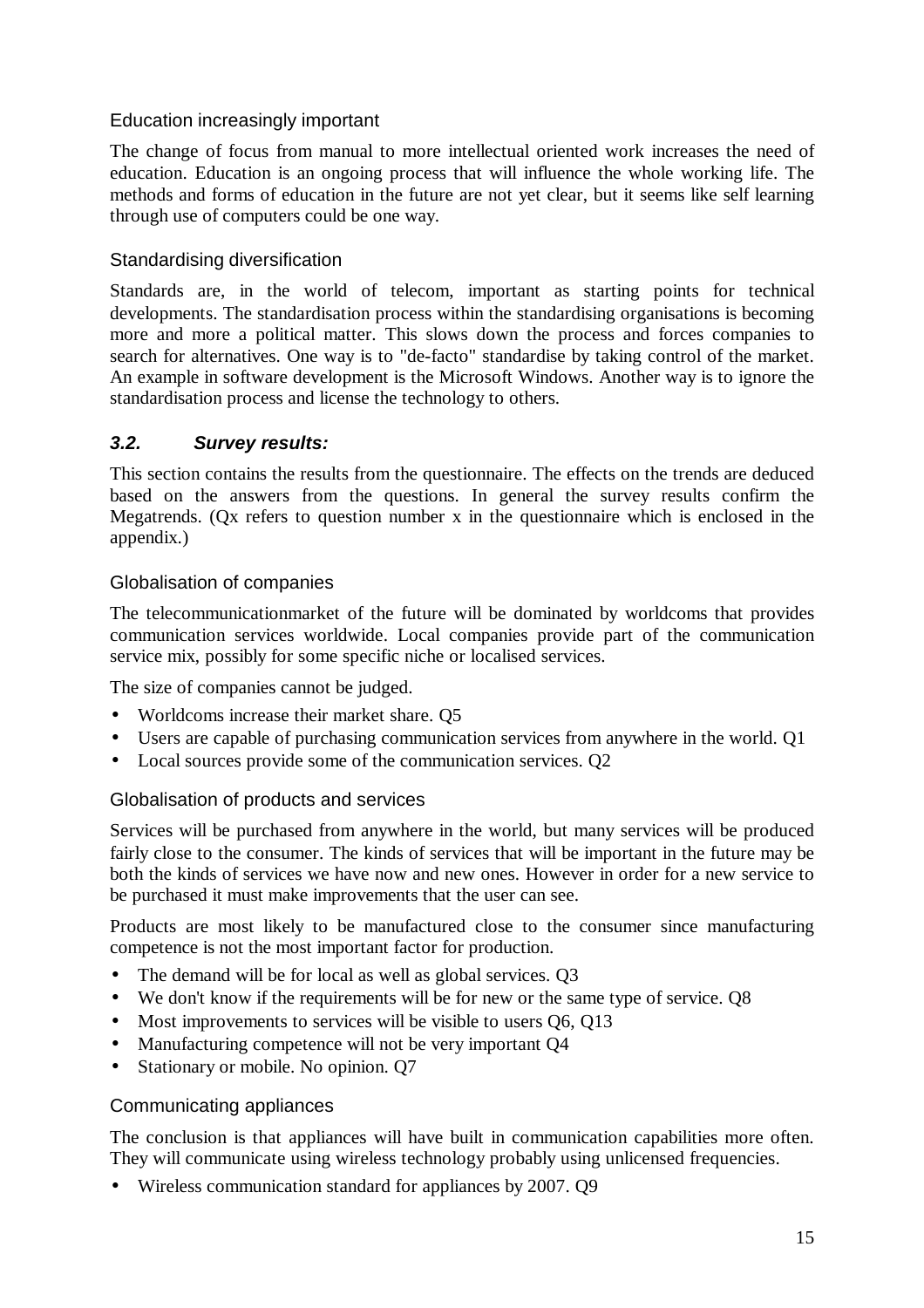- 2014, Most cars communicate with their environment. Q10
- More unlicensed bands will probably be available for communication. Q11

#### Services become independent of infrastructure

We can expect a multitude of infrastructures that provides the same services. The terminal is multimode and adapts to various infrastructures.

Terminals are bought in retail stores. This indicates that companies will focus on a small part of the chain between service and user. Thus we can expect to see specific service providers and specific infrastructure providers.

- Technology that improves services will be the main thing. Q13
- One service one terminal, we don't know Q14
- Service providers will not provide terminals. Q15, Q18
- Services will be available over many different infrastructures. Q16, Q17
- Multimode is the thing Q17.

#### Standardisation diversification

Computer standardisation will be carried out by de-facto procedures. Telecommunicationstandards that are connected to the computation will also most probably be set by de-facto procedures.

Wireless standardisation has strong support both for de-facto standards and other standardisation methods. More unlicensed spectrum may indicate a shift toward de-facto procedures.

- Computer standardisation De facto. Q21
- Wireless standardisation Yes and No Q20
- Telecommunicationstandardisation possibly de facto O19
- More unlicensed bands will probably be available for communication. Q11

#### Education increasingly important & social life

Education becomes an important factor for surviving in the future. Companies employ hire and fire strategy. This indicates that there will be an abundance of skilled workers that will compete for the available jobs. Employees also accept lower raises in exchange for education.

One question that needs to be answered is what the unemployed do?

Companies will gather a large amount of wealth, which will benefit the company owners. Depending on what the political bodies do there is a possibility of widening social gap.

- Possibilities for education during work valued slightly more than salary Q22
- Education in order to survive Q24
- Companies will mostly employ a hire&fire strategy.Q25

#### Information trading

• Paper diminishes in importance Q23

#### General conclusions

The survey makes it possible to see some effects for the various actors.

The infrastructure provider will have problems. An increasing amount of communication needs may be satisfied by using ad-hoc techniques in unlicensed bands. The end user is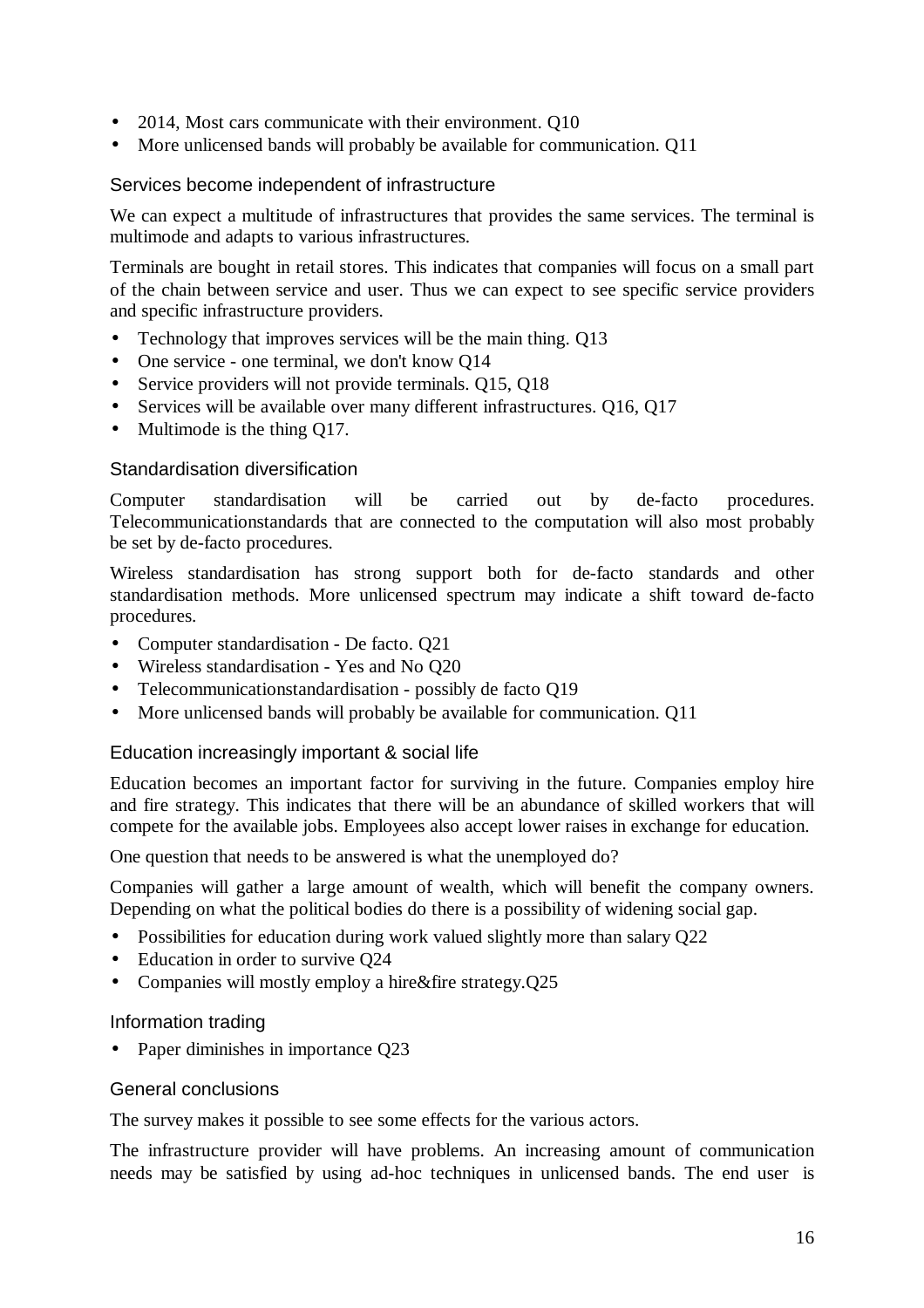purchasing increasingly efficient equipment, which takes care of his communication needs. Service providers are taking care of services. The parts left are mainly long distance communication where it is impossible for end users to utilise their own equipment. Since it is difficult to predict what services will be demanded, the long distance networks must be able to cope with diverse requirements from different services.

Equipment manufacturers will need to build multimode devices which easily can adapt to various standards. In order to sell new products, the customer should feel that there is an improvement in the service he receives. This, in conjunction with the decreasing importance of manufacturing competence, indicates that the battles will be in design, look and feel of products.

Services will be provided by large and small, global and local companies. These companies do probably not own infrastructure. A successful service is something that gives the end user improvements. Possibly improvements can mean better education.

# *3.3. Additional Research*

After defining the trends and Megatrends, there are still some white spots that have not been covered. In order to cover those white spots additional research areas were defined. Within three main areas additional information was required.

- What technologies will influence the development?
- What Actors/Firms are in the telecommunicationbusiness today and how will the structure change in the future?
- How will people's life in general change in the future?

The main purpose with the additional research was to gain knowledge to be able to create vivid scenarios, with relevant knowledge.

#### Technologies in 2010

In the Technology section, the purpose is to investigate what the competitive technologies are for the infrastructure, as well as the major technique challenges in the wireless part.

What do we know of neighbouring technologies? What do we know of underlying technologies? What are the other research initiatives in similar and related areas? To get a grip on the technological environment that the 4 GW will meet we need to find what is predictable about this.

The convergence of three major information areas is obvious to see. These areas are telecommunication, computing, and multimedia services. So far there have been a lot of new technologies emerging, among them, some technologies are of the most importance. This study points out some interesting technologies for the future.

The wired infrastructure will consist of the Plain Old Telephony network, cable TV networks and the powerlines. There are currently a number of prototype testing projects and investigations on how to use powerlines for personal communication and other purposes.

Telecommunications moves from voice to data, from circuit switched to packet switched. Wireless communication uses packet switched. Bandwidth will be scarce. Therefore efficient source coding and other measures to reduce bandwidth usage will be needed. Several different types of wireless communicating systems will evolve. This calls for abilities for inter system communication. Major obstacles here are the various standards and technologies that will form the radio environment.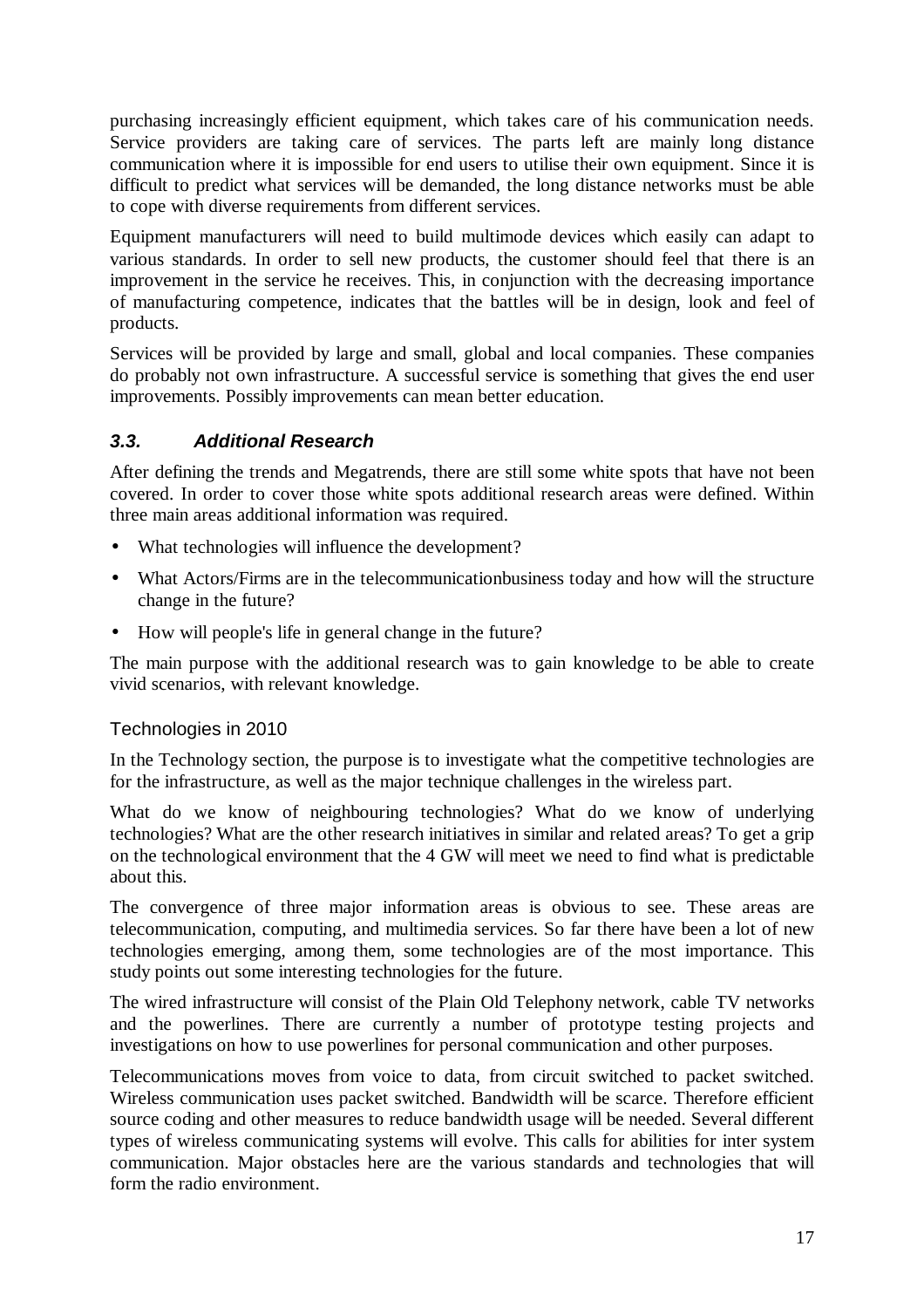Terminals are getting smaller and smarter. Although the physical properties of humans does not change it makes it possible to compress more and more features into a terminal of the same size as current terminals. One major obstacle for this development is of course battery size and load capability.

Software development is also important. Perhaps is the terminal of the future a bare device which can download different software modules from various producers that will adapt its function to the current usage.

#### Global Actors in 2010

In the study, "Global Actors in 2010", the purpose is primarily to find what actors are in the business today and as well which actors might be in the business in the future. Secondly, the purpose to find out information on their strategic work. What do they believe about the future?

By actor or firm should be understood both traditional telecommunicationfirms like Ericsson and Nokia, but also information packaging and producing firms like CNN and BBC. Other firms related to this area might be computer firms and game producing firms like IBM and Nintendo. Other actors can be regulating bodies and governments.

The strategic work that we are looking for is the published work like the Ericsson scenarios or Siemens scenarios or similar published products. Other interesting things can be statements made in the yearly report or information on special investments made like Ericsson cyberlabs in New York and Japan.

The firms directly involved in the telecommunication business, such as equipment manufacturers, system developers and operators, seem to form larger alliances or fusion with one another. Hence the actors are growing larger and more powerful. This increases the ability to dictate new standards and to establish de-facto standards on the market.

Another trend is that actors from different parts of the telecommunications industry are engaging in the content of the communication. One example is Telias involvement in TV, another example is Sonys engagement in Hollywood productions through Warner.

On the technical side of the industry the merging of the telecomindustry and the computer industry is a hot topic.

#### Peoples life in 2015

In the people's life section-- "People's life in 2015", the purpose is to find out what are the possible major changes in the people's life in 10 to 15 years. This will hopefully yield conclusions for the requirement for the future wireless infrastructure.

What do we know about the life of ordinary people of tomorrow? A lot.

We know approximately where they will live and with what they will work. Still there are big changes going on in a global context. Underdeveloped countries will rapidly get industrialised and so on.

The focus of this research area is to draw conclusions about the environment and thereby the infrastructure the 4 GW.

Research should be aimed at finding what conditions of people's life of tomorrow that we can predict fairly well and what we can not predict. Fairly predictable facts are for example the demography of the world. The urbanisation and the like.

The goal of this additional research is to find out what are the possible major changes in the people's life ten to 15 years from now. This should yield simple conclusions on the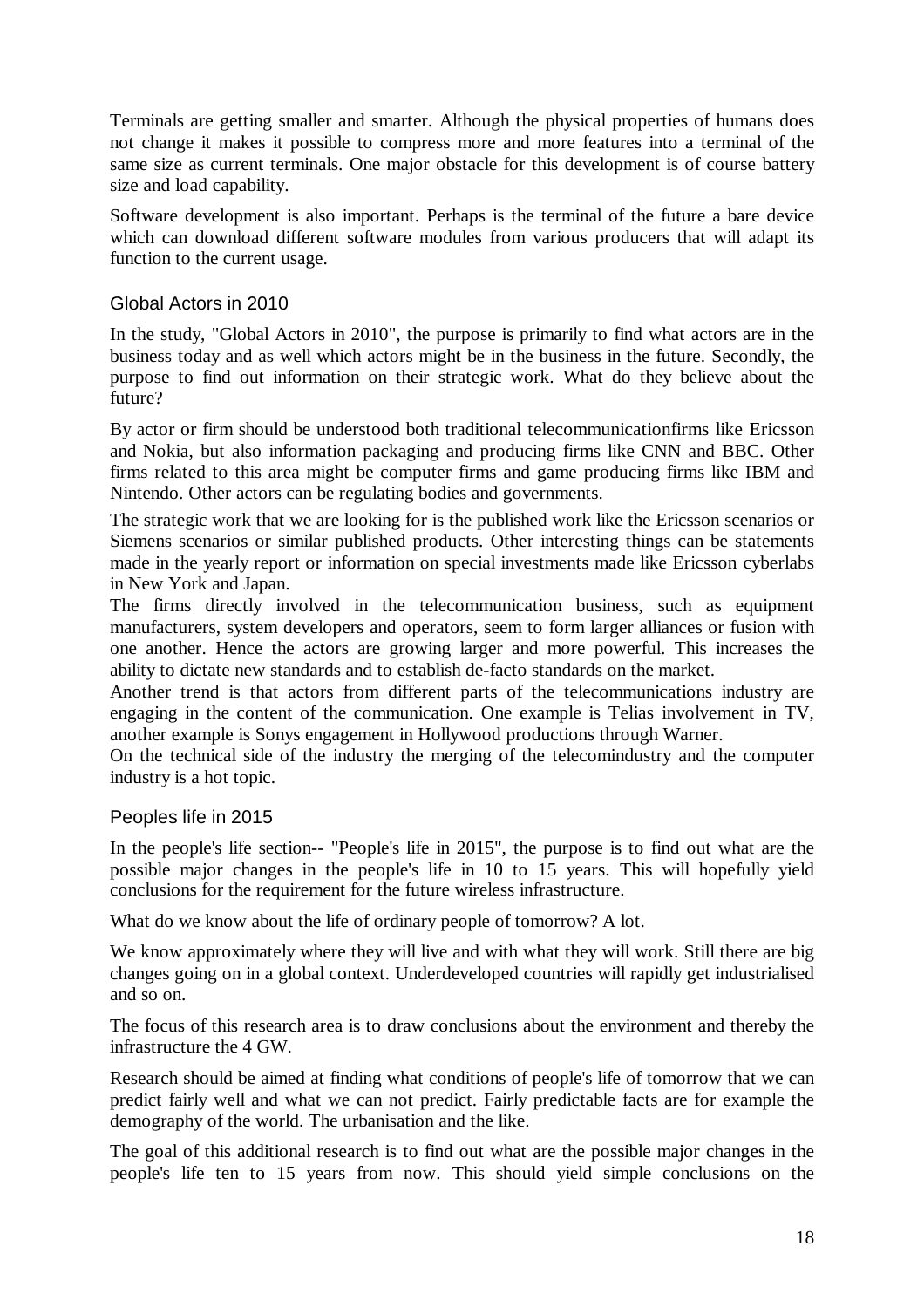requirement for the future wireless infrastructure. Some everyday applications are described (See appendix).

Entertainment seem to be of ever increasing demand. The ability to choose and personalise the entertainment is increasing. Examples of this trend are video-on-demand, netgames and so on. The wireless technology will also change existing forms of entertainment. It will be safer and easier to sail across oceans when you always can reach help through satellite communications.

Other security issues that can be solved through the use of wireless technology are child surveillance and various home security services.

The basic assumption is that people won't change very much although the are getting new tools for enhancing life.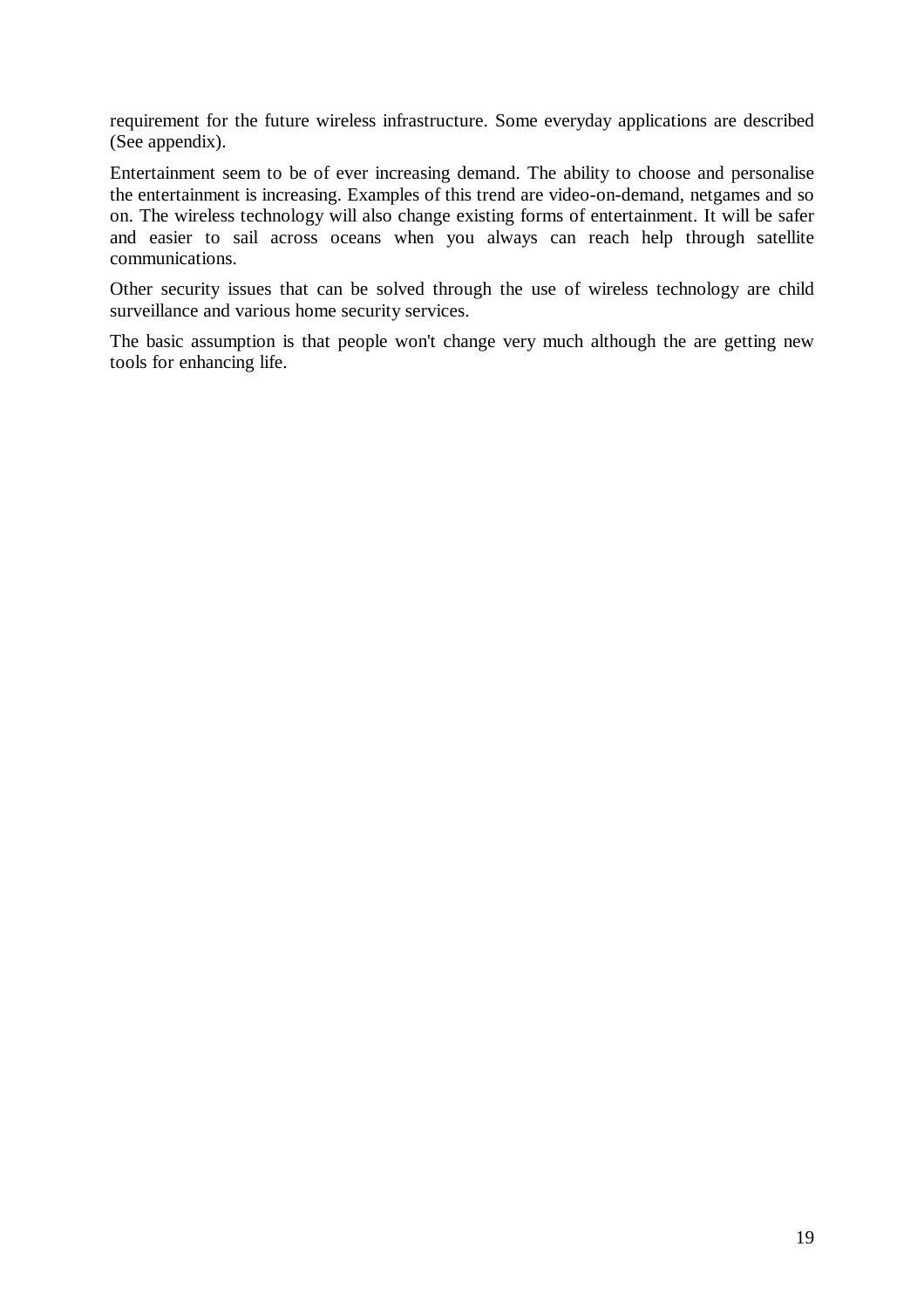# **4. Scenarios**

# *4.1. Introduction*

The purpose of this scenario set is to initiate and justify the project "Overall design of the 4th generation wireless infrastructure" and to offer input to the PCC program. Thus the goal of the scenarios was to describe the possible environments to the computing and communication systems at the time the research outcome may come to market, in this case 2010.

The people that would perform the research created the scenarios and thus, not only the results, but also the whole process will contribute to the research results. Each step in the process of building the scenarios is built on the step before and some extra information. Thus the resulting scenarios are built with the basic brainstormed questions as a broad foundation.

The input to the scenario part of the work is the Megatrends, defined above and the additional research. The main thought is to picture the world if those trends will come true or not come true, thus spanning a space with possible outcomes. Points in this space will be the scenarios. By creating "newspaper headlines" that may come up at certain milestones or logical steps in a certain trend and combining these, a Scenario Embryo was created and this was in turn expanded into a full scenario

The process to create these scenarios has thus been:



To define and influence a research project from a scenario, it has to describe different views. Thus the 4GW scenarios are developed with three different perspectives:

First, an overview of the whole technological, political and economical system in 2010 is given. This offers a bird's eye view of technological systems, regulations and general development.

Second, a scene in telecommunication business is depicted. Here the aim is to show what kind of issues that are relevant to the business actors.

Third, the life of an ordinary citizen is described.

By using different perspectives, the idea of the scenario is showed in a natural way. This will allow different readers to interpret the scenario in relation to their interests and needs. Please observe that all parts of the scenario are presented as though 2010 had already arrived.

# *4.2. Scenario I - Anything Goes!*

Essence of Scenario:

- Producers have a strong market power,
- Generic Hardware, Function and services in software,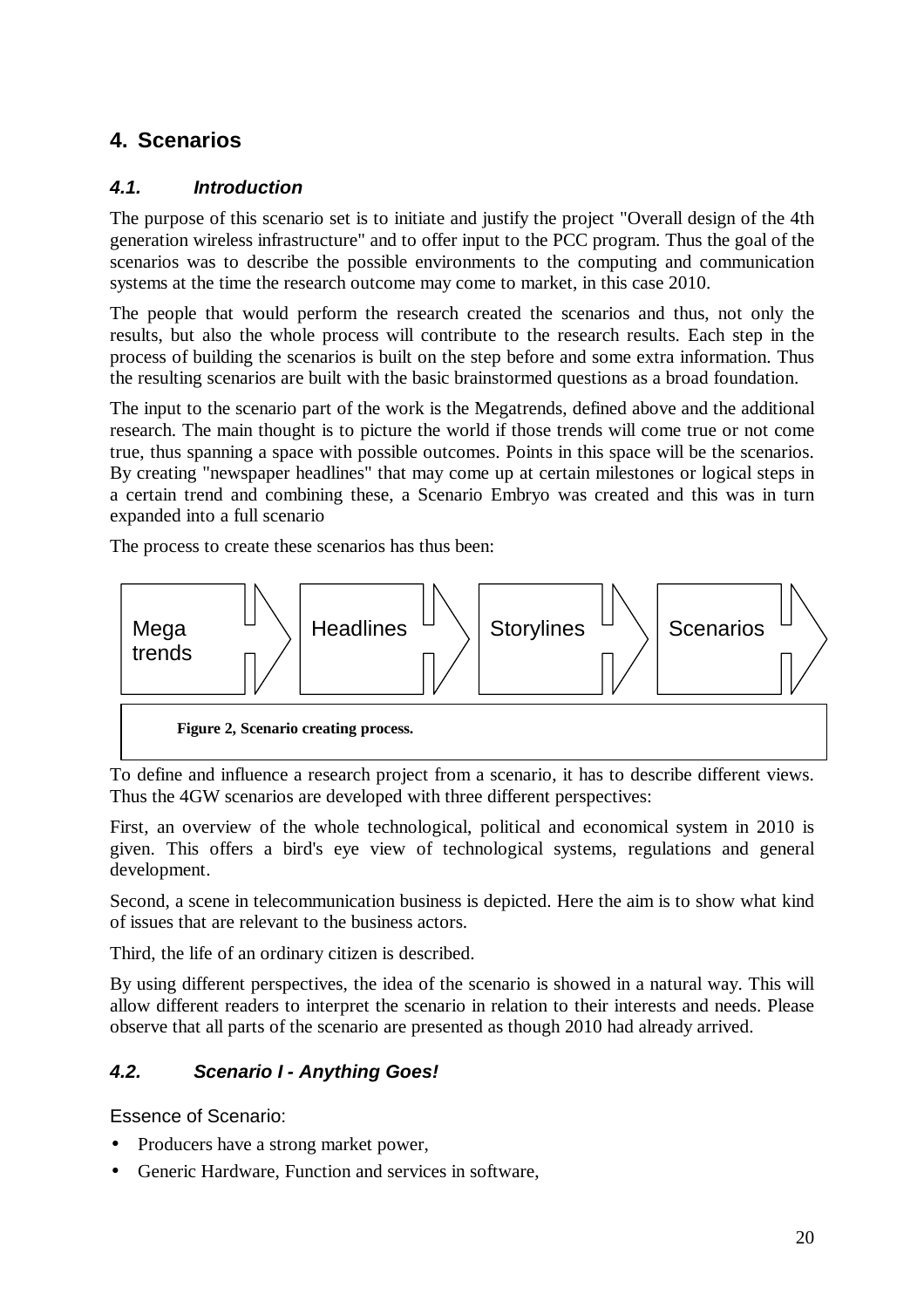- Intelligent individual adaptation of services,
- High development pace,
- Large amount of standards that are "de-facto standardised",
- Transparent access to the network.

#### Overview of Society and Technological development

Over the last decade, there has been a strong development in software solutions for wireless communication equipment.<sup>1</sup> Due to this, the hardware used in transceivers is almost generic and the differences between different networks and systems lie mainly in the software. This has led to a technological system where most problems are resolved through software adaptations instead of tailored hardware.<sup>2</sup> Terminals, or access tools as they are generally called, are normally capable of using several different types of wireless networks to access the demanded services.

There has been an explosive increase in the number of wireless systems in operation. The number of large (regional/national) operators is approximately the same as at the turn of the century, but new actors have turned up.<sup>3</sup> First of all, small niche operators offering fairly local wireless networks, aiming at, for example groups of small firms or housing estates, have turned up. Secondly, most large corporations have their own wireless LANs at their facilities.<sup>4</sup> Thirdly, many consumers decided to use miniature wireless LANs to cover their homes or their workplaces at home. This development has increased the demand for transparent access to services regardless of what access system is used.<sup>5</sup> Several solutions have appeared such as terminals capable of operating with many network infrastructures, services that adapt the man machine interface (MMI) based on what type of access node is being used, etc.

As the use of information and communication services has increased, personal adaptation of services using personal statistics and usage history has become more and more frequent. The idea is to make individual applications adapted to each specific user.

Another user friendly development is the increase in using intelligent machines and agents to monitor and control systems used in everyday life. Such applications are currently used for everything from control of domestic appliances to automated management of communications networks.

One background to the multitude of wireless access systems that have appeared over the last years is a change in the way standardisation work is conducted. Today almost all standards are of a de facto character. They are often developed through voluntary co-operation between a number of firms, rather than in a more organised form. The importance of ITU, ETSI and other similar organisations has diminished. This has also meant that the major issues in standardisation work are being first out with a solution, documenting it well enough and making it well known in industry.<sup>7</sup>

 $\overline{a}$ 

<sup>&</sup>lt;sup>1</sup> Beginning of the 21th century:  $2000-2010$ .

<sup>&</sup>lt;sup>2</sup> Refers to software radio research.

<sup>&</sup>lt;sup>3</sup> Trend from additional research about Global Players.

<sup>&</sup>lt;sup>4</sup> Refers to many WLAN research program like MEDIAN, part of ACTS European program

<sup>&</sup>lt;sup>5</sup> Trend from "Services gets more independent of infrastructures"

<sup>6</sup> Trend of Standardization

<sup>7</sup> Refers to a recent example: Bluetooth (www.bluetooth.com)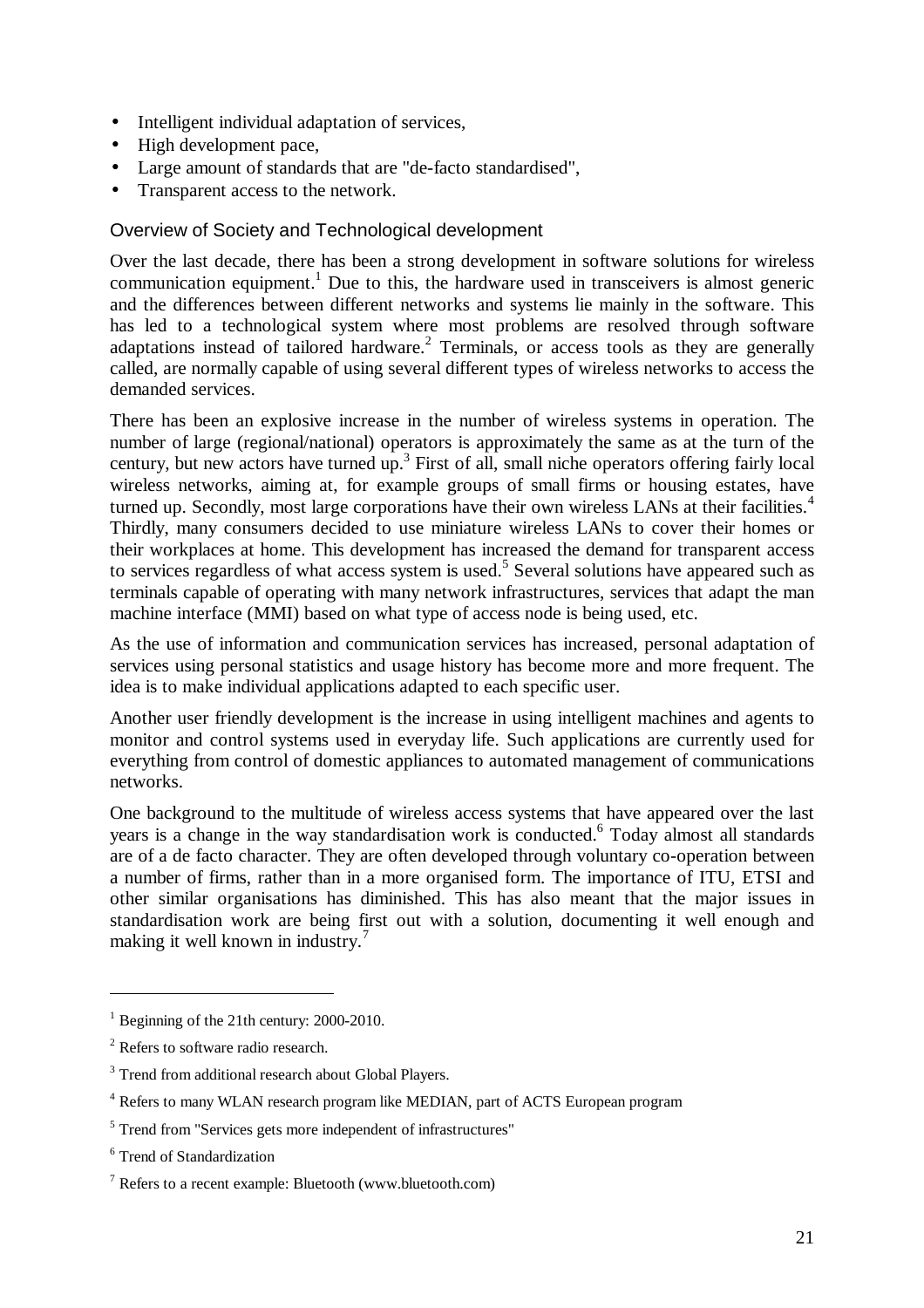Almost everybody in the industrialised countries regularly uses information and communication services either through fixed network access or wireless access. The wireless access methods are still not quite as widespread as fixed network solutions, but the tables are starting to turn. The net has become a very important forum for marketing, education, entertainment, etc. since people of all ages and from all social classes use it.

#### Inside telecommunication business

The scene is a meeting room in the Stockholm office of a large telecommunicationequipment manufacturer. Mr. Optenberg is the representative of one of the small telecommunication operators that was started at the turn of the century in Sweden. Recent technological progress has made it possible to develop a new modulation technique that allows an increased capacity in multimedia cellular networks by approximately 20%. Mr. Optenberg is of course interested in this new technology, but he needs to know more before deciding to implement it.

The representatives from the telecommunication supplier are Mr. Ma, the manager for the new technologies division, Ms. Exner the technology expert and Mr. Salomon, the sales manager. They are of course anxious to find a customer for the new technology.

Ms. Exner begins the session by presenting the new technology, how it works and under which conditions. It turns out that improvements are only possible when many users are teleconferencing using both audio and video.

The discussion moves into questions regarding how Mr. Optenberg can implement the new solution in the network. It turns out that most of the base stations in the network can already handle the new software required. There are only a few base stations in the most rural areas that need to be replaced, and they have already been scheduled for replacement anyway. With

only three different versions of the software (different processors) to install in the base stations, an implementation of the new technology should take about two weeks.

"But what about interoperability?", Mr. Optenberg asks. Ms. Exner looks a little bit uncomfortable, but Mr. Ma comes to her rescue. "We have tested the new solution with thousands of different software interfaces on dozens of different platforms and we have not experienced any problems. Besides, the software designers working on this new product are the best ones we have. They are quite competent in radio technology and software engineering". With that explanation Mr. Optenberg settles down. "How many of my customers will be able to use this new technology?" Mr. Optenberg asks. "According to our studies most of the terminals that are in use today have enough capacity to handle the new technology", Mr. Salomon says. "Also, the solution is already in use in many wireless LANs, mainly in offices. So many users may already have the required software installed in their VV glasses.<sup>8</sup> We have already licensed the technology to ten different equipment manufacturers and they are likely to offer cheap upgrades for their terminals shortly."

Mr. Optenberg's thoughts start to wander while Mr. Salomon continues on with an endless row of facts and figures. He thinks that back to the turn of the century, when most standards were set by large organisations, but when the increasing pace of technological development made more and more companies want to put a product on the market before a standard was set. In the beginning there had been a large number of inoperable systems, but eventually manufacturers learnt to implement support for other suppliers' devices as well. The result was

 $\overline{a}$ 

<sup>&</sup>lt;sup>8</sup> VV is acronym for Virtual Vision. Similar idea is being developed by Microvision (www.mvis.com)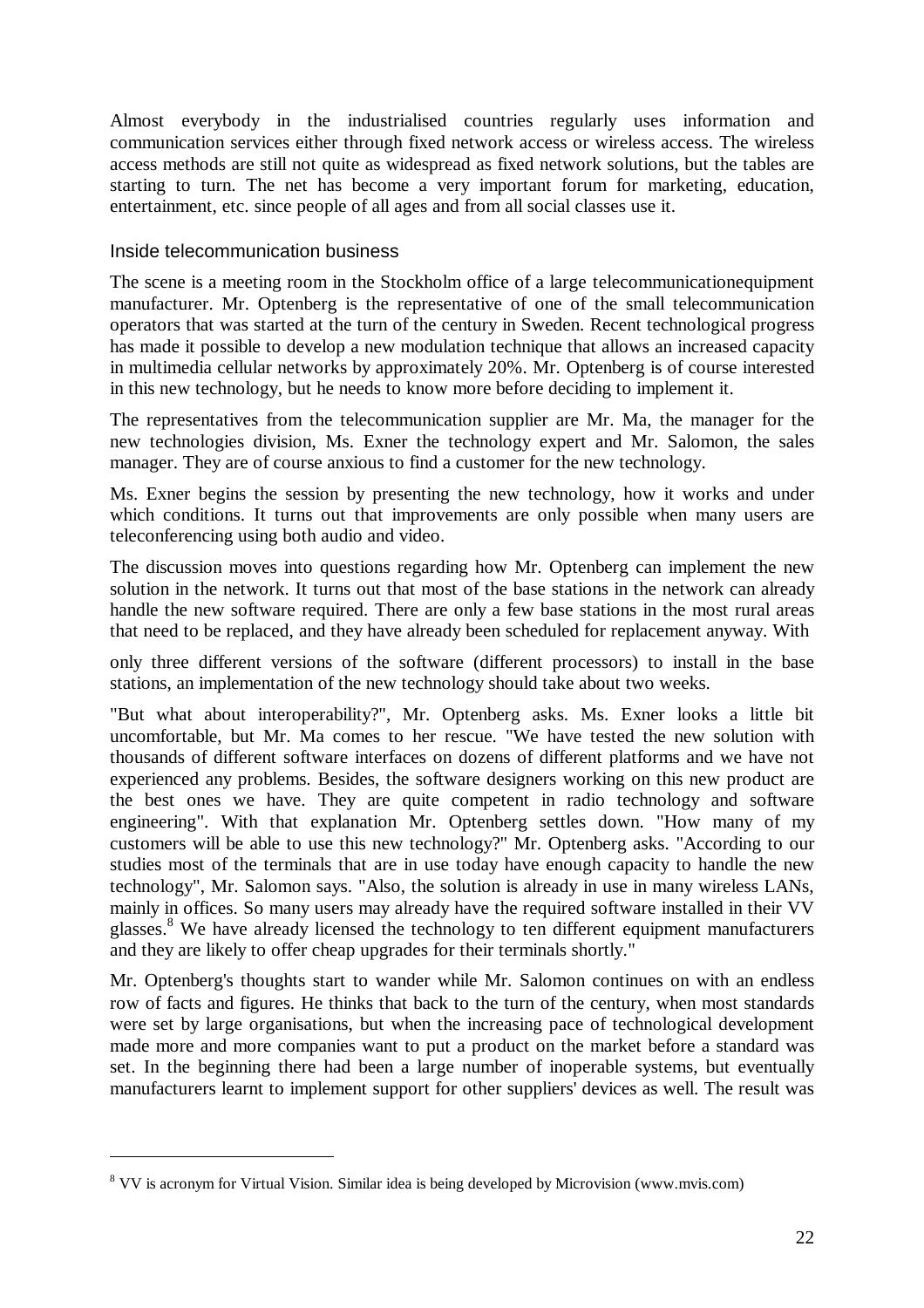a patchwork of systems and devices that seemed to be able to communicate and internet-work most of the time.

As Mr. Optenberg returns his concentration to the meeting in question, Mr. Salomon is describing the results of a marketing study they have made. "...saw that over 90% of the users in our target group responded to the personal letter that we sent them. These are people who often use teleconferencing in their daily work. We spent some extra effort on those that use the service during peak hours and actually managed to get 95% of them to install the new software."

"But what about the other users?", Mr. Optenberg demands. "There are a lot of people that rarely teleconference, and absolutely not at peak hours". "Don't worry about that", Mr. Ma answers, "this is mainly useful if you want to increase capacity in downtown areas. But on the other hand, that is probably where you need more capacity and the solution is virtually for free. We will make sure that we can make you a reasonable offer." The discussion continues for some time. Finally they manage to negotiate a mutually satisfactory deal, and Mr. Optenberg leaves with a broad smile on his lips.

#### The everyday-life and private sphere

Anders, 54 years old, lives in a comfortable 3 room-apartment in the Stockholm area. A few years ago, he installed his own wireless LAN kit, a very useful and easy-to-use tool. The technology for this came after a breakthrough in using the domestic electric wiring for communication.<sup>9</sup>

The date is Wednesday 28th of July. It is 7.00 am and Anders is just waking up to some nice music which seems to come from some very small speakers placed everywhere in his apartment. Anders is slightly upset since he would have preferred to sleep longer after working late in his home office last night. As usual he forgot to tell the computer this.<sup>10</sup> "Computers are still as stupid as when I was 20", he says, "I should buy that interactive sleeping device that I saw a few month ago, then this stupid machine would know when to wake me up. Now then, where are my glasses".

Anders finally finds his glasses. They have nothing to do with any vision problem; he never had one. Using VV glasses is just the easiest way to know what's up today. "Oh no, it's 7 o'clock! RADIO shut up!", he shouts. Instantaneously the music stops. Anders is awake by now and decides to check his mail while still in bed. "CHECK MY MAIL now that I am awake", he says. Anders raw morning voice has always been a problem for the speech recognition module. Anders was getting ready to move his hands using the virtual mouse that he could see in front of him through the glasses, when at last his list of e-mails, voice mails and letters appeared in front of him.<sup>1</sup>

Anders received his first glasses almost eight years ago from the company he was working for at the time. He can barely remember its name, the small company has been taken over by some larger corporation since then. The use of those devices was really limited at that time. They just had a transparent screen that used a mirror effect. In no way could they compare to today's glasses: an opaque and transparent virtual image, a virtual desk and keyboard, integrated microphone and earphones using speech recognition.

<sup>9</sup> Home networks are very likely to use the electric wire. other ideas from Hometoys (www.hometoys.com)

 $10$  Refers to voice recognition software which already exists now.

 $11$  Refers to Virtual gesture recognition like research at medialab - MIT (www.media.mit.edu)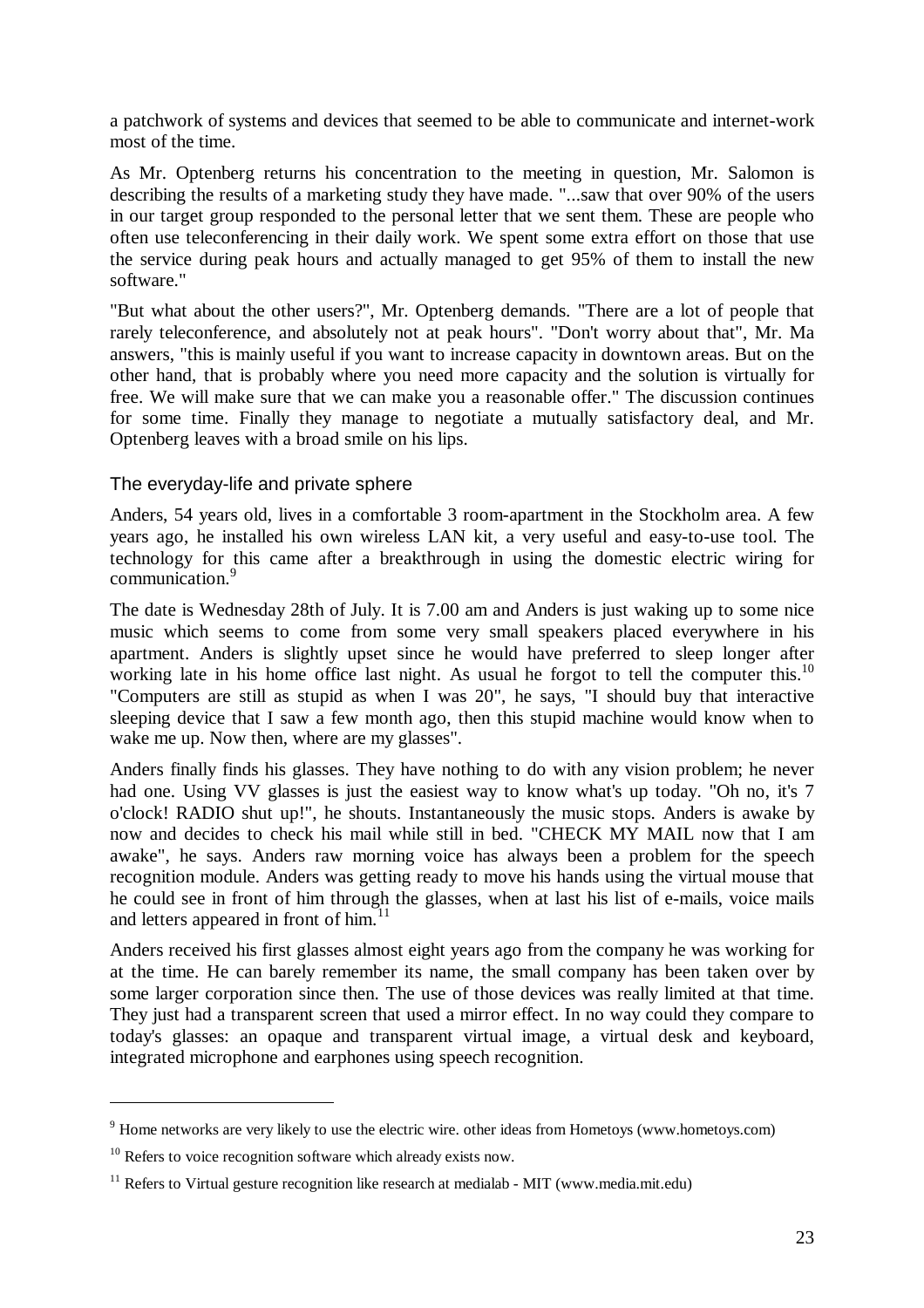In his mailbox there is a message from the company that produces his glasses. It informs him that there has been a change in the specifications for the wireless LAN at his workplace. He will have to upgrade the software module that is responsible for LAN communication. "Not again", he thinks, "that is the second time this month". The mail contains the upgrade that is to be installed and he is asked if he wants to install it now. He grumbles "Yes, go ahead" and lays back.

Suddenly, everything goes black. Something in the upgrade was incompatible with the rest of the software. It's not the first time it happens, and Anders swears loudly. He takes off his glasses, gets out of bed and walks to the computer in the corner of the bedroom. After fiddling around a little, he manages to get his glasses back to a fairly stable state.

Muttering, he returns to bed and continues reading the e-mails.

Anders pulls himself together and glances through all the advertisements that constantly seem to find a way around his mail filter.<sup>12</sup> He sighs and throws all the messages away. "At least I don't get any more washing detergent offers anymore since they found that I don't use my washing machine", he thinks to himself, and gets out of bed.

The home appliance agent reminds Anders that his coffee has been ready in the kitchen for a while.<sup>13</sup> Anders decides to go to work today. He is bored with the virtual home office, and would like to meet some friends. "Well, if I want to go to work today I should perhaps tell this stupid agent", he remembers. A few virtual clicks later, Anders heads to the kitchen. On the way, in the corridor, his home network agent appears automatically to advice him of the corridor antenna malfunction, which it has done every other day lately.<sup>14</sup> "I know, I have to buy a new one. These antennas are worse than light bulbs. When will they build something cheap and reliable?", he demands. His shopping search agent appears a few seconds later. Anders reads "Best price at the moment: HOMETEL 155Mb/s V2002 compliant. 10 Euro.<sup>15</sup> Available in stock. Delivery: 1 day. Buy?". "OK, buy it and take the money from my Central Europe bank account." The simple everyday words were understood perfectly and he is asked for one more confirmation.

After taking a shower, Anders leaves home, bringing no keys, no ID, only his VV glasses. The apartment door locks itself behind him and the car is waiting for him in the basement. Total security is what poses most of the problems with the V2002 wireless technology, but things are definitely better nowadays. The car tells him what route to take, even though he knows the way.<sup>16</sup> It is school holidays, so there is really no need for the traffic advisor.<sup>17</sup> On the highway to the centre of Stockholm, the car drives itself assisted by the car radar detector and the visual road interpreter.<sup>18</sup> Like most people, Anders doesn't like to be driven by his own car and therefore stays alert. "We never know with the new technologies", he thinks.

<sup>&</sup>lt;sup>12</sup> Mail filters are already widely used in most popular internet mail software.

<sup>&</sup>lt;sup>13</sup> Refers to a Vattenfall/Electrolux research project

 $14$  Even at home, intelligent systems will be able to diagnose systems malfunction.

<sup>&</sup>lt;sup>15</sup> Euro will be the only European currency in 2010. Network parts like antennas will be cheap and simple to replace like light bulbs.

 $16$  GPS car systems are already optional equipment in many big car manufacturers.

<sup>&</sup>lt;sup>17</sup> EUREKA 147, a standardisation program for DAB radio, has proposed the concept (http://www.fedele.com/website/dab/ebu-147.htm)

<sup>&</sup>lt;sup>18</sup> Refers to research performed by some car manufacturers.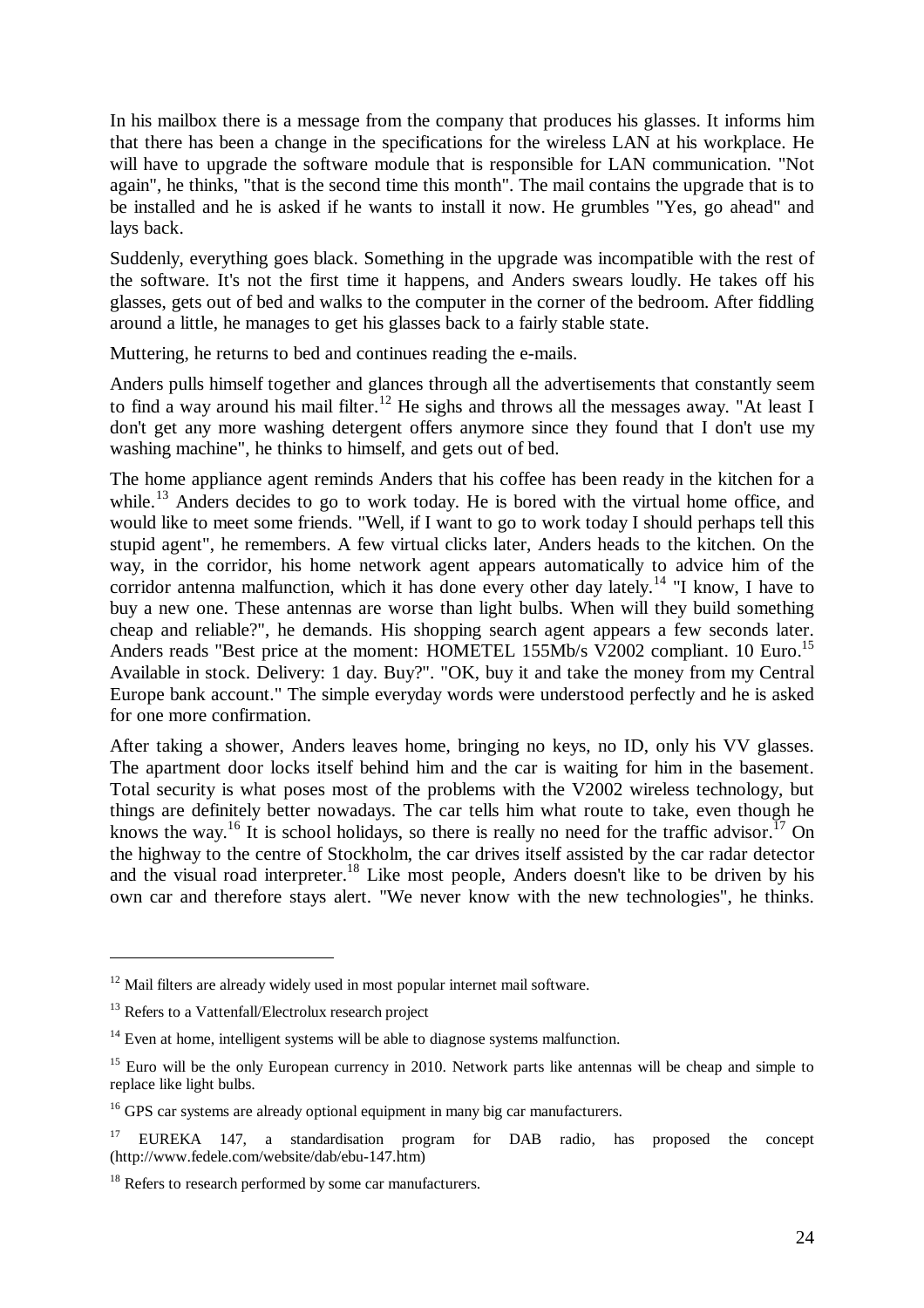Anders has always been in love with new technologies, but has learned not to trust them too much.

Once in the office, Anders sits down and takes care of the days tasks. Right now there isn't too much to do. So after having lunch with his colleagues he spends some time taking a class from the local university. He leaves the office at 5 pm and drives back home. He joins his girlfriend virtually for dinner. They met on a virtual fair for abstract art, when looking at the same painting. Right now she is working in New York and while she is eating lunch Anders is having dinner. A virtual date is no replacement for the real thing, but it is a nice way to keep in touch when she is away.

Later that evening his mother calls him. Even though she knows how to send e-mail, she still prefers using the phone. In the last few years of the 20th century, when Internet was just beginning to become available to the general public, nobody could guess that ten years later it would be as natural to use the net as it was to use a phone or watch TV. Today, however, there are very few people in Sweden who don't use it for sending e-mail, shopping or entertainment.

# *4.3. Scenario II - Big brother protects you from little brothers!*

Essence of Scenario:

- Market is limited and controlled by political authorities
- Personal Integrity is no.1 priority in all systems,
- Global security control performed by international governmental organisations.
- Limited markets.
- Low development rate.
- Very few operators.

#### Overview of Society and Technological development

The development towards open information society looked great,<sup>19</sup> but suddenly a couple of years after the millennium turn, it suddenly went to far and the security of the individual was threatened.<sup>20</sup> By this time it was easy to find almost any information about a person or a company either directly via the WWW, but easier and more efficient by buying the information from one or a couple of the information traders. These were companies specialized in collecting information and selling it. Keeping files with personal information like this was of course illegal in many countries,  $\frac{1}{2}$  but as almost all information was published at the WWW so it was hard to limit the activity.

During 2004 the IT-trend had gone to far and people were fed up and demanded some measures from the government. It was now usual that people were contacted by firms, knowing a little bit to much about them and their behavior. In 1998 student unions sold the addresses of their members to possible employers, who used the addresses for mailing job offerings to students soon to graduate with the correct competence. Information were found by scanning email,  $^{22}$  checking surfing habits and even by mapping behavior when playing the

 $19$  Today there is a general trend of making more and more information available on the Internet.

 $20$  See the trend "Information trading"

<sup>21</sup> For example "Datalagen" SFS 1973:289

<sup>22</sup> http://home.clear.net.nz/pages/research/casenotes.html#SigInt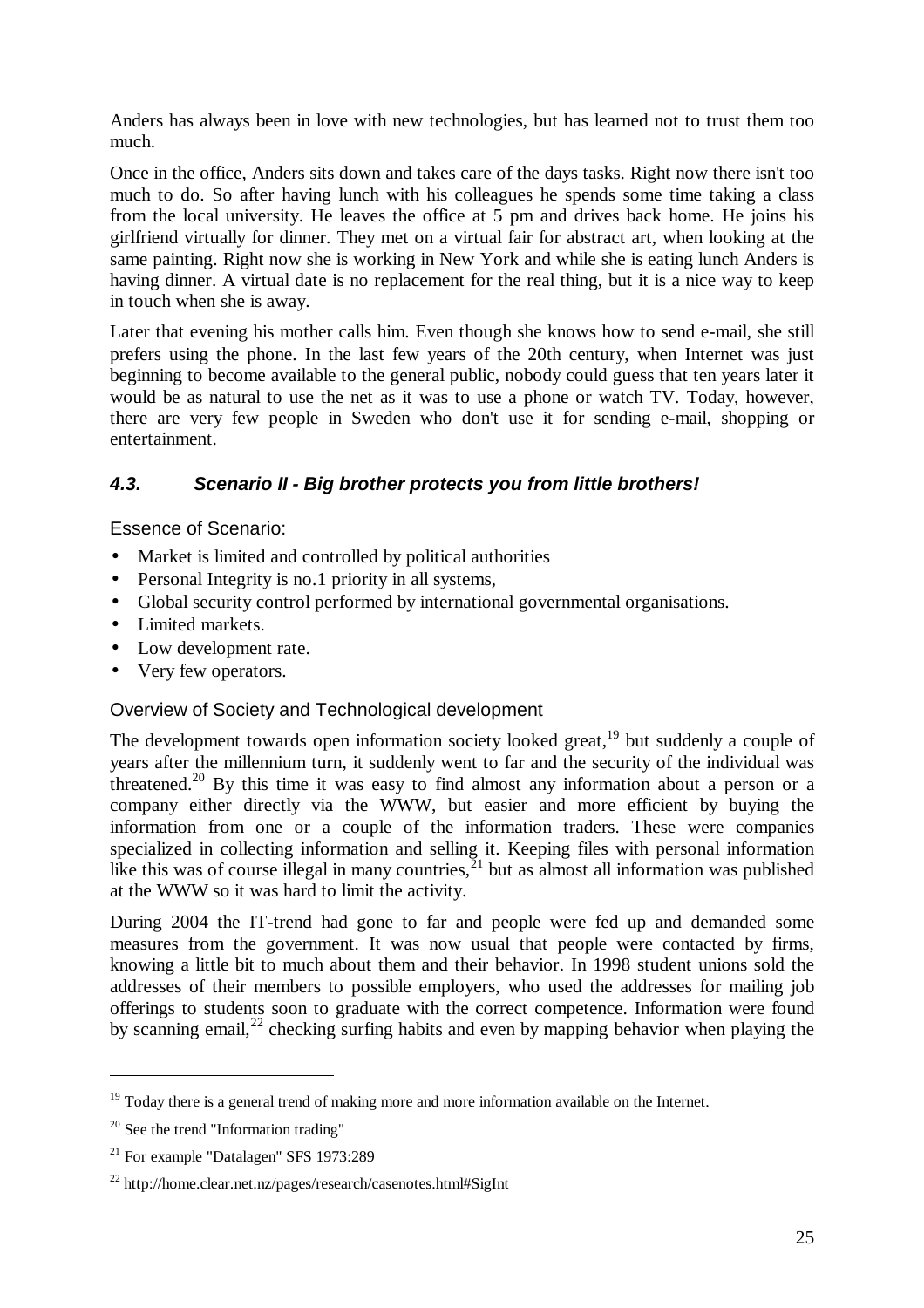popular net games. There had also been some major cracker break-ins proving that "safe" systems were not that safe. $23$ 

For these different reasons authorities had to act. One reason was political, i.e. to revive the old times when governments actually had some power in this matter, another that the voters actually demanded a change. Legislation had been slower than the technological development, e.g. none had control over the Internet for several years. However now there was a strong support for the legislative bodies to regain control. Companies active in this giant info trading area were, of course, negative to the change and tried to move to more open countries. $^{24}$ Companies in general were very negative to legislation that restricted their activities. As the problem was global though, most developed countries co-operated.

As almost everything was built on general accessible information some major changes had to be done. Major companies were already aware of the problem and the spread of company information was strictly limited which meant that the activity was concentrated and e.g. outsourcing and telecommuting was limited. Computer security techniques were generally not perceived to be safe. Obviously these actions led to decreased growth in the company and country. Now the individual users got aware of the value of the information they had and this led to a reaction towards all electronic media that was so easy to tap for information.

By 2009 the governments had strong legislative control over the communications resources such as the available frequency bands and encryption. The new society were built on a new Information Constitution connected to the new Security and Integrity standard ISO 99000, built on previous quality standards. The new system was synchronised with most developed countries. Since the new laws conflicted with the constitution in many countries, e.g. "freedom of speech" the constitution had to be changed. The Information Constitution included rules in different areas:

- A new national electronic identification system, allowing authorization without giving the identity away if not necessary.<sup>25</sup> This systems work in most developed countries, but the passports remain as an international identification document, especially in underdeveloped countries.
- All companies and private persons, who want to handle or publish information of any kind, must be certified in ISO 99001. This standard only allows information to be gathered for a certain (government-approved) purpose and when used for that purpose it must be destroyed.<sup>26</sup> Also all information must have an owner who decides where and how it may be published.<sup>27</sup> •Producers of technical systems handling information must be certified in ISO 99002, stating rules for secure information management and transmission.<sup>28</sup>
- A new controlled Internet level, on which only certified users and equipment are allowed to operate. This Internet level is controlled by global governmental organisations. Proper identification and ISO 99000 certifications is demanded for access.

<sup>23</sup> There are many reports of break-ins at http://www.cert.org/

 $24$  See the trend "Globalisation"

 $25$  Cash cards

<sup>&</sup>lt;sup>26</sup> See for example laws governing the use of data gathered for scientific purpose.

 $27$  Recent law proposals on internet information publishing

<sup>&</sup>lt;sup>28</sup> Today certification is necessary to produce and prescribe drugs.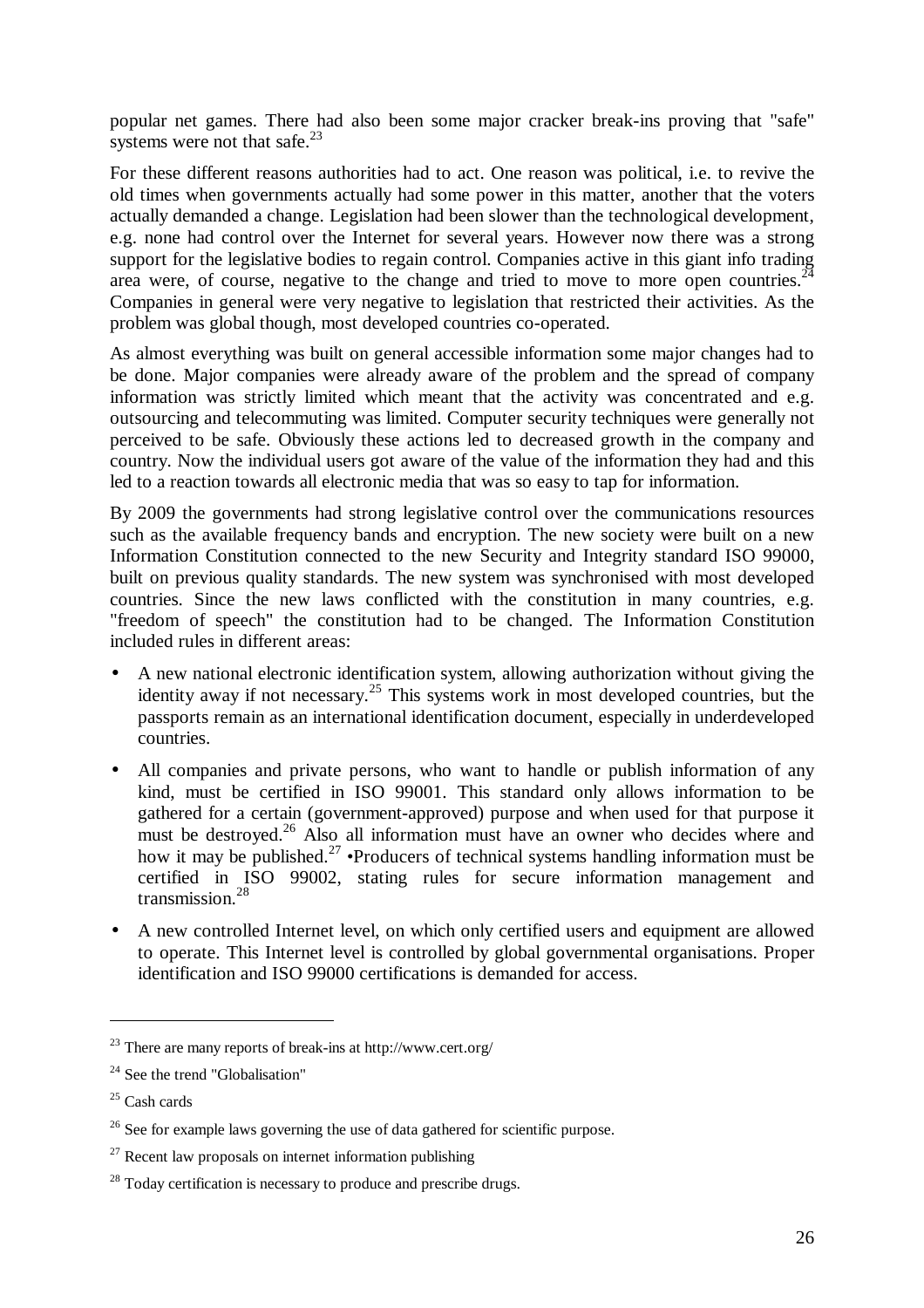• A new very large police branch, usually called InfoCop, with international contacts, enforces the rules. This authority has access to all available information (included in the ISO standard) and are of course authorised to gather all needed information.

Most of the developed countries had had the same problem and now went through the same process. To avoid being exposed to international firms in the information trading area,  $^{29}$  the connections over borders were limited and the connections to countries not ratifying the new standard were scanned and filtered. By keeping information within the country law enforcement was simplified and integrity was improved i.e. the number of people having access to a specific piece of personal information was reduced. The decreased possibility for international communications made it hard for companies to be global and thus they split into decentralised divisions working with the authorities in each particular country. The authorities, though have extended globalised contacts.

These changes have affected the society in different ways. The fast technological growth of the 90s and beginning of the 00s is now much smaller and as the demand for services is roughly constant, the money allocated for R&D is decreasing and thus the life cycle of the existing systems is prolonged. Due to large costs for the security demand decreased. One positive issue is that the copyright laws has been adopted to the technology and actually enforced. Another claim is that the change is very good as the world again is able to develop in different cultural directions and the "culture equalisation" (popular culture spread over large geographical areas via the net) has been stopped.

As the information available off the internetwork decreased "websurfing" also decreased, though it was still used for a lot of official information. Also the "security overhead" in control and encryption protocols increased, giving less space for the actual information and especially links with low capacity experienced some bad years.

[Impact on wireless: Still important, Needed efficient use of bandwidth, prevent monitoring, possibility to pick up info anonymous]

#### Inside telecommunication business

It is nice and sunny day in the middle of May 2010. In one meeting room on the third floor in one large building a meeting between the largest telecommunication operator in Sweden and one of the large telecommunication manufacturers is held. In order for the government to be able to be able to control the telecommunication operators very few were certified.

Mr. Optenberg is the operator representative. In the northern parts of Stockholm construction is going on. A new suburb is planned and there will be new offices, apartment buildings and shopping centres there. Since 2007 the demand for mobile telecommunication has been stable, but in this case there is a need to expand the network capacity in that particular area.<sup>30</sup> Mr. Optenberg is here to buy new base stations for his network.

Mr. Optenberg starts by quickly reviewing the details of the planned expansion of Stockholm and then he turns to the issue at hand. "I think it was two years ago that we bought base stations from you the last time. If I remember correctly it was the UB42X model that we bought. It has performed well over the last two years. I believe that you still produce it?". Mr. Salomon, the sales manager replies that they indeed still make it and that it is really popular among customers.

 $\overline{a}$ 

<sup>&</sup>lt;sup>29</sup> See the trend "Globalisation"

<sup>&</sup>lt;sup>30</sup> Protocol overhead increased, but the demand had decreased.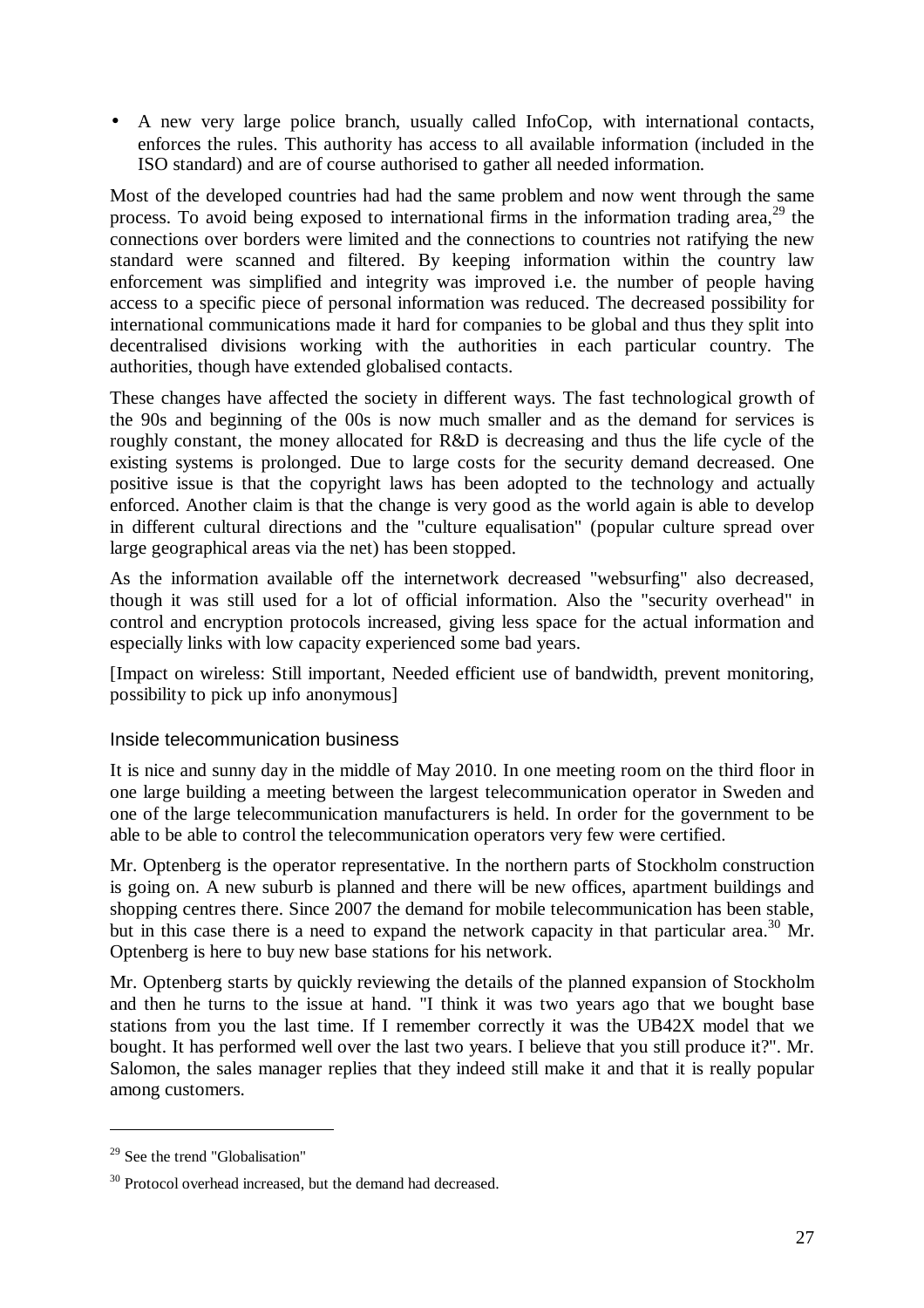"Are they exactly as those we bought the last time", Mr. Optenberg asks. Ms. Exner, the technical expert answers him. "Well, we have found a few errors in the software that we have corrected and we have three additional colours on the case, but apart from that they should be exactly like the ones you bought two years ago. Of course the errors were not connected to the security part of the base station, by the way. The UMTS standard has not changed the last two years, so we see no reason for changing our base stations."<sup>31</sup>

"It seems like the need for mobile data communication is fairly stable. Especially since the companies have become more restrictive with having people in the field communicating with the main office. Right now it seems like UMTS is able to handle most of the requirements so there is no obvious reason for changing the standard" she continues.

"Well that sounds good", says Mr. Optenberg. "But how about programming interfaces? We have made some special adaptations to fit the requirements of our business users. I'm sorry, but the base stations you sell are not very god at handling the Swedish security requirements. Actually we have spent several man years on that adaptation and we hope we will not have to rewrite a lot of it. But actually out software development division is quite good now. Most people stay on their job and there is nothing that increases quality as experienced programmers".

Mr. Ma, the manager, looks a little bit uneasy, but then he answers. "You can be sure that the programming interfaces are identical. We know that many operators make their own adaptations and we spend lots of effort on maintaining backwards compatibility". then he asks "I know it is not really my business, but how is that computer network operation going?".

"Well" Optenberg answers. "Ten years ago it was very popular to outsource maintenance of the computer networks and our business was fairly good. But since the government passed all the information security and protection laws companies have been more and more reluctant to outsource. Now our only customers are those that signed contracts for ten or fifteen years. But I guess that is something that we'll learn to live with".

#### The everyday-life and private sphere

 $\overline{a}$ 

It is a normal Wednesday morning in May 2010. Anders is woken up by the alarm clock that turns on usually at 7.00 am. Slowly he gets out of bed, grabs a few pieces of clothing and heads for the shower. After the shower he is almost fully awake and he heads for the kitchen. He grabs what look like a calculator, and type in some number... 'OK, 146539 is my ID-card PIN today' (Used to activate the ID-card) After a while a free copy of the big national newspaper is printed on his printer. He only prints the parts that he is interested in, but he receives everything in order to not reveal his personal interests. He flips through it while eating his breakfast.

One of his favourite page on Wednesdays is the list of new domains which have been granted the new ISO 99000 certificate. For years, entire domains were restricted because they were not complying to the Security and Confidentiality Standards. Since 2007, after the information security revolution, the internet gets better. Confidentiality and security are the most important criteria when talking about telecommunications. A lot of free services which had a great success at the beginning of the century was forbidden by the newly created 'Information Police'. However, some services like shopping and private home page servers are coming back on the web with the new ISO 99000 certification. Strong control and integrity rules have to be applied to avoid the loss of the license.

 $31$  UMTS well deployed by 2003. Standard changed 2005 and 2007 to improve security.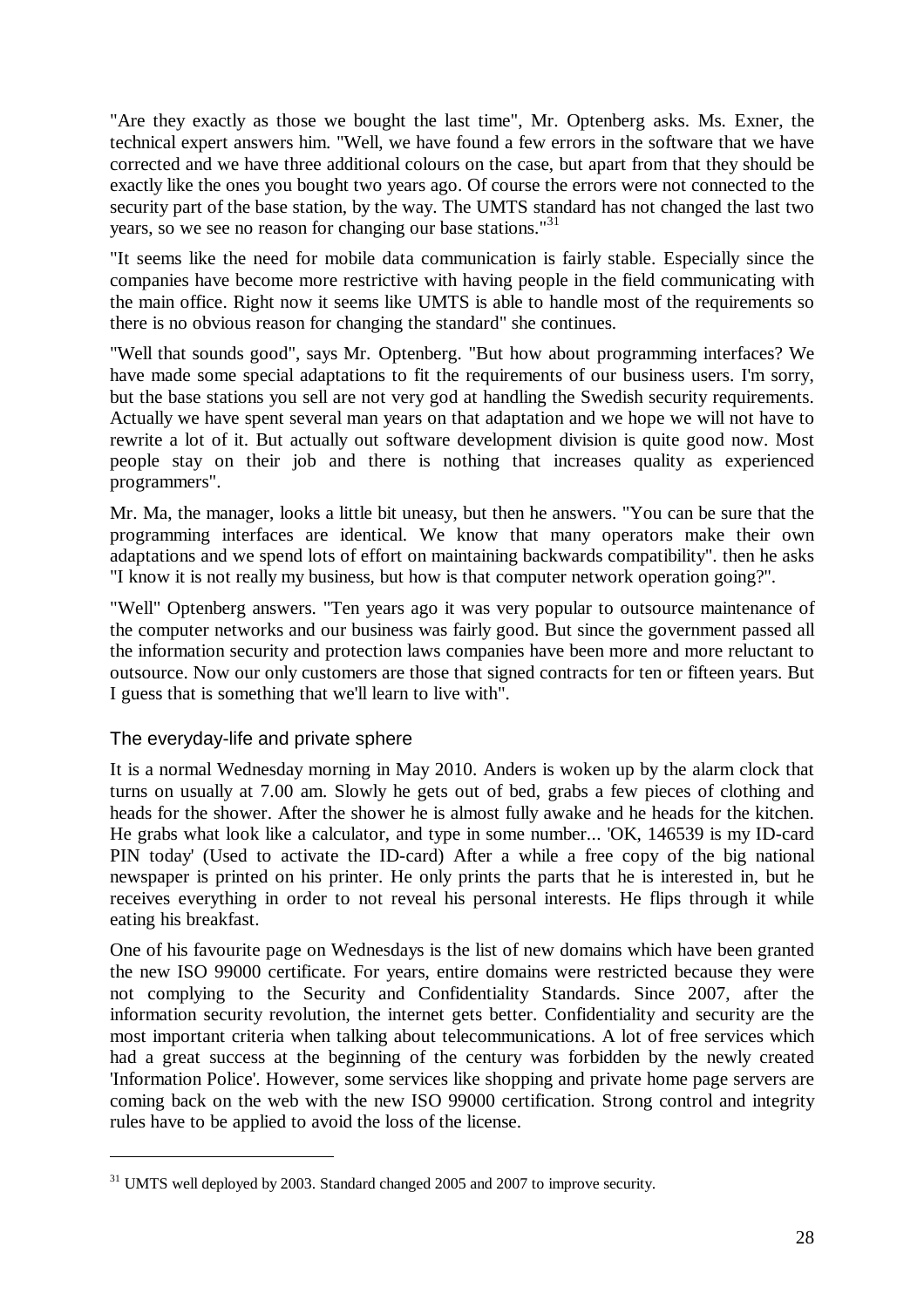It is time to head for work and Anders walks to the subway station. At the entrance, he takes out his ID-card and the gate recognises the period ticket stored in the card and lets him though. During the last years it has been popular to store different functions in the ID-card since they are able to provide secure transactions without revealing the identity of the user. In the subway, there is the usual crowd. 'Transportation problem will never been solved.', thinks Anders when he crushes into the subway car. 'However, the security has been improved'. Anders has been commuting to work at the same time for several years, he recognises many of the other faces but everybody keeps quiet. Thirty minutes later, he finally gets to his office. Once again he sweeps his ID-card and enter his pin code to get in the building. Inside, a guard salutes him. He takes the elevator to the sixth floor and sits down at his desk. Security checks are everywhere, Just to get from the front of the building to his office, he needs to sweep his card five times. A new government technology was announced a few weeks ago: Smart badges will be available soon.<sup>32</sup>

When he logs onto the network he is notified that there are a few new email messages waiting for him. There is one message continuing a proposal for a new product plan and he is asked to contribute with comments. He spends a couple of hours to write down the reply. When he is finished he pushes the "send" button and a large box shows up on the screen. It informs him that he should not pass any personal information in an email. It also informs him that he should be aware that sensitive company information should not be sent in emails and that all external email will be screened for sensitive data. He knows that the email will be checked by the internal information control branch, which co-operate with the government.

Anders thinks back on the events of the previous ten years. It had started in the late twentieth century when computer networks became more and more popular among the general population. People had enjoyed the time saving possibilities of network shopping and email and they had also found the thrill of interacting with other people in various games and chats. The advertising and marketing business started to realise the potential and value of the information about each individual that seemed to be available on the net. Infotraders specialising in personal information boomed and became very skilled at analysing in individuals personality. Soon the advertising became too personal. Offers of marriage counselling a few hours after a quarrel, weapons offers to the most violent Quake players and sects that sold personal improvement courses to depressed individuals. When car insurance became more expensive for aggressive individuals (based on the language in their email) the government realised that somehow the flow of information had to be controlled.

The government realised that computers and networks are still too unsafe and error prone. The problems around year 2000 and numerous break-ins by hackers had proved that with more than desirable clarity. Thus heavy regulations on information trading and copyright was passed. In campaigns people were cautioned about using the network in such a way that it would give out any personal information. People stopped using the network for shopping and games and lots of businesses had to close down. In 2007, government resolution ordered to split the net and create a new level of security, information firewalls filtered all information between the two levels, especially for the private web pages. Companies had exactly one year to comply to the ISO99000 certificate unless they would be disconnected from the network. Most of the companies could make it with a strong financial support from governments. Island international companies like in India and Russia requested the special ISO99000-B that allows access to the security level from a non-secure country.

 $\overline{a}$ 

 $32$  Smart Badge is a research at the department of teleinformatics, KTH. www.it.kth.se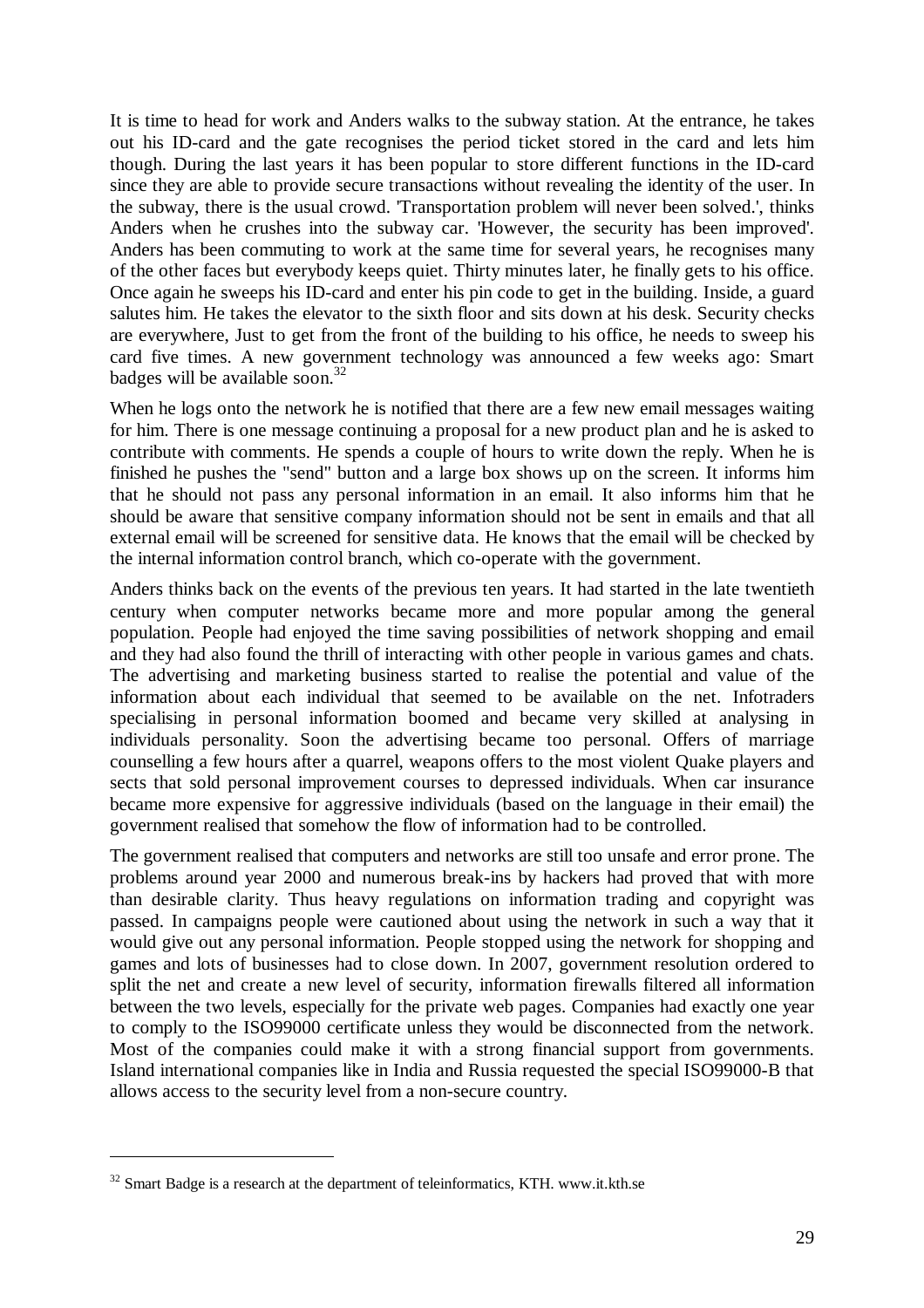Anders is pulled back to reality by one of his colleagues that asks if he wants to have lunch. After lunch Anders leaves the office to go to the local authorities. Once a year, he has to renew his ID-Card. After waiting for some time, he finally comes to the desk. He gives his old ID-Card and his passport to the civil servant, he cannot see what he is typing. He moves a bit on the side to see the screen, there appears at once his picture and a lot of information on himself: his jobs, his ex-wife, his bank accounts, etc... These information come from the central nerve of the secure network, but the good thing is that it cannot be read without using his ID-card. In United States, it was the FBI who extended and re-formatted their intelligence data to give the necessary information about every single person. The database is now daily used by all the information police everywhere in the securely developed countries, they update their database to allow accessing in buildings, logging in, withdrawing cash, etc... only with one single card.

In the afternoon he sits in his office doing updates on base station software. It is mainly a matter of fixing bugs. The standard has not changed for a few years so he has mainly been doing bugfixes the last few years. "There are no challenges anymore he thinks, I should try to get another job. but these days it may be difficult. But if I could find something in an encryption hardware company it would give me more challenges". On his way home he passes by the theatre to see if there are any tickets available for the show on Friday night. There are some seats available and he buys two tickets and pays with his ID/cash card. He passes the grocery store and picks up some groceries and then heads home.

When he gets home he checks his mailbox. Of course there is no junkmail in it but there are a few bills and a letter from his mother. He reads his mail and then sits down in front of the TV and flips through the 20 available channels in the government digital network. Since pay-per view was outlawed in 2007 because they could get too much information about personal habits, some of the pay-channels got converted to total broadcast channels and found other ways to finance their program, others went bankrupted. Later on he goes to bed, turns out the light and falls asleep.

## *4.4. Scenario III - Pocket computing or Smart devices that fit into your pocket*

Essence of scenario:

- Market is developed and controlled by operators
- Social and political differences
- Bandwidth still expensive
- Highly differentiated service and pricing levels
- Specialised service providers also provide equipment for specialised purpose
- Global multi-purpose services compete with local specialised services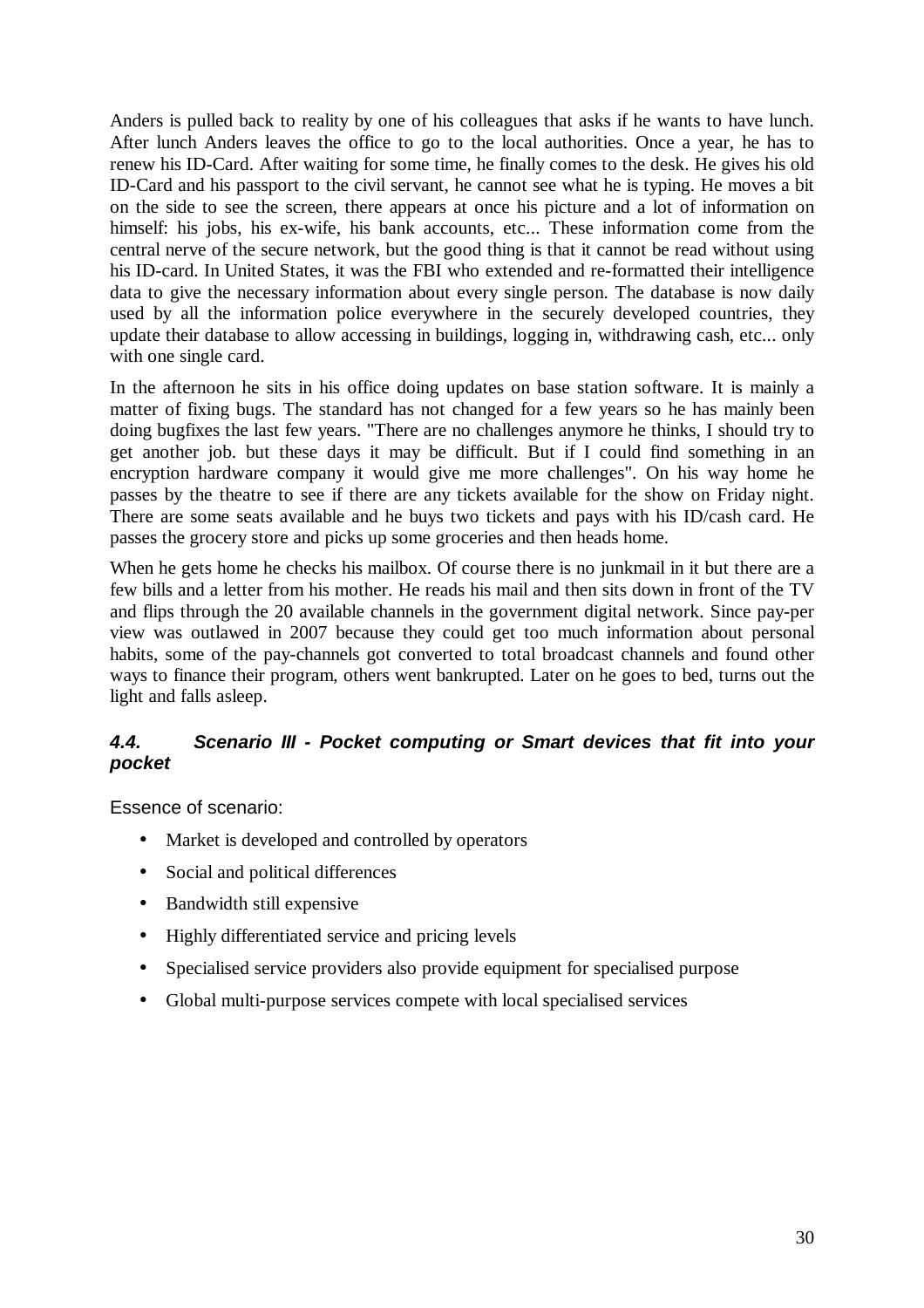#### Overview of Society and Technological development

#### **The telecommunication background**

Third generation systems are mature<sup>33</sup>, IMT-2000 has been reviewed several times since its commercial start in 2002, still delivering wireless up to 10 Mbps in offices, 2 Mbps in cities, and 384 kbps in the country side. However, the universal mobile idea has never reached the expectations<sup>34</sup>. A large variety of different mobile solutions are available<sup>35</sup>. GSM is still widely used with some new features but serious lack of bandwidth. Hence, it remains inappropriate for mobile multimedia needs. Usually, mobiles integrate DECT, GSM, IS-95, and some other indoor systems. More exclusive mobiles give also access to other services such as fast data connections allowing video, and Internet browsing.

The different wireless networks compliment each other<sup>36</sup>, but multi-mode solution is relatively expensive. Common people prefer to pay for reduced services at minimum price.

Having a smaller capacity, broadband mobile networks are fully loaded. Because the cost of antenna sites has risen enormously, telecommunication operators invest more in services than in infrastructure. Therefore, to match to the offer, the price of the broadband access has been risen. Only businesses want to afford all-in-one devices and pending services.

New exceptional frequency bands have been traded, as there is still a bandwidth demand.

Most of the people prefer to have light and small terminals to carry everywhere. Ad-hoc networking capabilities make it easy to wirelessly connect camera, display, keyboard or other computers within a short range $^{37}$ .

There is also a growth of hidden communication, i.e. cars communicate with each other and to beacons, household appliances etc. Those communications are very helpful; they increase the security and are often partly financed by authorities<sup>38</sup>. These devices are often wireless. They use relatively low bit-rate communication and simple protocols.

#### **The economical background**

 $\overline{a}$ 

Most companies are present in every country with marketing service and studies<sup>39</sup>. Products are marketed worldwide. New services and gadgets are launched by professional Hypers (people stimulating a hype) and Trend Scouts. The same brand name is used worldwide but with strong adaptation to local markets. Some brands became so global that they don't have any origin identity. Imported influences (Coca-Cola and McDonalds) have less impact on populations than adapted products $40$ .

 $33$  Time scale is 10-15 years from now. (2010-2015)

<sup>&</sup>lt;sup>34</sup> All-in-one devices offering all services are hardly affordable. In consequence, this gives longer lifetime to older systems.

<sup>&</sup>lt;sup>35</sup> The service given is adapted to the user's need. See Megatrend Services become independent of infrastructure

 $36$  i.e. The different networks cover the whole 'Range vs. Bandwidth' space.

<sup>&</sup>lt;sup>37</sup> See for example www.bluetooth.com

<sup>&</sup>lt;sup>38</sup> for example stand-alone device could be used for identification purpose.

<sup>&</sup>lt;sup>39</sup> See Megatrend Globalization of markets

<sup>&</sup>lt;sup>40</sup> Adaptation is part of the service offered to the local customers. However, there is still a limited number of global products which coexist the locally adapted ones.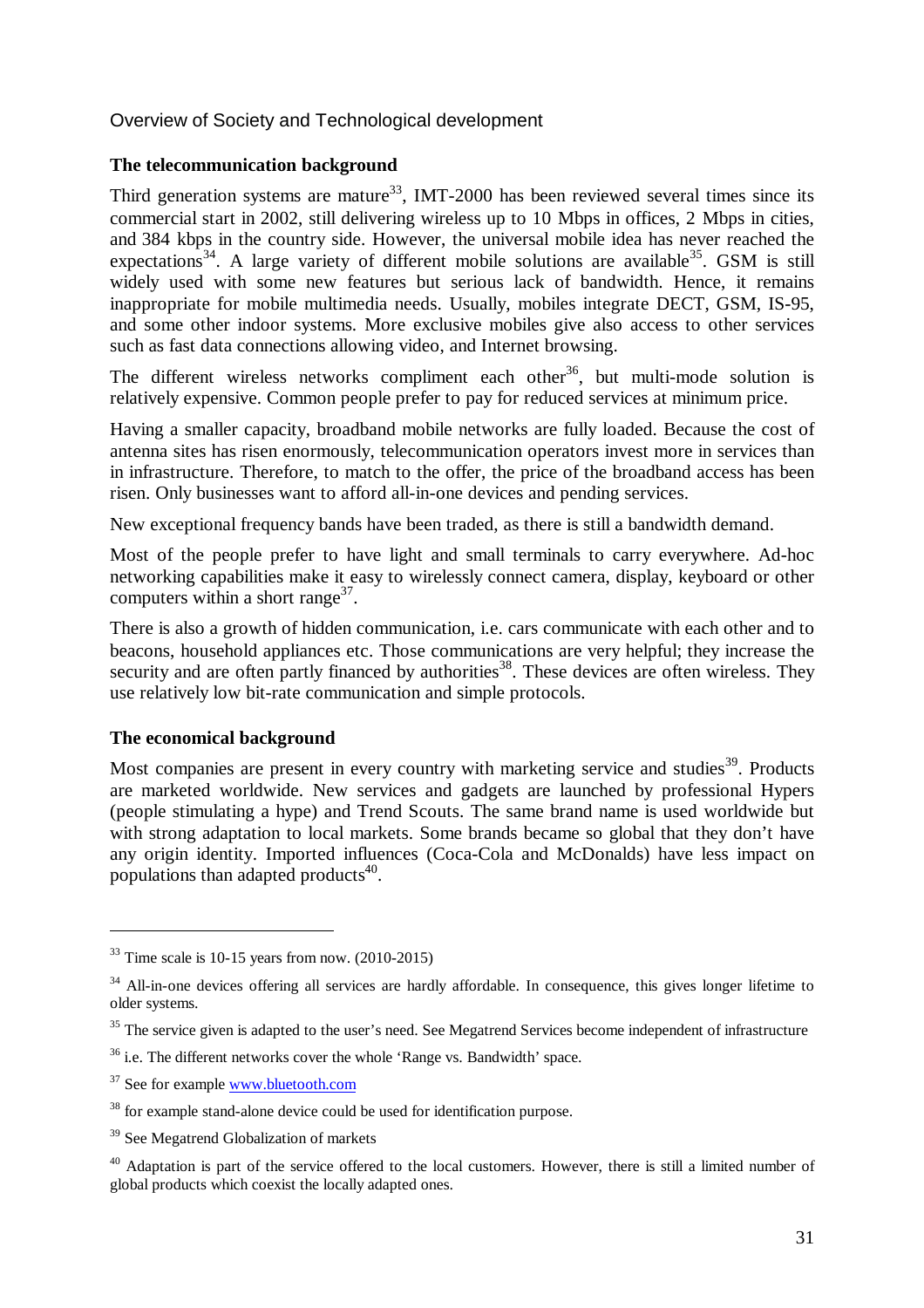Some countries choose to have high trade barriers (also for information) due to political reasons and large cultural differences. They impose strong regulations (or even inhibit) on any trade of goods which has not been locally adapted. The importance of culture in economical issues increases $41$ .

Global corporations have invested in worldwide corporate networks to coordinate the information and limit information leakage<sup> $42$ </sup>. Communication expenses counts for one of the biggest part of WorldWide companies budget, together with salaries and R&D. Major incomes is coming from services and patents<sup>43</sup>. New companies made a big business from the network management buyout of big companies to sub contractors.

#### **The social background**

Cultural and educational differences between countries lead to political instabilities and social unrest, mainly within countries. International investment is limited in some countries.

Part of the population lives and works everywhere, whereas the other part of society is stuck to region and cultural background $44$ .

#### Inside telecommunication business

During the past few years, most of the big corporation tried to grow by acquiring little businesses around the world to gain locality. The locality factor is one of the qualities that the big companies have difficulties to keep close to the different customers around the world. Competition is extremely intensive in the computer and telecommunication industry. The number of big companies in this sector is limited. Small companies are competing locally and end up by being bought.

Two big companies are discussing about an eventual merging. This is a rare and very difficult transaction but they need it because the top one gained market shares last year by introducing some new popular products. The goals are to grow both horizontally, and vertically. This should increase market and customer base and increase the scale of products and services, respectively. The two companies are NITIMAGOSHI, and Smith and Smile. The first is a huge Asian computer/router/etc. company; the second is a European, formerly British, data warehousing company.

They want to compete with the telecommunication establishment by increasing the WLAN network use and extend the idea to a non-cellular mobile phone/data network. The advantage is that the WLAN technology is adaptive and therefore needs very little network management. The capacity increase of the fully loaded networks could be done within a few weeks and kept relatively secret to surprise the other operators. However, this needs a huge financial investment.

Another reason for the merging is that the two corporate communication networks are complementary. The lack of fixed lines in Asia could be provided by merging the networks and vice versa. The development of the network has been limited those two last years and effort has been put on the middle class adapted terminals. Now that the broadband

 $41$  In this scenario, the Megatrend Globalization of culture has less influence, as the national identity for the "middle class" is an important factor.

<sup>&</sup>lt;sup>42</sup> Strong competition in R&D and in Strategy increase importance of corporation secrecy

 $43$  A lot of patents are shared with other companies by creating joint ventures.

<sup>44</sup> Consequence of Megatrend Education become more important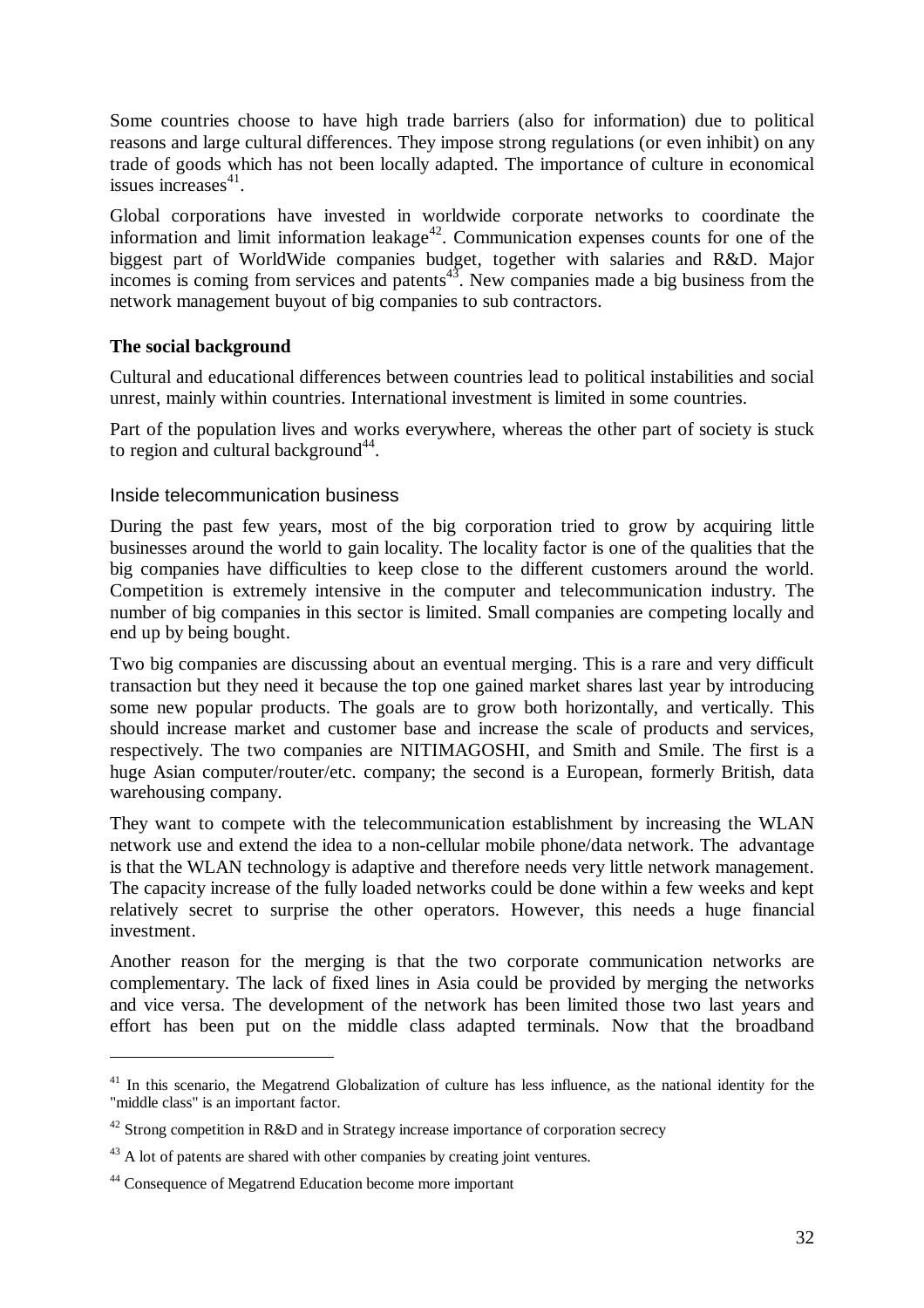communication network becomes overloaded, it is vital to make a joint attack on the higherclass customer due to the recent rise of the bit rate price; business customers are ready to pay premium rates for reliable and fast access.

By merging, their economical global power would also provide them the political influence that they need in Asian developing countries.

Other consequences are expected, among them $45$ :

- Devices talk without problems to each other, the next step is to extend it to a worldwide phone/data net. Ad-hoc networking will give a good coverage solution combined with the available joint infrastructure.
- Operators compete on low-price or high quality. The low-price battle becomes limited with no real winner. The new battlefield is the bitrate price, the mergers expect to come up with one tenth of the usual price for the customer.
- Utilize the global stock and financial market for increasing the value of their shares and lower taxes etc.
- 24h around-the-world software development.

The data warehouse company wants to go at very fast pace as they were used to expand their business on annual 2-3 digit increase in percentage. Their goal is to have the latest software, the fastest computer, catch most customers, get them attracted and charge them a premium fee for number crunching.

The computer manufacturer tries to slow down since they are used to long-lasting standardisation procedures, which caused them to make frequent, expensive router software updates at their customers sites. "All needs to be compatible, so we have to chose the market entry point carefully", they say. Actually, NITIMAGOSHI 's policy is that the first one on the market might be too fast and wiped away by some last minute change in standardisation, which then costs millions in software updates. So - "be second and beat the others in lower prices". This had impact on the telecommunication world. Competitors are mostly watching each other and move only if the other moves. This is why they have to prepare good and act fast.

Despite the huge reorganisation effort, they trust the chosen consulting company who is working on this for 9 months. Another danger is the company culture differences, which is a longer-term problem. However they expect high gains in synergy. Both companies have to release a lot of employees, which doesn't hurt since they are only on 1-2 year contracts<sup>46</sup>. They decide to staff the new dept. (500) with new entries. They are going to hire the top of last year graduate students via a huge advertisement program on the new Hyper-Engineering universities. Hundreds of consultants from MEM (Masters of Engineering and Marketing) programs are responsible to keep it secret.

#### The everyday-life and private sphere

The following two stories show a one day snapshot of both the life of an educated and well paid consultant in investment banking and an engineer with academic background but working as an employee for a telephone operator.

 $\overline{a}$ 

<sup>45</sup> Extrapolation of Megatrends in general

<sup>&</sup>lt;sup>46</sup> Hire and fire policy from survey results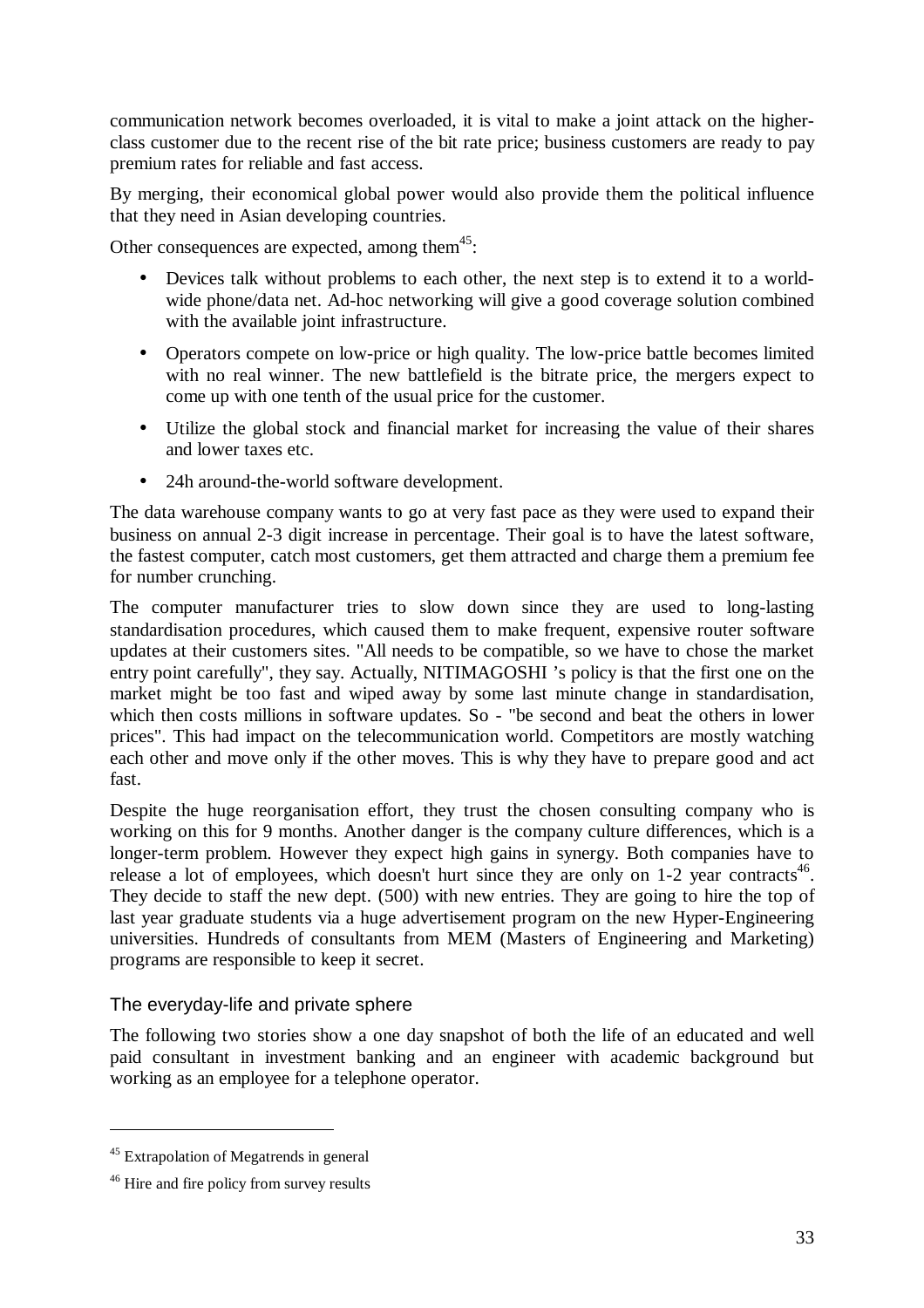## **The business man***<sup>47</sup>*

Stanislaw is an investment banker currently working for the Banco Santander in Madrid, a typical European. Born in Poland, he studied in the UK for 4 years, got a MBA in the US in 2 years and lived in Germany, Australia, Singapore, etc. never for more than 2 years<sup>48</sup>. Stanislaw is one of the 1000 specialists for hook-futures (options for buying/merging with a competitor to increase the companies size) worldwide. He's very well paid and can choose the best contract from a variety of offers.

Stanislaw is 45 years old, single, and resident in Luxembourg at the moment. He speaks a few languages but mainly communicates in English. He has World-wide clients. He is moving from project to project and country to country.

Paper work, math analysis of trends and markets is done by sub-contractors at one of the headquarters. The corporate network consists of a few central servers and mirrors. They are the hearts of the company, where all data is stored, and where all the information is available.

The thin notebook is his desk always virtually connected to the network. He uses a multimode phone/modem that allows him to phone from every place and connect most of the time with a correct data bit rate to the Internet and to the central server (or its mirror).

His company pays for the services. He needs fast access to information. Global communication and traveling are vital for his business. He can afford secure and reliable communication for premium rates.

He expects that global products can be found everywhere he goes without local adaptation.

## **The "new middle class"***<sup>49</sup>*

Aldous is electrical engineer and works for a telephone operator in the US. He belongs to the so-called "new middle class", accounting for approx. 50% of the average US-European population. Aldous has a reasonably high income to afford vacation travelling, hobbies and the little nice things in life, such as a car, a cell phone, cinema, theatre, and lots of friends.

He has a wife and one young 10 years old son (Thomas). For him, the family is important. He tries to spend a lot of times with his son who is growing up too fast. He married his wife 15 years ago when she was 25; the tax situation at this time was enormous for the single workers.

Thomas is of the new communication generation. He is young and therefore a good target for the network game industry. Thomas couldn't imagine any game that cannot interact with his friends. It is not funny to play alone... Aldous still thinks that this generation has trouble to communicate the old way, they play together,

OK, but not enough on the play ground. He is so happy when he goes on Sundays to the park and spends a good afternoon without communication. The devices Thomas and his friends are playing with are using direct LOS connections and have to be played in a room to avoid interference with other eventual players.

Connection to some other services are possible but it is expensive. A SIMM-Card slot is under the Battery, sometimes Aldous uses his card to try the new games from the games

 $47$  The High-end customer, service is the priority

<sup>48</sup> Mobility, flexibility of people

<sup>49</sup> The low-end customer, price is the priority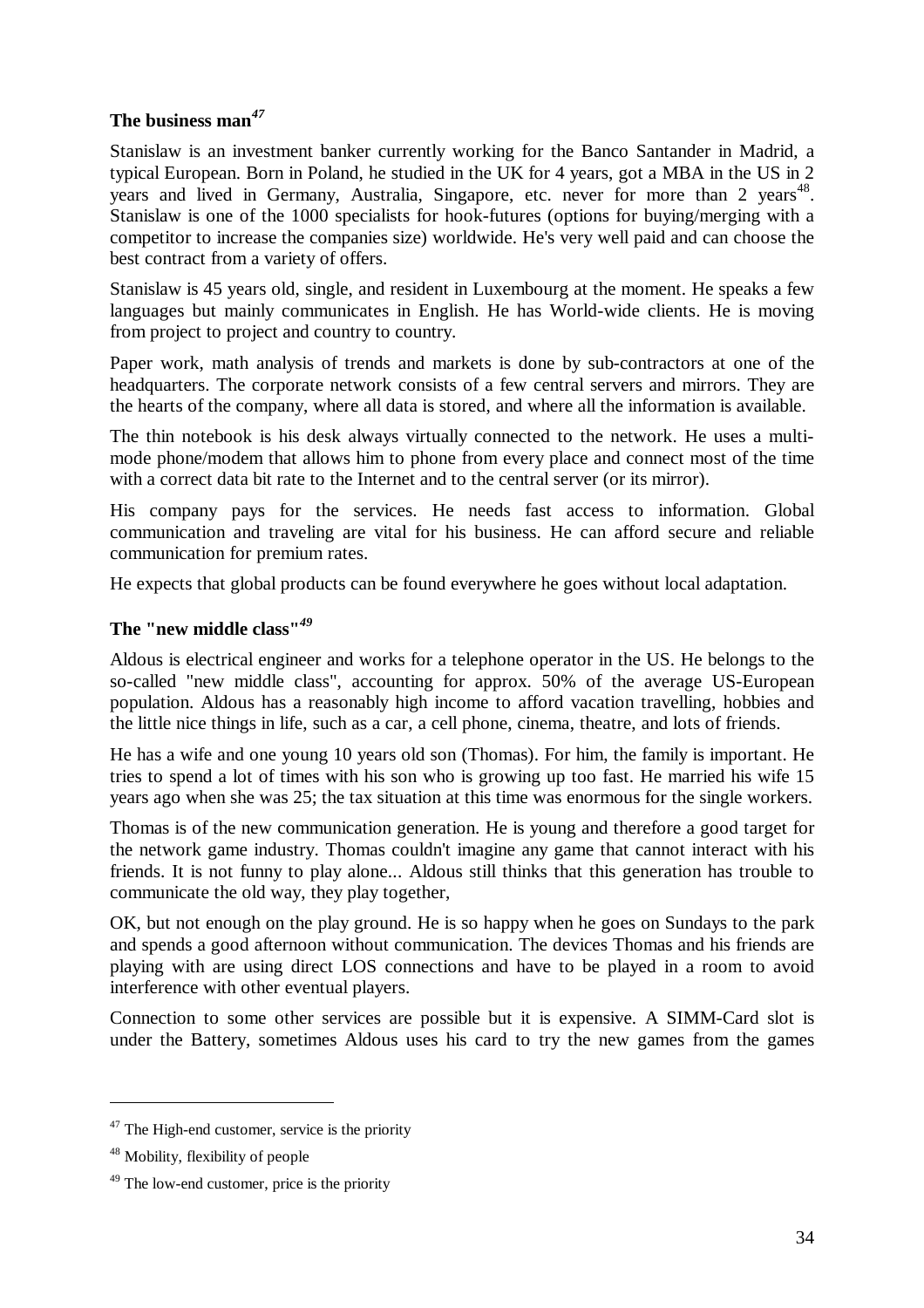service provider. But he is always afraid of running out of credits before the monthly card recharging at his work.

Those last years, more and more new terminals are available. Each offering different service and quality level, some of them has software update capabilities and give the possibility to extend the original service. They are expensive as the same terminal competes with different services, but it is handy to have only one device in the pocket. Aldous has a basic Mobile Phone (GSM and DECT compliant) and could access high bit rate WCDMA services but he avoids it because it is expensive. He has a fixed network connection at home and at work and he thinks it is enough.

There is one thing Aldous has difficulties to support: whenever he accesses the network, he is traced by hyper-companies, it is part of the cheap service contract. He knows that if he buys something he will receive mail or post the next days advertising for accessories, or better deals from concurrent. If he could afford his secure personal connection, he would go for it at once.

His computer is the same as most of the people and configured for the network connection service that he subscribes to. It is not his computer; he just uses it and spends his money on the services!<sup>50</sup> Every now and then, he receives new patches by email to update the OS or the software.

His wife, Kate, is not that much interested in the entertainment that the network provides. She thinks it is really nice to communicate with her friends and to receive her favorite magazine newsletter every day. She likes the practical advantages that the service provider offers and profit of the web offers

At a little extra price, Aldous connected a daily kitchen forum directly to the shopping agent. The food is delivered twice a week. Since then, Aldous is proud to make the food as good as his mother used to make, but Kate tell him he cheats because he uses the interactive kitchen show on TV to prepare the dinners.

# *4.5. Analysis*

Trend development to obtain scenarios

The scenarios are built as a combination of different trends, developing in certain directions. Here we describe what will happen to the trends building up the three scenarios.

#### **Anything Goes**

**Globalisation** is increased as most people can easily communicate world wide and as the main product is software, it is easy to sell products globally. **Standardisation** as today is really decreasing and de-facto standardisation takes over. All kinds of **appliances communicate** increasingly among each other.

#### **Big Brother**

 $\overline{a}$ 

The Integrity scenario was created basically from the trend **Information Trading** and the potential risks it might create. According to the trend, Information Trading will continue to increase, but at a certain breakpoint it will degenerate and sensitive information will be available. As access to sensitive information becomes too easy, the trend suddenly reverses.

<sup>50</sup> Services become more independent of infrastructure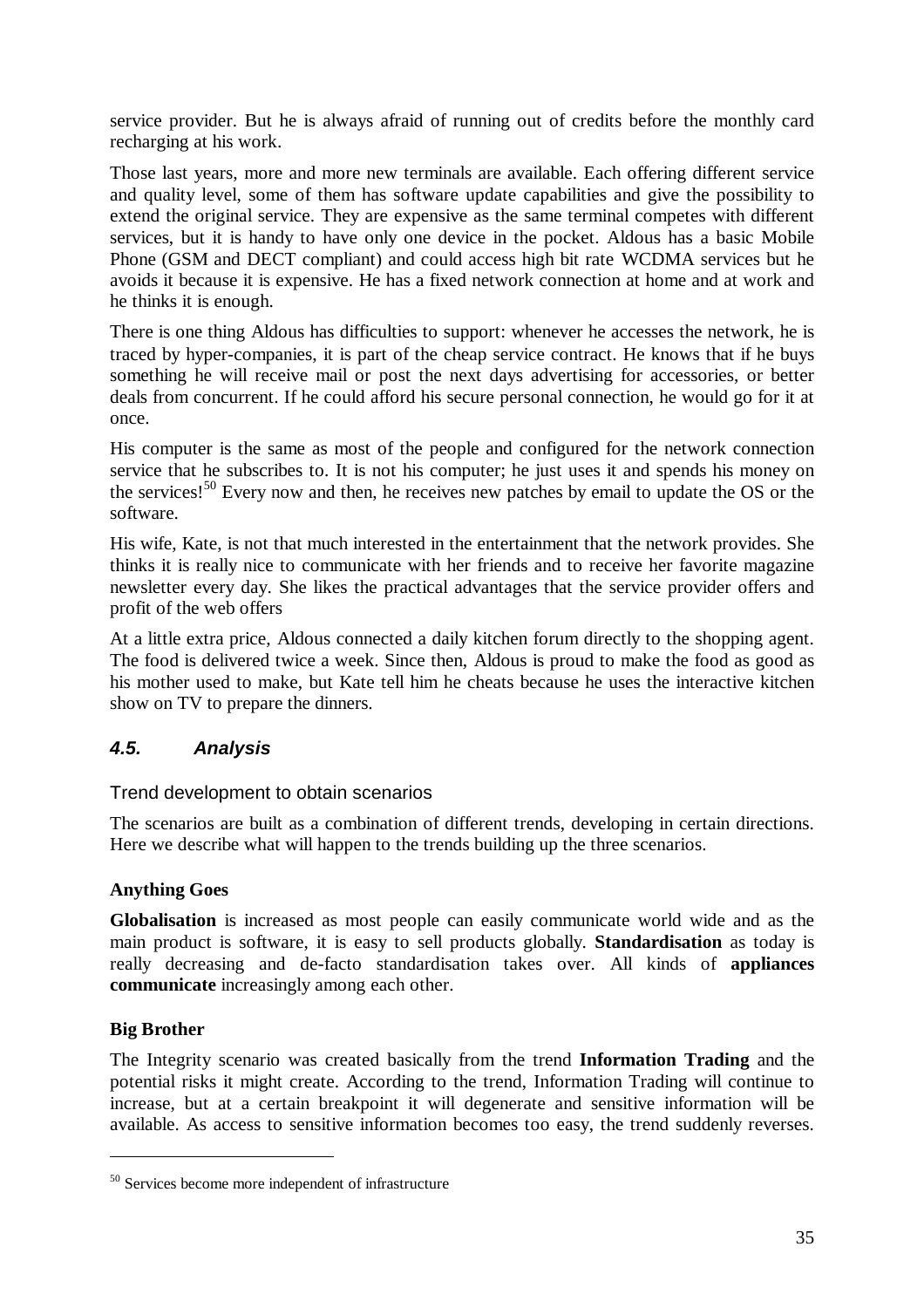This is called a discontinuity of a trend. **Globalisation** is decreased, as authorities have to limit cross-border communication Standardisation is increased as international organisations and governments enforce a new integrity and encryption policy.

## **Pocket Computing**

The Pocket Computing shares most of the trend development with the Anything Goes scenario, with the difference that the development does not reach all people. **Standardisation** is ruled by big operators and the development of Communicating Appliances is slower.

## Scenario Space

The process of creating the scenarios from the trends via the headlines provides scenarios based on the trends, but not necessarily covering all the possible outcomes of different trends. If each trend is looked upon as having two states: plays out - does not play out, and there are six trends, there are obviously 64 combinations at start. To evaluate the coverage of the existing scenarios, a Scenario Space may be constructed. The axes are the trends or any other interesting value or way of development. The purpose is to find a framework for comparing the scenarios within the set to scenarios already published by others.

In the example below, the two trends claimed to be most important span a 2D Scenario Space and the scenarios are positioned in that space. As a reference, the today's merging trend between the telecommunication world and the datacom world is shown. Apparently the Pocket Computing and the Anything Goes scenario are fairly close to each other whereas the Integrity scenario is in an opposite quadrant. If the social aspect would be one of the axes, the distance between Anything Goes and Pocket Computing would be significantly greater. On the other hand, two of the quadrants are not covered by scenarios since these are not of such a relevance for the project.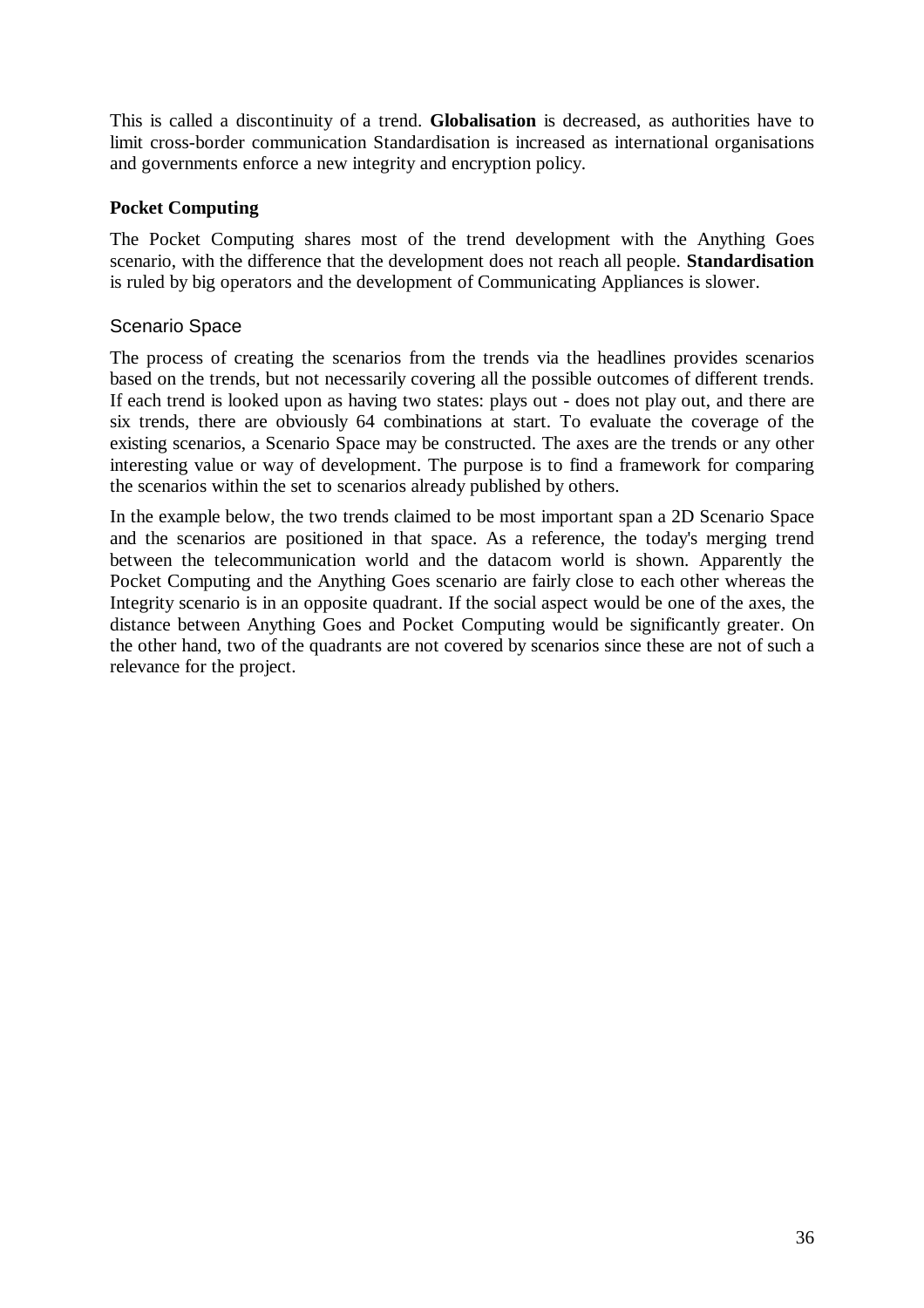

#### **Figure 3, Scenario dimensions**

A structure that separates the Anything goes and the Pocket computing scenarios may look like is shown in figure 4. Here only one quadrant is empty. This quadrant may be filled with a new scenario (maybe Elite Scenario), described with central and governmental standardisation and a differentiated society.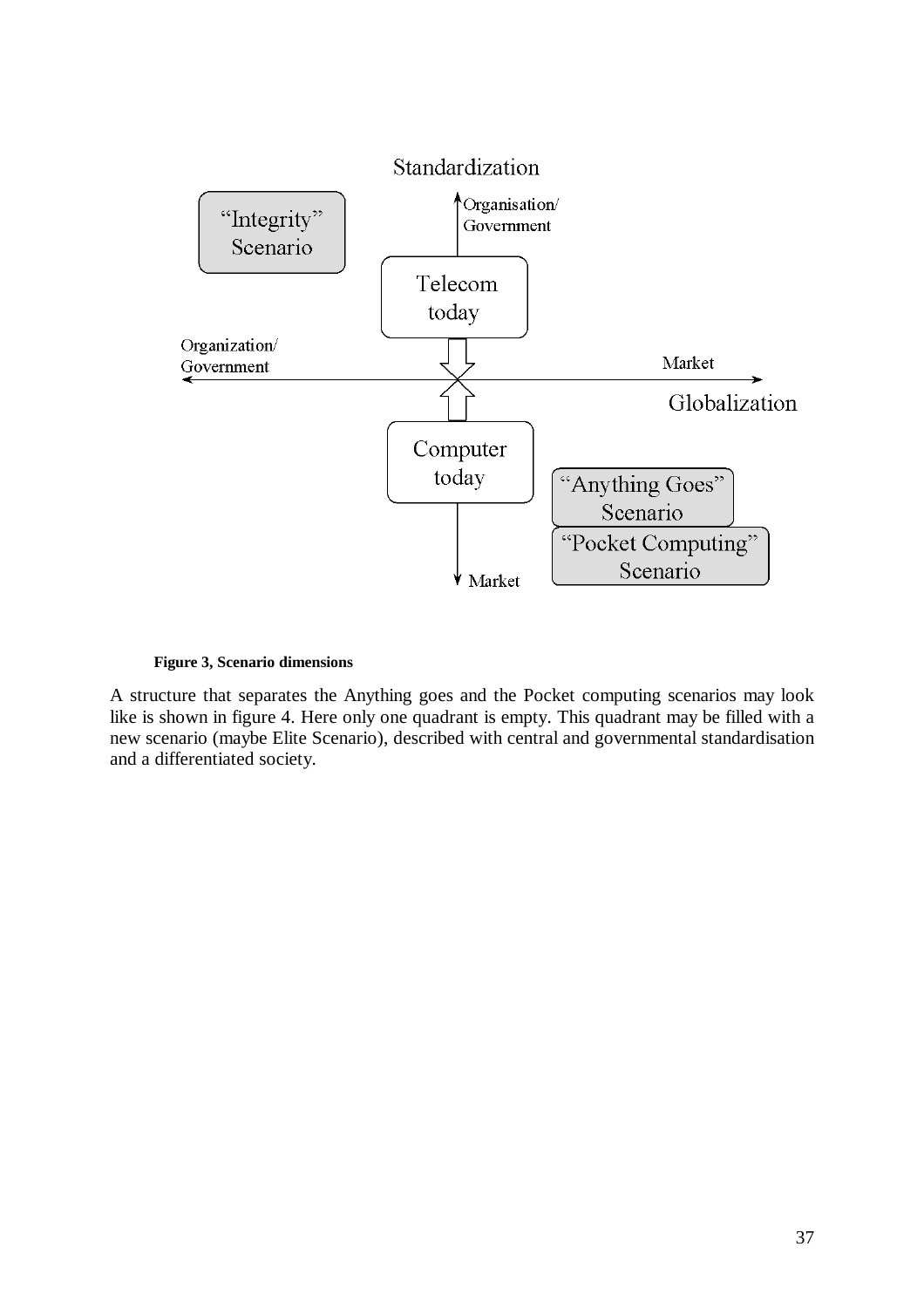

**Figure 4, Alternative scenario dimensions**

#### Comparison to other scenarios

As mentioned above, a lot of organisations are creating scenarios and it would be desirable to compare these scenarios to the 4GW scenarios, as they are all trying to sketch, how the world may look like in the future. However, there are factors complicating such a comparison, since all these scenarios have different backgrounds, different environments and different purposes.

The first issue that differs between different scenario sets is the purpose for which the set is created. The 4GW set is created to envision the future and to make the participants think in a common way and thus work towards a common goal. In addition to the mentioned purposes companies such as Ericsson and Siemens often have a business aim with the analysis. It is most probable a tool for identifying new business areas and new market segments.

In each 4GW scenario there are some typical issues that span the scenario. For this simplified comparison we will focus on some of those issues to see if they appear in scenarios created by other organisations.

#### **4GW**

Purpose: To refine and verify research problems and assumptions

Covers: Telecommunication market and its environment

Scenarios and their essences:

• Anything Goes! - Fast development, Defacto standardisation, Multimode terminals, Almost free access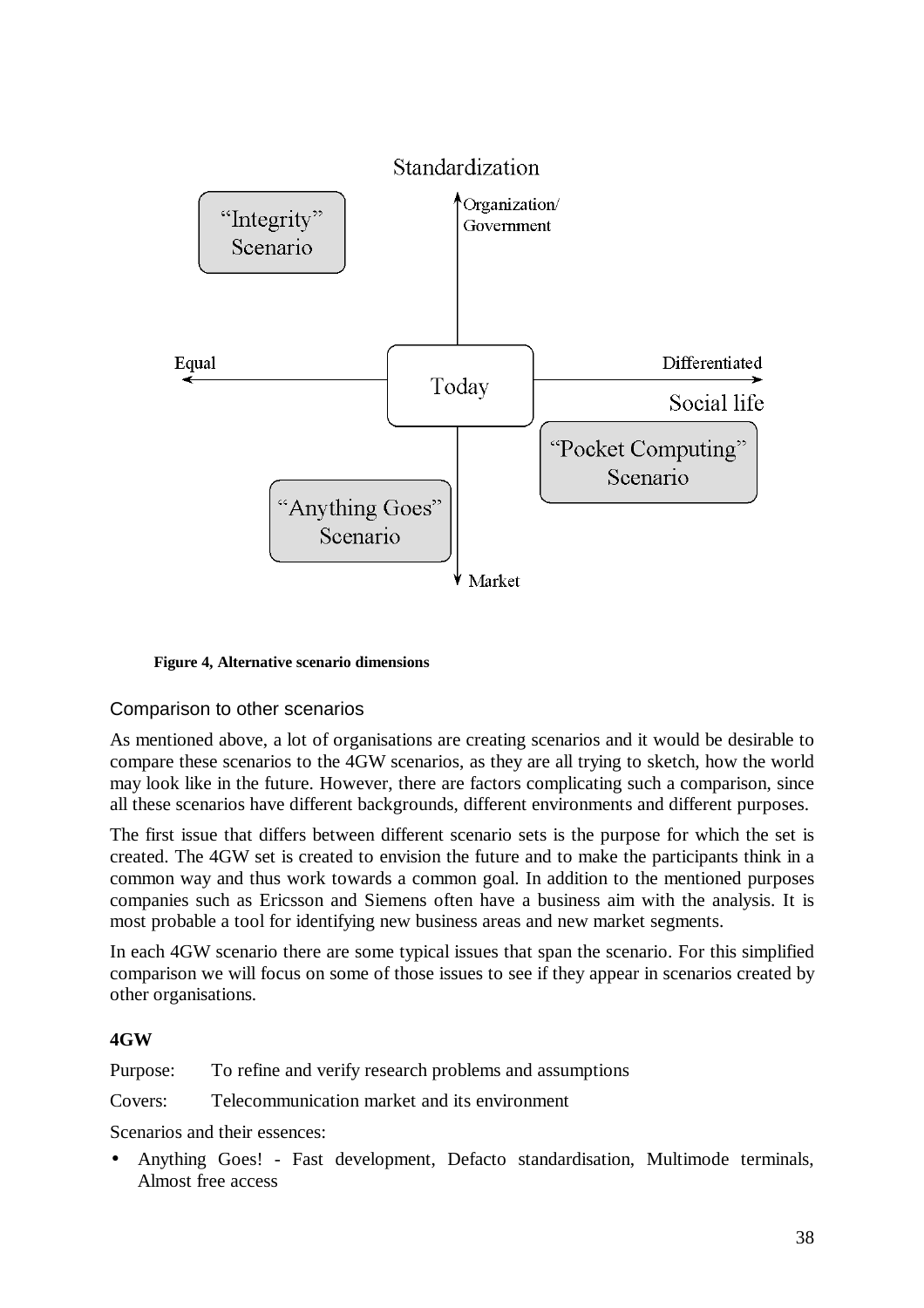- Integrity Security is prioritised, Slower development pace
- Pocket Computing Socially differentiated. Markets are fragmented, Technology is highly differentiated. Pay for service – not equipment.

### **Ericsson**

Purpose: To define a company strategy and organisational structure, influence personnel.

Covers: Infotech Market.

Scenarios:

- "Service Mania" Broker Service and Content Providers win. This may be found in Pocket Computing, that stands for the development towards strong operators.
- "Gran Tradizione" Strong operators, A conservative slow market. The slow market may be found in Big Brother, and the strong operator may also be found there, but strong operators are also found in Pocket Computing.
- "Up and away Full speed ahead" This scenario means a world with free access, where the terminal producers are the winners. This development has some parts in commin with Anything Goes. Here it also means differentiated services, which are found in Pocket Computing.

Impact: Prepare the company for the convergence of communication and computing and its impact on end-user device.

## **Siemens**

Purpose: Create visions and opportunities for future business.

Covers: World society

Scenario Space axes:

- Value Perception and influence of social values.
- Flow -. How easy it is to move people, products and information across the borders.

Scenarios:

- Civic Island Local Competition, Regulations. Barriers, Strong government.
- Money Island Local competition, Culture important, Barriers to flow, Equality, Security, Regulations
- Blade Runner Differentiated Global market, Technical advances Social differencesinsecurity, Deregulation. Profit-maximising companies and selfish individuals.
- Cyber-Woodstock Scenario Totally globalized information. Shared values like family and environments are important.

As Siemens has chosen a much broader perspective it is hard to compare more technical/economical scenarios to Siemens' more general scenarios. It is, though clear that most of the issues in the 4GW scenarios has corresonding parts in the Siemens scenario.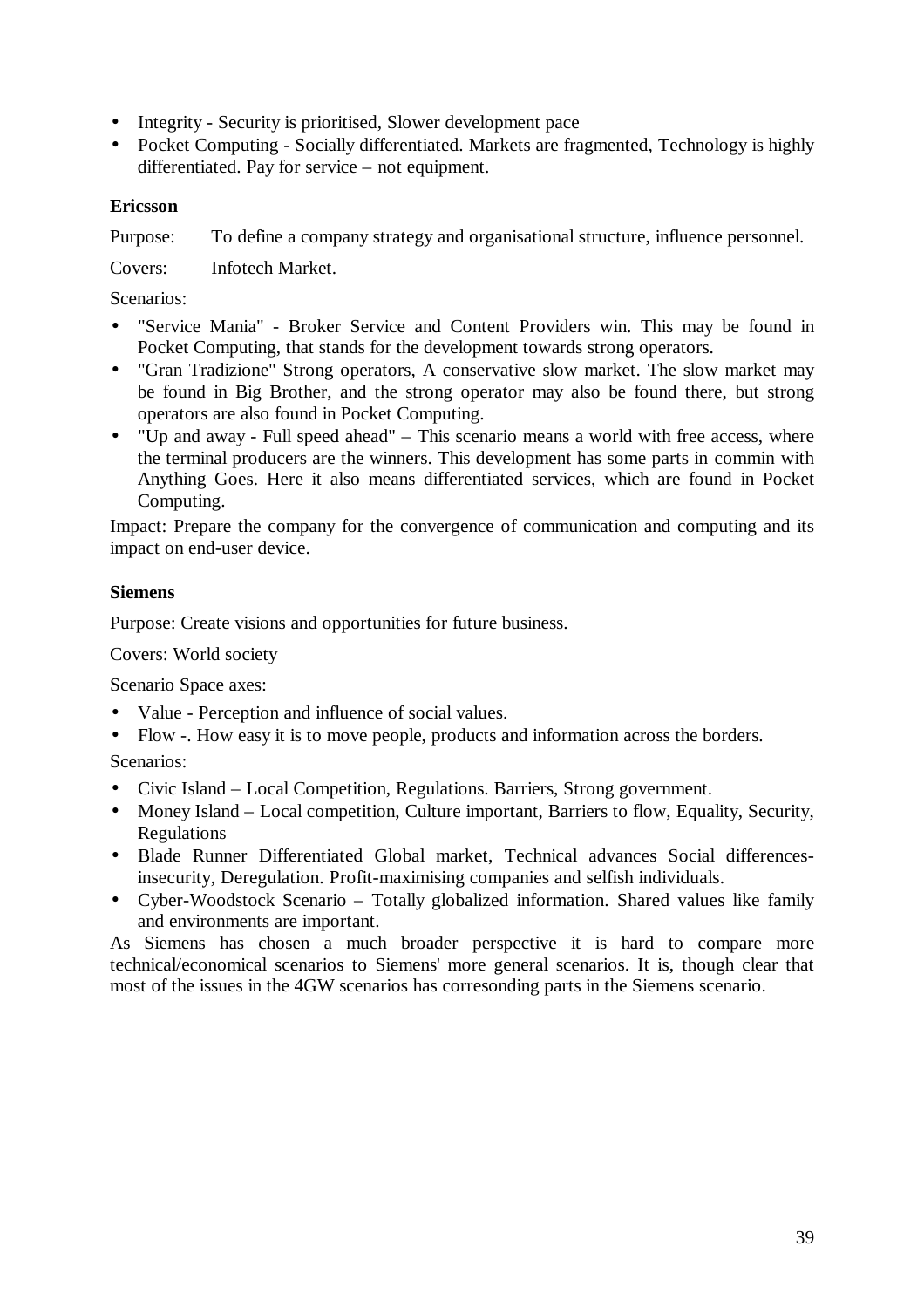## **5. Impact on 4 GW**

## *5.1. Scenario implications*

After developing the set of scenarios, the main interest for the 4GW project is to investigate what impact the results have on the research work of the individual Work Packages in the 4GW project. For this analysis the following questions are to be answered:

- Are the working assumptions valid within the different scenarios?
- Are the problem definitions relevant within each of the scenarios?

As an example take a scenario which is populated by countless devices, each talking to another and moving around with its owner. Highly centralised and advanced resource allocation schemes are perhaps not applicable in this type of environment. This world would rather need smart, simple and distributed resource allocation schemes, which can be performed by each individual device with little computation and fast while attempting to talk to another device.

If necessary, the existing working assumptions and problem definitions need to be:

- modified, if the scenarios suggest a slightly different perspective on the problem;
- discarded, if they are irrelevant within the scenarios;
- complemented, if gaps are detected due to new, unexpected trends and consequences.

Further, the priority given to each problem should be carefully checked, so that results from the Work Packages are available at the right time in the overall research process of the PCC and when they are applicable within the anticipated scenarios.

Besides the immediate impact on the Work Packages there are some more indirect implications. The scenarios also point out trends and tendencies, which the project can't influence, but which have significant impact on the research work. These trends need to be observed while the research work is going on, to detect paradigm shifts early and, if necessary, modify the focus of the research work. One example are activities on the financial markets, which might have a massive impact on the deployment of the research results.

#### *5.2. The analysis process*

The direct implications for the different Work Packages are obtained by individually crosschecking the initial Work Package descriptions against each Scenario in the following five steps:

- 1. Extracting the problems definitions and working assumptions from the initial Work Package descriptions;
- 2. Reviewing the assumptions by questioning their relevance within the scenarios and regarding the underlying trends with respect to:
	- Pace of technology change and required flexibility;
	- Mobility of people and companies/business;
	- Markets, competition, individual purchasing power;
	- Control of communication (centralised vs. decentralised);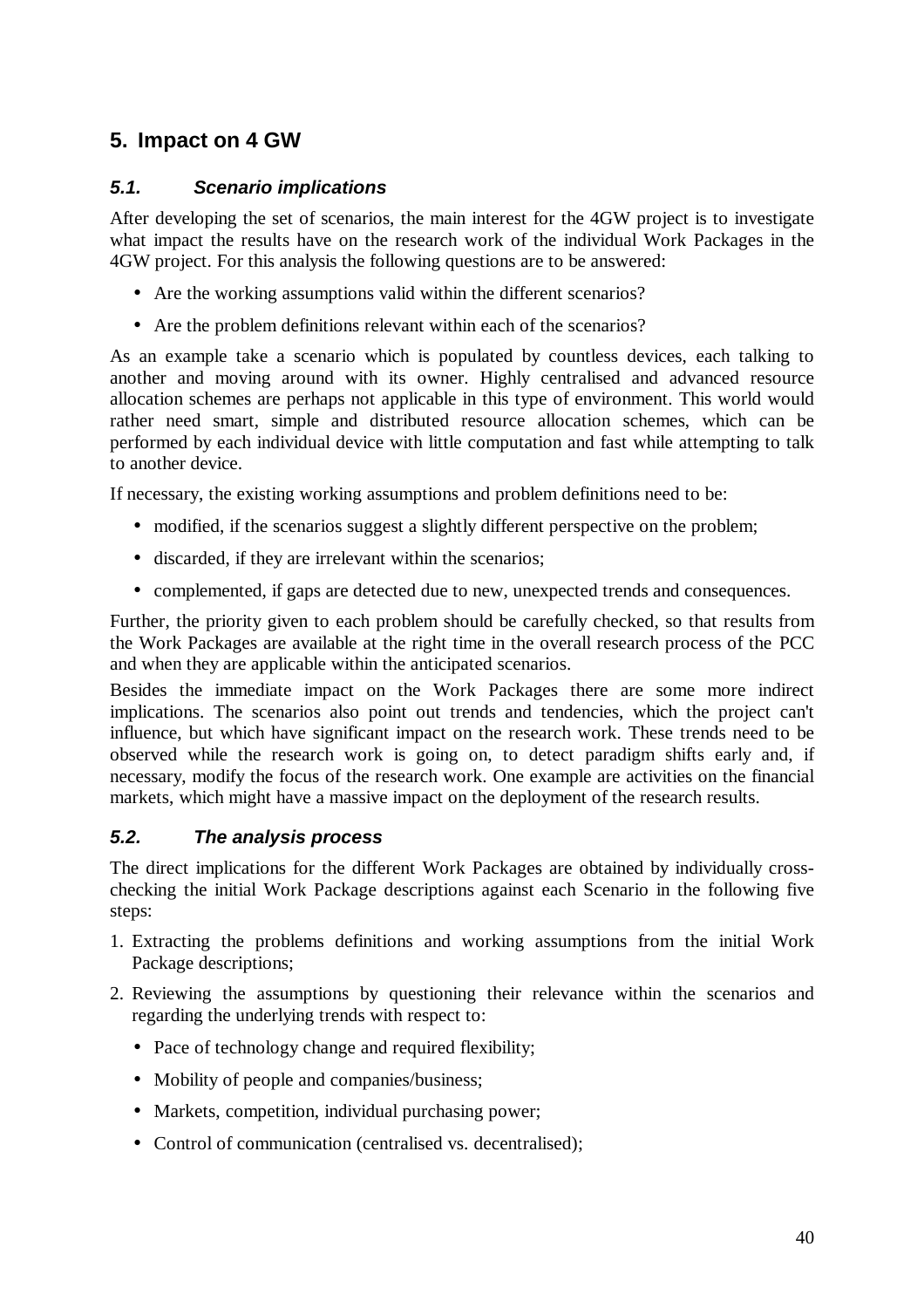- 3. Adjust the research focus and re-formulate the problem definition or, if applicable, add new sub-problems;
- 4. Re-formulate or add new working assumptions according the modified problem definitions;
- 5. Rank the research problems according their relevance and allocate priorities;

Some economic aspects are considered in the scenario analysis as well. Relevant questions with respect to the outcome of the research work and future communication markets are for example:

- Can the outcome survive in the markets anticipated in the scenarios?
- Is it possible to tailor proposed solutions to specific needs of individual scenarios?
- Can the outcome create new markets?
- Could different scenarios encourage or provoke competitive solutions?

#### *5.3. 4GW Working assumptions*

#### **Services**

- Telepresence virtual meetings is a driving application
- 100 Mbit/s realtime data connection is required by telepresence meetings
- Multicast technology is a key enabling technology for telepresence meetings

The services provide 2010 range from mobile/ untheatered "tele-presence" in office/dense urban environments to wide area interactive information services requiring large bandwidth, but not necessarily in real time. "Tele-presence" is used to create virtual meetings between individuals and provides full stimulation of all sense required to provide the illusion of actually being somewhere else - an illusion that cannot be distinguished from the "real thing". The bandwidth required for tele-presence is, with efficient data compression and fast sensory feedback, less than 100 Mbit/s. The data stream is mostly dominated by 180-degree stereo, hiresolution, and full motion video). Meeting processes will be mainly real-time. One possible killer application might be tele-presence. Real-time communication is essential for the meeting processes and multicast is required for group communication. Multiple party meeting processes is one of the major communication patterns foreseen for this application.

- Services are seemlessly available anytime, anywhere
- Information retreival in non-realtime is one important share of the communication
- Non-realtime data retreival is mainly due to infotainment

Virtually seamless connection to a wide range of information services, anywhere, anytime is a key feature of the information infrastructure. Information access of large volumes of data, pictures, video etc is nearly instantaneous in small portable terminals. Compared to real-time meeting process, this application is less delay sensitive. Users can tolerate longer delay for the information that is not real time critical. Possibly high data rate are required for high volume data transfer applications such as video retrieval. Bulk data transmission requires a very high data rate. The traffic pattern is highly asymmetric with 50/1 ratios or more favouring the system-to-terminal links. Seamless virtual connections (creating the feeling of always being connected) is important for the users. Information provisioning is dominated by educational/recreational material.

• Intermachine communication is an important cause of communication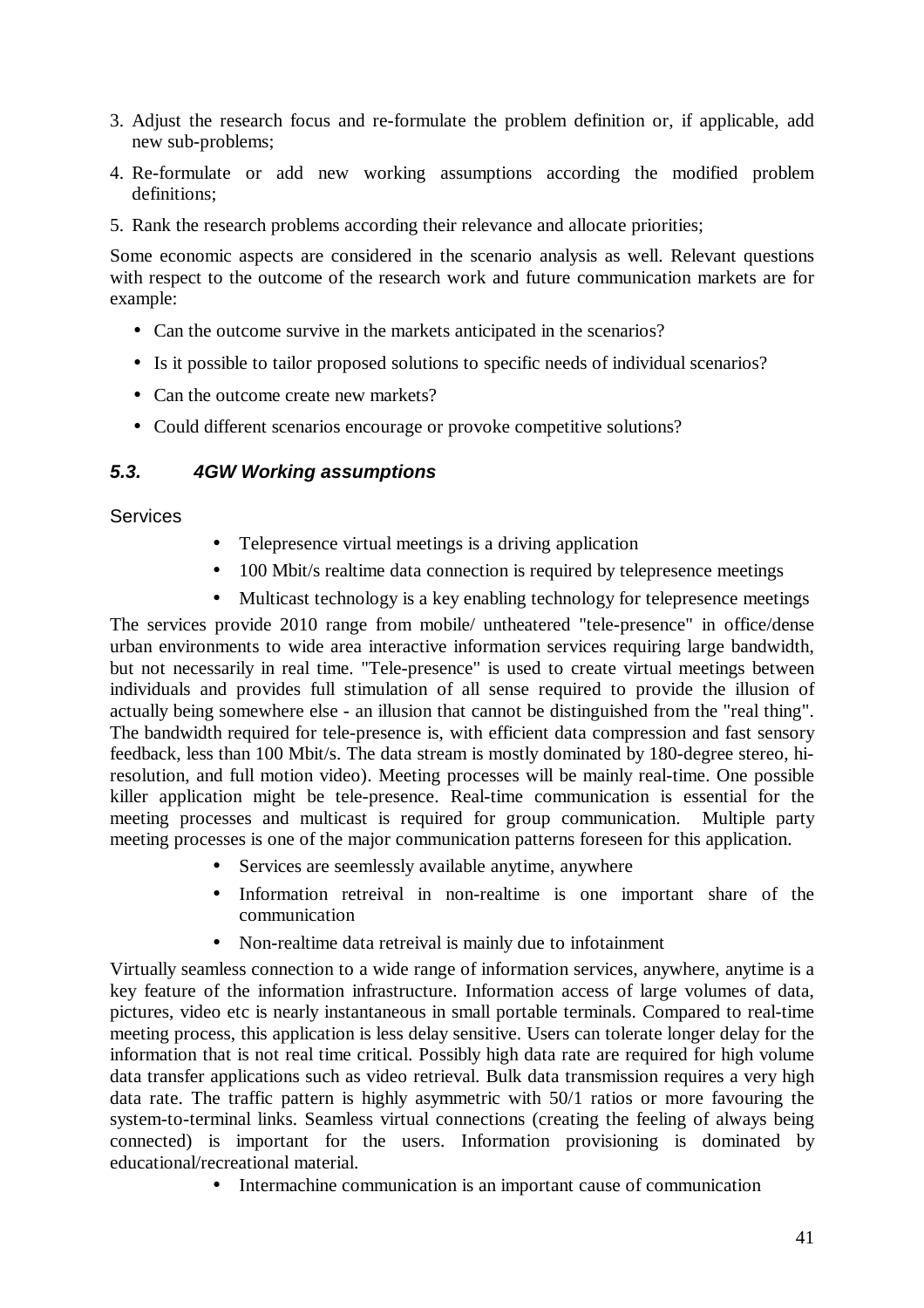• Cheap communication devices can be built  $( $$1$ )$ 

Inter-machine communication is an important application/service, ranging from simple maintenance routines (e.g. refrigerator telling repair shop that it's broken) to sophisticated massive data exchange (e.g. camera and PC/TV exchanging video/picture information). All cars, household and office equipment down to less than 20 US\$ have wireless interface as standard feature.

• Security services are an important part of all communication devices

Security is an indispensable feature of the infrastructure. Data integrity and protection against unauthorized access are key features providing reliable services for banking, electronic payment and handling of personal information. Schemes that reliably prevent unauthorized tracking of users and other intrusions in the private sphere are in operation.

• Services are provided in a one-stop fashion

Services are provided in a one-stop fashion ("turn-key") directly to the consumer at the point of sales. Services are immediately available when leaving the store. The store (information provider) takes full responsibility for the service (as well as for the hardware/software provided, if any).

## System architectural characteristics

- Multiple air interfaces in the infratsructure
- Non homogenous infrastructure
- The fixed network is packet switched
- Packet switched air interface provide 100 Mbit/s

The infrastructure architecture is non-homogeneous, consisting of several switching fabrics and a multitude of physical media. All elements of significance are digital. The fixed backbone structure is dominated by connection-less packet switching (IP-style). Also the new air interfaces in wireless systems use packet switching technology. The wireless infrastructure consists uses a multitude of air interfaces, inherited from the wireless systems of the late 90's and early year of the new millennium. Among the newer, packet oriented wireless systems for the high data rates in the 5 and 60 GHz system have emerged with data rates up to 100 Mbit/s for hand-portable use. An overlaid architecture will provide seamless, transparent internetworking using all kinds of air interfaces.

• Public Wireless access quality bandwith varies

Public Wireless access quality and bandwidth varies, where higher data rates >20 Mbit/s are confined to dense urban areas, office environments (private/public systems) and homes (private systems). Operators/service providers provide partial coverage for non-real-time wideband (>10 Mbit/s) information access in most public places ("info-kiosk", infostations), in public transportation. Rural area information access bandwidth is limited to  $>1$  Mbit/s but provides reasonable coverage along all main highways and villages of more than 100 inhabitants. Seamless transitions from private networks to public operated systems is possible.

- Mulitple operators provide the infrastructure
- Ad hoc networks is an important part of the NW structure

Many actors will provide parts of the infrastructure. Ad-hoc networking (spontaneous deployment, self-planning) in unlicensed bands (the 5 and 60 GHz bands) will play an important role (the dominant role in the "pocket computing" and the "anything goes" scenarios) and compete fiercely with the existing traditional public operator which experience dwindling market shares. Techniques for efficient multi-operator (private/public) sharing of unlicensed spectrum have been developed. Ad-hoc structures, where the equipment of the users (companies or even individuals) provide part of the infrastructure, are adaptive to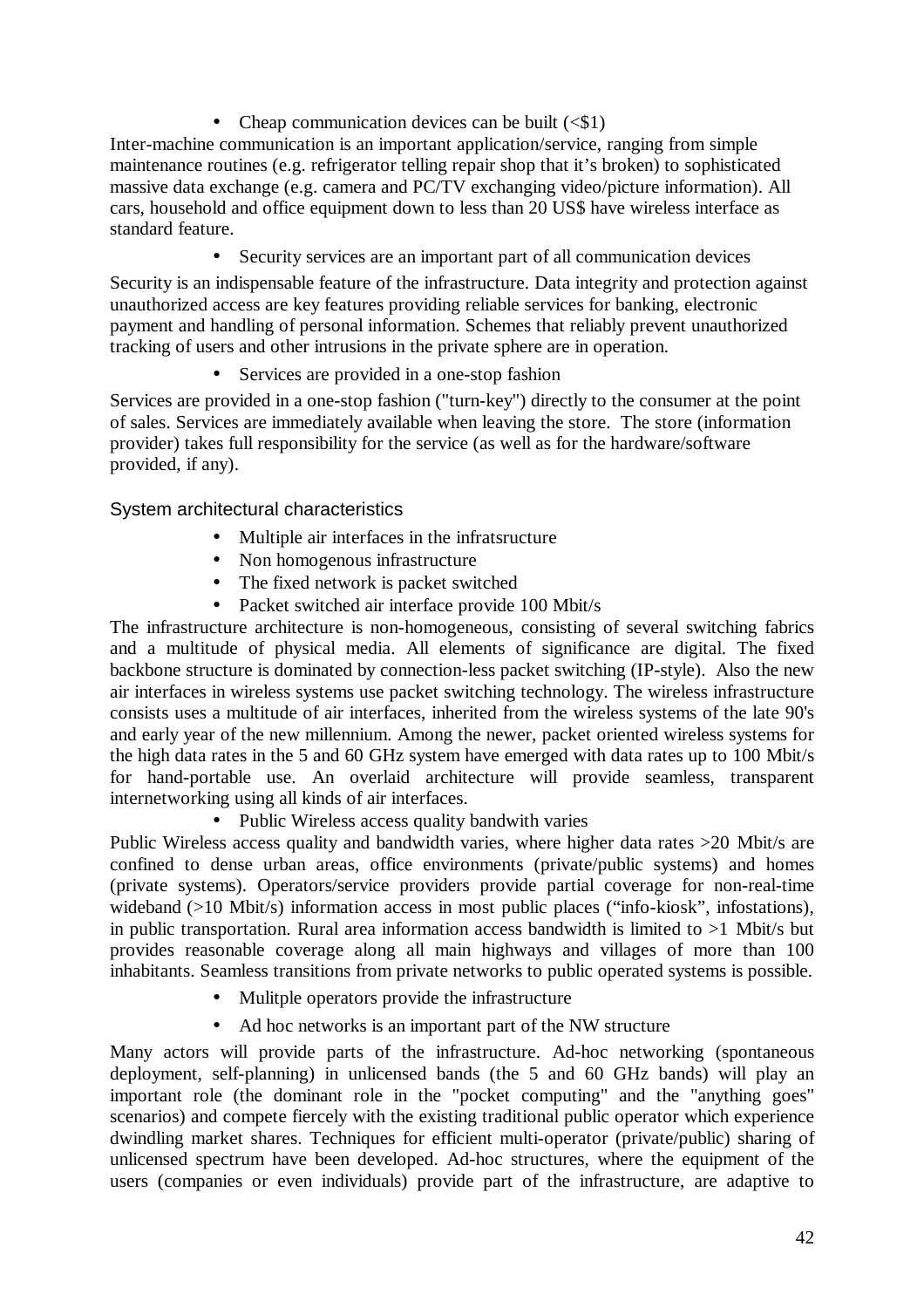possible new communication patterns. Control of the new emerging ad-hoc networks (incl. routing, mobility etc.) is fully distributed and highly reliable.

- Access ports (base station) are cheap/ low cost
- Access ports are self configuring
- Access ports use adaptive antennas to increase capacity

Access ports (base stations) in public systems are multi-mode with multiple access air interfaces to accommodate a wide range of terminals. Large operator systems use advanced access ports with adaptive antennas that self-configure with non-critical installation procedures(self-configuration) to reduce cost. The cost of base station equipment is neglectable in comparison with the cost of planning, and physical installation. Access ports (wireless gateways) in ad-hoc access systems are simple single mode/single air interface devices. 60GHz systems use adaptive antennas. The cost of access port hardware in these systems is neglectable.

- Terminals have a wide range of bandwidth requirements
- Terminals have at least one week of battery life

The terminal population exhibits large range of bandwidths, from less than 10kbit/s (e.g. simple appliances) to 100 Mbit/s (tele-presence terminals). Battery life for personal terminals will last at least for one week. Battery capacity/weight/volume ratios are up one order of magnitude compared with todays. Terminals in the 5 and 60 GHz range use advanced adaptive antennas.

• Terminals have a wide range of capabilities

Terminals are either multi-mode, multi-function terminals as in the "anything goes" scenario, or single-purpose, cheap terminals designed solely for a specific service ("pocket computing"). or function specific (e.g. receive only).

> • Efficient air interface protocols provide one magnitude better resource utilisation

Efficient protocol design, tailored to the wireless environment to conserve frequency spectrum and computing power in mobile terminals is used. Seamless mobile multicasting is an integral part of the network architecture.

## *5.4. The impact of the scenarios on the individual Work Packages*

#### WP1 - Air interface

The objective of WP1 is to propose and investigate possible radio interfaces for future broadband communication systems that is capable of transmitting much higher data rates than current systems do. This involves also considering much higher frequencies for potential air interfaces. Large bandwidth and high data rates are the key in all of the scenarios, but especially with respect to "Anything Goes" and "Pocket Computing" where it determines whether or not these two scenarios might become reality. Further, the high degree of mobility, mainly in these two scenarios, requires flexible and fully automated dynamic resource allocation schemes.

The key issues for WP1 are to define which multiple access schemes should be used and what types of signal processing techniques are appropriate in terms of complexity and feasibility. Underlying research topics are modulation, channel estimation, synchronisation, multi-user detection, channel coding, diversity and interference suppression through adaptive antennas.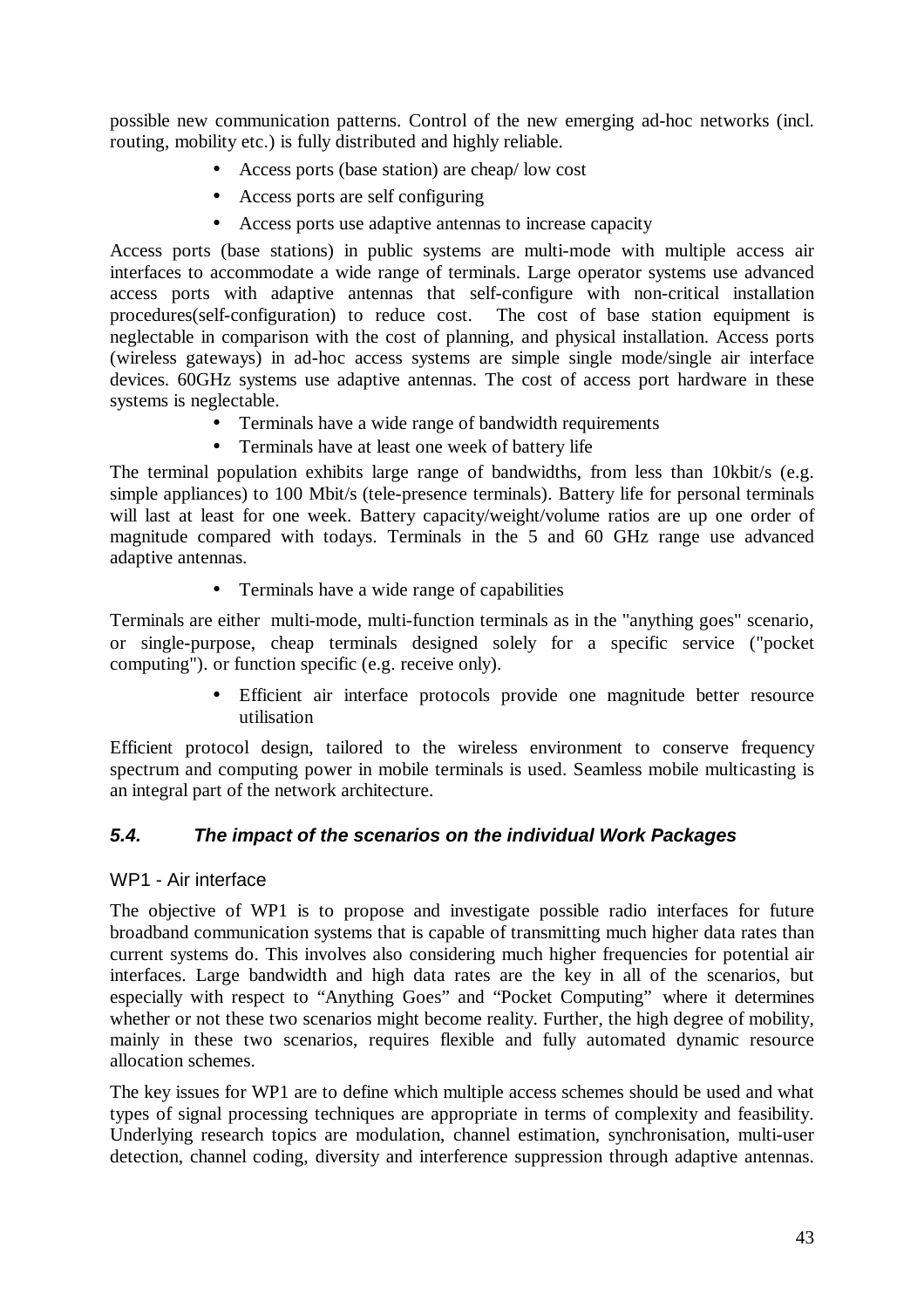To find a proper distribution of signal processing load between fixed infrastructure and portable devices is another research challenge.

From the first version of the working assumptions, the targeted bit rate is 100Mb/s in an outdoors-mobile environment using the 5 to 60 GHz frequency bands. Unlicensed frequency bands are of most interest for future systems. Fast mobility should be possible but at lower bit rate. The system should be able to adapt to a given traffic pattern and therefore the air interface must have a large flexibility. Packet switching is considered in order to provide a virtually seamless communication system. To extend the coverage in a range-limited communication system, ad-hoc networking and relaying techniques should be considered. Possible air interface should be investigated in co-ordination with the assumptions and work of the other WPs.

From another point of view, an ideal radio interface would comprise a spectrum efficient modulation and provide flexible multiple access schemes for different services at different bit rates. It should be resistant to frequency selective fading channels, require little equalisation and should cope with non-linear amplifier. Perfect synchronisation or low sensitivity to carrier frequency offset and drift are further desired properties. Low complexity algorithms are considered in other WP. The first points above make OFDM the most likely candidate for the broadband communication. The other points are OFDM's drawbacks. Other possible modulation scheme could give better results but OFDM is, so far, the only solution that has shown good behaviour in frequency selective channels (the multi-carrier modulation spreads many parallel signals over a larger period ending up with many parallel flat fading channels).

#### WP2 - Smart antennas

The main topic of WP2 is to examine the use of antenna arrays in a complete cellular radio system, how this affects the system infrastructure and how the system solution affects the antenna strategies. Smart Antennas offer substantially improved bandwidth utilisation, by exploiting the spatial and temporal dimension of the radio channel, and thus increasing the antenna range, suppressing the interference and decrease the power needed for certain functionality. Smart antennas improve battery life as well.

The Scenario analysis implies that future wireless systems will require much higher bandwidth, ability to handle varying traffic situations and flexible system structures. Key research issues in the WP, are to find how Antenna Arrays should be used to offer increased system capacity and quality of service, as well as to identify critical infrastructure design parameters to meet the new requirements. This includes efficient ways to exploit the spatial dimension, both with array signal processing means and radio resource allocation means. It also means providing structures for analysis and performance assessment of mobile communication systems using Smart Antennas. Providing high system capacity is critical and a much more challenging task than supplying a high peak link capacity.

In the Working Assumption it is foreseen that the air interfaces will be packet switched and carry a much higher bandwidth than today. This requires use of new schemes for packet access and resource management, adopted to utilise of the antenna arrays. One major issue of this WP is to investigate such schemes. It is also assumed that antenna arrays will be used on the terminal side. A question for future investigation is how this will influence on the system capacity and quality of service. Antenna arrays also make it possible to move processing complexity from the terminal to the access point, and thus permitting the terminal to use lower power or offer increased functionality.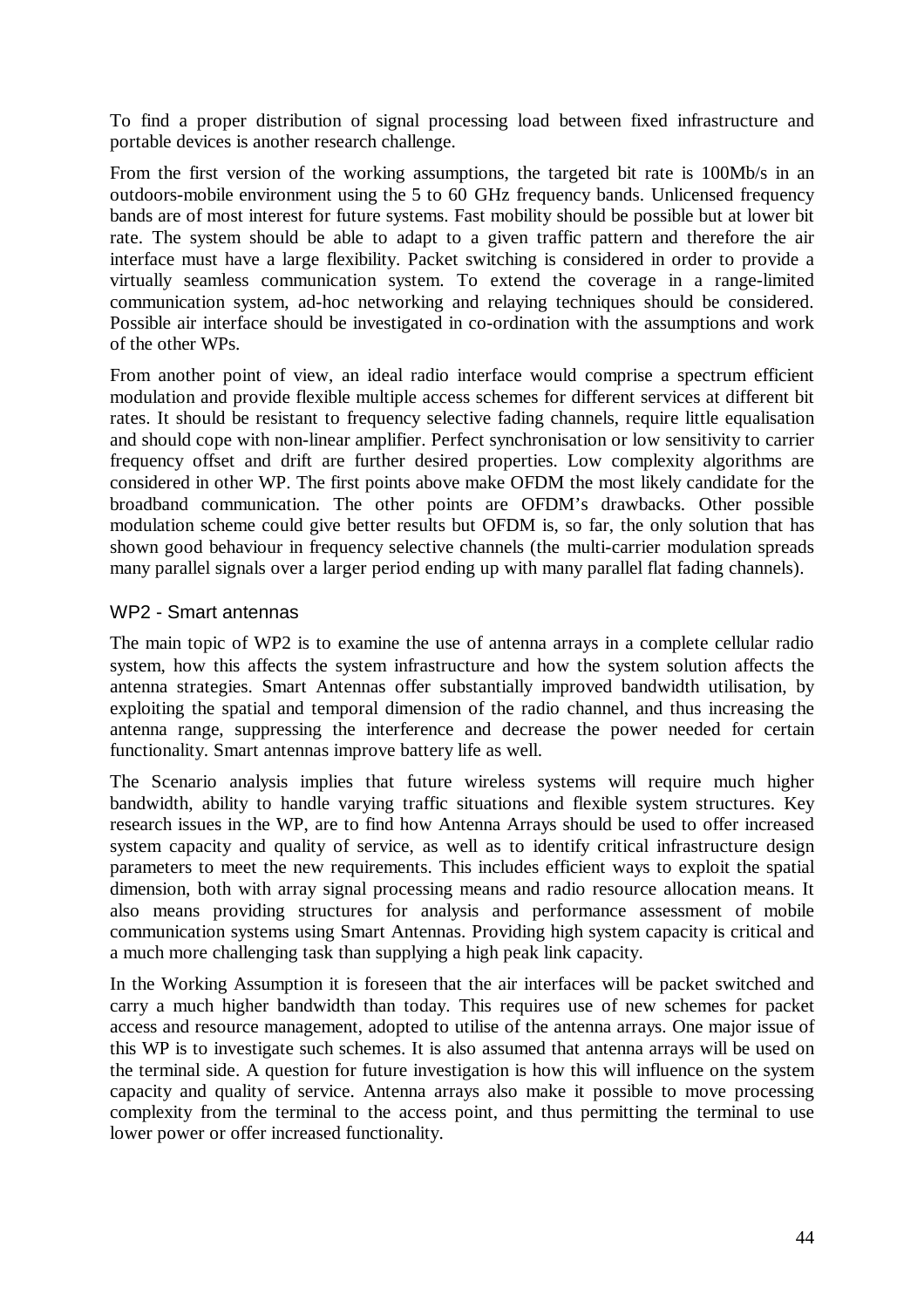#### WP3-A - Infrastructure architecture

The main objective for the WP is to investigate infrastructure architectures for low cost and low power systems as well as strategies for system planning and wireless resource management. This involves several aspects, ranging from the scalability of systems to different network sizes, gradual evolution of networks to preserve the operators investments to standardisation and planning problems.

The key requirement for future wireless networks is clearly flexibility, which allows operators to extend their cellular systems quickly and inexpensively to deploy new network capacity as soon as the market demand increases. One way to achieve this is to provide multi-hop capabilities, so that networks can adapt and change in shape and size as number of mobiles fluctuates. The difficult and from the research perspective most challenging part here is the resource management for these wireless networks. Algorithms need to be dynamic, distributed and flexible to cope with mobility.

Further, traffic is likely to be highly asymmetric due to the increasing importance and amount of data traffic, i.e. audio, video, web surfing etc. Possible alternatives to conventional approach will be studied, such as complementing cellular networks by uni-directional broadcast systems or Infostations.

Common to all solutions is that they have to be low-power and low-cost systems to decrease initial investments and running costs. This point proved to be very important in all scenarios, since strong competition requires both operators and manufacturers to provide services and equipment cheaply. The low-power problem is specifically crucial for the Anything Goes scenario because of the large amount of communication devices.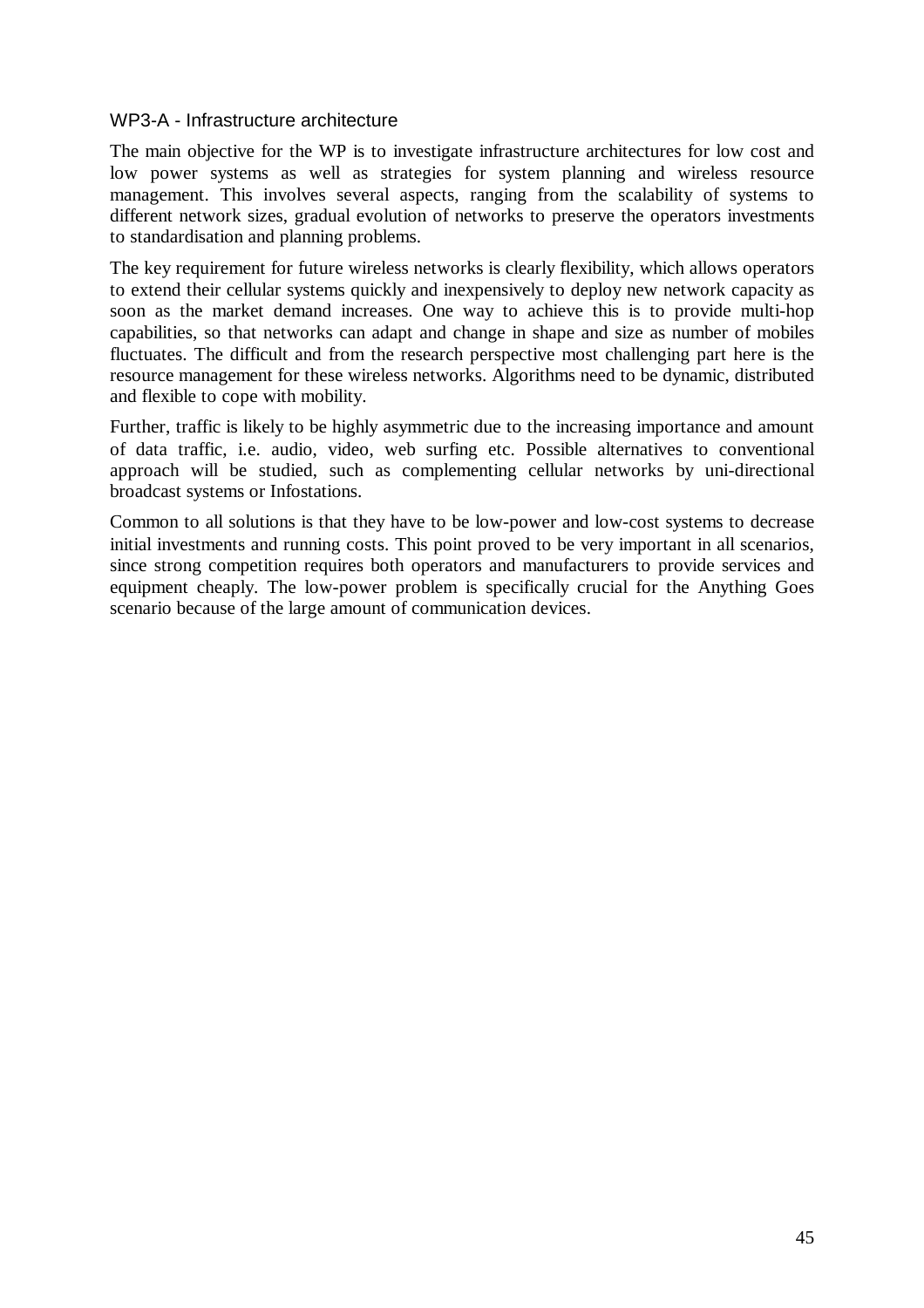#### WP3-B - Resource management and operators

In the working assumptions we assume that a multitude of operators will provide the infrastructure. A large number of operators will make the traditional way of sharing the frequency spectrum obsolete for a number of reasons. The traditional way is to give one operator the exclusive use of a certain frequency spectrum in a specific geographical region. When the number of operators is large this approach has these drawbacks:

- When splitting a resource into many small parts the total maximum utilisation is significantly lower than if the resource had not been split. This is known as trunking losses.
- The administrative overhead will be extremely high.

It is necessary that the sharing of frequency spectrum is in some sense fair. If that is not the case it will be difficult to attract investors.

The working assumptions also outline a very dynamic network environment. This points to automatic frequency planning algorithms as a key problem. Without this type of algorithms it will not be possible to design systems with the required degree of flexibility.

This work package will try to find algorithms that make automatic frequency planning possible in an environment with a multitude of operators that share the same radio spectrum. The work package will also study the fairness aspect of these algorithms.

#### WP5 - Multicast

The research of this Work Package is focused on how to seamlessly extend multicast to the wireless networks. A first particular issue to study is the real-time application multicast support in the wireless networks, since one of the most important services that the Internet aims to provide is multicast. The key problem to study here is that mobility requires an adaptation of protocols. This requires to add packet switch and multicast capabilities to the existing and planned wireless networks and the integration with the backbone networks.

The impact of asymmetric traffic on the network architecture needs to be evaluated as well as the consequence of shrinking cell sizes and ad-hoc network solution. One of the main problems is that the current Internet consists of mainly fixed networks and most of the existing protocols were tailored for this specific situation, where mobility is not required. Wireless networks impose much different problems on the communication channel, so that protocols designed for fixed networks are likely not to work efficiently in a wireless environment.

The packet switching is optimised for Internet traffic, while most existing wireless WANs are using circuit switching, since they were mainly designed to support voice traffic. The importance of packet switching in the future becomes more and more obvious and one of the questions is, how long it will take to adapt the majority of wireless WANs to support packet switching.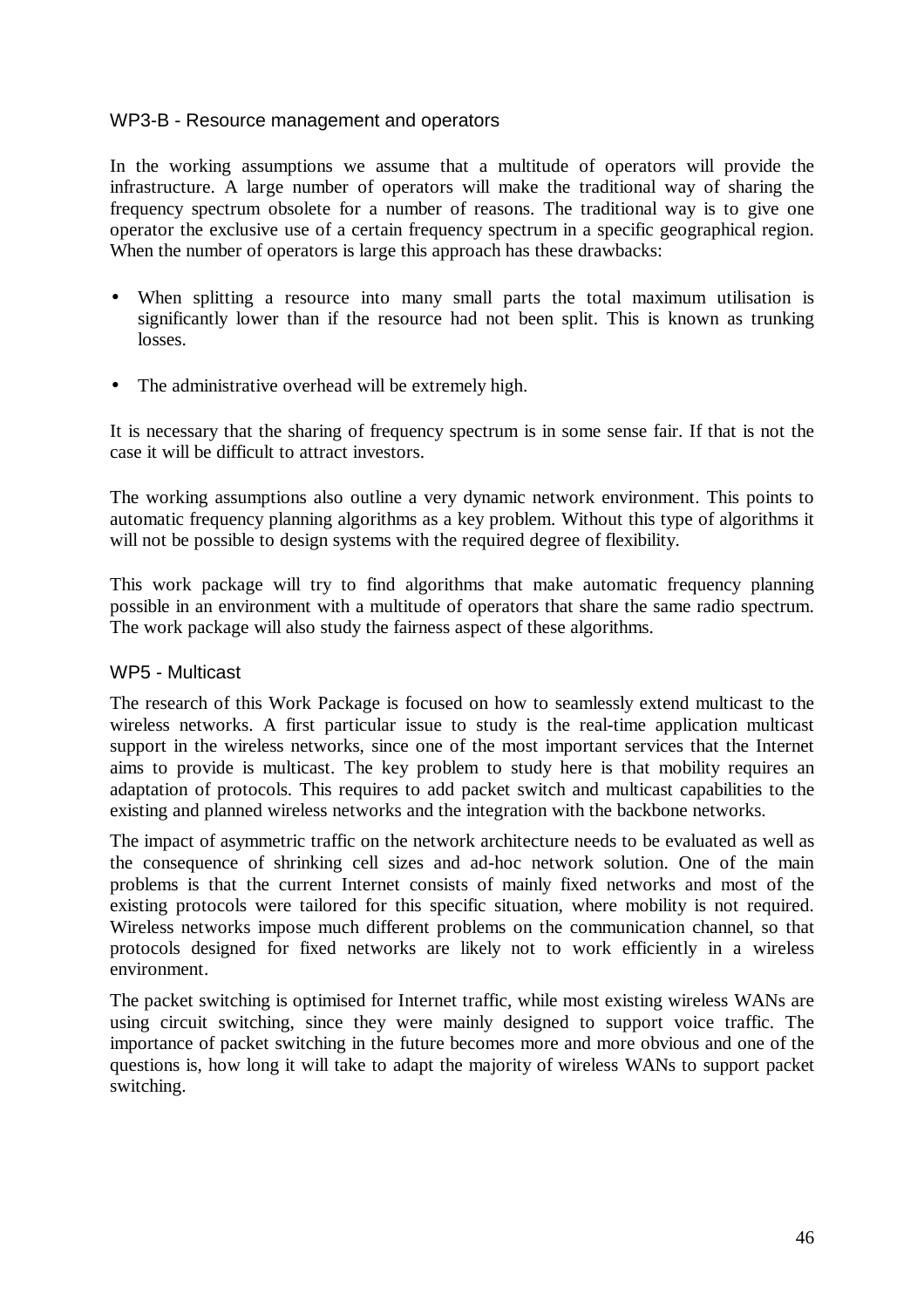## *5.5. Impact on the 4GW project work in general*

Besides the main impact on the research work there are also some secondary effects for the 4GW project, which concern more a social level and the work attitude. The following few items of self reflection should just point this out:

- The Work Packages within the 4GW project have built a consensus, i.e. the different scenarios, about what the future might look like with respect to wireless communication and infrastructures.
- The 4GW project developed a common language for discussing the future and its problems.
- The positions of and interfaces between the different Work Packages were established and reinforced for both the research fields and responsibilities as well as for the technical and scientific information flow.
- The PhD's involved in the scenario activities feel now more confident that they work on the *right* problems and research issues, which raised the motivation and team spirit in the group.
- The Scenario work increased the sensitivity to trend indicators and each Ph.D. student gained a better understanding of how the environment influences his individual research work.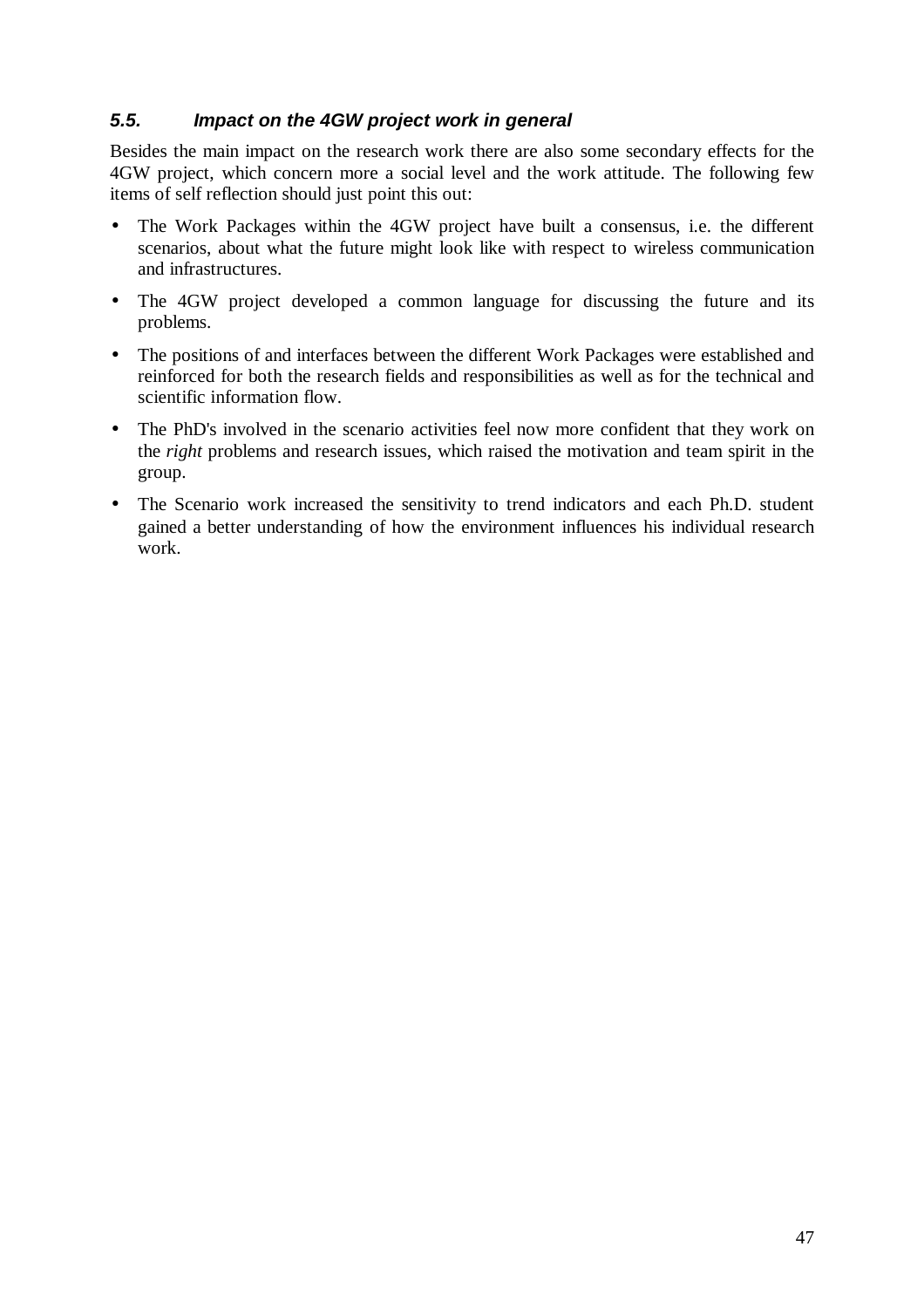# **6. To conclude…**

## *6.1. Impact on the work of PCC and the other projects*

The following questions emerged during the scenario work, but are not directly within the scope of the 4GW project. Instead, they should be put forward for general discussions within the PCC and as an input for the other Work Packages.

About bit rate, delay, mobility, coverage, services in 2010:

- What and for who is there any need for very high bit rate?
- What would be the desired bit rate for home appliances? Does it need high bit rate access?
- Where do we need very high bit rate?
- In what extend do we want to move when we access the network at very high bit rate?
- Which services need real time symmetric data rates?
- Are the people ready to make a asymmetric bit rate trade off? Do we also need flexibility for down- and up-link bit rate?

About the terminal capabilities in 2010:

- How do we expect the batteries to evolve? What is the available energy per bit?
- Are people ready to share their battery consumption in case of hopping network?
- About the infrastructure in 2010:
- Where will it be possible to back up 155Mb/s in 2010?
- Is it possible to design a fully auto configurable system? Will we just have to place the antennas to build a wireless network?

## *6.2. On the method used*

#### To understand the situation today

In every process of development exist preconceived ideas on what the end result may be. Clarifying some of these ideas gives deeper understanding of the problems and a firm base for further work.

People with different educational and cultural backgrounds have different ways of approaching a problem and even different perspectives on what is considered to be a problem. The group process gives a common experiences that will help group members to understand their different approaches. The process of developing scenarios is a good example of this.

#### To understand the situation tomorrow

Most technology is developed to be used. That is easy when one is enhancing existing technology to better suit the existing needs. What about future needs and future technology? To be able to start thinking of the future needs it is necessary to examine what the future needs might be. To be able to do that it is necessary to examine the needs today and in what directions the development might go. What is needed is a much broader approach than what is normally considered. Factors outside science and technology has to be included as well as developments that might take place within science.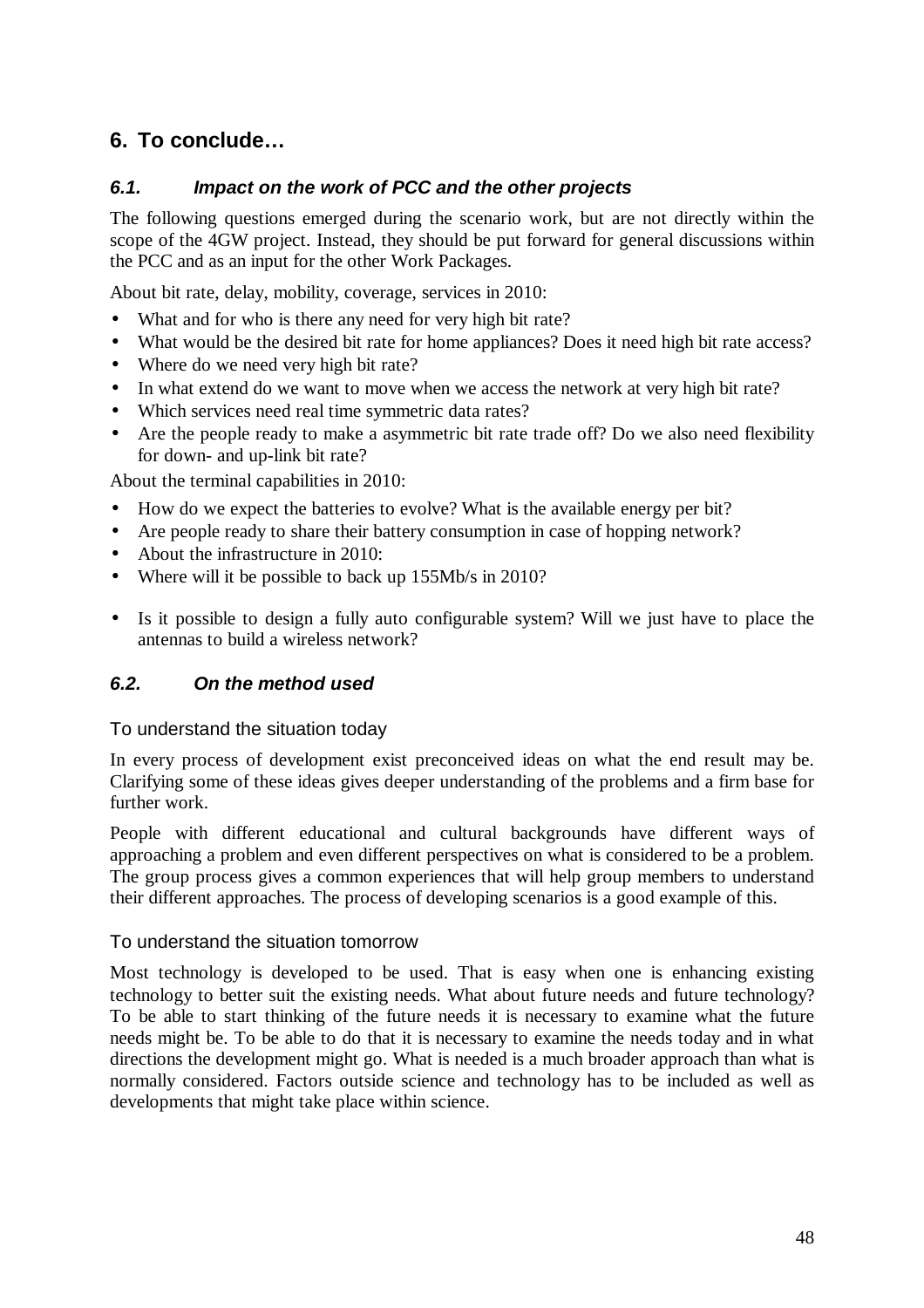## **References**

Bluetooth Homepage www.bluetooth.com

Ericsson, *Annual Report 1996*, Ericsson, Stockholm, 1997.

EUREKA 147, www.fedele.com/website/dab/ebu-147.htm

Hometoys Homepage www.hometoys.com

Kahn, H., Wiener, A., *År 2000-världens utveckling under de närmaste tre decennierna,* Beckmanns, Stockholm, 1969. (Kahn, H., Wiener, A., *The year 2000-A Framework for speculation on the Next Thirty-Three Years),* The Hudson Institute, 1967)

Microvision Homepage www.mvis.com

MIT Medialab Homapage www.media.mit.com

NII Steering committee, National Research Council, *"The unpredictable certainty"*, National Academy Press, Washington. D.C., 1996.

PCC Program Plan 1997 http://www.pcc.lth.se/publications/programinfo/plan01.htm

Siemens-Nixdorf, *FutureScape* 1997, http://www.siemensnixdorf.com/public/uk\_sys/future/sys/sys\_us.htm [

Smart Badge Research www.it.kth.se

Wack, P., *"Scenarios: Shooting the rapids"*, Harvard Business Review, Nov-Dec 1985, Harvard.

Wack, P., *"Uncharted waters ahead",* Harvard Business Review, Sept-Oct 1985, Harvard.

## **Bibliography**

#### **Methodology**

Jantsch, Erich: "*Technological Forecasting in Perspective*" . OECD, Paris, 1967

NII 2000 Steering Committee, *The Unpredictable Certainty:Information Infrastructure Through 2000.* ISBN 0-309-05432-X; National Research Council 1996.

Porter, A., Roper, A.T. et al (1991): Forecasting and Management of Technology, John Wiley & Sons, New York 1991.

Schwartz, P., *"The Art of the Long View"*, Doubleday, New York, 1996.

#### Trends & Scenarios

Stockholms Läns Landsting, Regionplane- och trafikkontoret, *"Den osäkra framtiden"*, 1994

Journal: "Technological Forecasting and Social Change",Contains content, i.e. actual forecasts and scenarios.

Siemens scenario http://www.sni.de/public/uk\_sys/future/sys/sys\_us.htm Wireless Personal Communications, What is it? D. Cox, IEEE Personal Communications, April 1995

Two Scenarios for 21st Century Organizations: Shifting Networks of Small Firms or All-Encompassing "Virtual Countries"? http://ccs.mit.edu/21CWP001.html

Forecast 1998 http://www.cnet.com/Content/Features/Dlife/Forecast98/index.html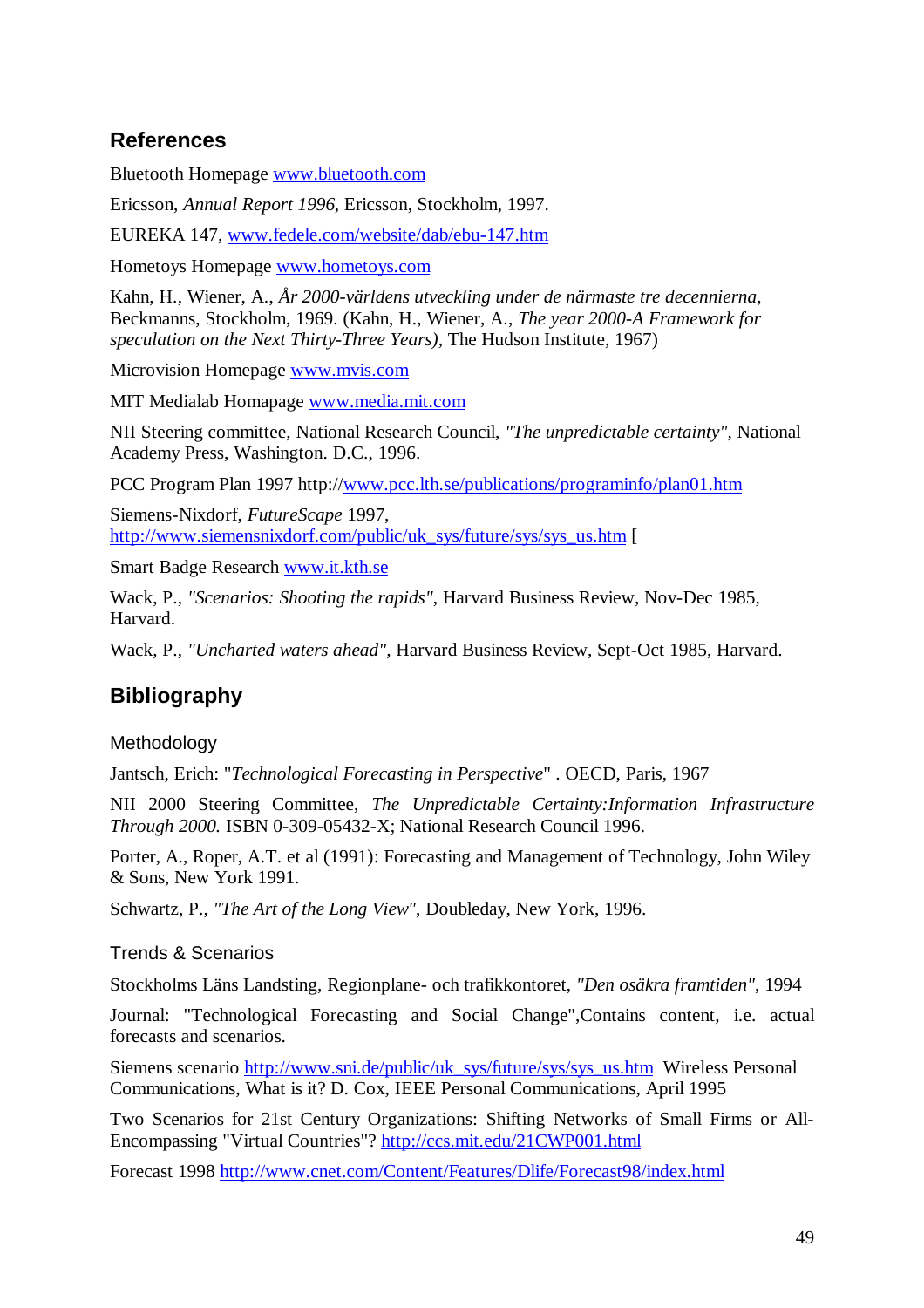Economist http://www.economist.com/3dPYAt59/editorial/freeforall/18-1-98/sb0225.html

An article related to Globalisation http://www.businessweek.com/1998/06/b3564001.htm

An article related to Information Trading http://www.sjmercury.com/business/center/know021198.htm

Information about the project in the article above: http://www.nsf.gov/pubs/1998/nsf9855/nsf9855.htm

IEEE Media Briefing: Joel "Birnbaum How the Coming Digital Utility May Reshape Computing and Telecommunications" http://www.hpl.hp.com:80/speeches/ieee.html

**Technology** 

Jens Zander, On the Cost Structure of Future Wideband Wireless Access, IEEE VTC '97, Phoenix, AZ, May 5-7, 1997. http://www.s3.kth.se/radio/PUBLICATIONS/COST\_jz.ps

Jens Zander, Radio Resource Management in Future Wireless Networks - Requirements and Limitations, IEEE Communications Magazine, August 1997. http://www.s3.kth.se/radio/PUBLICATIONS/MMT97\_jz.ps

Maguire,G.Q, Ottersten, B.,Tenhunen, H., Zander, J., "Future Wireless Computing & Communication", Nordiskt Radioseminarium, NRS-94, Linköping, Sweden, Oct 1994.

"High-Speed Mobile Data Is Coming?" by Andrew M. Seybold, Andrew M. Seybold's Outlook, April 1997. http://www.outlook.com/articles/april97article1.html

TEICHOLZ, P. 1989. Technology Trends and Their Impact in the A/E/C Industry. Center for Integrated Facility Engineering, Stanford University, Working Paper No. 2.

Project Management and Computers in the Year 2010, Annual Conference of the Canadian Society for Civil Engineering, Vancouver, Canada, May 1991. Vol. 3, pp.435-444. http://www.unb.ca/civil/pm2015/paper.html

Future Trends in Computers for Project Management in 2015 http://www.unb.ca/civil/pm2015/paper96.html

The Twelfth Biennial ITS Conference with focus on convergence of communication, computing and media. 1998. http://www.its98.org/conference/theme/main.asp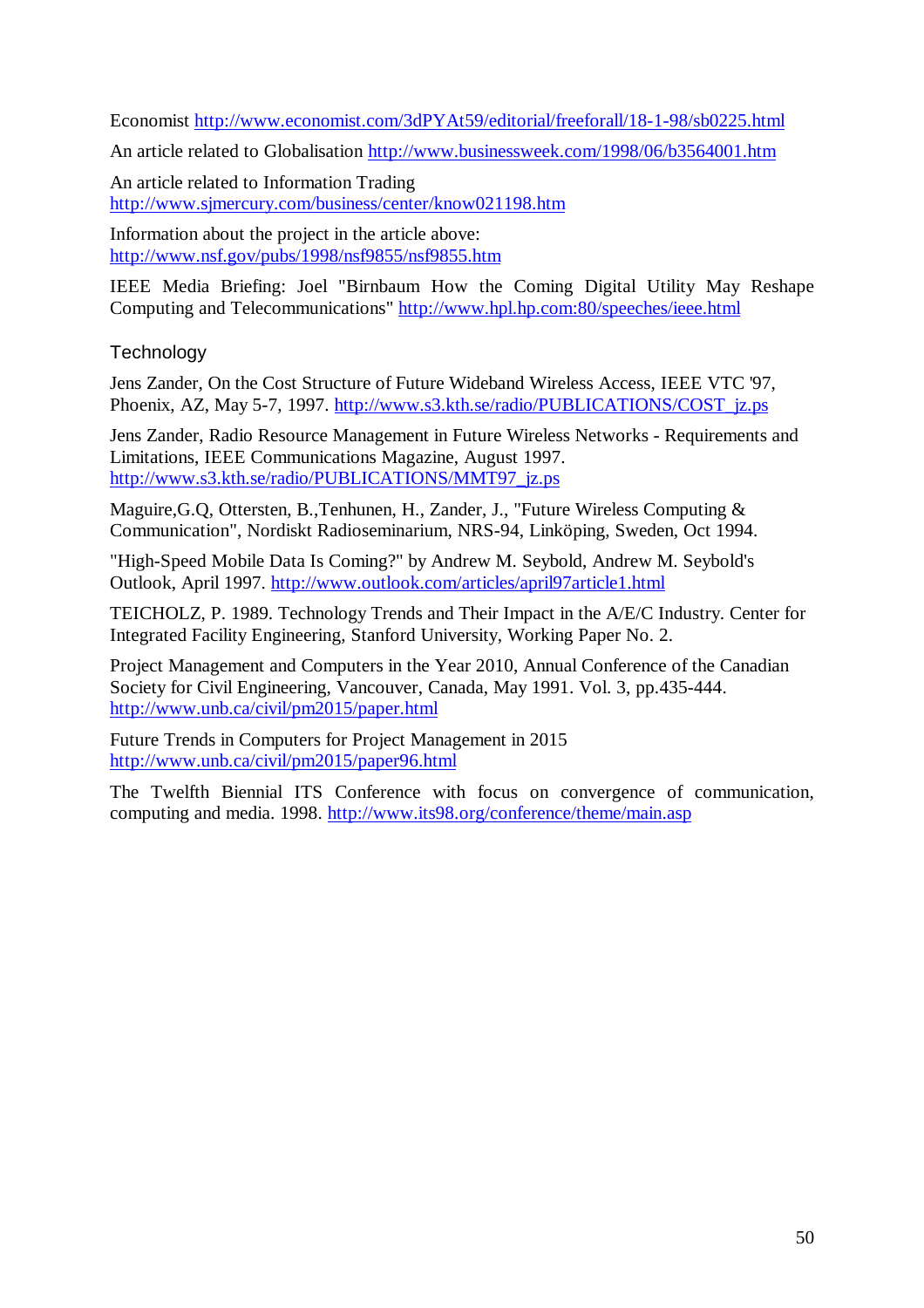# **Appendix A. Core Questions**

Group areas B= Business and industry I= Infrastructure M=Market issues P=Politics  $R =$  Regulation S=Social life T=Technology U=Usage

## Statements and questions

| B            | Global corporations get more important.                                                          |
|--------------|--------------------------------------------------------------------------------------------------|
| B            | High cost of physical deployment and physical manufacturing.                                     |
| B            | Cost of labour increases.                                                                        |
| B,I          | Devices like satellites and base stations will be cheap, while radiofrequencies will be expensed |
| B,I          | Global personal satellitesystems will emerge.                                                    |
| B,M          | Less people in manufacturing, more in information gathering/provisioning/refining.               |
| $\mathbf I$  | Most communication will start and end with wireless connection.                                  |
| M            | Globalisation of markets.                                                                        |
| M            | What is the total number of subscribers in the world at time of market intro?                    |
| M            | How is the value of the "object" perceived?                                                      |
| M            | How can 4 GW cope with shifting (geographical) markets?                                          |
| M            | Brandnames will be more important.                                                               |
| M            | Are there other developments coming along that competes with 4 GW?                               |
| M            | What type of functionality will they be able to offer? At what level and price?                  |
| M,B          | Fragmentation of telecommunication and information industry.                                     |
| M,I          | What competing systems will already be operational when the 4 GW is launched?                    |
| M,U          | How to filter information will be more important than how to provide more.                       |
| M,U          | De-centralised media and distribution.                                                           |
| $\mathbf{P}$ | National governments loose power.                                                                |
| $\mathbf P$  | Governments will seek to control information content.                                            |
| $\mathbf{P}$ | Centralised control is needed for internet.                                                      |
| $\mathbf{P}$ | Will bandwidth be private or public?                                                             |
|              |                                                                                                  |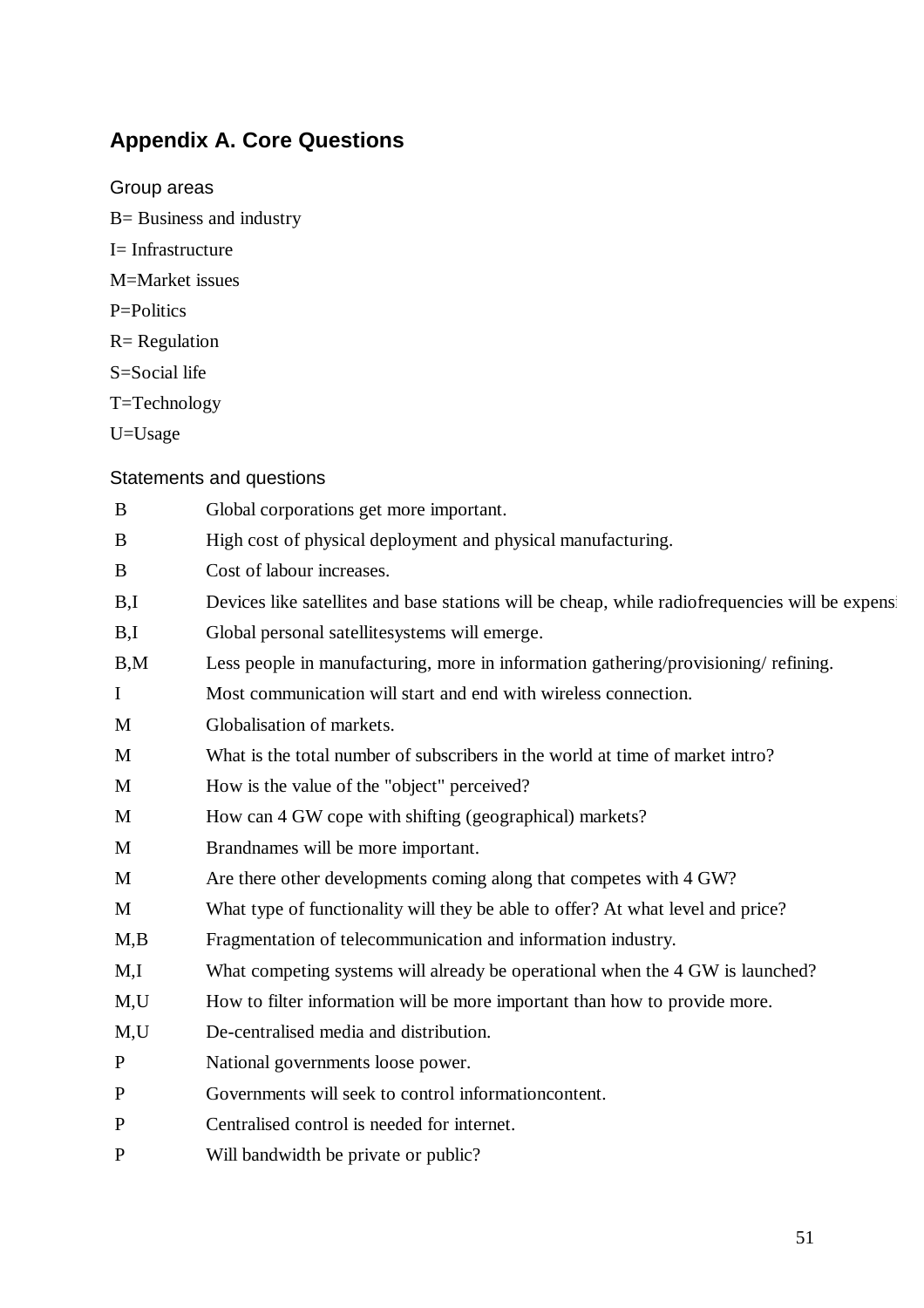- P Military spendings down even more resulting in little or no importance as driving force of te R Standards will be driven by the market. De-facto standards will be important. R International frequency regulation remains. S How can we understand the resistance that society makes against new technological solution S Will there be an "all global" society or "local islands"? S Electronic social life, is it possible? S Telecommunication can decrease social connectivity. S People prefer electronic communication instead of meeting face to face. S Personal security is of increasing importance. S Lower mobility due to increasing security awareness. S Time is limited for people with money. S Changes in life-style due to new technology is slow. S People will become citizens of virtual communities. S People will have multiple entities. S What will be the share of a persons income spent on information? S All individuals will get personal identifiers. S Group communication will grow popular. S Interactions with humans will be regarded as more valuable than interactions with machines. S How much of their total budget are people willing to spend on 4 GW? S Internet will introduce its own culture. S New cultures affects the content. S,P How will income/wealth be distributed? S,P Education gets more critical. S,U More electronic communication increases travel. S,U People like getting information by "push" rather than "pull". S,U Language gets more important. S, U Information overload will occur to people. S,U Language barriers will be more important. S,U Elderly and retired people will consume more of services. Adaption to these groups required. S,U Translation services will be more important. S,U What types of functions are we willing to pay for? S,U How fast will/can people adopt habits? S,U Technology adaptation is limited by human acceptance ability. T Physical infrastructure deployment gets more expensive which generates reuse of older infrastructure
- T All devices will be wireless.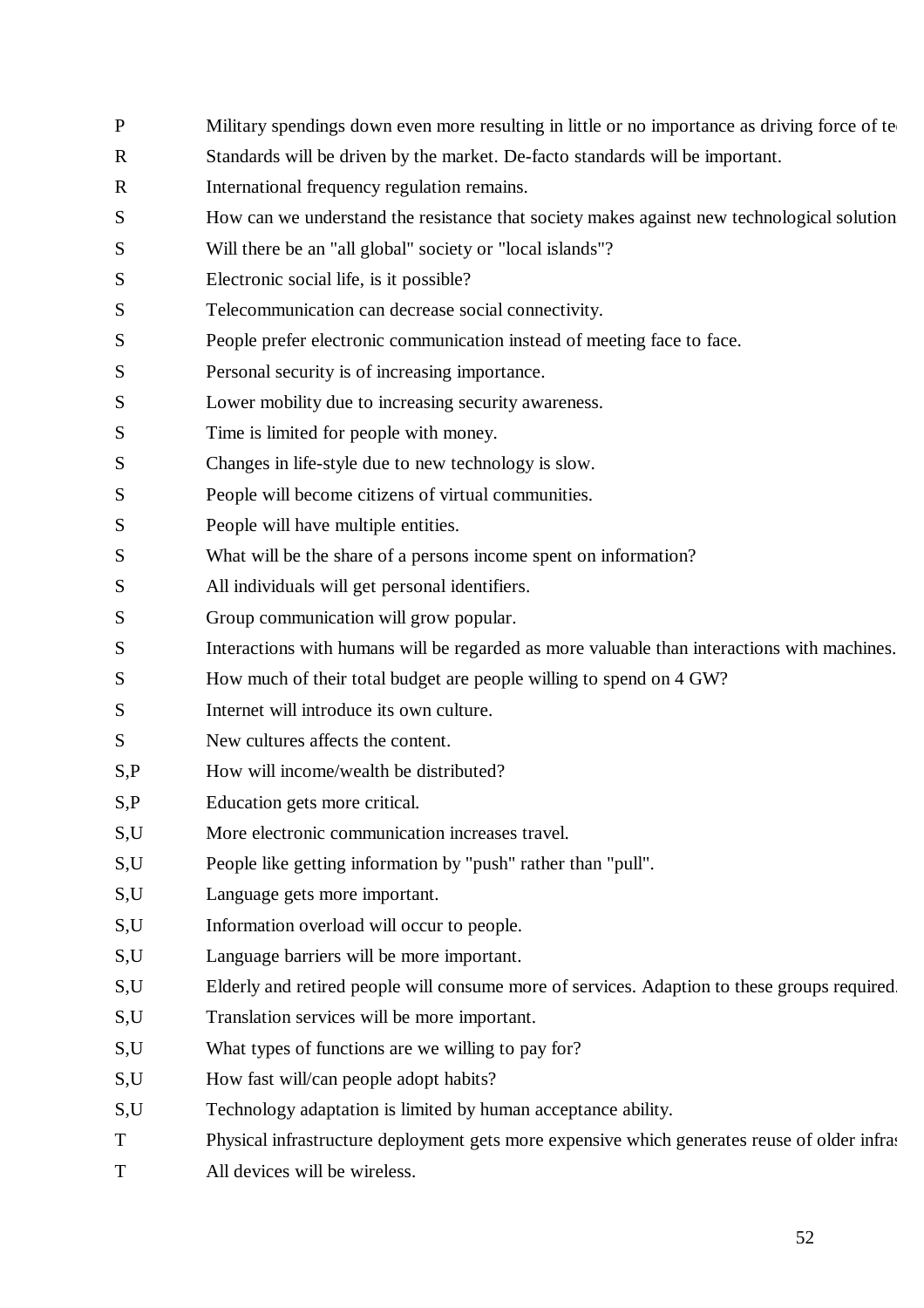| T           | The research in the wireless area will focus towards getting as high frequency as possible.   |
|-------------|-----------------------------------------------------------------------------------------------|
| T           | Underlying technologies-What does the map look like?                                          |
| T           | Does higher datarate mean more power consumption?                                             |
| T           | Will the role of the computer be more central or disappear?                                   |
| T           | Computing/communication artefacts disappear (i. E. Are not obvious.)                          |
| T           | Can other development affect 4 GW?                                                            |
| T,M         | What are the technical limitations of earlier systems?                                        |
| $\mathbf U$ | Will the 4 Gw be a passive information access tool?                                           |
| $\mathbf U$ | What is the object to be sold? (service/communicator)                                         |
| U           | Information will be important for different levels of use, local use and global, cultural us. |
| U           | How will information be used as a status symbols?-Differentiation of information?             |
| U           | Mobility not just nomadicity.                                                                 |
| U           | Can 4 GW change other allocation? (travel, entertainment)                                     |
| U           | Porn as driving force.                                                                        |
| U           | Most communication will be local.                                                             |
| U           | Systems for e-cash will emerge making it possible to pay over the net.                        |
| U           | Most communication will be non-local as users need not be physically correlated.              |
| U           | Wireless will be widely used for local loop connection with fixed network as backbone.        |
| U           | Customer needs vary substantially.                                                            |
| U           | Edutainment will be a driving force of technology.                                            |
| U,B,I       | The content will be more profitable than the infrastructure.                                  |
| U,M         | Information packaging gets more important.                                                    |
| U.M         | Will people pay more for information or will advertisement increase or both?                  |
| U,M         | Consumers pay for services, not for the physical transportation.                              |
| U, M        | Trust in information, in virtual entities.                                                    |
| U, M        | How is the value of info perceived and labelled?                                              |
| U, R        | Will identities be single or multiple?                                                        |
| U, R        | Many identities per user.                                                                     |
| U, S        | 4 GW mobile computer will increase nomadicity or reduce travel?                               |
| U,T         | Will we be aware or unaware of contact? (things in the background?)                           |
| U,T         | Finite bandwidth of human senses as upper bound at need?                                      |
| U,T         | Can 4 GW offer new types of functionality and/or the same functionality more efficient?       |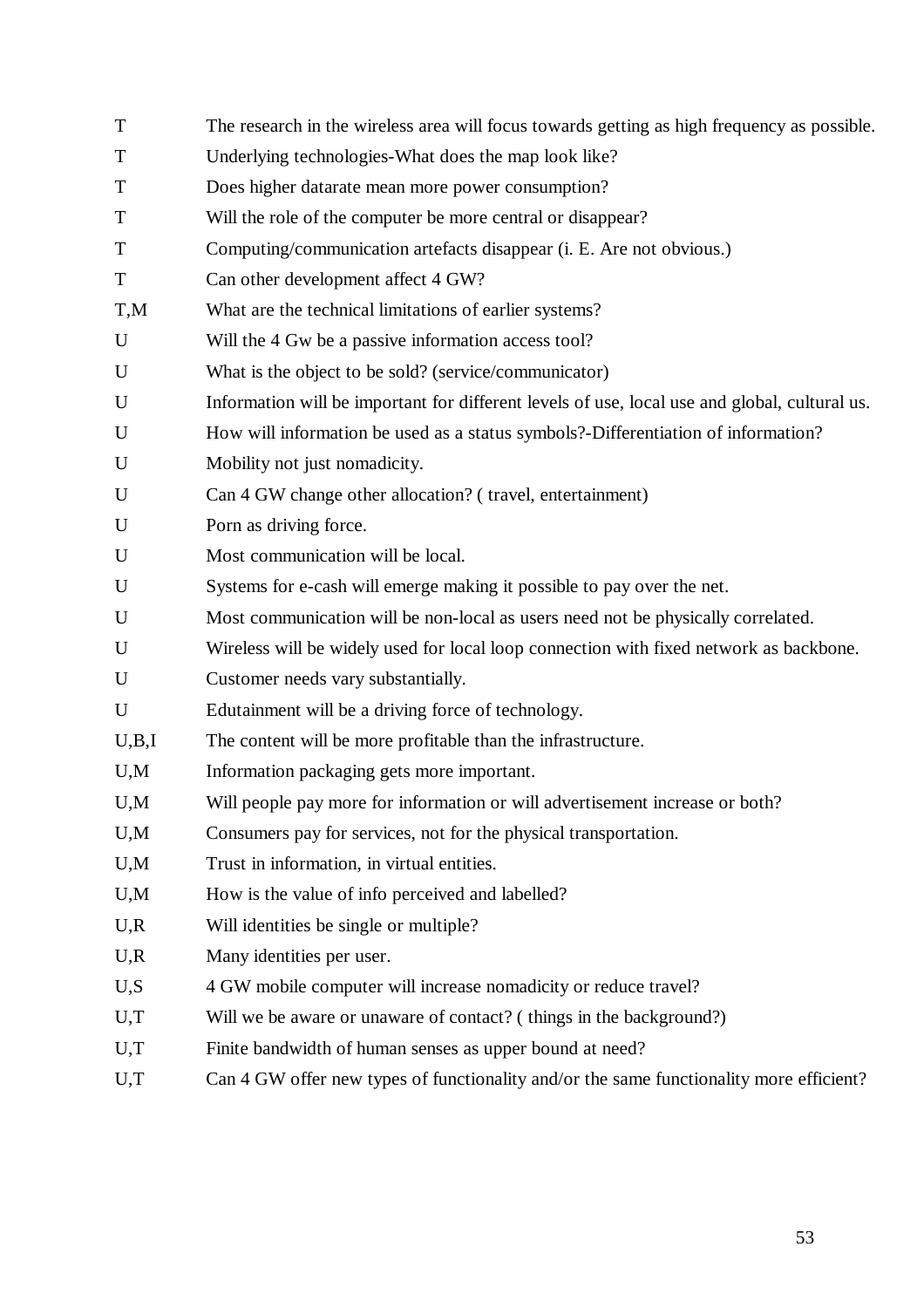# **Appendix B. Survey Qustions**

Questionnaire for the 4<sup>th</sup> Generation Wireless project.

This questionnaire contains 25 questions about the development and future of wireless communication. Since the form is intended for a large number of people with different professions and backgrounds some of the questions might seem trivial to some and difficult to others. We apologize for that inconvenience and wish that you answer the questions anyway.

Each question is divided in two parts. First is the actual question followed by a possibility for you to mark your own degree of expertise in that particular area.

In the end of the questionnaire there is an opportunity for you to fill in a question that you believe should have been included. We would appreciate if you would help us refining this questionnaire by adding a question.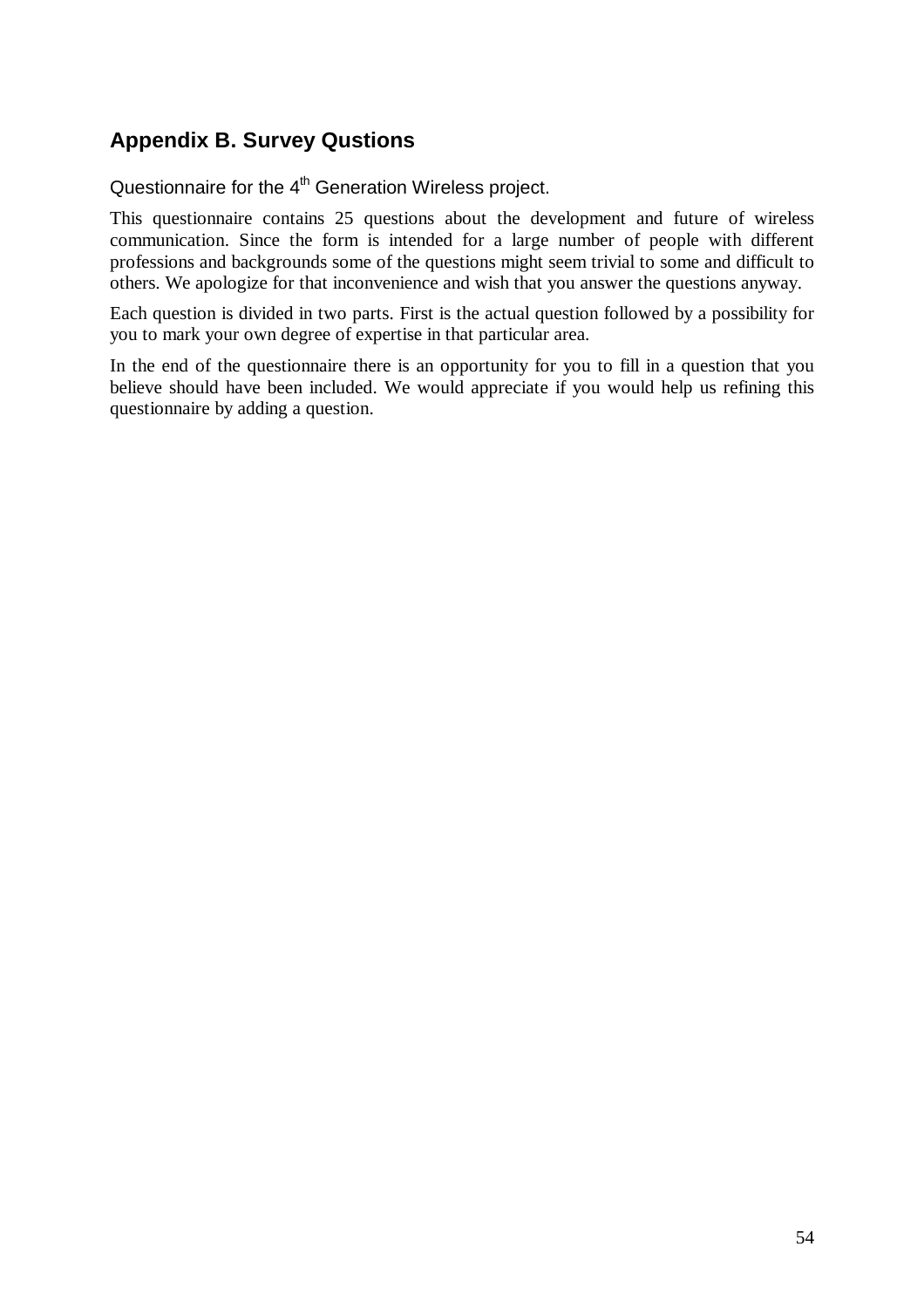1. Due to the fact that communications services are used locally, in 2010 end users will purchase the services primarily from local sources.

| Strongly<br>disagree | <b>Disagree</b> | Neither agree<br>or disagree | Agree | Strongly agree |
|----------------------|-----------------|------------------------------|-------|----------------|
|                      |                 |                              |       | 5 O            |

How do you judge your own expertise in this area?

| Never thought about   Have thought about   Working daily with   Have done research<br>this<br>this. |  | this | on this |
|-----------------------------------------------------------------------------------------------------|--|------|---------|
|                                                                                                     |  |      |         |

2. Globalization of communications services will allow end users in 2010 to purchase services from service providers located anywhere in the world.

| Strongly<br>disagree | <b>Disagree</b> | Neither agree<br>or disagree | Agree | Strongly agree |
|----------------------|-----------------|------------------------------|-------|----------------|
|                      |                 |                              |       | 5.             |

How do you judge your own expertise in this area?

| Never thought about   Have thought about   Working daily with   Have done research<br>this | this | this | on this |
|--------------------------------------------------------------------------------------------|------|------|---------|
|                                                                                            |      |      |         |

3. The globalization of communications services will in 2010 lead to similar demand of services from users all over the world. (i.e. The same news and entertainment services are requested in Malaysia and Sweden.)

| Strongly<br>disagree | Disagree | Neither agree<br>or disagree | Agree | Strongly agree |
|----------------------|----------|------------------------------|-------|----------------|
|                      |          |                              | 4   1 |                |

| Never thought about   Have thought about   Working daily with   Have done research<br>this | this | this | on this |
|--------------------------------------------------------------------------------------------|------|------|---------|
|                                                                                            |      |      |         |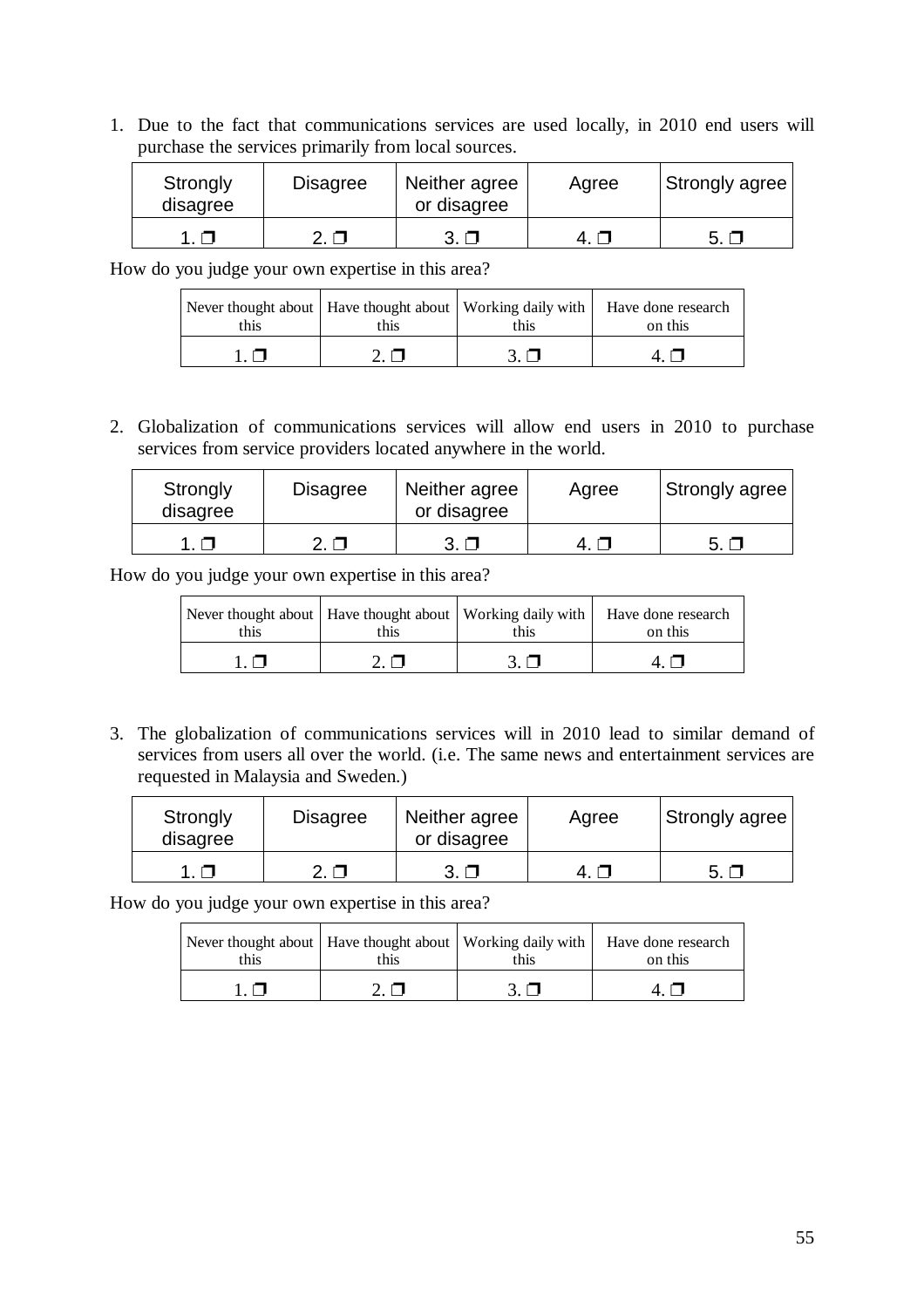4. Today the competence in design is said to be a dominant factor in the production of mobile phones. Will the manufacturing competence be the dominant factor in 2010?

| Strongly<br>disagree | <b>Disagree</b> | Neither agree<br>or disagree | Agree  | <b>Strongly agree</b> |
|----------------------|-----------------|------------------------------|--------|-----------------------|
|                      |                 |                              | $\Box$ | $\sim$                |

How do you judge your own expertise in this area?

| this | this | this      | Never thought about   Have thought about   Working daily with   Have done research<br>on this |
|------|------|-----------|-----------------------------------------------------------------------------------------------|
|      |      | $3. \Box$ |                                                                                               |

5. Today Swedish national operators dominates the market for communication in Sweden. When will international "WorldComs" have more than 30% of the communications market?

| 2005 | .<br>$\sim$ | ,,,<br>╮┻<br>$\sim$ $\sim$ |
|------|-------------|----------------------------|
|      |             |                            |

How do you judge your own expertise in this area?

| this | this | this | Never thought about   Have thought about   Working daily with   Have done research<br>on this |
|------|------|------|-----------------------------------------------------------------------------------------------|
|      |      |      |                                                                                               |

6. A major part of research and development in communications technology until 2010 will improve the communications systems in a way not directly noticeable to the end user.

| Strongly<br>disagree | <b>Disagree</b> | Neither agree<br>or disagree | Agree | Strongly agree |
|----------------------|-----------------|------------------------------|-------|----------------|
|                      |                 |                              |       | -5.            |

| Never thought about   Have thought about   Working daily with   Have done research<br>this | this | this | on this |
|--------------------------------------------------------------------------------------------|------|------|---------|
|                                                                                            |      |      |         |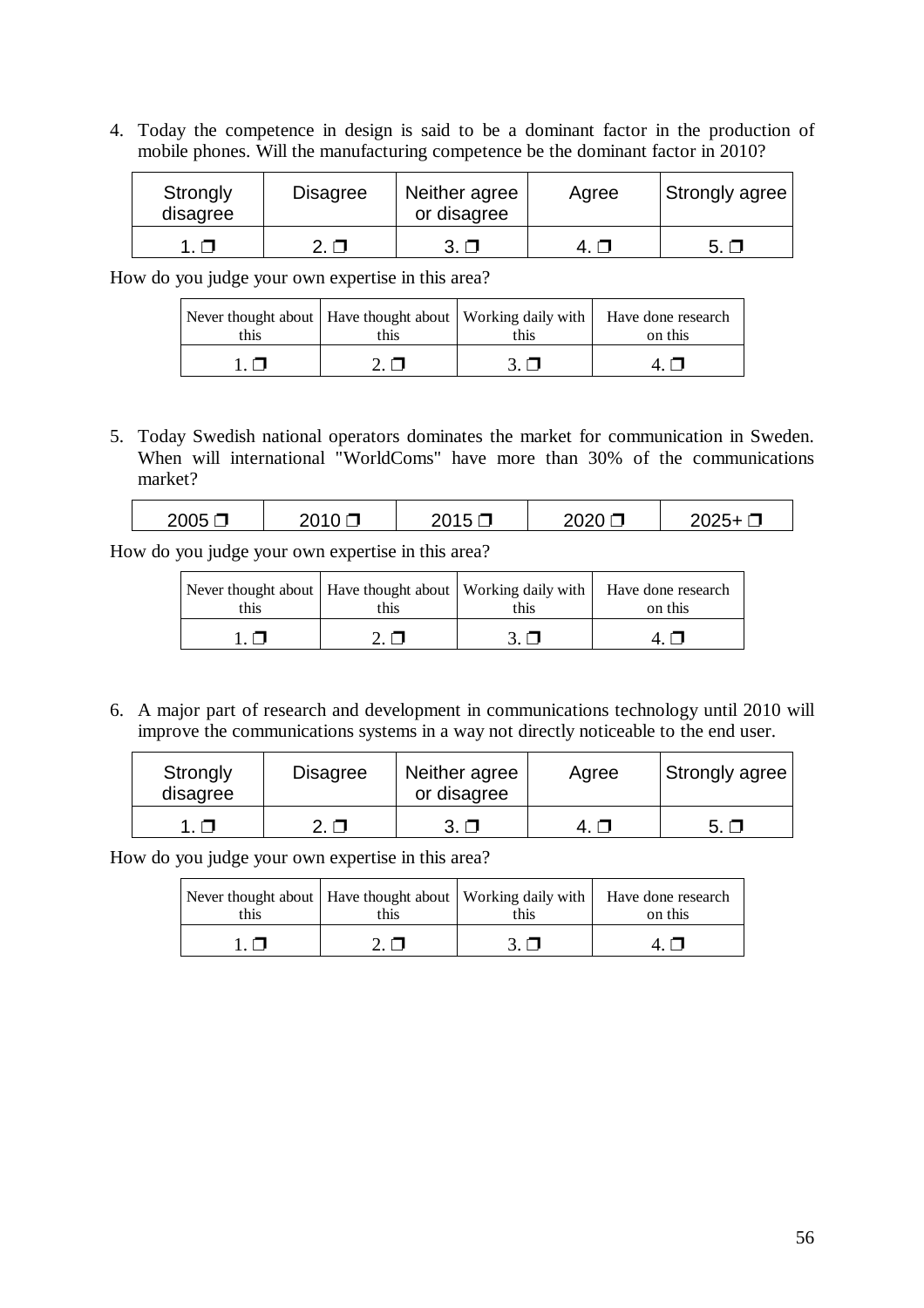7. Wireless communications systems will in 2010 normally be designed for applications where the user equipment is portable/stationary rather than mobile.

| Strongly<br>disagree | Disagree | Neither agree<br>or disagree | Agree | Strongly agree |
|----------------------|----------|------------------------------|-------|----------------|
|                      |          |                              |       | -5.            |

How do you judge your own expertise in this area?

| this | this | this | Never thought about   Have thought about   Working daily with   Have done research<br>on this |
|------|------|------|-----------------------------------------------------------------------------------------------|
|      |      |      |                                                                                               |

8. The market share for such telecommunications services that are familiar to most people today (1998) will not increase in comparison with the market share of new communications services.

| Strongly<br>disagree | <b>Disagree</b> | Neither agree<br>or disagree | Agree | Strongly agree |
|----------------------|-----------------|------------------------------|-------|----------------|
|                      |                 | $3. \Box$                    | 41    | 5. O           |

How do you judge your own expertise in this area?

| this | this | this | Never thought about   Have thought about   Working daily with   Have done research<br>on this |
|------|------|------|-----------------------------------------------------------------------------------------------|
|      |      |      |                                                                                               |

9. When will standard household appliances (for example Tv, video, microwave oven, etc.) have built-in wireless communication capabilities?

| 2005 | วก 1<br>ى<br>، ب∠ | $\overline{\phantom{a}}$ | ப<br>$\sim$ 020 $\sim$ | "<br>∼∽∽ |
|------|-------------------|--------------------------|------------------------|----------|
|      |                   |                          |                        |          |

| this | this | this | Never thought about   Have thought about   Working daily with   Have done research<br>on this |
|------|------|------|-----------------------------------------------------------------------------------------------|
|      |      |      |                                                                                               |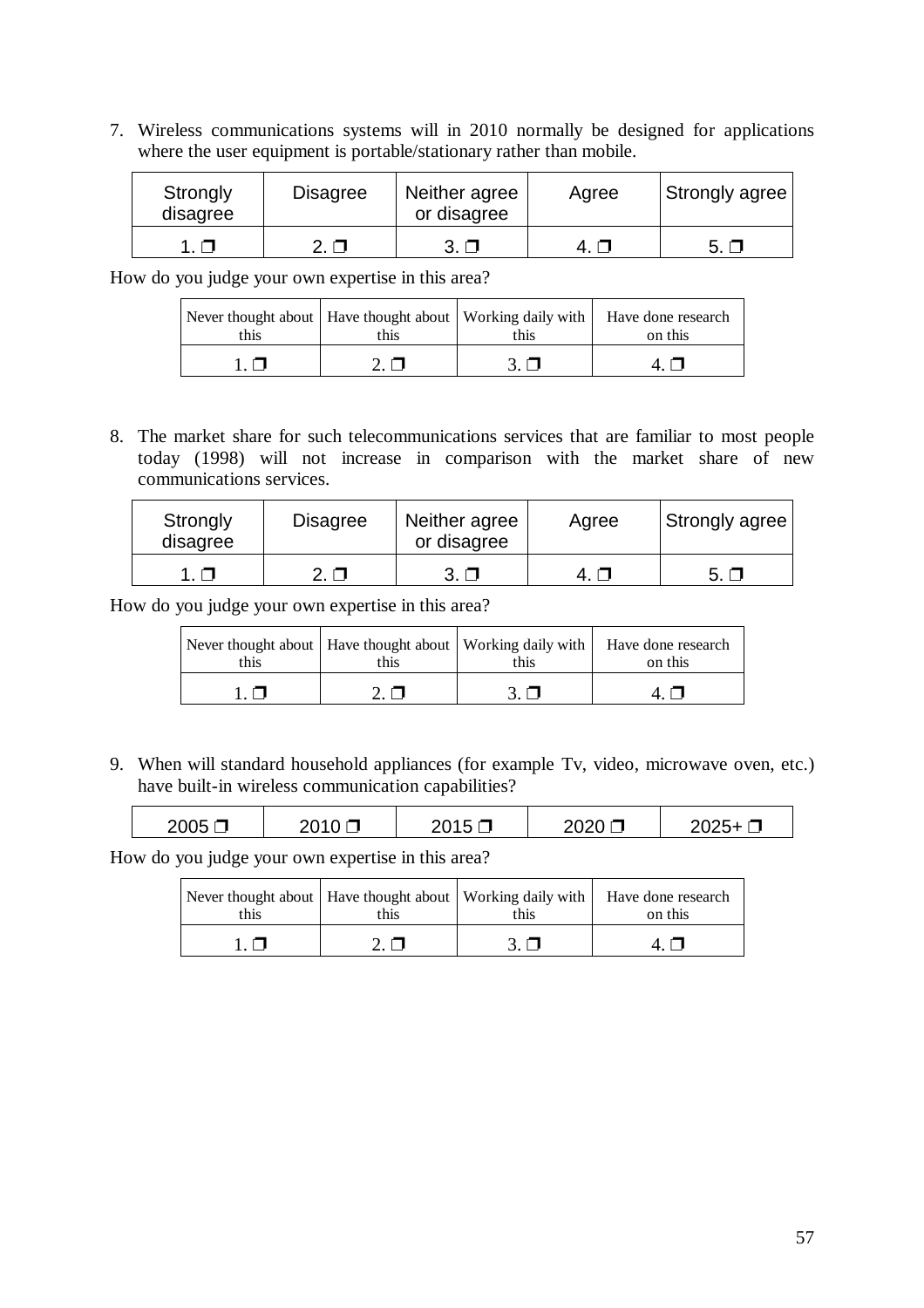10. When will the majority of cars communicate autonomously / independently with their environment? (For example with traffic signs, other cars, road systems etc.)

| 2005 | ∍∩י<br>ᅳ<br>- - | ∽<br>◡ |  |
|------|-----------------|--------|--|
|      |                 |        |  |

How do you judge your own expertise in this area?

| this | this | this | Never thought about   Have thought about   Working daily with   Have done research<br>on this |
|------|------|------|-----------------------------------------------------------------------------------------------|
|      |      |      |                                                                                               |

11. In wireless communications an increasing amount of frequency bands will be made available for "unlicensed" operations where several operators/users share the same frequency spectrum.

| Strongly<br>disagree | <b>Disagree</b> | Neither agree<br>or disagree | Agree | <b>Strongly agree!</b> |
|----------------------|-----------------|------------------------------|-------|------------------------|
|                      |                 |                              | 4 N   | $\sim$                 |

How do you judge your own expertise in this area?

| Never thought about   Have thought about   Working daily with  <br>this | this | this | Have done research<br>on this |
|-------------------------------------------------------------------------|------|------|-------------------------------|
|                                                                         |      |      |                               |

12. How will research and development of wireless communication strive to maximize the utilization of the frequency spectrum. By using few, expensive, "smart" base stations or many small, cheap but "dumb" base stations.

| Mostly smart<br>base stations | More towards<br>smart base<br>stations | "dumb" base<br>stations | More towards   Mostly "dumb"<br>base stations |
|-------------------------------|----------------------------------------|-------------------------|-----------------------------------------------|
| 1 O                           | $2\Box$                                | 4 N                     | $5. \square$                                  |

| this | this | this | Never thought about   Have thought about   Working daily with   Have done research<br>on this |
|------|------|------|-----------------------------------------------------------------------------------------------|
|      |      |      |                                                                                               |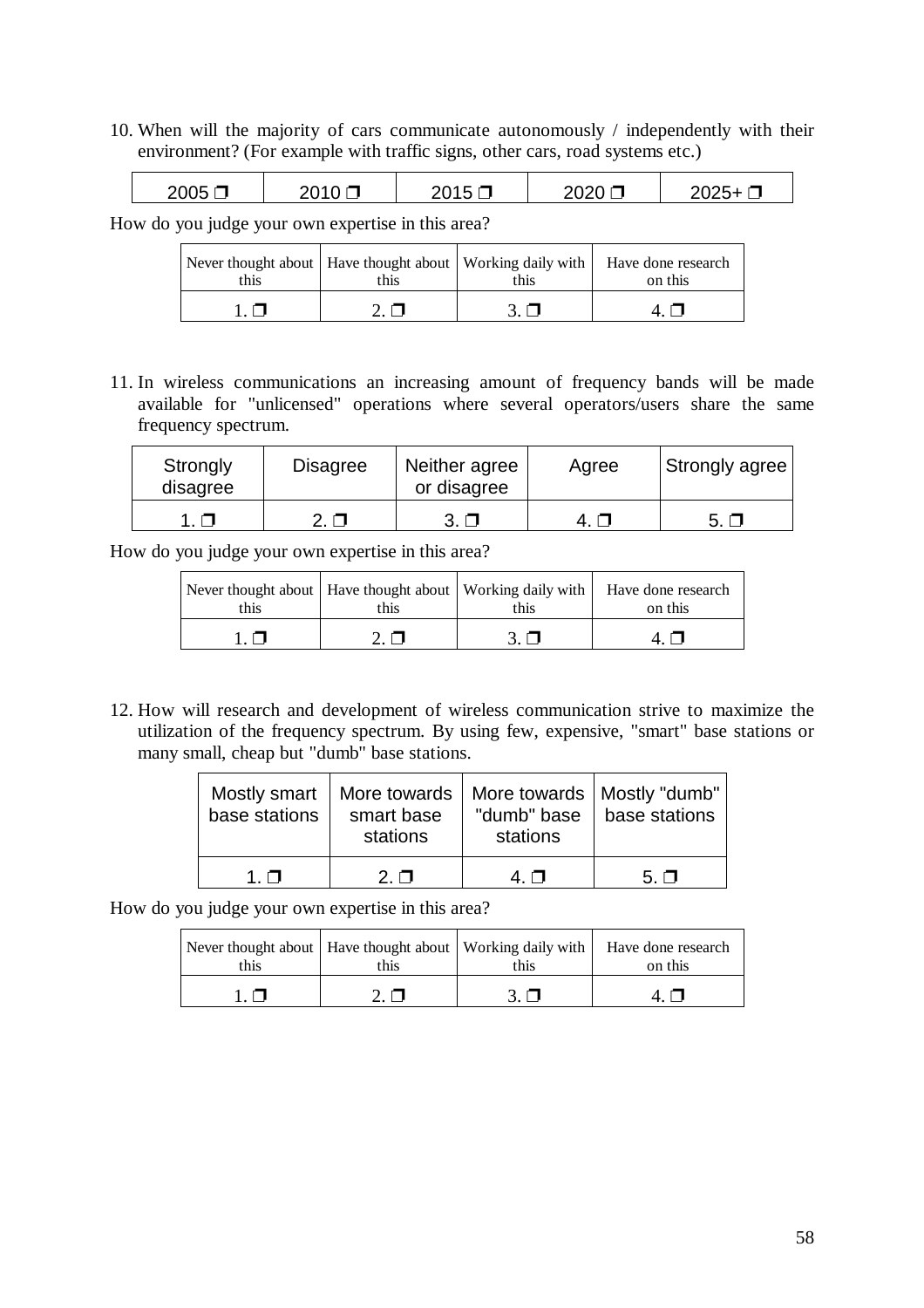13. Development of new communications technology will focus mainly on such issues that end users perceive as enhancing the services they receive.

| Strongly<br>disagree | Disagree | Neither agree<br>or disagree | Agree | Strongly agree |
|----------------------|----------|------------------------------|-------|----------------|
|                      |          |                              |       | - 5 - 5        |

How do you judge your own expertise in this area?

| this | this | this | Never thought about   Have thought about   Working daily with   Have done research<br>on this |
|------|------|------|-----------------------------------------------------------------------------------------------|
|      |      |      |                                                                                               |

14. In 2010 terminals [Terminal = mobile phone, lap-top computer, note-pad computer, etc.] are designed specifically for specific service and people in general will have several different terminals for their different needs.

| Strongly<br>disagree | <b>Disagree</b> | Neither agree<br>or disagree | Agree | Strongly agree |
|----------------------|-----------------|------------------------------|-------|----------------|
|                      |                 |                              |       | 5. $\Box$      |

How do you judge your own expertise in this area?

| Never thought about   Have thought about   Working daily with   Have done research<br>this | this | this | on this |
|--------------------------------------------------------------------------------------------|------|------|---------|
|                                                                                            |      |      |         |

15. In 2010, service providers will generally provide the end-user with a terminal designed for the service being purchased.

| Strongly<br>disagree | <b>Disagree</b> | Neither agree<br>or disagree | Agree | Strongly agree |
|----------------------|-----------------|------------------------------|-------|----------------|
|                      |                 | $3. \Box$                    | 4 N   |                |

| this | this | this | Never thought about   Have thought about   Working daily with   Have done research<br>on this |
|------|------|------|-----------------------------------------------------------------------------------------------|
|      |      |      |                                                                                               |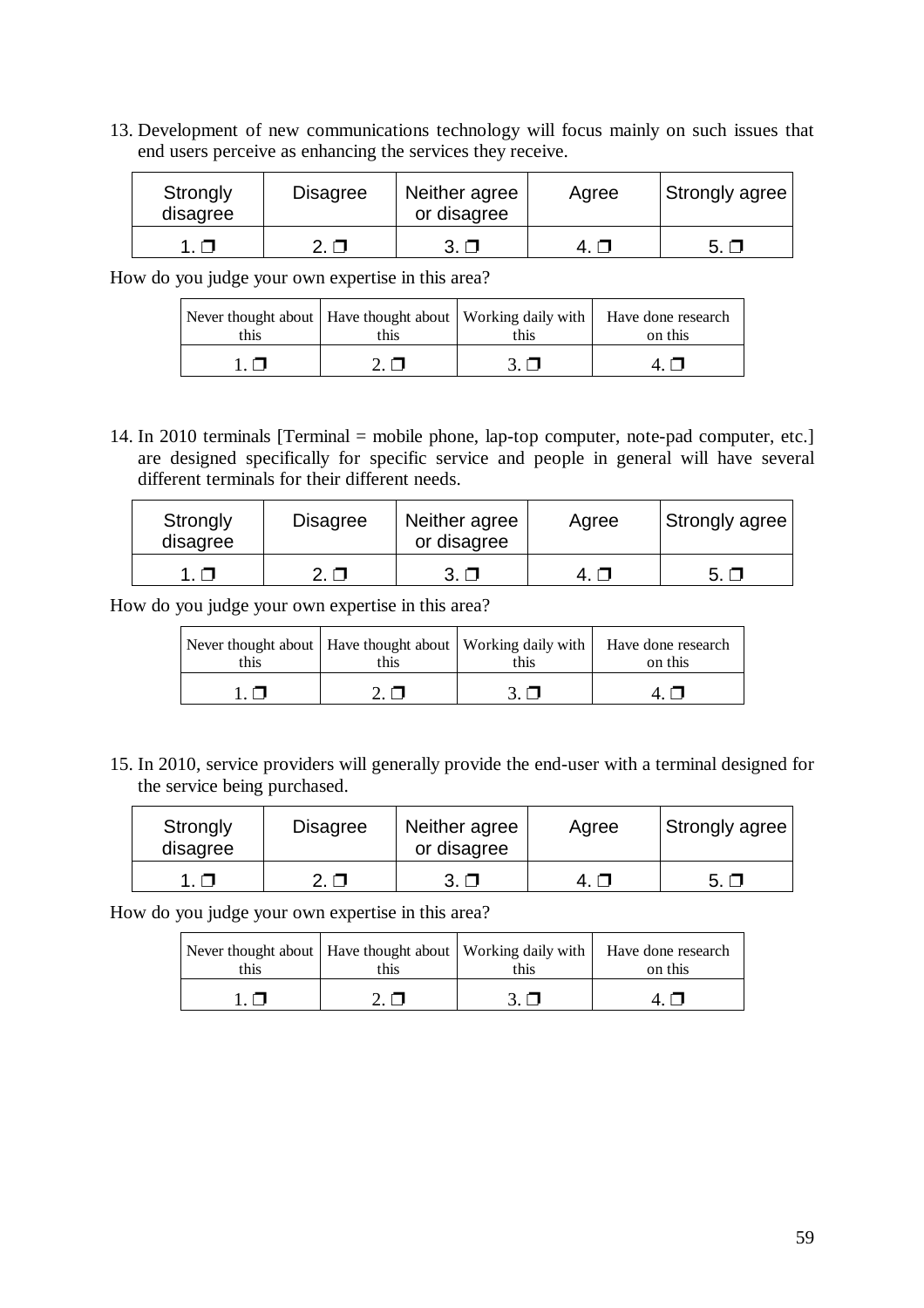16. In 2010 communications services are becoming independent of the infrastructure they employ (i.e. Services are available on different wireless interfaces (= NMT, GSM, Satellite) but terminals are predestined for one wireless interface.).

| Strongly<br>disagree | Disagree | Neither agree<br>or disagree | Agree | Strongly agree |
|----------------------|----------|------------------------------|-------|----------------|
|                      |          |                              |       |                |

How do you judge your own expertise in this area?

| Never thought about   Have thought about   Working daily with   Have done research<br>this. | this | this | on this |
|---------------------------------------------------------------------------------------------|------|------|---------|
|                                                                                             |      |      |         |

17. In 2010, terminals [Terminal = mobile phone, lap-top computer, note-pad computer, etc.] will be able to offer the same services using several different types of infrastructure.

| Strongly<br>disagree | <b>Disagree</b> | Neither agree<br>or disagree | Agree | Strongly agree |
|----------------------|-----------------|------------------------------|-------|----------------|
|                      |                 |                              |       | 5. $\Box$      |

How do you judge your own expertise in this area?

| this | this | this | Never thought about   Have thought about   Working daily with   Have done research<br>on this |
|------|------|------|-----------------------------------------------------------------------------------------------|
|      |      |      |                                                                                               |

18. Will terminals [Terminal = mobile phone, lap-top computer, note-pad computer, etc.] be mostly provided by service provider at 2010, or do people buy it in the retailer shops?

| Almost only by<br>service-providers/<br>operators | Mostly by service-<br>providers/ operators | Mostly bought in<br>retail store | Almost only bought<br>in retail store |
|---------------------------------------------------|--------------------------------------------|----------------------------------|---------------------------------------|
| 1 N                                               | 2 N                                        | 4 N                              | $5. \Box$                             |

| this | this | this | Never thought about   Have thought about   Working daily with   Have done research<br>on this |
|------|------|------|-----------------------------------------------------------------------------------------------|
|      |      |      |                                                                                               |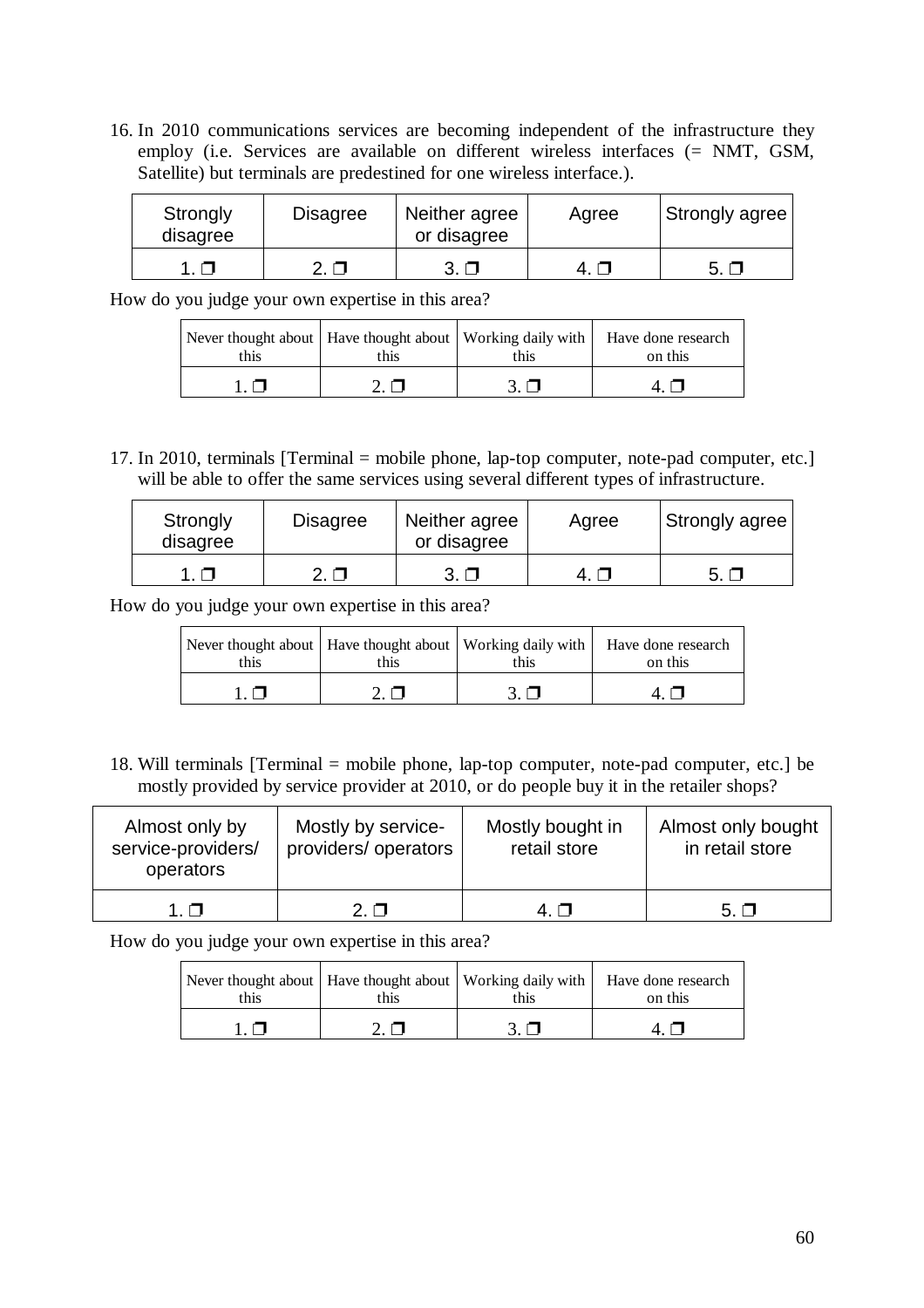19. Future standardization (from 1998 and onward ) in telecommunications will be carried out mainly in "de facto procedures". ("De-facto procedure" = a standard is reached through market penetration instead of through negotiation and evaluating procedures.)

| Strongly<br>disagree | <b>Disagree</b> | Neither agree<br>or disagree | Agree | Strongly agree |
|----------------------|-----------------|------------------------------|-------|----------------|
|                      |                 |                              |       |                |

How do you judge your own expertise in this area?

| this. | this | this | Never thought about   Have thought about   Working daily with   Have done research<br>on this |
|-------|------|------|-----------------------------------------------------------------------------------------------|
|       |      |      |                                                                                               |

20. Future standardization in wireless communications will be carried out mainly in "de facto procedures".

| Strongly<br>disagree | <b>Disagree</b> | Neither agree<br>or disagree | Agree | Strongly agree |
|----------------------|-----------------|------------------------------|-------|----------------|
|                      |                 | $3. \Box$                    |       | $\sim$ $\sim$  |

How do you judge your own expertise in this area?

| Never thought about   Have thought about   Working daily with   Have done research<br>this | this | this | on this |
|--------------------------------------------------------------------------------------------|------|------|---------|
|                                                                                            |      |      |         |

21. Future standardization in computer technology will be carried out mainly in "de facto procedures".

| Strongly<br>disagree | <b>Disagree</b> | Neither agree<br>or disagree | Agree | Strongly agree |
|----------------------|-----------------|------------------------------|-------|----------------|
|                      |                 |                              |       | $\sim$         |

| Never thought about   Have thought about   Working daily with   Have done research<br>this. | this | this | on this |
|---------------------------------------------------------------------------------------------|------|------|---------|
|                                                                                             |      |      |         |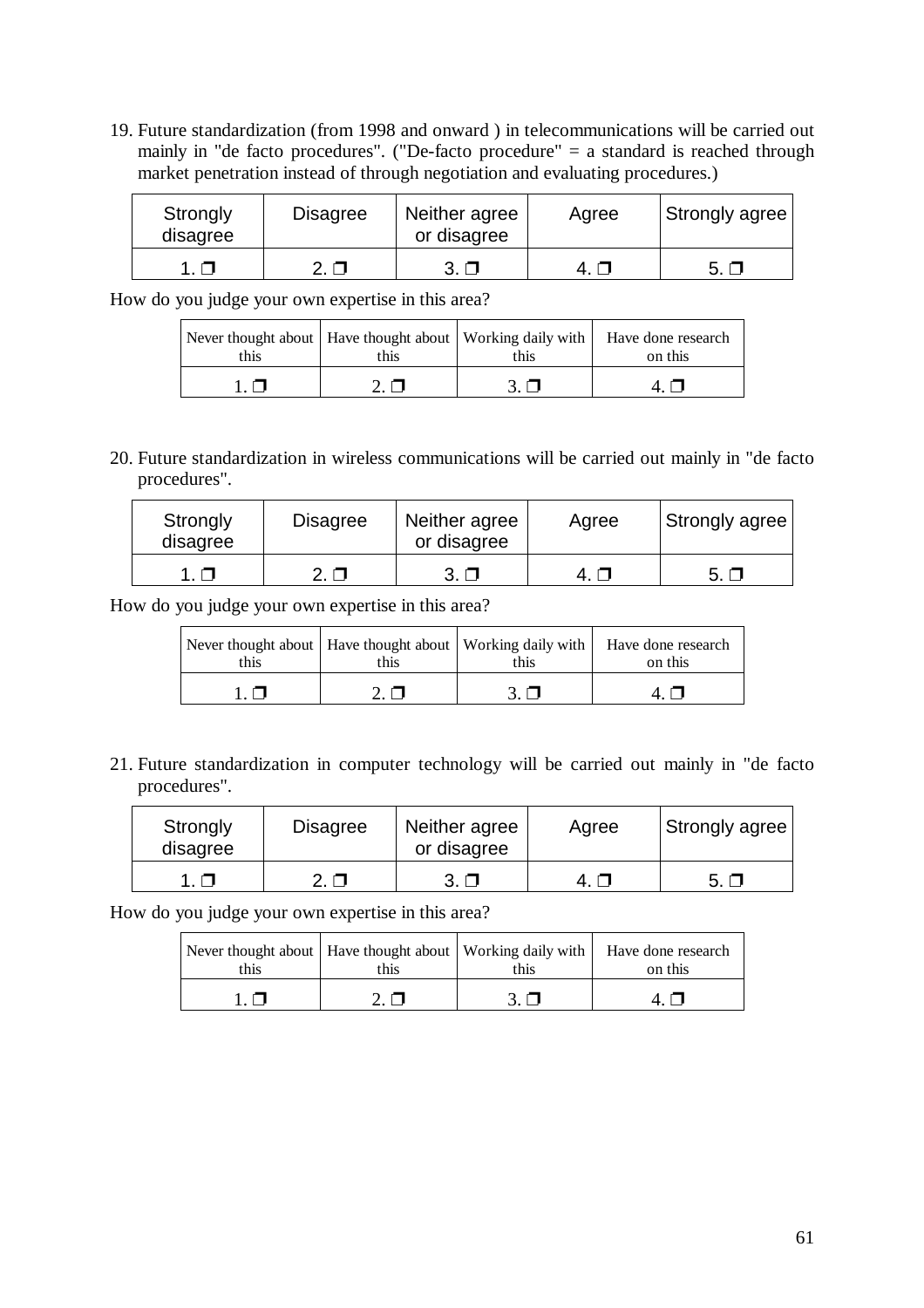22. In 2010 personal education will be an integrated part of working life, e.g. education and work will be carried out in parallel and will be valued higher than raised salary by most employed.

| Strongly<br>disagree | <b>Disagree</b> | Neither agree<br>or disagree | Agree  | Strongly agree |
|----------------------|-----------------|------------------------------|--------|----------------|
|                      | $\Box$          |                              | $-4.1$ |                |

How do you judge your own expertise in this area?

| Never thought about   Have thought about   Working daily with  <br>this | this | this | Have done research<br>on this |
|-------------------------------------------------------------------------|------|------|-------------------------------|
|                                                                         |      |      |                               |

23. Electronic information services will in 2010 be more attractive to customers than other information services?

| Strongly<br>disagree | <b>Disagree</b> | Neither agree<br>or disagree | Agree | Strongly agree |
|----------------------|-----------------|------------------------------|-------|----------------|
|                      |                 | 3. □                         |       | 5. □           |

How do you judge your own expertise in this area?

| Never thought about   Have thought about   Working daily with   Have done research<br>this | this | this | on this |
|--------------------------------------------------------------------------------------------|------|------|---------|
|                                                                                            |      |      |         |

24. Education is obviously increasingly important. Are people motivated for education in 2010 more because of the ability to survive in a competitive society or for other values (such as art, etc.)?

| Competitive  | <b>Mostly</b> | reasons | Mostly other   Other reasons |
|--------------|---------------|---------|------------------------------|
| reasons only | competitive   |         | only                         |
|              | ר ?           | 3 O     |                              |

| Never thought about   Have thought about   Working daily with   Have done research<br>this | this | this | on this |
|--------------------------------------------------------------------------------------------|------|------|---------|
|                                                                                            |      |      |         |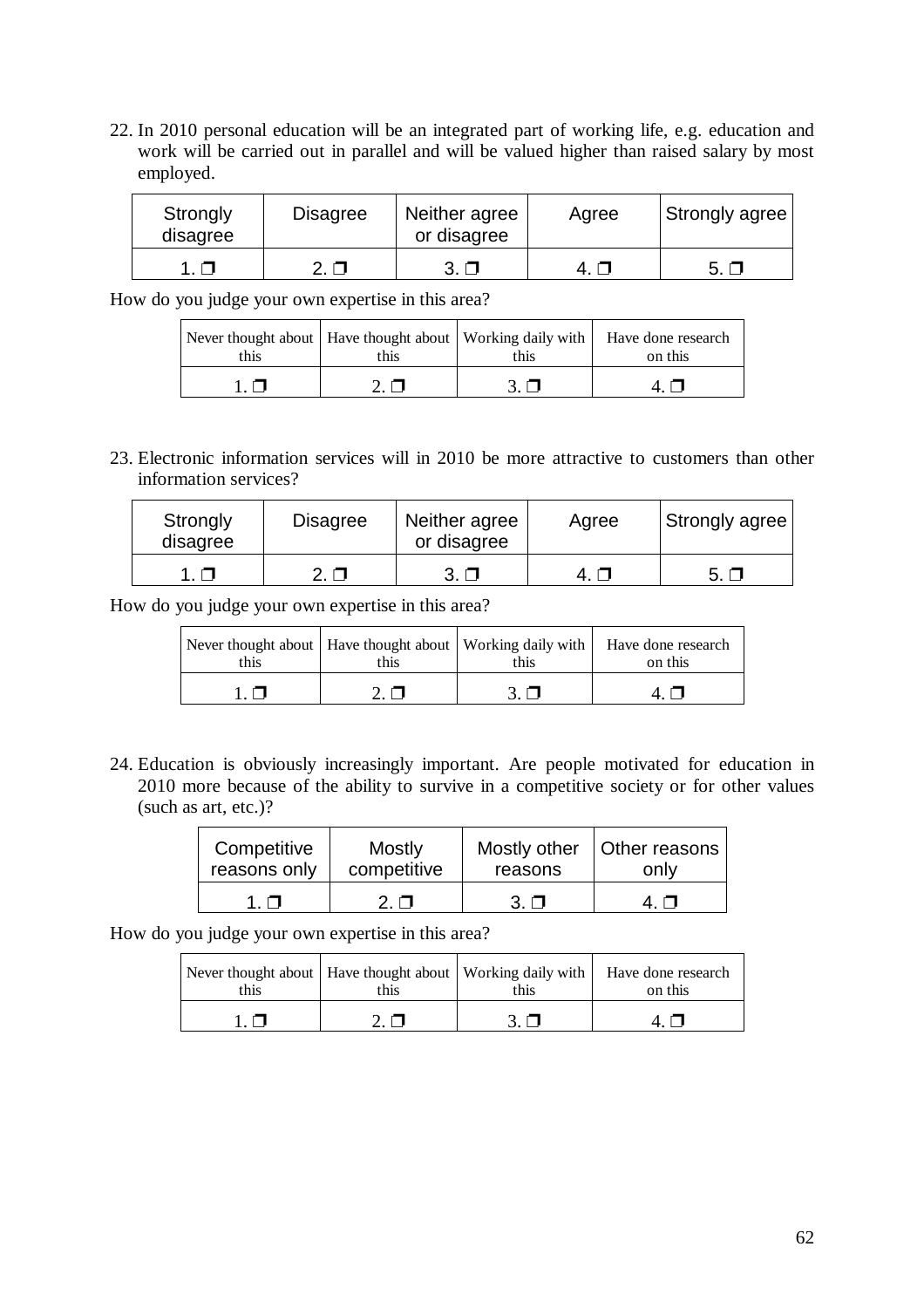25. Do companies in 2010 follow more the "hire and fire" strategy or more "lifetime employment and education of specialists"?

| only | mostly | "Hire and fire"   "Hire and fire"   Mostly lifetime  <br>employment | Lifetime<br>employment |
|------|--------|---------------------------------------------------------------------|------------------------|
|      | ר י    | $3\Box$                                                             | 4 N                    |

How do you judge your own expertise in this area?

| Never thought about Have thought about Working daily with Have done research<br>this | this | this | on this |
|--------------------------------------------------------------------------------------|------|------|---------|
|                                                                                      |      |      |         |

#### **Comments**

In a questionnaire as this there are always some important question that should have been asked. Please fill in the question you believe should have been asked.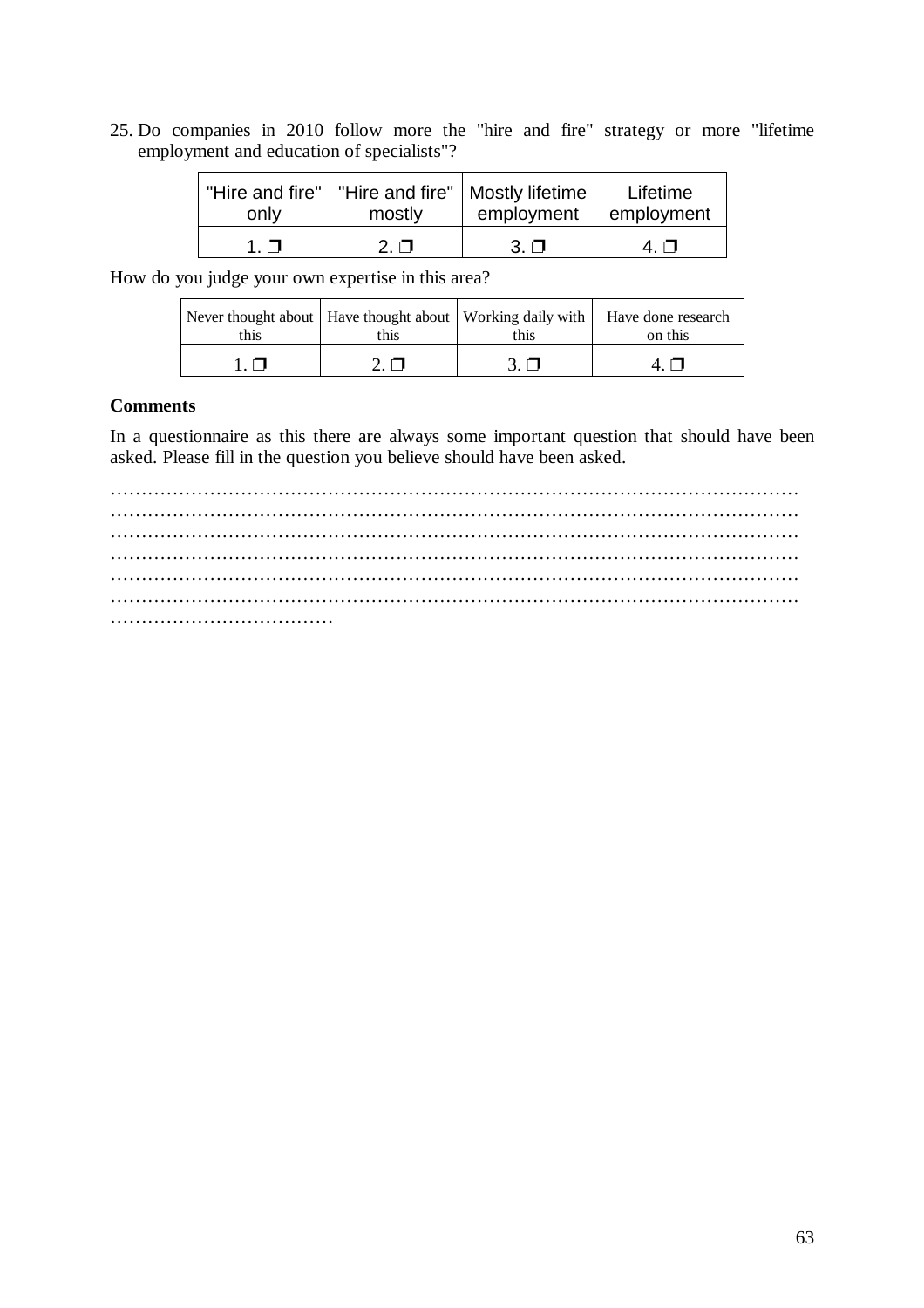## **Appendix C. Survey results**

The questionnaire was sent out to approximately 50 people with a professional interest in the area. The panel was chosen by the  $4<sup>th</sup>$  GW group in co-operation with professor Jens Zander. A total of 25 people responded.

The evaluation of the results takes into account the knowledge of the participant by rating their answers from 1 to 5 points, i.e. if a participant claims that he has very good knowledge about the field the question is about, his answer will be given a weight of 5 points. On the other extreme case, if the participant is uncertain of his answer, he will be given a weight of only 1 point.

## Question 1

In 2010 the typical household is capable of purchasing communication services (such as for example internet access provisioning, long distance telephony, etc.) from service providers located anywhere in the world.



## Question 2

In 2010 end users will purchase communication services (such as for example internet access provisioning, long distance telephony, etc.) primarily from local sources.

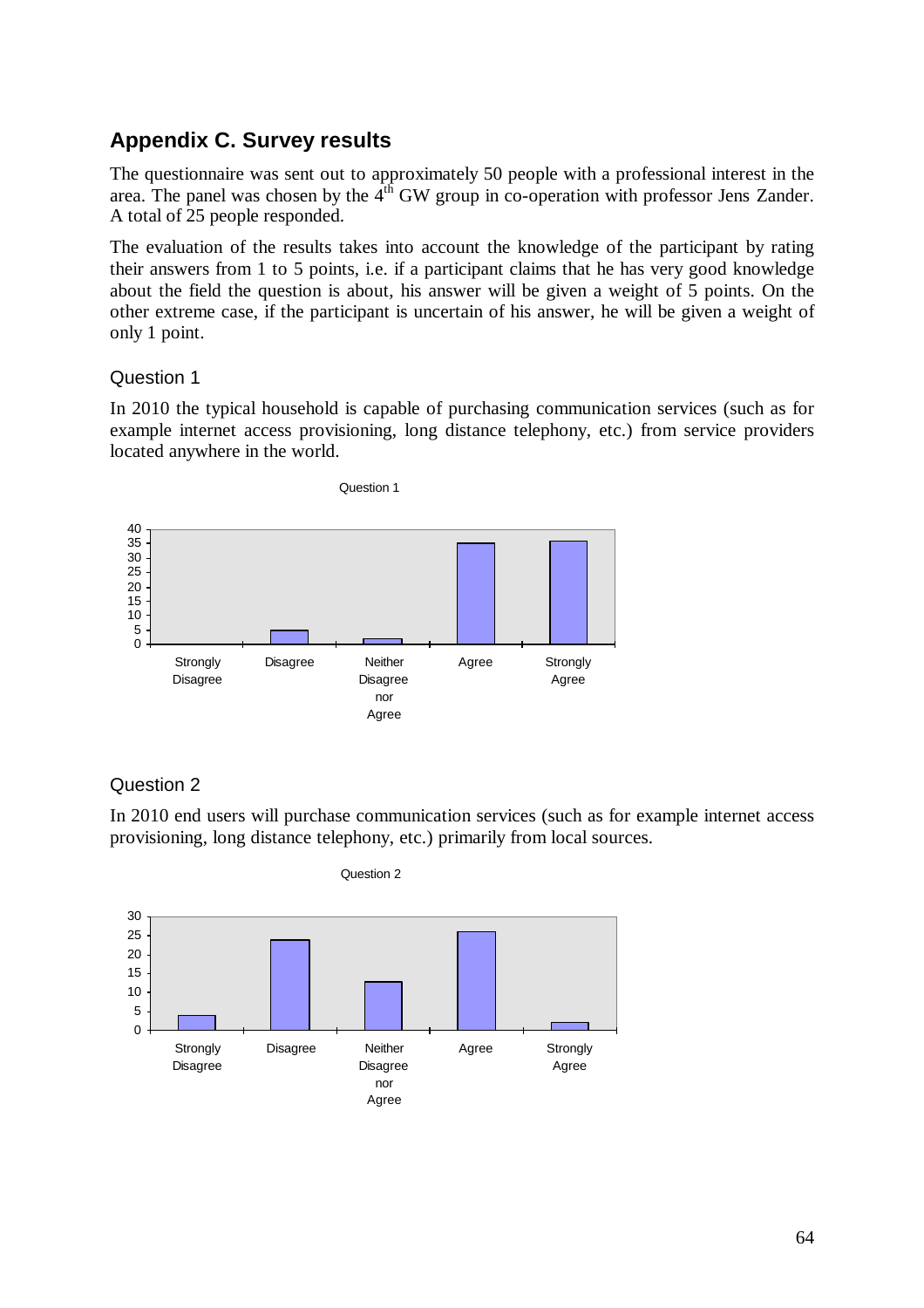In 2010, we will see very similar demands for communication services from users all over the world, (e.g. the same news and entertainment services are requested in Malaysia and Sweden.) despite of national & cultural differences.



## Question 4

Today the competence in design is said to be a dominant factor in the production of mobile phones. Will the manufacturing competence be the dominant factor in 2010?

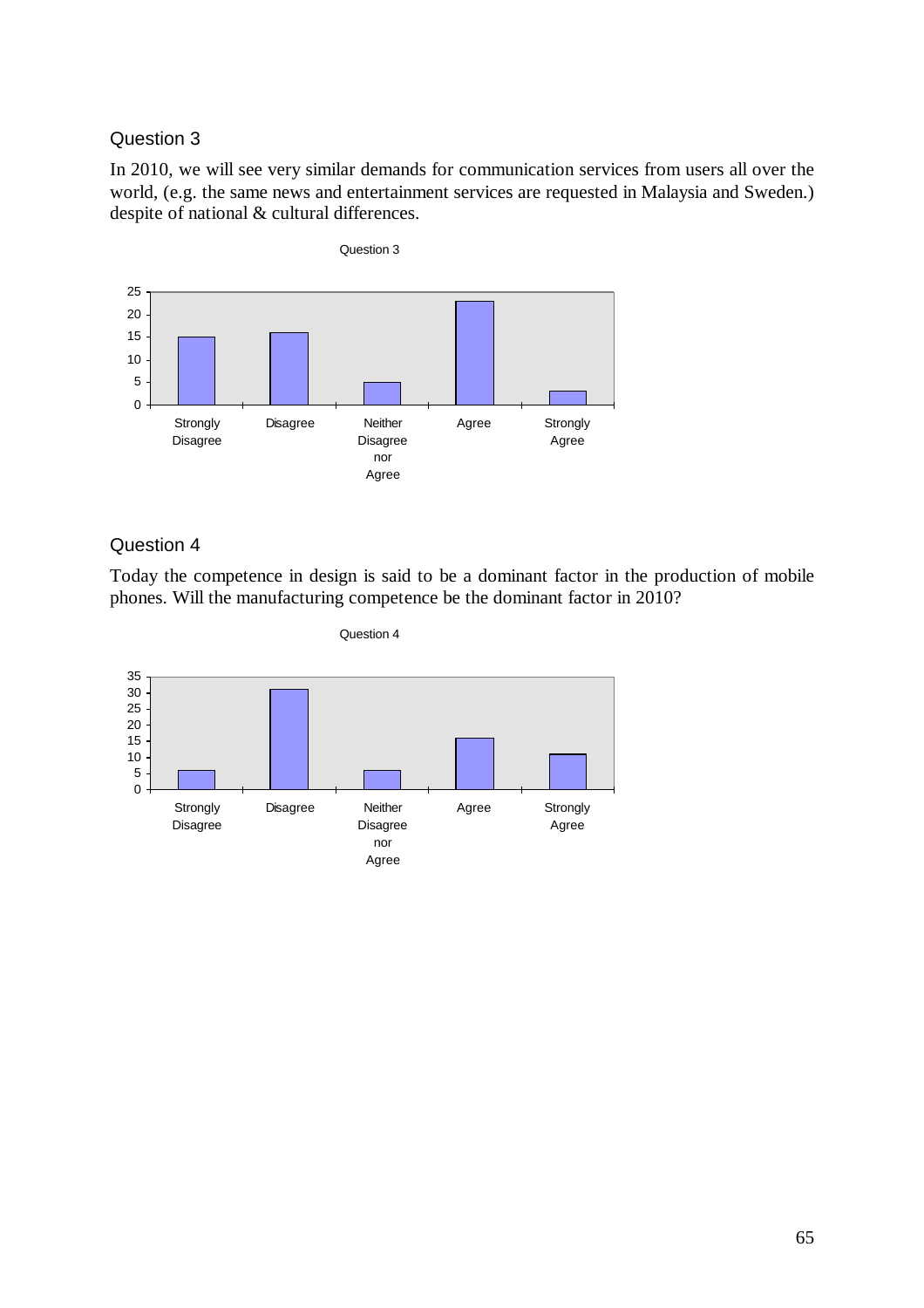Today Swedish national operators dominates the market for communications in Sweden. When will international "WorldComs" have more than 30% of the communications market?



#### Question 6

A major part of research and development in communications technology until 2010 will improve the communications systems in a way not directly noticeable to the end user.



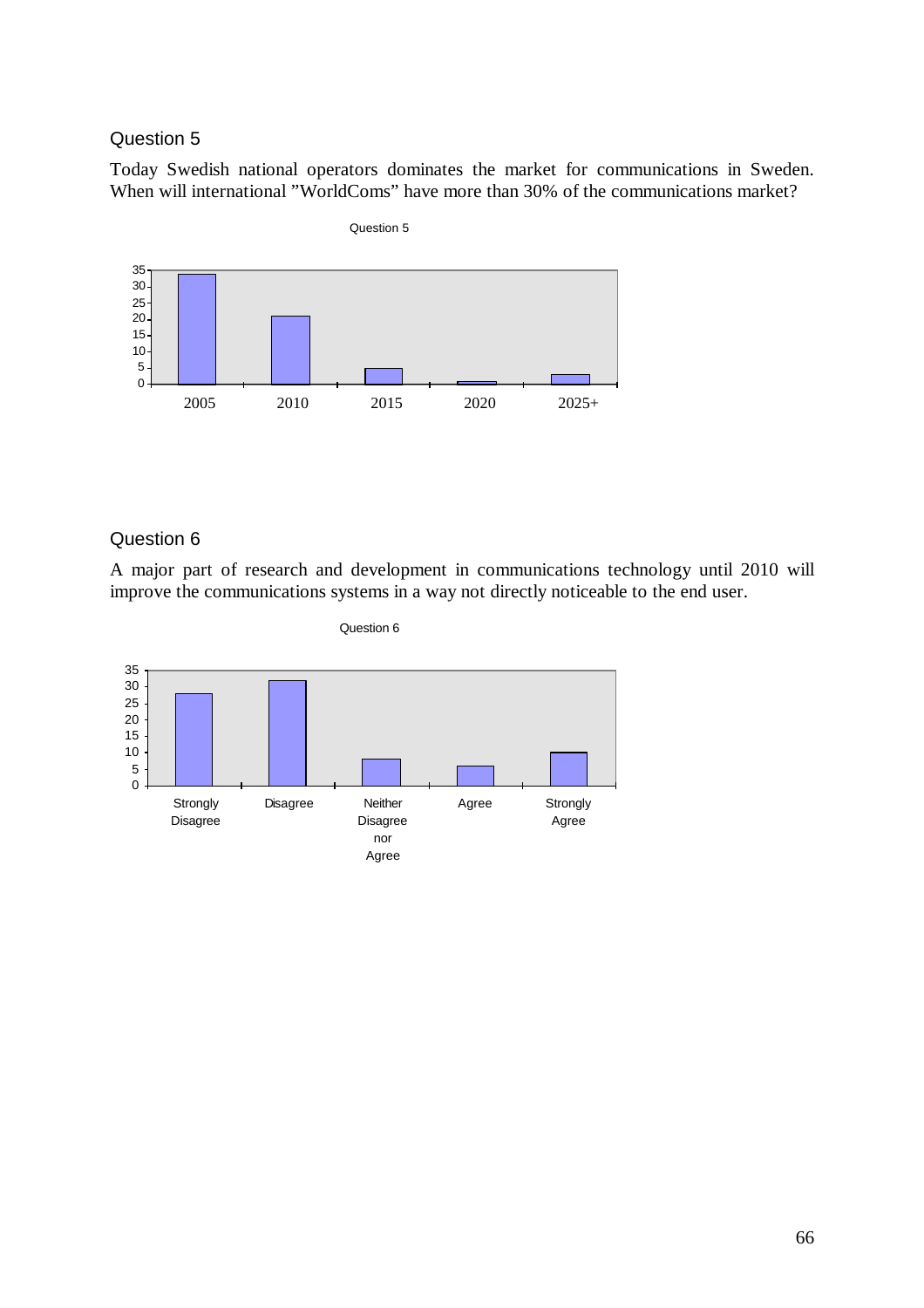Wireless communications systems will in 2010 normally be designed for applications where the user equipment is portable/stationary rather than mobile.



## Question 8

The market share for such telecommunications services that are familiar to most people today will not increase in comparison with the market share of new communications services.

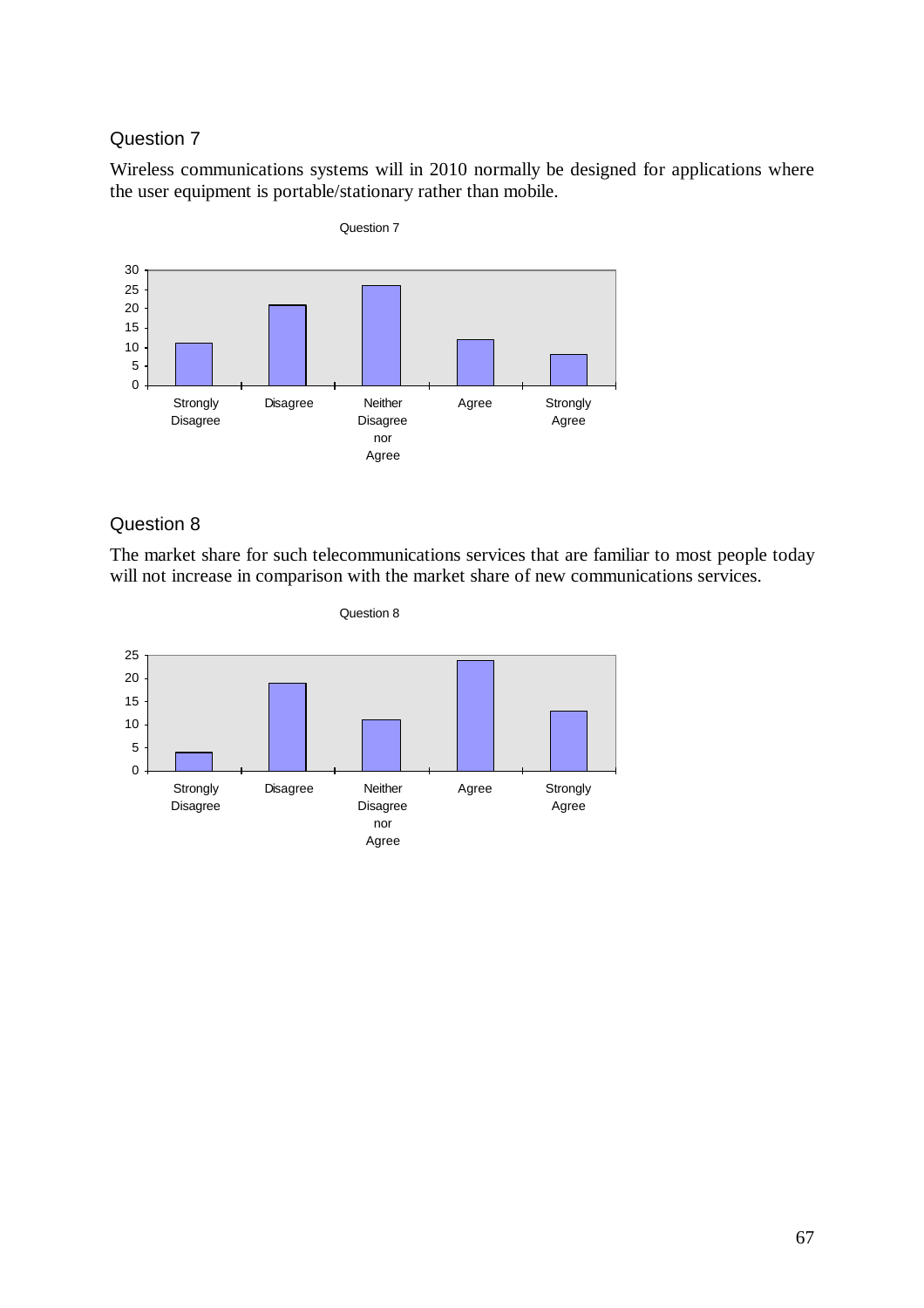When will standard household appliances (for example Tv, video, microwave oven, etc.) have built-in wireless communication capabilities?



### Question 10

When will the majority of cars communicate autonomously/independent with their environment? (For example with traffic signs, other cars, road systems etc.)

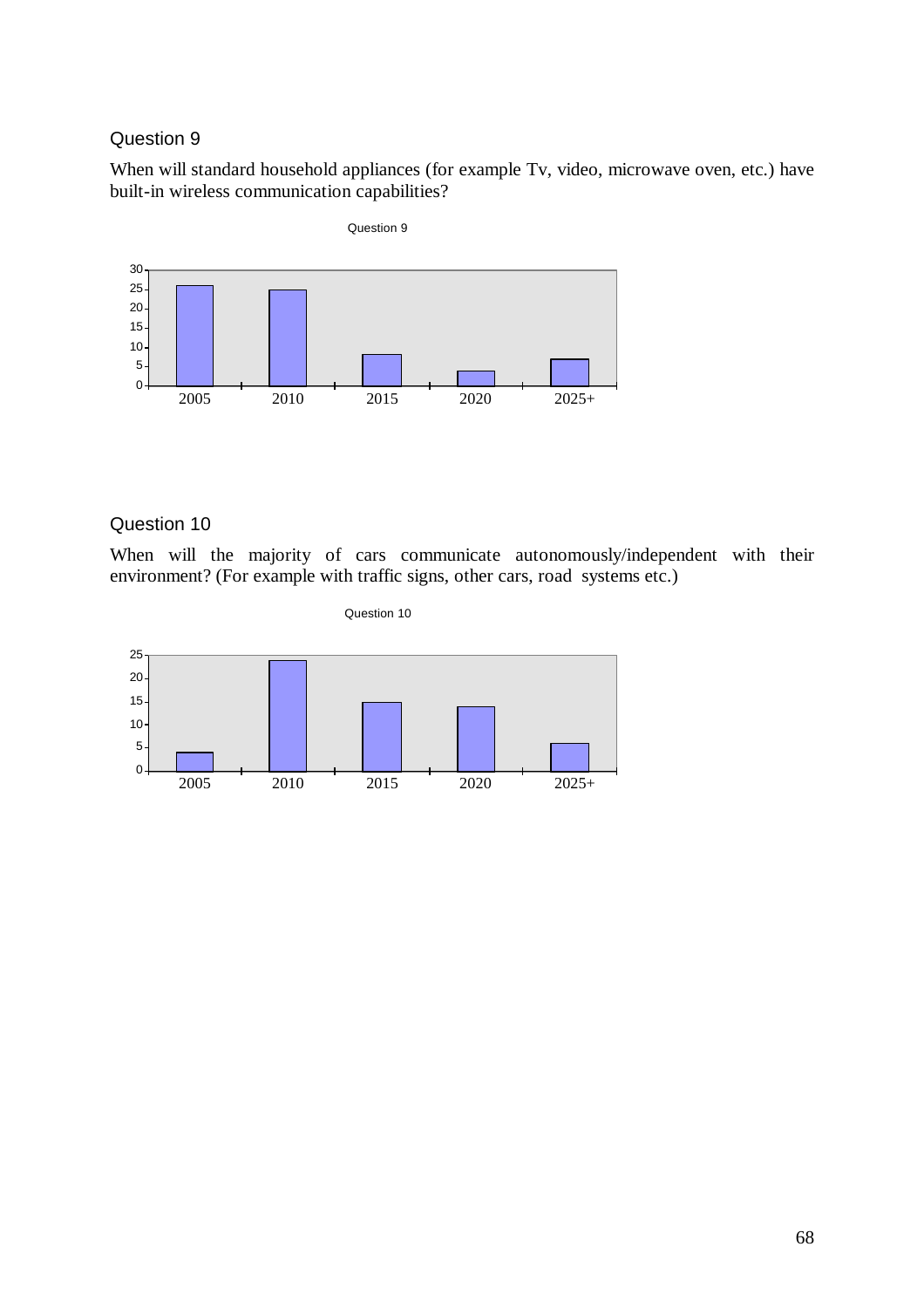In wireless communications an increasing amount of frequency bands will be made available for "unlicensed" operations where several operators/users share the same frequency spectrum.



#### Question 12

How will research and development of wireless communication strive to maximize the utilization of the frequency spectrum. By using few, expensive, "smart" base stations or many small, cheap but dumb base stations.

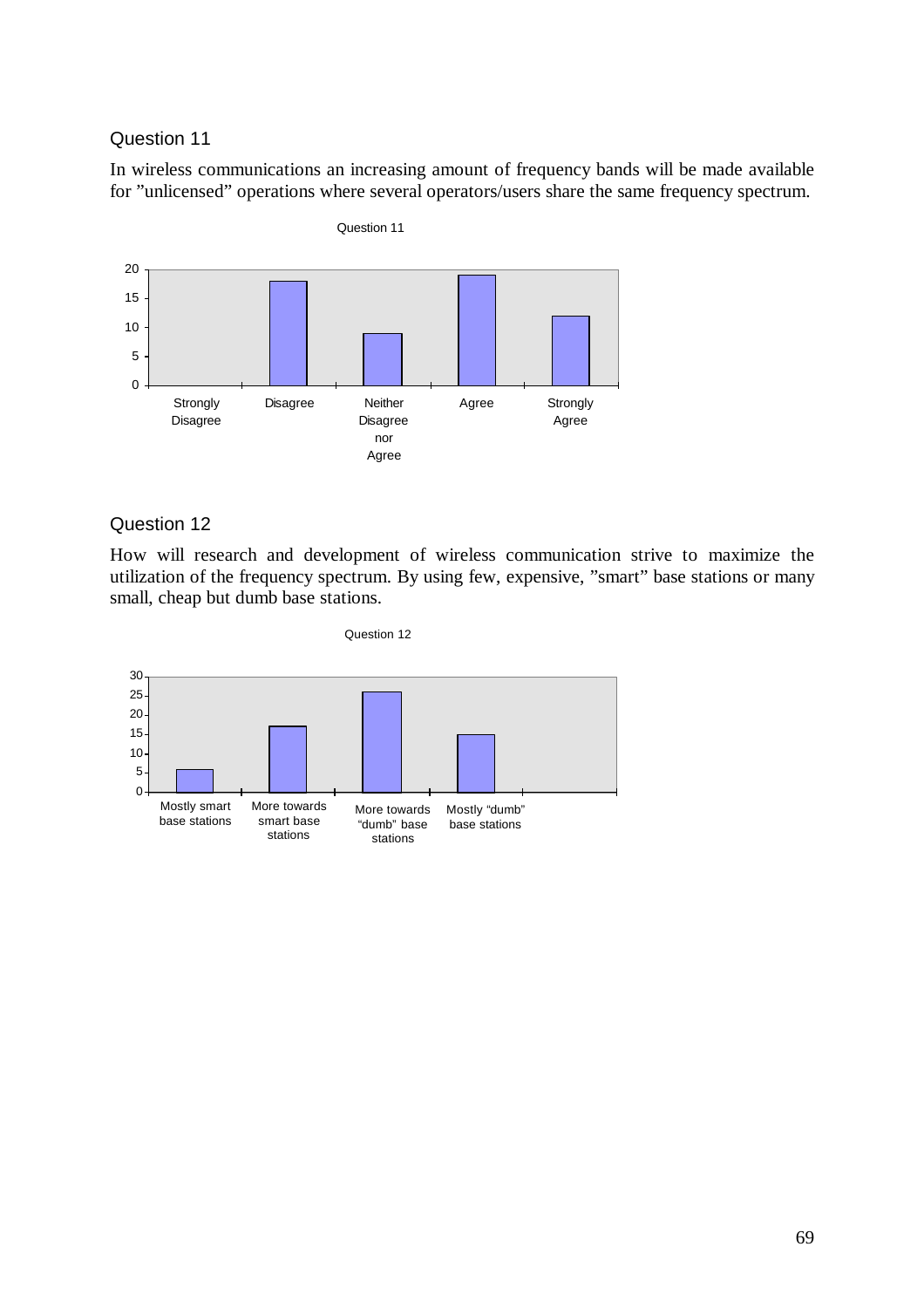Development of new communications technology will focus mainly on such issues that end users perceive as enhancing the services they receive.



#### Question 14

In 2010 terminals [Terminal=mobile phone, lap-top computer, note-pad computer, etc.] are designed specifically for specific service and people in general will have several different terminals for their different needs.

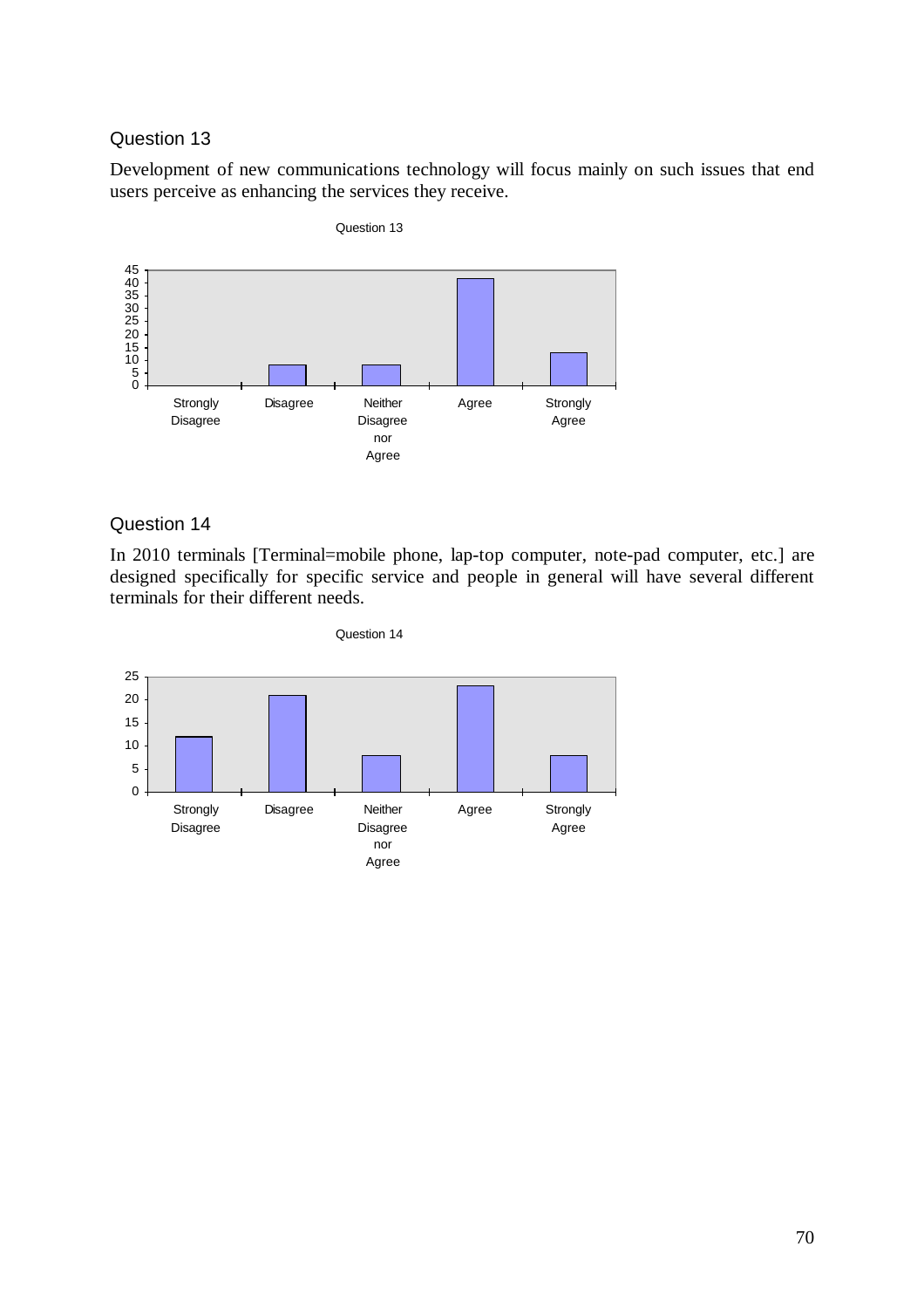In 2010, service providers will generally provide the end-user with a terminal designed for the service being purchased.



## Question 16

In 2010 communications services are becoming independent of the infrastructure they employ (i.e. Services are available on different wireless interfaces (=NMT, GSM, Satellite) but terminals are predestined for one wireless interface.)

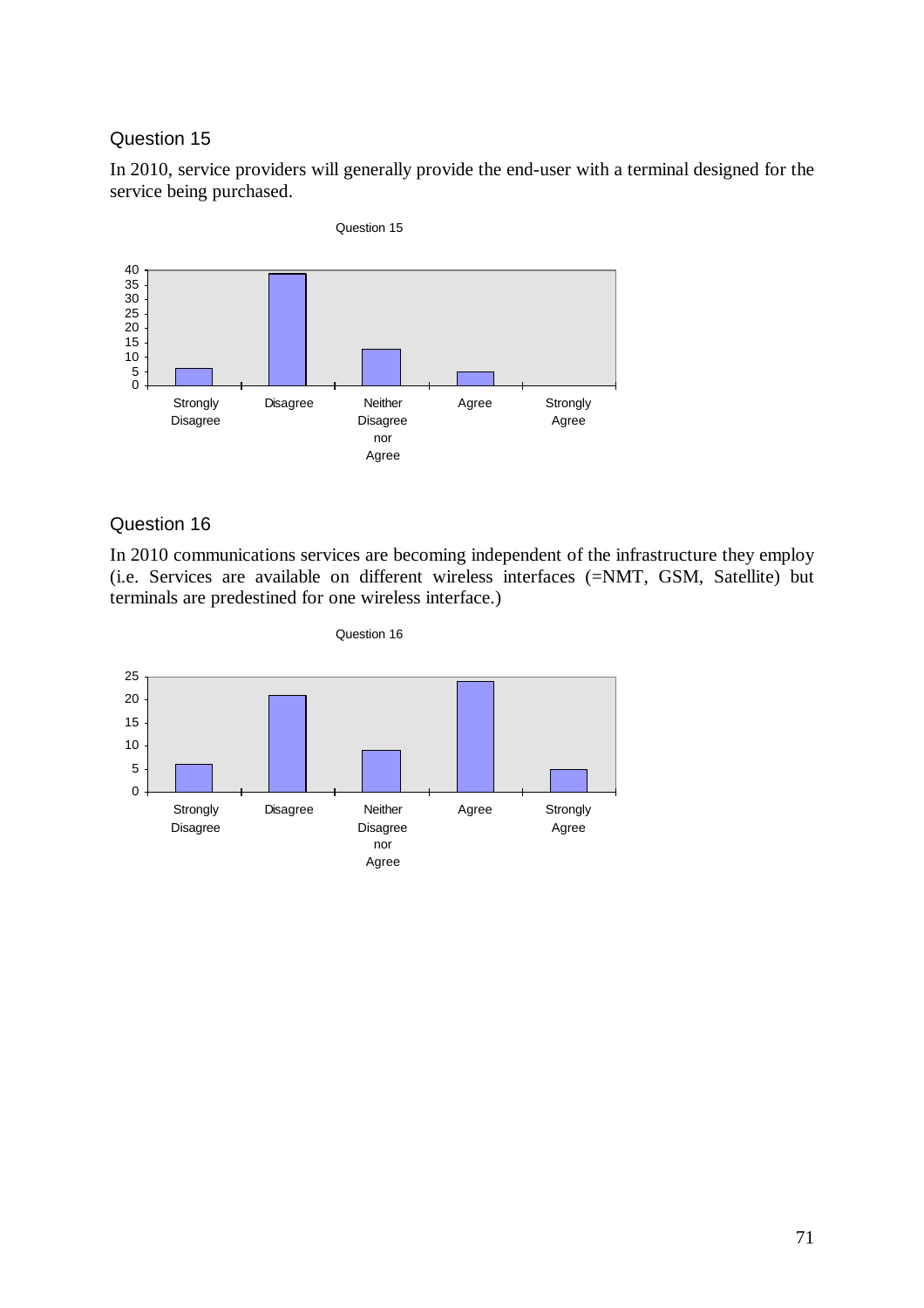In 2010, terminals [Terminal=mobile phone, lap-top computer, note-pad computer, etc.] will be able to offer the same services using several different types of infrastructure.



Question 17

Question 18





mostly provided by service provider at 2010, or do people buy it in the retailer shops?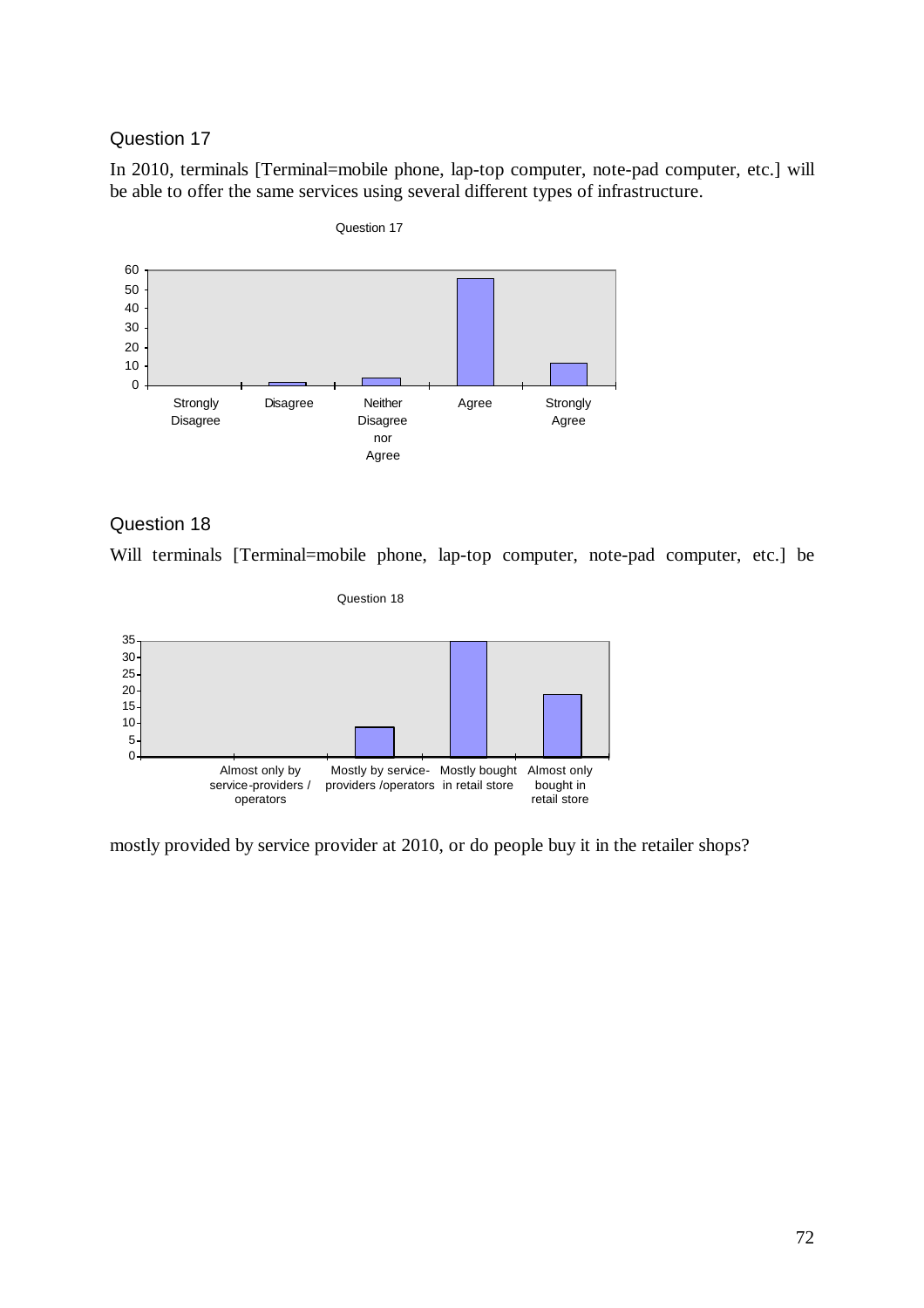Future standardization (from 1998 and onward) in telecommunications will be carried out mainly in "de facto procedures". ("De-facto procedure" = a standard is reached through market penetration instead of through negotiation and evaluating procedures.)



# Question 20

Future standardization in wireless communications will be carried out mainly in "de-facto procedures".



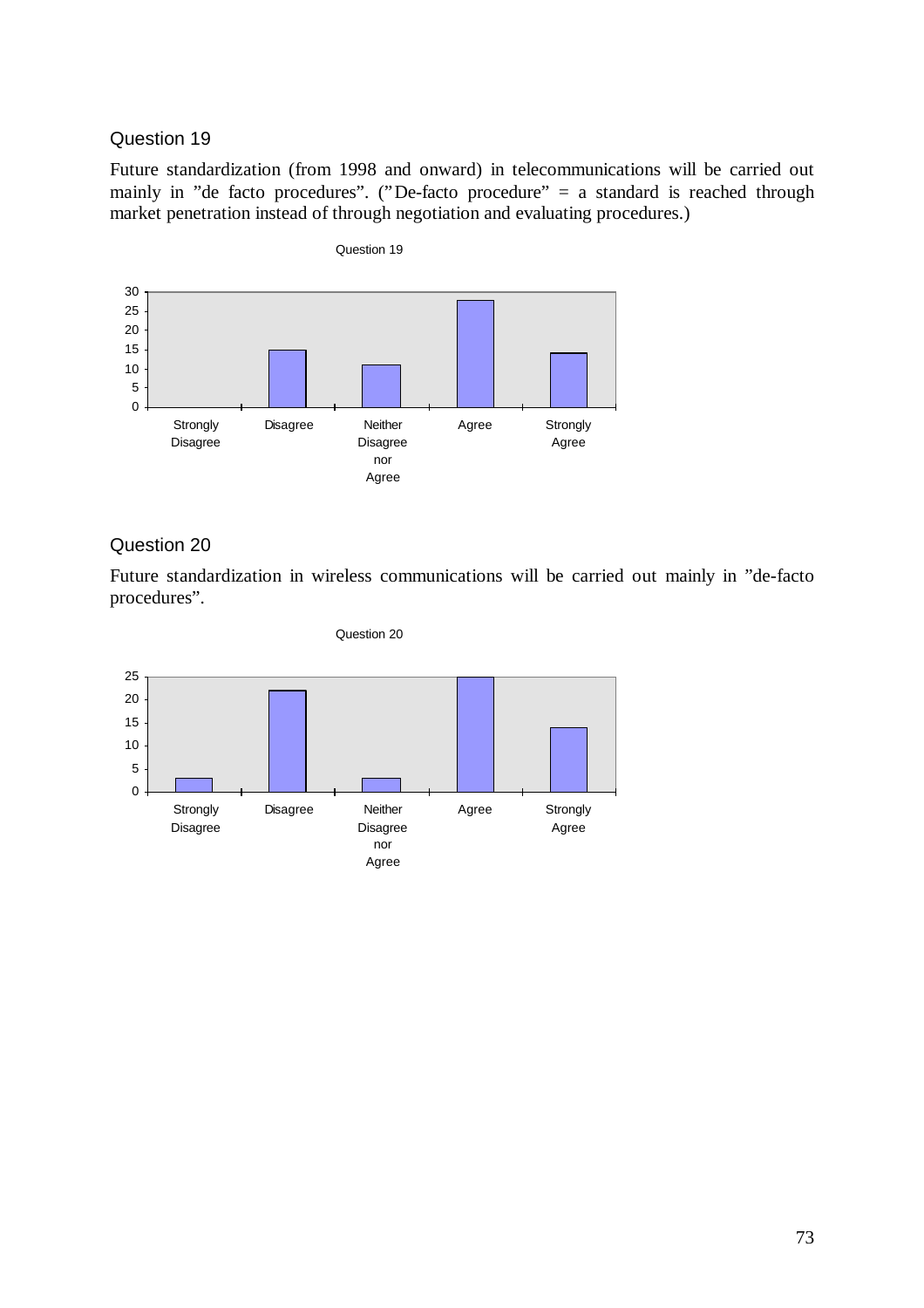Future standardization in computer technology will be carried out mainly in "de-facto procedures".



# Question 22

In 2010 personal education will be an integrated part of working life, e.g. education and work will be carried out in parallel and will be valued higher than raised salary by most employed.

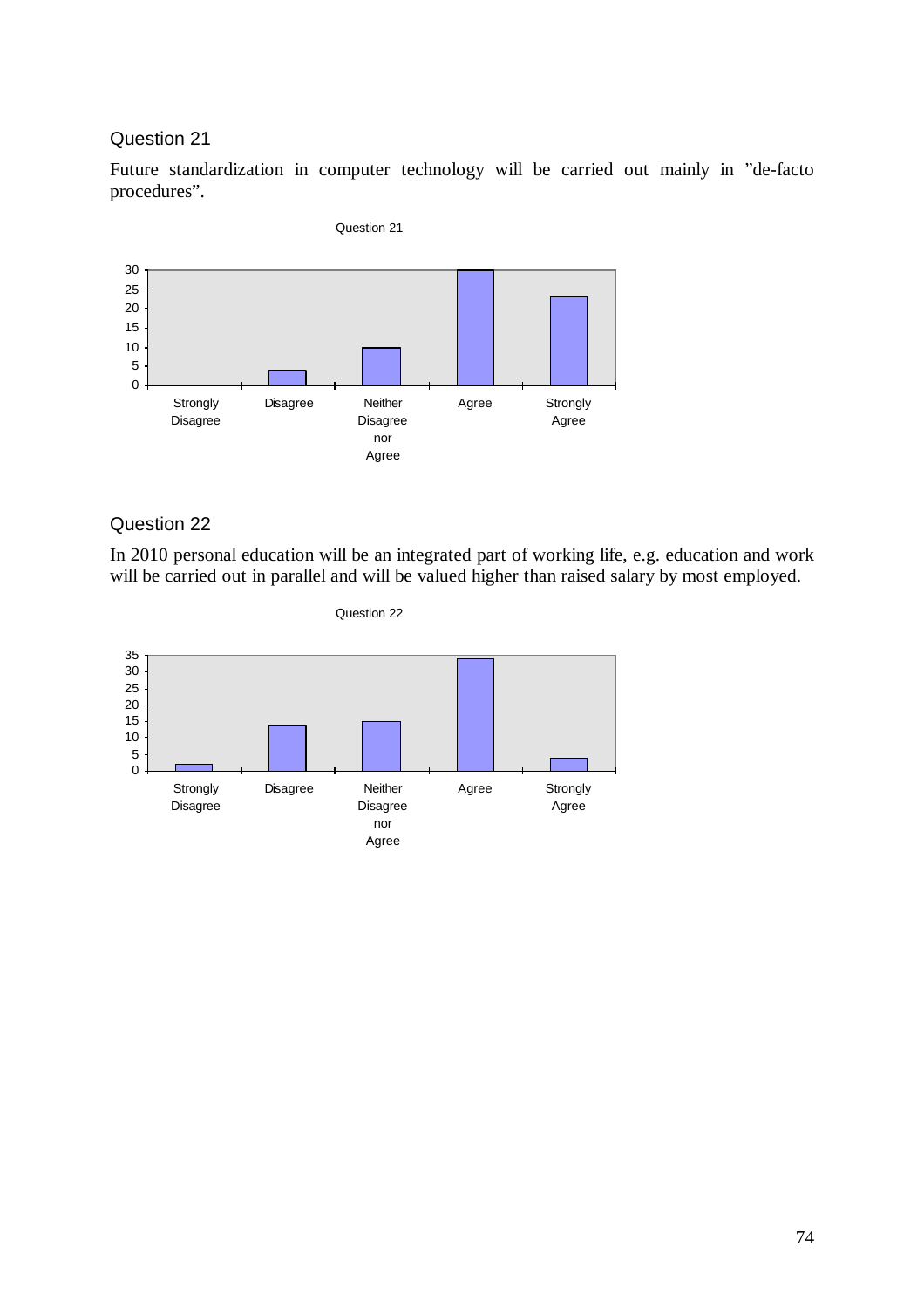In 2010, typical consumers/households will mainly derive information from electronic information services, i.e. printed information will play a diminishing role.



#### Question 24

Education is obviously increasingly important. Are people motivated for education in 2010 more because of the ability to survive in a competitive society or for other values (such as art, etc.)?



Question 24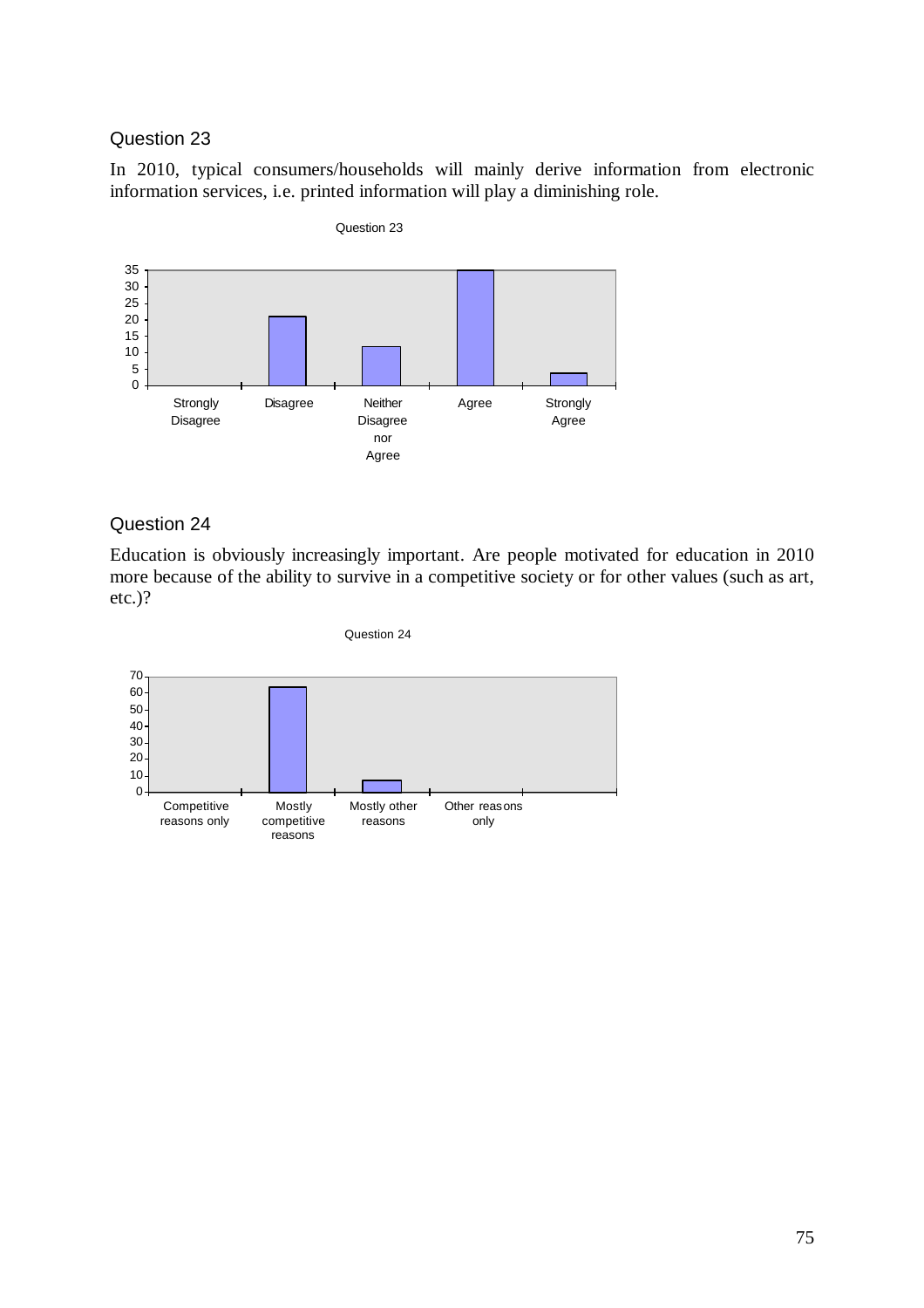Do companies in 2010 follow more the "hire and fire" strategy or more "lifetime employment and education of specialists"?



#### 76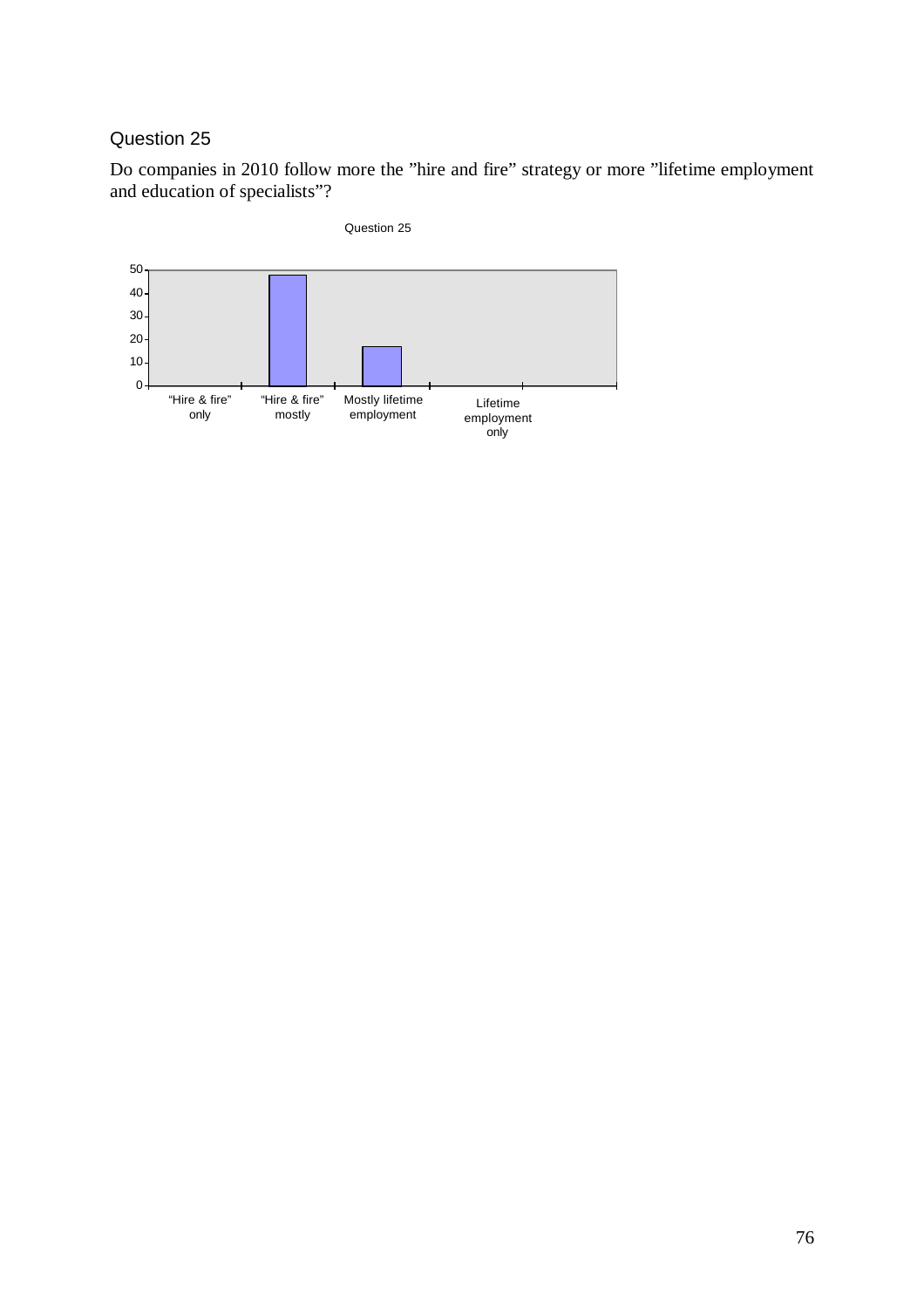# **Appendix D. Megatrends**

This document is a summary of the identification of the trends presented earlier. The effort is concentrated on several selected MegaTrends that we identified to be the most important within the next 10 years period.

Each trend will be described using a number of attributes:

- What? A short description of the driving force.
- Why? Reasons for changes or movement in the driving force.
- Enablers. Factors that strengthen this driving force.
- Inhibitors. Factors that weaken this driving force.
- Paradigms. Changes in ways of thinking about the world due to the driving force. Predictability. Degree to which development can be foreseen for this driving force. Influence.Ways for companies to affect the driving force.
- Experts. Sources for additional information about this driving force.
- Timing. Dates for key milestones in the development of the driving force.

Globalisation of products, services and companies.

#### **What?**

- Companies will be more global
- Top Management is centralized
- Management layers become more global
- Products are marketed world-wide with adaptation to local markets
- Marketing services and local behavior studies in every country
- Products are produced at several places in the world
- The same brand name is used world-wide
- Large corporations tend to increase their research efforts
- Development is centralized to a few research centers

# **Why?**

The need to increase efficiency continuously to be competitive forces companies to press more on the economy of scale.

Necessary to find competent personnel. One location cannot support a large research organisation. Knowledge management becomes more efficient.

Number of competence centres appear world-wide, i.e. Silicon Valley, Route 128, Research Triangle Park, Ideon, Mjärdevi Science Park. This creates a creative environment where firms and people learn from each other.

By marketing products globally, economies of scale can be achieved. Products require more and more research and development. Also in order to achieve economies of scale the same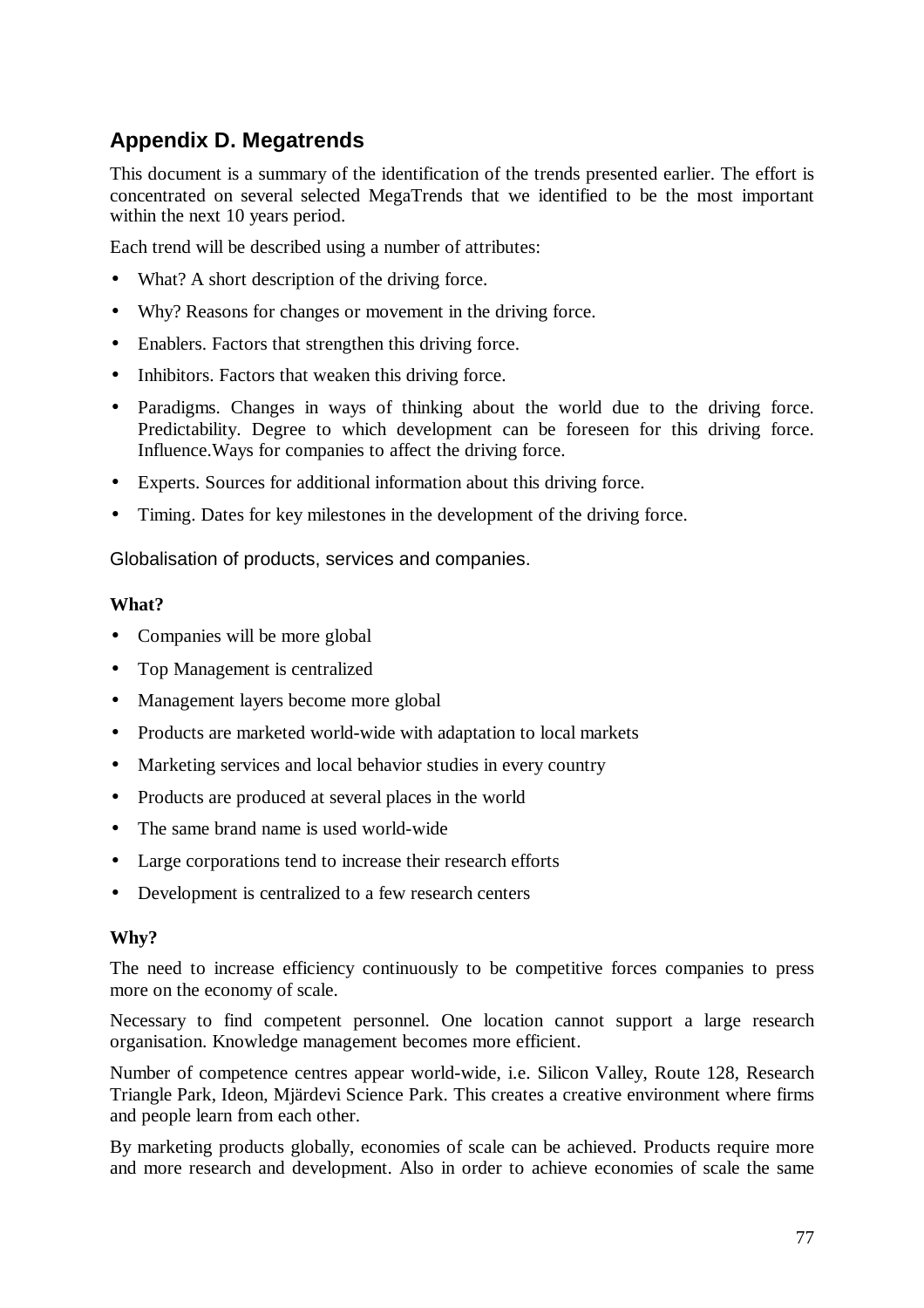product is manufactured (long production runs) and adapted to local demands.

Media is becoming more and more global and thus advertisements reach global audiences. This makes it convenient to use the same brand name all over the world.

R&D activities has to be concentrated to perform efficient research and product development. The main research topics are the same for all countries and can be done at only one place where the company has his R&D centre. This location is a secure and stable area where the knowledge and level of education is high. The R&D centres have to perform local research for each local market to achieve local adaptation.

Production is close to the customer in order to achieve short transportation, fast customer response and to get through trade barriers. Production is done where labour is cheap. But this can lower the quality level required by 'educated' countries.

# **Enablers**

- World-wide (and affordable) travel, i.e. people expect to have certain products available everywhere
- World inter connectivity, allowing information to propagate through an organisation although it is not geographically concentrated
- World trade
- Globalization of culture
- Powerful global companies and their political influence
- Spread of company branches according to the optimum conditions (e.g. for production, taxation, identity), i.e. different conditions in different geographical regions
- International financial markets and money flow
- Possibility to adapt products to local conditions (color, shape, language)
- Increasing research efforts in large corporations, i.e. R&D budgets increasing fraction of product budget.
- The ratio between the development cost and manufacturing / transportation costs shifts towards development.
- Political and economical stability

# **Inhibitors**

- Local identity and market (to maintain a specific local taste of a region)
- Problems in communicating research results and experiences in a geographically distributed organisation.
- Larger research projects, requiring large concentration of personnel at one location.
- Trade barriers
- Some products are demanded only in a limited region.
- Political and economical instabilities
- Education differences, between countries

#### **Paradigms**

- Global corporations.
- Global communication and traffic networks.
- Global stock and financial market.
- USA and (the yet to come) EU.
- Efficient project management is dependent of geographical proximity, distributed organisations are difficult to manage...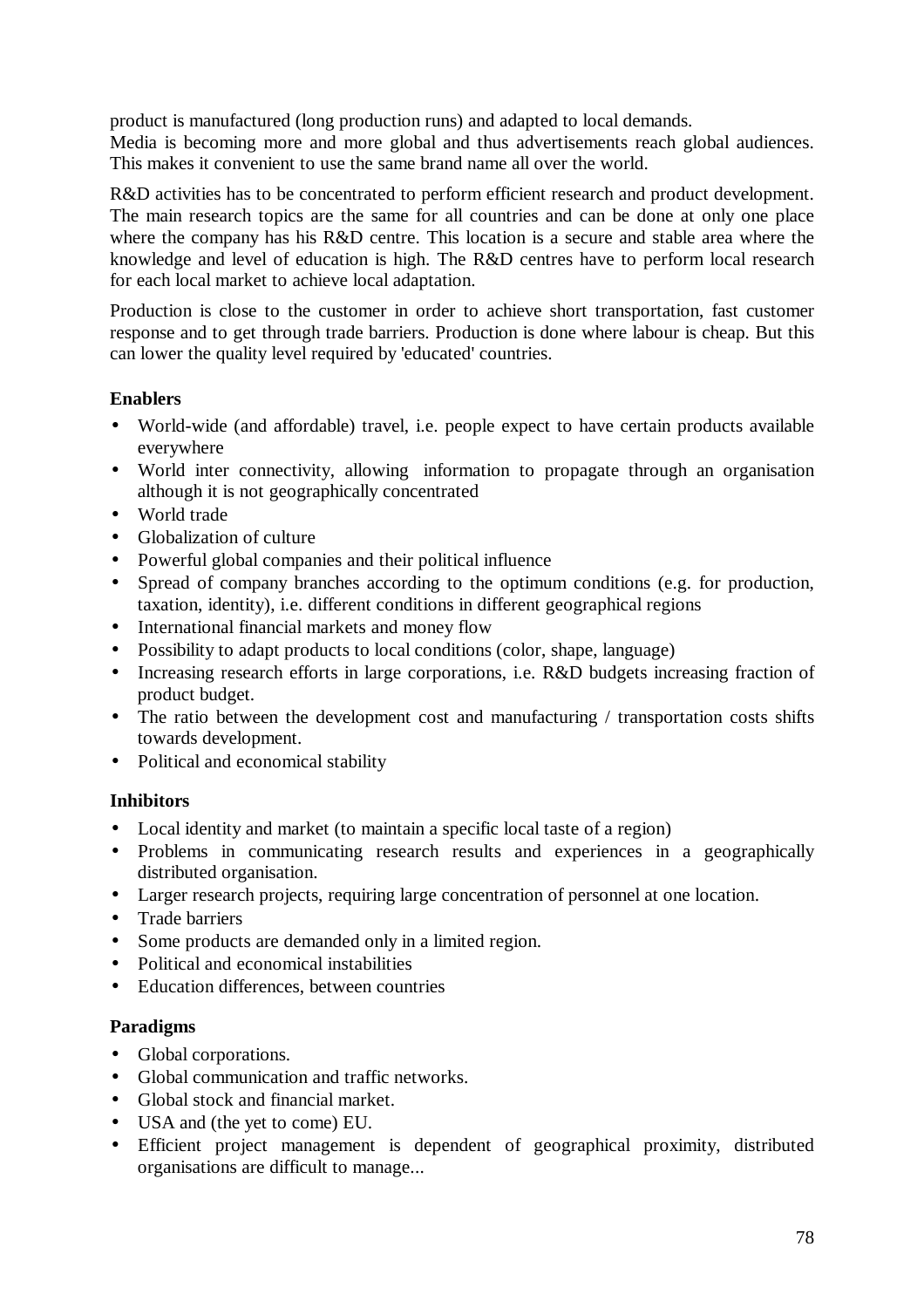- Design once adapt anywhere.
- Produce where it is cheapest.

### **Predictability**

The trend is natural. The globalisation of their products is a final goal for a mega-corporation. the world market is the potential limit for their geographical expansion. But this will happen if there is a better international trade and long run stability.

# **Influence**

We will be buying the same brands all over the world. The product is designed centrally but it is adapted, manufactured and sold locally.

Firms tend to locate research centres close to important markets and creative environments.

# **Experts**

Daily newspapers

Gunnar Eliasson, et al... Handelshögskolan, Ekonomisk geografi, Uppsala Universitet.

#### Communicating appliances

#### **What?**

An increasing number of consumer devices will be "communications enabled". This creates a number of new applications that automate processes at home or elsewhere.

# **Why?**

People generally do not want to do spend time on repetitive tasks. They want to focus more on creative activities (or no activity at all). By communicating, machines will become easier to handle and we will have to spend less time taking care of them. i.e. there is a need for process automation.

New seamless I/O devices will be released to interact with the machine without cable nor the interaction of human; always smaller and faster e.g. Voice, writing, eyes and body movement, etc. Possibly a "universal controller" will control all appliances.

This trend is driven by decreasing costs of communication devices. Cheaper communication devices make new applications possible. Since these applications are more and more demanding, communication devices are produced in sufficient such that it further decreases the cost of the devices and its related development.

#### **Enablers**

- Smart (more intelligent, but also complex) technology.
- Cheap communication systems/devices (and microprocessors).
- Universal standards for inter machine communication.
- Product developments in other areas that creates a need for wireless communications for monitoring, control, etc. of products. Successful examples will create a need.
- A communication protocol that has a large enough address space to accommodate all devices.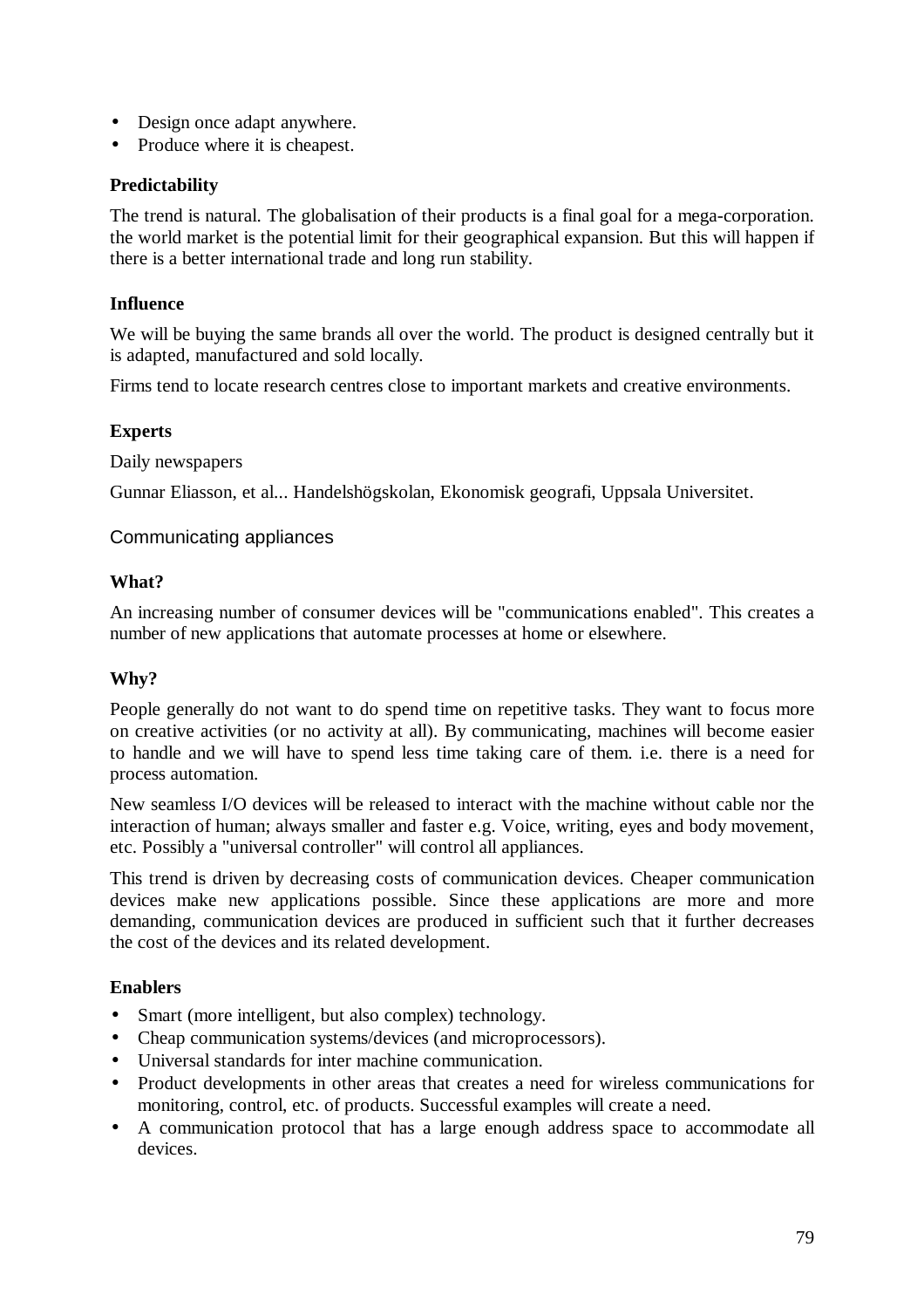• Simple installation and configuration of devices. So simple that communication is taken for granted.

### **Inhibitors**

- Limited demand increases production cost
- Bad influence on health from electronic devices
- Cost of infrastructure installation

#### **Paradigms**

- Communication devices as natural as microprocessors are today
- One-chip communication systems

#### **Influence**

We may expect that technology handles more for us automatically.

Develop applications in co-operation with firms from other industries to show what is possible.

Services become more independent of infrastructure.

#### **What?**

- Infrastructure and services are more and more separated into two different layers.
- The infrastructure is becoming more intelligent to accommodate various terminals. Terminals will be able to use many different infrastructures.

#### **Why?**

There are many services that users find useful. The user's focus tend to move from the actual terminal he is using towards the service that the operator is offering. Users want to use a service independent of which terminal that they use.

People don't care about how the service is done. This is already the case for the fixed phone: people complain when they cannot call Kathmandu but they don't care about the enormous amount of infrastructure parameters which make it work or not.

Equipment manufacturers put more and more features into their product in order to be competitive.

The terminal is getting so complex that the user cannot both handle the terminal and the application.

# **Enablers**

- Increasing capabilities of the terminal gives the terminal possibility to handle more services and to adapt to various infrastructures
- Standardised interfaces between service entities and infrastructures
- Operators strive to supply complete service. Operators expanding their market segment Established standards, so that applications can be adapted to different communications environments
- Open systems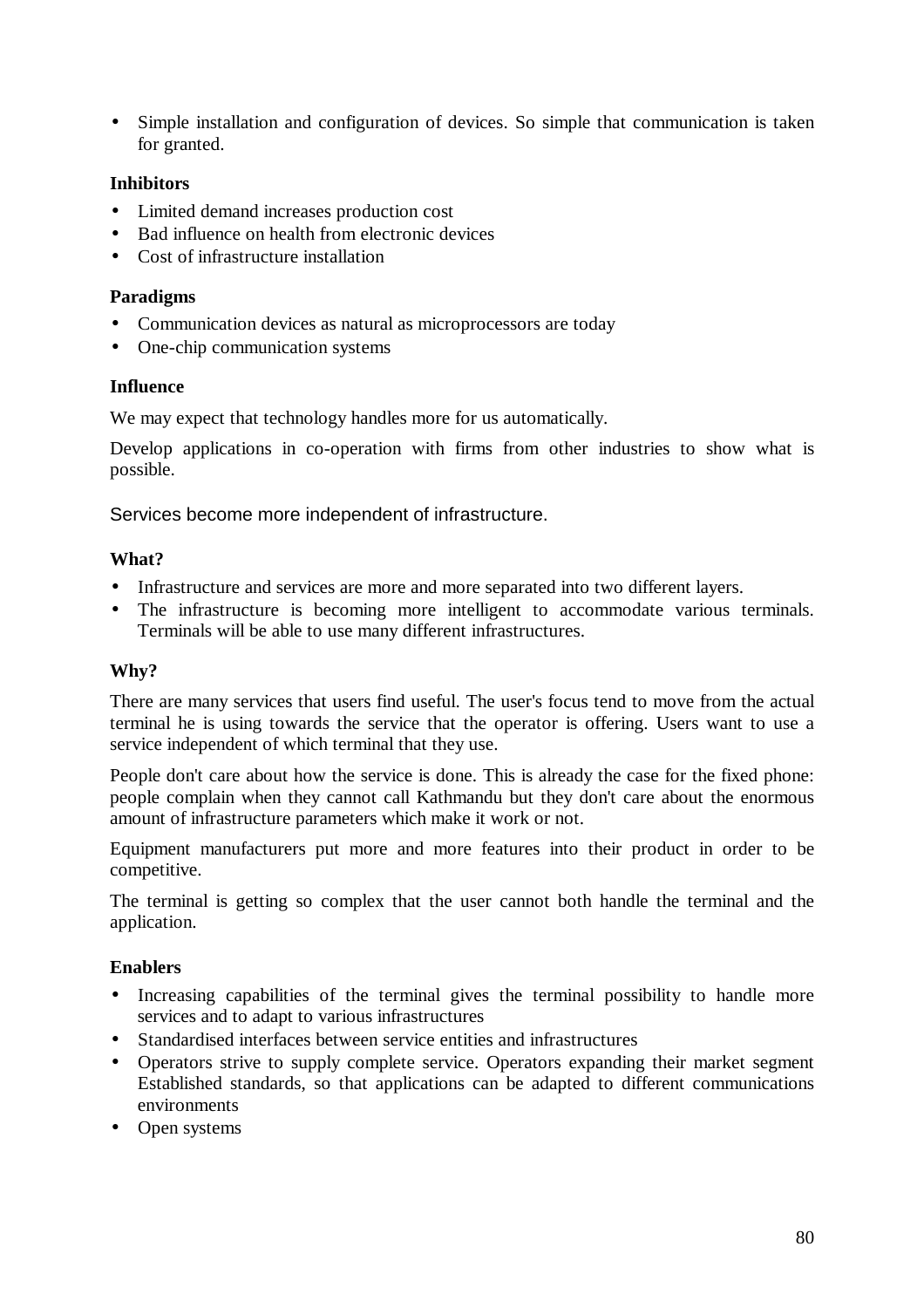# **Inhibitors**

- Too many standards make inter working between services, infrastructures and terminals too complex
- Increasing complexity increases cost. This cost may be too high compared to the customer perceived value
- Hardware suppliers strive to keep their market segment
- Different capabilities in different infrastructures, e.g. bandwidth
- Habits of old generation. People will not utilize new services from new terminals
- Proprietary systems

# **Paradigms**

Buy the service (including the terminal), not a computer/telephone.

The underlying technology is not important anymore, the information/communication and the quality of this services counts.

Multi-mode terminals and infrastructures. Software-radio technology.

# **Predictability**

This trend is ongoing and growing. For example facsimile, e-mail, telephony is already available from many infrastructures using different terminals.

# **Influence on society**

Being able to access many services from the same terminal makes peoples life easier and more comfortable. As the offer creates the demand, this may change users behaviour.

Hardware companies have to adopt to the ruling (de-facto) standards.

# **Experts**

Operators future plans. Already examples within mobile communication.

Information Trading (Information Overflow).

# **What?**

The value of refined information will increase and it will be an issue of trading due to the enormous increase in available data representing information that are refine to some limited extent.

Info brokers will offer specific packages of information. In the extreme case, the brokers will provide end user equipment with the service.

The information that a company or a person buys or sells will be tailored for the needs and interests.

Companies and individuals pays for tailored information according to their specific need.

# **Why?**

With the possibility to publish information on the web the amount of published information has increased much faster than before (e.g. Web pages). This has also increased the amount of data representing raw or bad quality (even wrong) information published, that would not have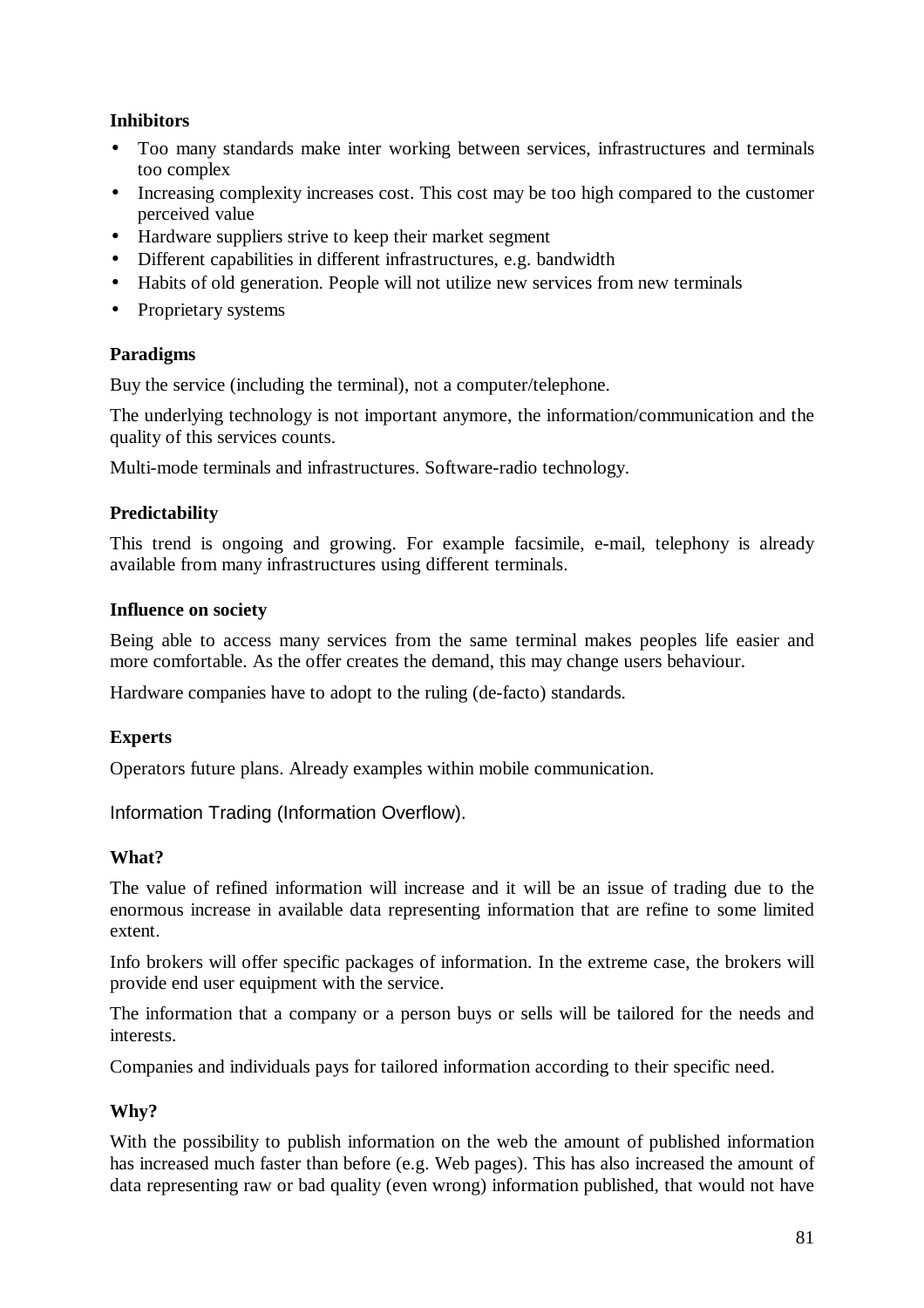been published in traditional media. This leads to information overflow and, at a certain point, creates major problem finding refined information as many suppliers claim to have it.

There is an increasing demand for customer information for focused marketing

### **Enablers**

- Global access to information.
- Global data networks.
- Technology development, Data storage, Data communication
- More detailed customer lists.
- Large parts of the population have access to data networks.
- Efficient copyright laws and enforcement methods.

#### **Inhibitors**

- Personal and national integrity aspects.
- **Regulation**

#### **Paradigms**

Don't give away information for free/at all.

#### **Predictability**

The phenomenon is already present, and may expand further, e.g. it's already possible to get selected parts of the newspaper via Internet

#### **Influence**

General companies can adopt to this by collecting info about their customers. Personal Marketing

#### **Experts**

Source: HBR Compare to Ericsson and Siemens scenarios.

Education increasingly important.

# **What?**

As society evolves, we move now into an information era. Education becomes increasingly important for the individual in order to be competitive.

Educated people will be highly requested both in technology research and manufacturing, as well as information packaging.

Company's assets will be softer and educated people is a key success factor.

The generation of wealth depends more and more on know-how.

Intellect and high education is the key qualification and key to success in educated world. But it is not the easiest way to achieve success.

Broad Education becomes more and more difficult to find while narrow education will be more and more common. This is not a good long term solution as it decrease the potential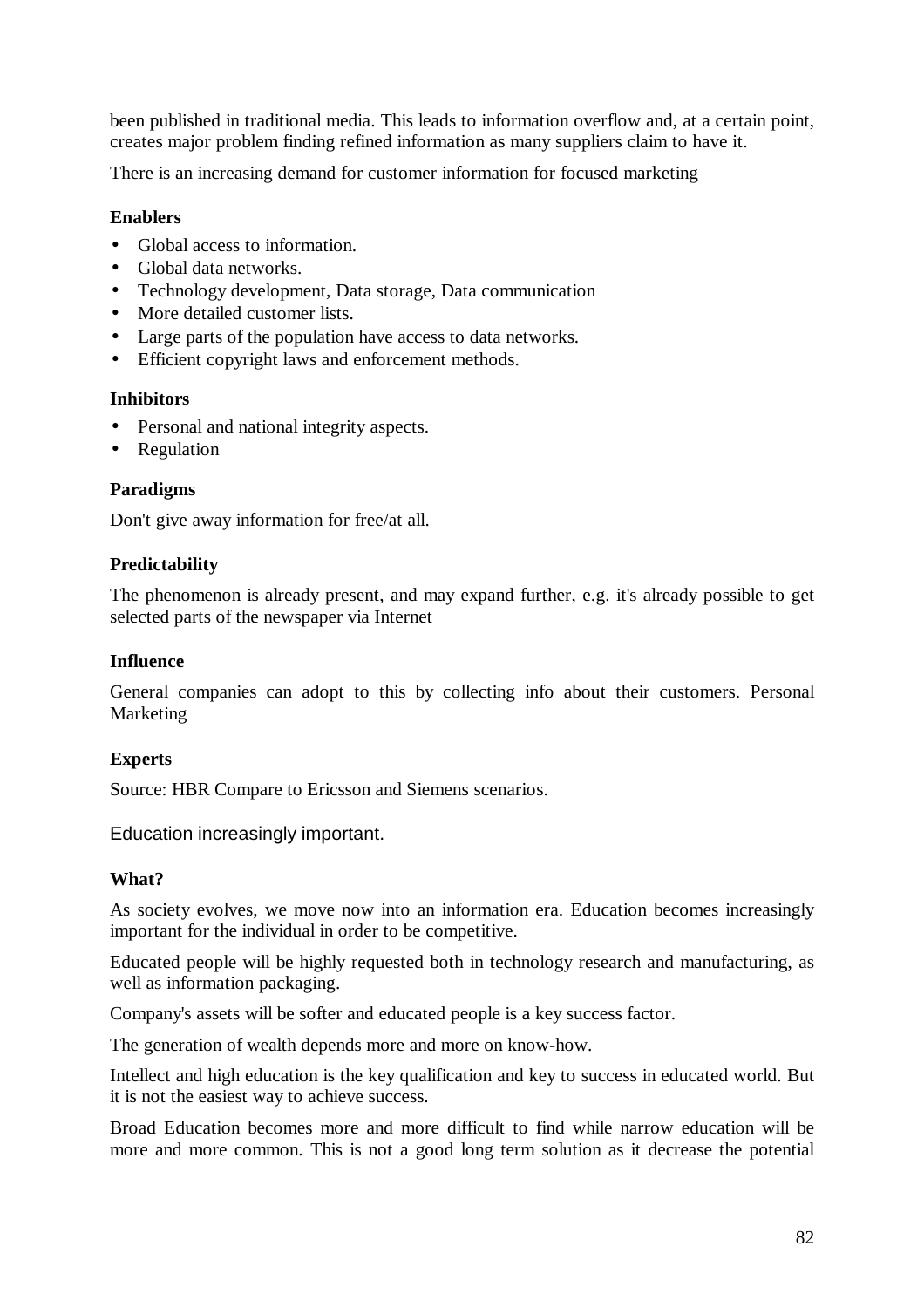understanding and collaboration of people which are not from the same working (or research) areas.

The "survival knowledge" level increases, i.e. the amount of knowledge required to survive and participate in the society increases.

# **Why?**

Individuals want to be wealthy, Knowledge results in wealth, Education increases knowledge.

One of the driving forces in the human nature is greed. People want money for their own sake or for what they represent.

Money gives power, makes it possible to lead a comfortable life without having to worry about how to get food for the day, buy time that can be used for recreation (buy housecleaning) or buying things.

Education can give a more rewarding and intellectually challenging job.

Knowledge base of mankind is growing steadily and effort to manage and improve this knowledge base (find and access information) increases.

More and more complex products with longer development time requires more people with lots of knowledge. In addition more complex products are more difficult to use/support and that requires more knowledge.

Development is faster than the supply of knowledgeable individuals. This will make it possible for individuals to demand higher salaries.

Technology is getting much more complex and demand more educated personnel.

# **Enablers**

- Social help for education
- Local political stability
- Increasing complexity of life (technology, economy,...)
- Increasing size of networks (markets, communication, travel, trade, ...)
- Increasing complexity of products
- University research activities involved in commercial R&D activities

# **Inhibitors**

- Companies does not reward education
- Political islands (denying progress in science and technology)
- Companies treating employees as "work robots"
- Difficulties in managing the increasing creativity
- Evolution of machine intelligence that reduces the need for thinking
- Decrease of the research activities due to major financial instabilities.
- Show business world.

#### **Paradigms**

The World may be divided in educated and not educated. Today's educated people may become independent consultants offering their know-how to their old company. Internet, increasing importance of IT and opening the door to knowledge. Countries with high education level are wealthier.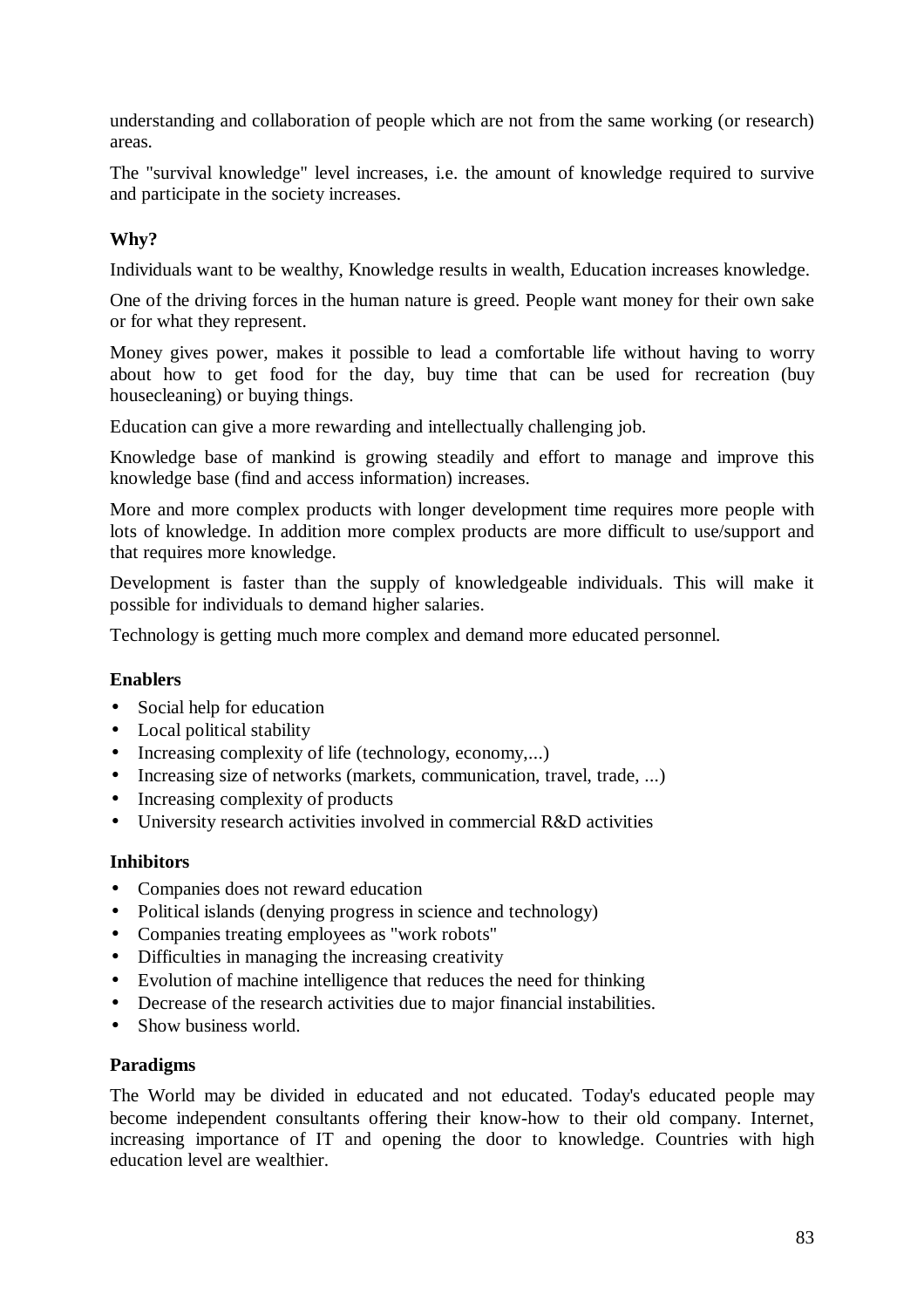# **Predictability**

The trend is there, but when it will peak is difficult to predict - if there is any maximum. Will the third world catch up and get into the education market? How long will it take? The trends will come with relative long delay in developing countries.

### **Influence**

High Influence on society. This will change the way that people perceive education and also how the knowledge asset is controlled. Increasing revenues and salaries for know-how and experience. Motivation for continuous learning and education of employees

#### **Timing**

Already ongoing trend, but difficult to predict the angle of the slope or even to quantify knowledge.

Global knowledge and education is a very long term trend. One or two generations are needed to change a civilisation level of education.

This trend is not at the same state in every part of the world, e.g. it is not valid in violent countries but could become a very long term trend.

Globalisation of cultures.

#### **What?**

Different cultures around the world have always influenced each other. The booming of information makes this trend even bigger.

Sometimes mixing of cultures results in conflicts.

# **Why?**

Increasing global communication and global trade also results in a mixing of cultures around the world.

# **Enablers**

- Fast development of information technology
- Fast deploying of the world-wide information networks
- The globalizing economy
- International traveling
- People are eager to know other cultures
- Common language

#### **Inhibitors**

- Strong boundaries among the different cultures
- Government control over information flow
- Too rapid mixing of cultures can make governments try to reduce influence of a new culture

# **Paradigms**

Hollywood films, Coca-Cola, English...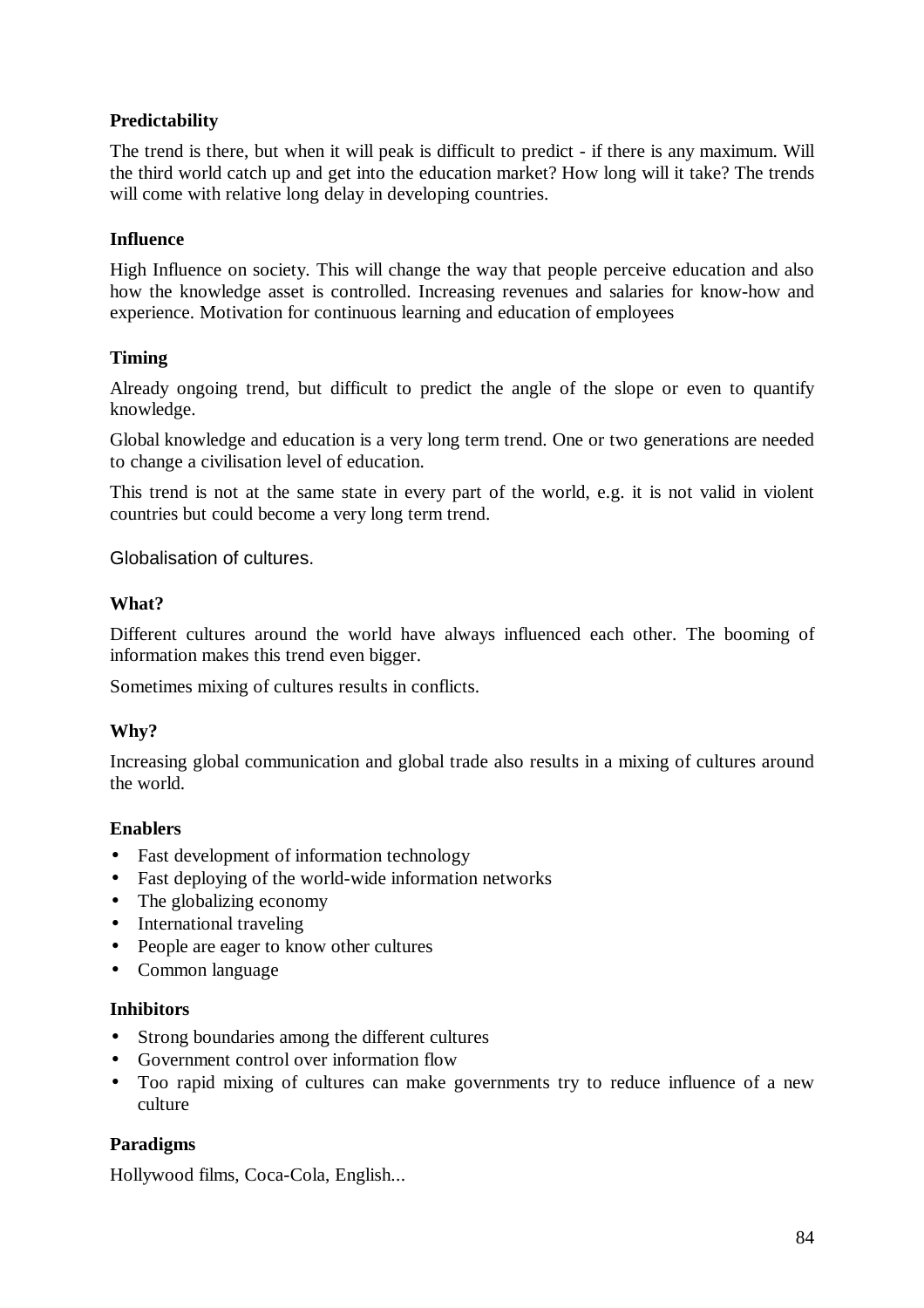# Timing

Need at least one generation to make changes.

### Standardisation diversification

# **What?**

Standards are created by companies and co-ordinated by international standardization organizations with the aim to manage, control and influence the pace of technological development (post-harmonisation).

Three separate areas need to be considered when talking about standardization with regards to communication and

#### technology:

Standardization is essential for the success and even survival of a system

- Global markets requiring inter operability
- Standards are derived by co-operation of competitors and co-ordinated by official institutions (GSM: Ericsson, Nokia, Siemens, ETSI)

Standards for limited application or geographical area

- Regional limited markets
- Driven by governments / lobby organizations
- De-regulation of telecommunication governments try to re-gain or maintain some level of control by establishing offices "for equal competition and convenient liberalization"

De-facto standards

- Technology evolves faster than legislation (politics)
- Completely open and competitive markets parts of the market are dominated by one big company (Microsoft)
- Markets are too small (niches) or have no public impact agreements between different parties (specific gateways, customer ICs)

# **Why?**

Standardisation is becoming a more and more political issue and is therefore complex and slow. Open licensing policies become increasingly important to establish de-facto standards and conquer markets. Companies have to co-ordinate their development due to increasing development costs. This forces even competitors to take place on the round-table. The compatibility issue (and connected to this: standardisation) is carefully evaluated upon launching a product, since it defines the positioning in an existing or opening of a new market

# **Enablers**

- Fast prototyping / production (e.g. for software)
- Big, powerful companies, dominating complete market segments
- Joint research projects
- Global market
- High technology development pace.

#### **Inhibitors**

• Lots of small companies, none dominates the market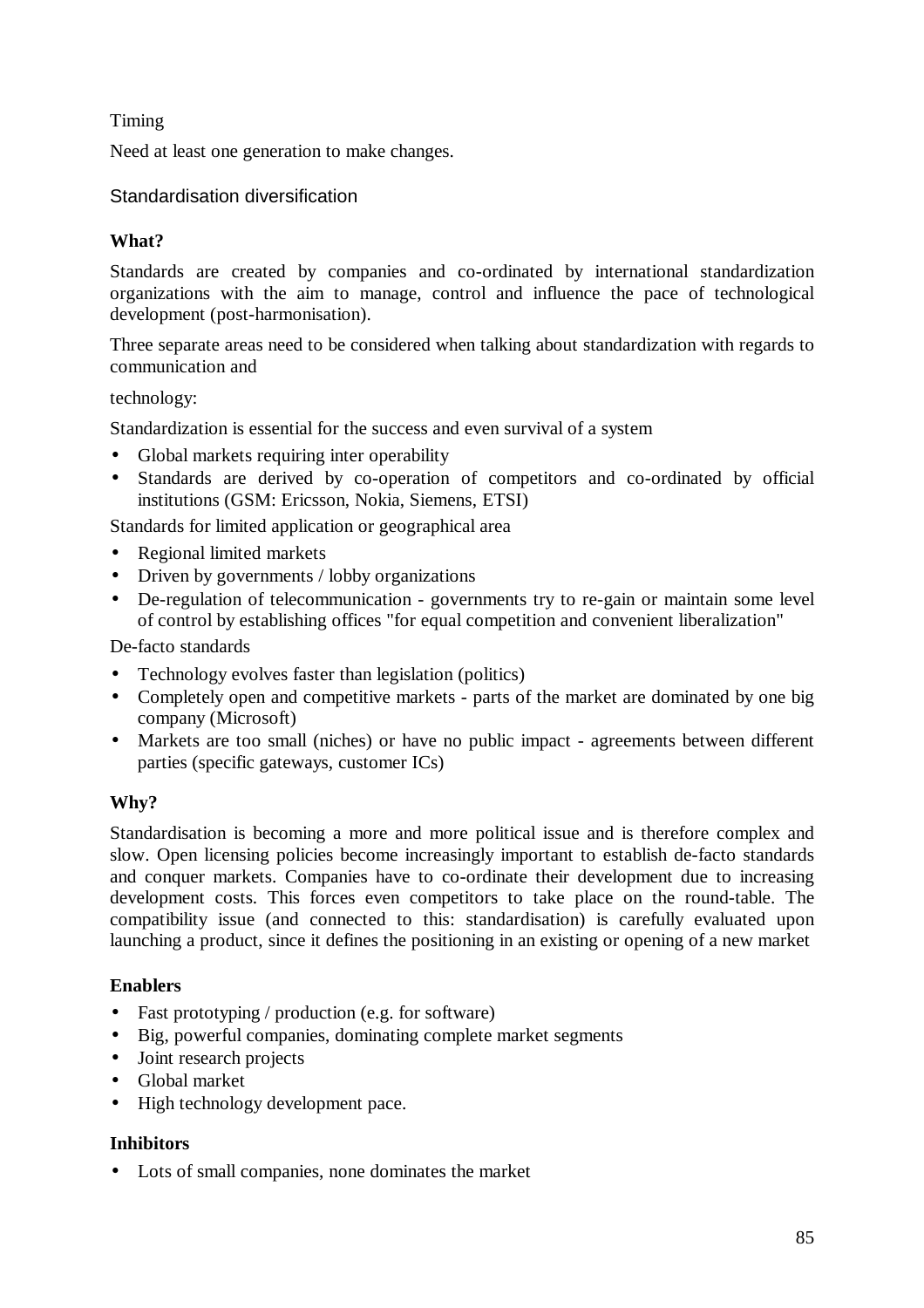- Too many de-facto standards or different products (none winning) and increasing incompatibility
- Global unified research without research competition
- Local market with their own standards

#### **Paradigms**

Microsoft, Cisco, Intel, Nestle, Coca-Cola, McDonalds, Sony, Kirch

### **Predictability**

Global markets requiring inter operability. Regional limited markets heavily depends on how much industry and politics are connected De-facto standards

Difficult to estimate how the current trend continues

#### Influence

Co-operation and agreements within one market Great influence on the telecommunication market and wireless systems.

Governments may loose some of their power to companies. Standards are created by companies instead of by standard organisations.

#### **Experts**

ITU, ETSI,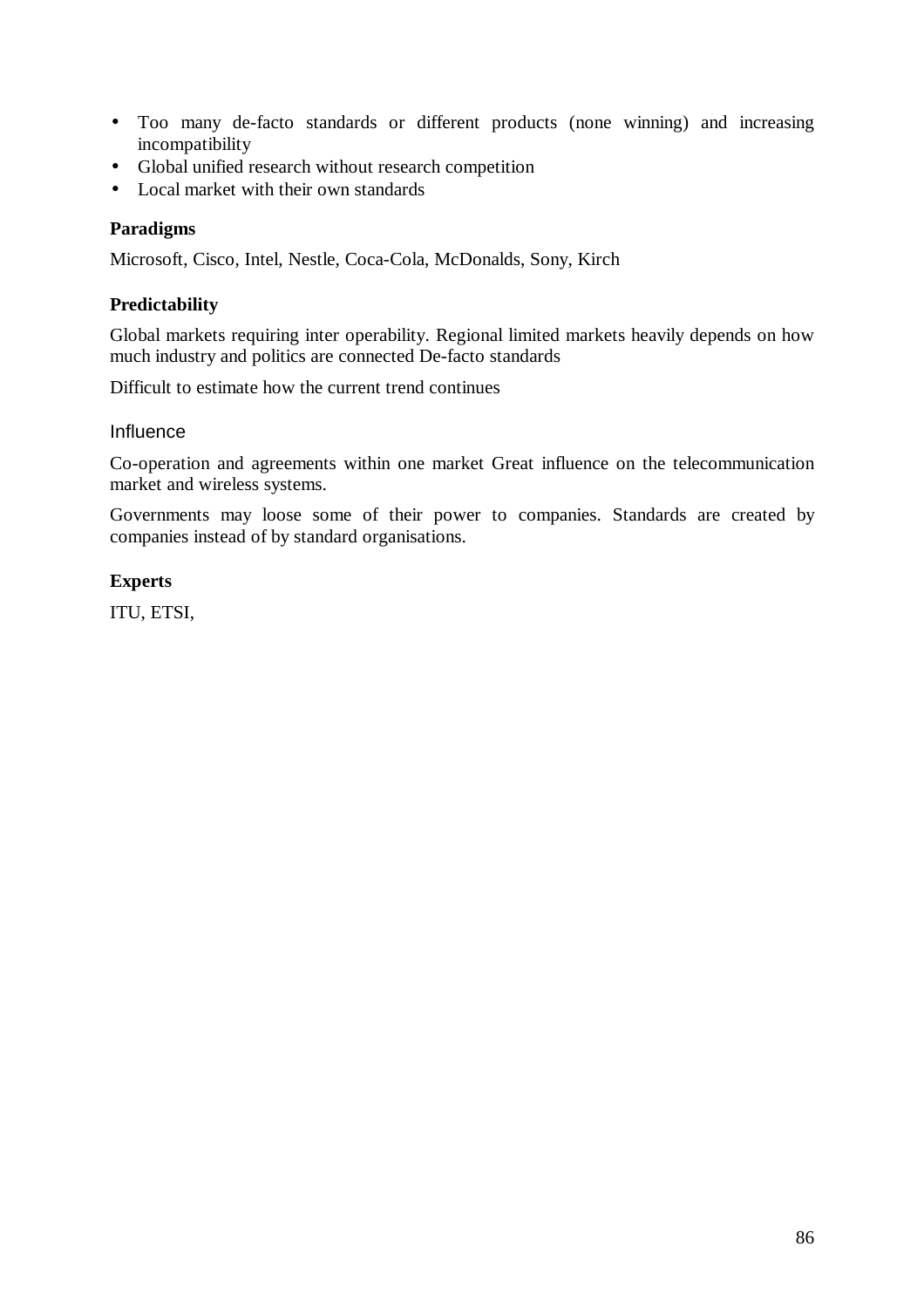# **Appendix E. Additional Research**

# **Technology**

# **Wired infrastructure**

Telephone line are the most widespread infrastructure for communication. It consists of fibre optics and the wires. Fibre optics is mainly used for the backbone, while wires are for the local loop. The challenges are to lay the fibre optics as close as possible to the users, and to digitise the local wired line in a most efficient way.

Cable TV is considerd a broadcast medium. It has got high penetration rate to the households. Lack of capacity may happen when the number users that are sharing the same cable get large.

Power lines are powerful in the sense of penetration rate, but yet not tamed enough to be used for communication. Household appliancies are the candidates for the initial market.

#### **Wireless infrastructure:**

Satellite is the backbone infrastructure to reduce the backbone cost. It can as well cover the places where it is impossible to connected by wires (Ocean, desert). The main problem seems to be the latency due to the fact that the round trip distance is fairly long even for the LEOs.

Cellular is a good alternative for the wired local loop, the challenges are described in detail below

#### **Switching technology**

- From Voice to Data: From Circuit switched to Packet switched
- Wireless communication using Packet switched communication.

Traditionally, wireless communication systems were designed with circuit switch technology, which was tailored for the voice traffic. While with the development of the computer communication, it is highly desirable to support the new packet traffic pattern in the wireless communication systems. So instead of offering pure circuit switch, wireless communication systems should also offer the packet switch capability, it is very important for wireless communication systems' future. Particularly, it is widely agreed that "multimedia services in the same network" can be fulfilled more efficiently by packet switch networking technology.

The leading companies in wireless communication arena have already made efforts to adjust themselves to deploy the packet switch technology. Nokia has acquired a company -- IPsilon, which has been very successful with the packet switch technology "IP Switch". And one of the latest press releases by Ericsson announced their intention to target IP - based services (not only in wireless).

Satellite communication is another example. The most ambitious project in this area is Teledesic, which aims to offer the packet switch infrastructure in the sky.

In order to support packet switch, a large portion of the systems should be modified or changed, it is not a minor task. To make a smoothy handover, the coexistence of both packet switch and circuit switch will be a good choice. They share the bandwidth and share the topology.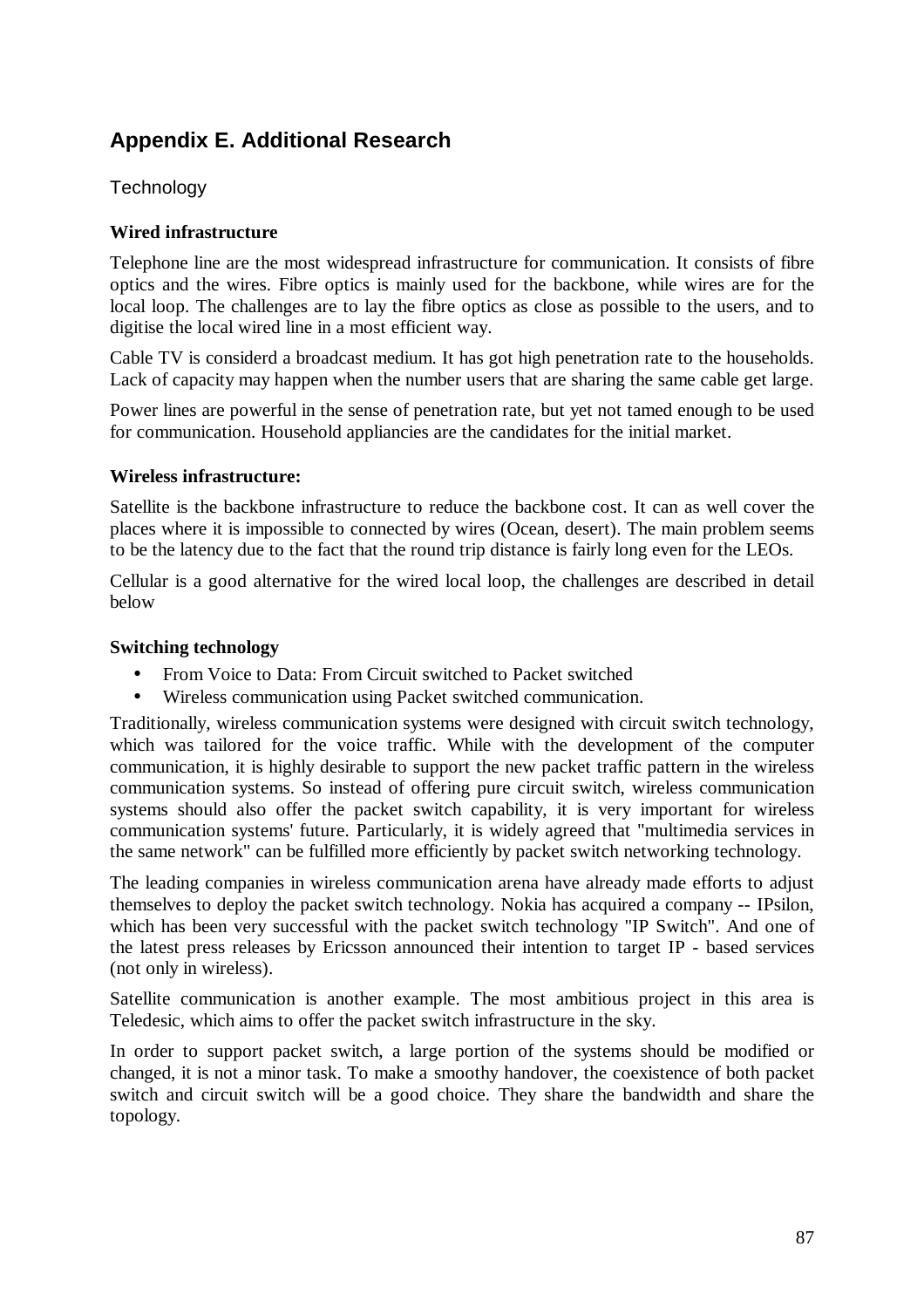# **Frequency efficiency**

- Bandwidth is precious
- Use High frequency band despite technological challenges
- Efficient Frequency reuse
- Importance of Source coding
- **Multicast**

Bandwidth is certainly one of the most precious communication resources in the world. How to use the bandwidth as efficiently as possible is a huge task in wireless communication. One approach is to use the higher frequency span, now about 60GHz. It is attractive but with quite a few technical difficulties.

Another way is to reuse the bandwidth geographically as many times as possible, which lead to the micro cell and picocell concept. But when the cell size is reduced, the processing among the cells becomes another burden to the wired part. A method of reusing bandwidth without decreasing the cell size is to use adaptive array antennas and Space Division multiple Access (SDMA).

Coding is a way to achieve frequency efficiency by compressing the original input to occupy minimum bandwidth. Combination of different multiplexing technology is a good idea as well.

A quite different solution, "multicast" is based on the observation that "group communication will become very popular in the future". Instead of trying to accommodate more information into the fixed bandwidth, "multicast" is going to eliminate the unnecessary usage of the bandwidth from the network layer and link layer.

# **Inter-System Communication**

Integrate every existing wireless communication systems

Different communication systems have different properties, and it is highly desirable to integrated all the systems. Satellite system, Cellular system, Cordless system, Wireless LAN are successful in their own arena, but different standards and different technology specifications makes it a difficult task to smoothly integrate all these systems.

Another problem rises when the fixed network and wireless network merges, especially in packet based network. For the high layer of the protocol stack, i.e. TCP, due to the large difference of the channel characteristics, what has been very successful technology in the fixed network was found very inefficient in the wireless area. In such a overlapped wireless structure, how to exploit the technology in the most intelligent way is still an unsolved problem

# **Mobile terminals**

- Smaller terminals reach goal in size
- Body area network
- Power supply is still a problem. temporary solutions.
- Flexibility with Platform independent programming

We are quite confident with the IC technology, it makes the chip smaller and smaller. Consequently, the mobile terminals have reached its ultimate goal in size, "because the distance between the ear and month of human beings has not shorten so much as the size of the mobile terminals", wearable devices are emerging now to build up a "body area network". On the contrary, the power supply and display technology have not developed as fast as the IC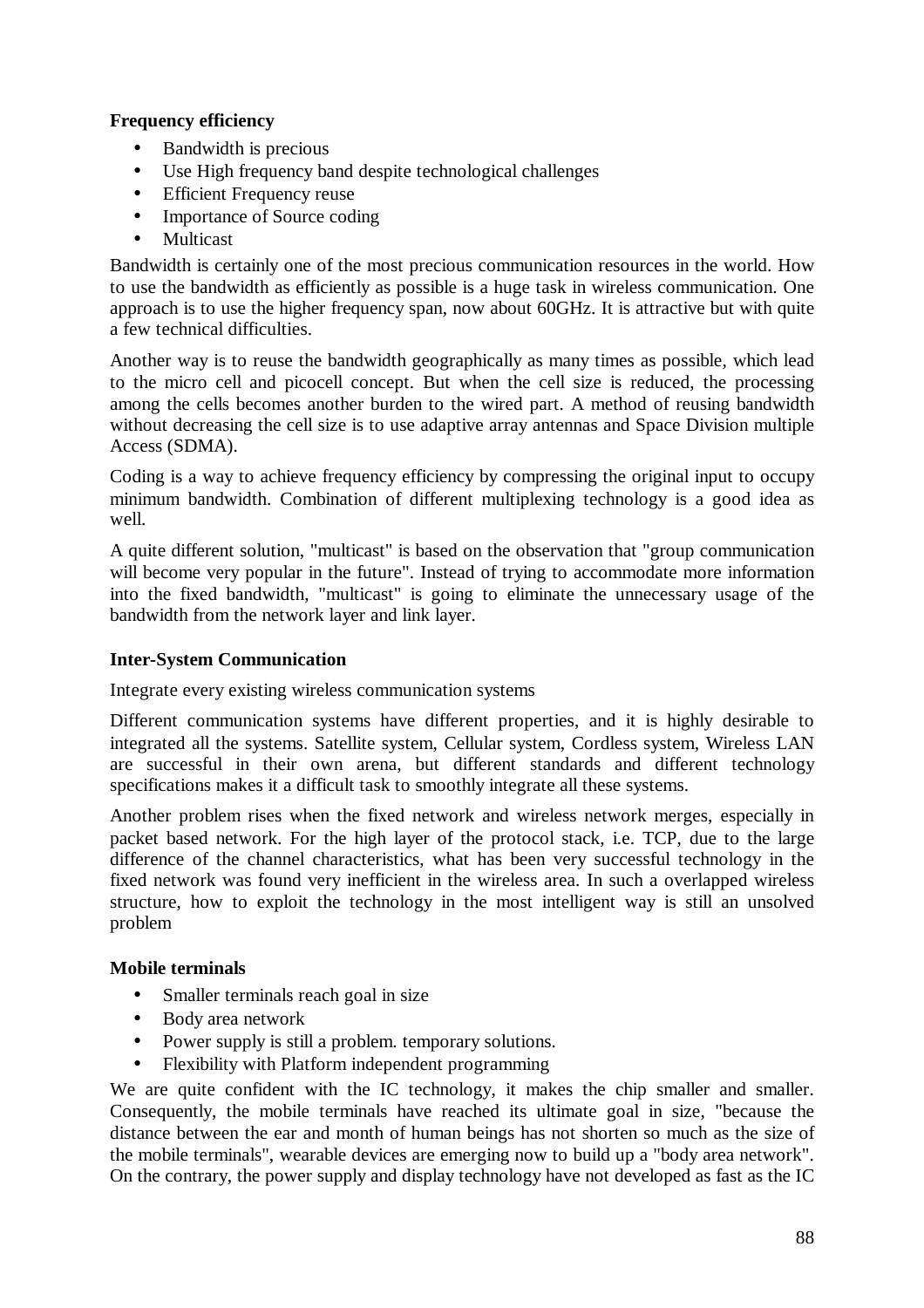technology. How to make long life battery will be a extreme hot point. A alternative (temporary) solution for power supply problem might be that to build a infrastructure of power supply for the terminals, e.g. battery recharge slot anywhere, or shops are available everywhere for changing the exhausted batteries. As for the display, limited by the size of the mobile terminals, high resolution and smart browse technology are needed.

The traditional terminals are dedicated to voice. But the difference between a powerful personal computer and mobile terminal is getting less. The terminals will become more powerful and with more fantastic functions (it is not necessary to turn a mobile terminal to a PC, although it is technically possible). Trans-platform programming language like JAVA will make the mobile terminals more flexible, software control will play a important role the terminals.

# **Operating Systems and Application Software**

• Operating system optimized for better bandwith usage

Operating systems for wireless communication systems should be particularly designed for the efficient usage of the precious frequency resource. Real time operating system in the base stations in cellular system is crucial. When the mobile terminals get more and more complex, it might be true that a dedicate operating system is desirable. Good application software will change the mobile terminals from the voice only device to a versatile gadget. Maybe it is reasonable to regard mobile terminals as a bare device with different software modules available from somewhere else, e.g. by downloading from the network's servers.

# Global Actors

In the study, "Global Actors in 2010", the purpose is primarily to find what actors are in the business today and as well which actors might be in the business in the future. Secondly, the purpose to find out information on their strategic work. What do they believe in about the future?

By actor or firm should be understood both traditional telecommunication firms like Ericsson and Nokia, but also information packaging and producing firms like CNN and BBC. Other firms related to this area might be computer firms and game producing firms like IBM and Nintendo. Other actors can be regulating bodies and governments.

The strategic work that we are looking for is the published work like the Ericsson scenarios or Siemens scenarios or similar published products. Other interesting things can be statements made in the yearly report or information on special investments made like Ericsson cyberlabs in New York and Japan.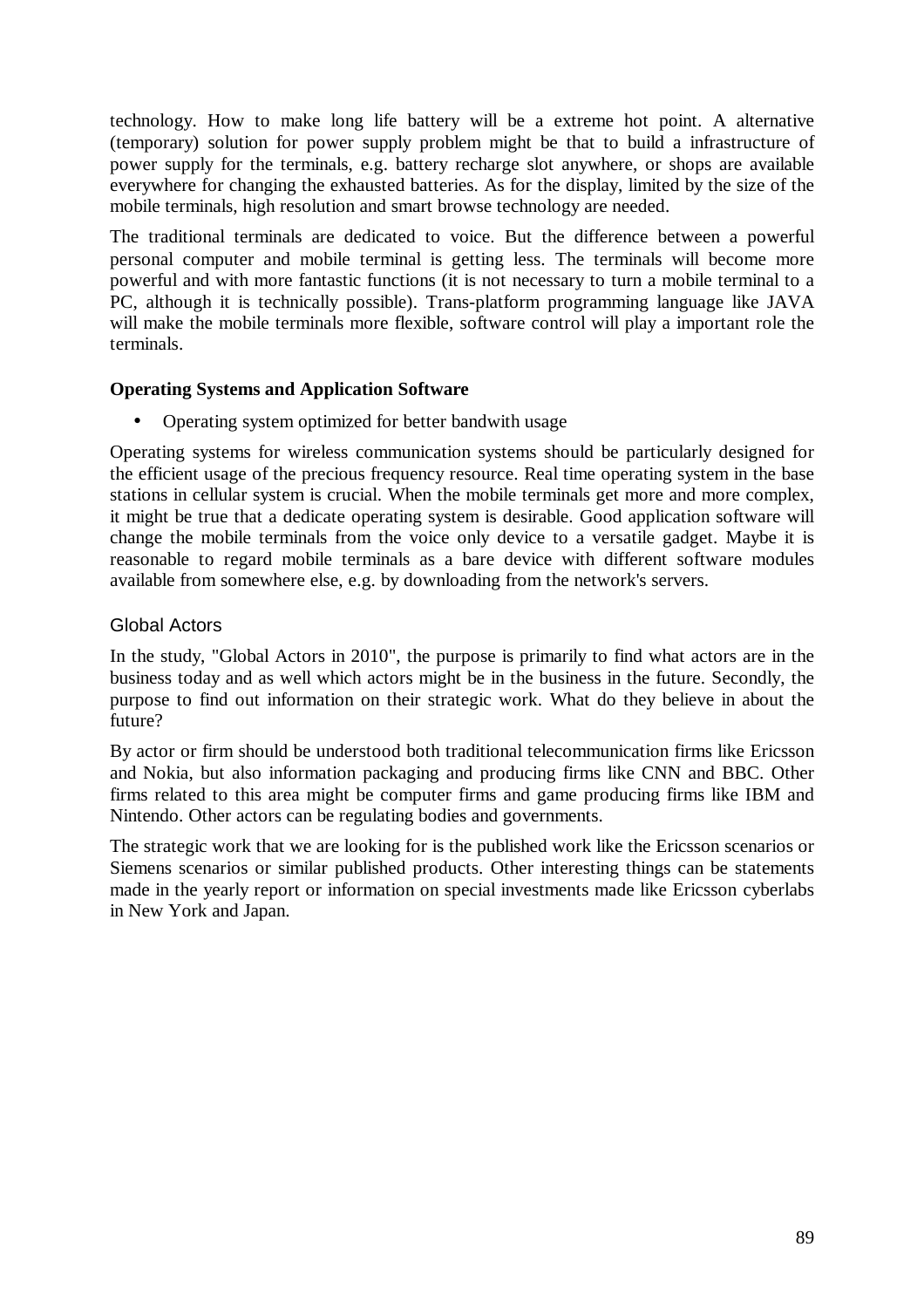

#### **Figure 1, Current situation among global actors.**

Operators:

- Companies with major local influence have international ties and large turnover (German Telekom: 37 Bill. \$, MCI: 20 Bill. \$)
- Fully/partly controlled by government and well established lobbying
- They own strategic important resources (networks)
- New network operators, with or without their own networks, are coming up.
- Major local companies ally to acquire global influence.

Three major alliances:

- Global One: German Telecom, France Telecom, Sprint (USA)
- Concert: BT, MCI (USA now with WorldCom), Telefonica Spain, Telefonica Portugal
- Uni Source: AT&T, Swiss PTT, Telia, Netherlands Telecom

WorldCom controls approx. 60% of the Internet lines

Equipment manufacturers:

- Big international companies in main markets, Small companies survive in niche markets
- Hard competition and small margins
- Decreasing number of component manufacturers

Media business & content provider: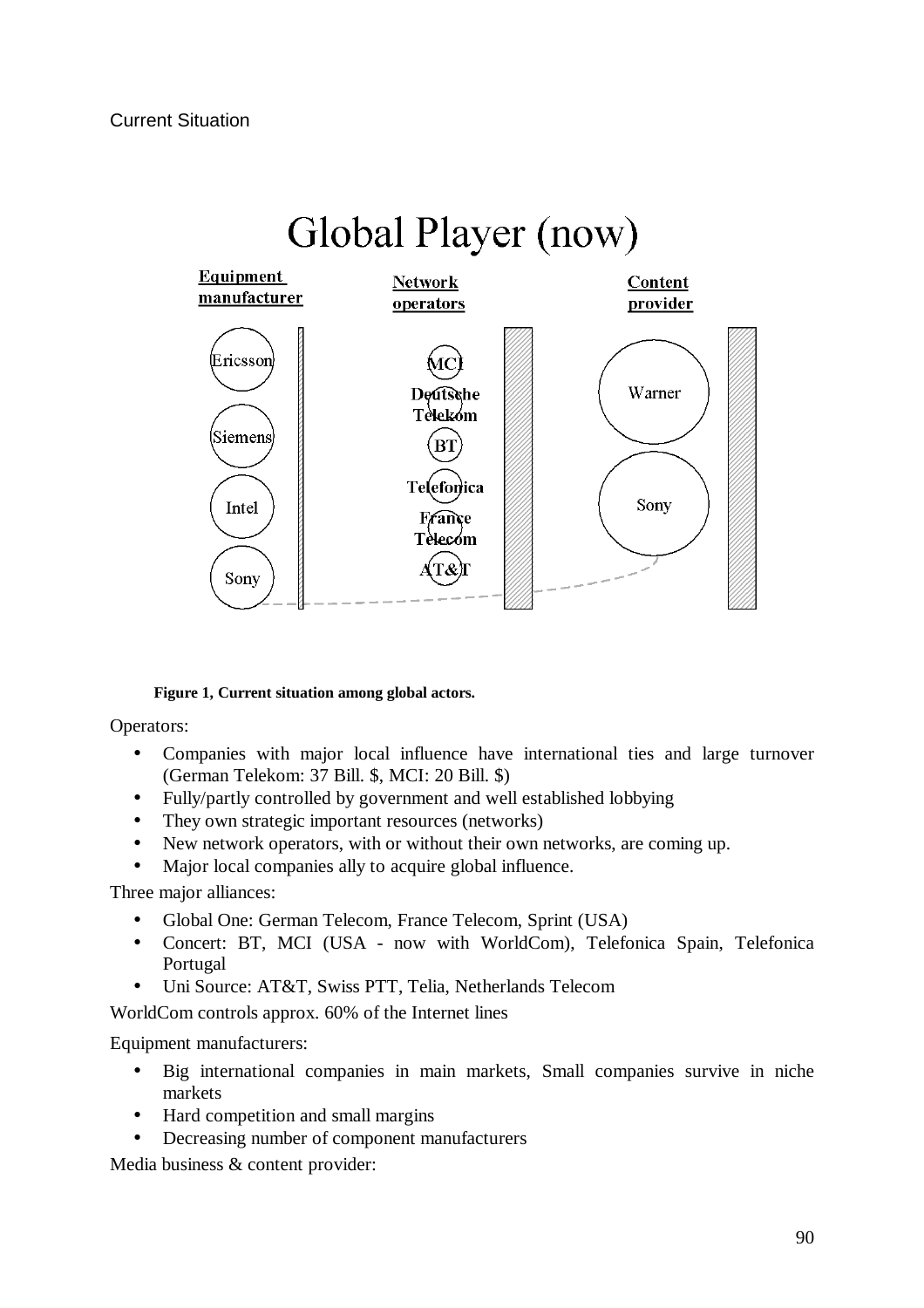- Big national companies in TV, Radio
- Big international companies in news, entertainment
- Local companies connected to major actor

This situation may be described as value chain, where the value grows from components to service and content.



In this chain the value is increasing in every step and the margins are following the value. These thoughts are presentes in Ericsson Anual Report 1997

# **Identified Trends**



#### **Figure 3, Merging trend among actors.**

• Companies are expanding up the value chain to cover new market segments that offer higher margins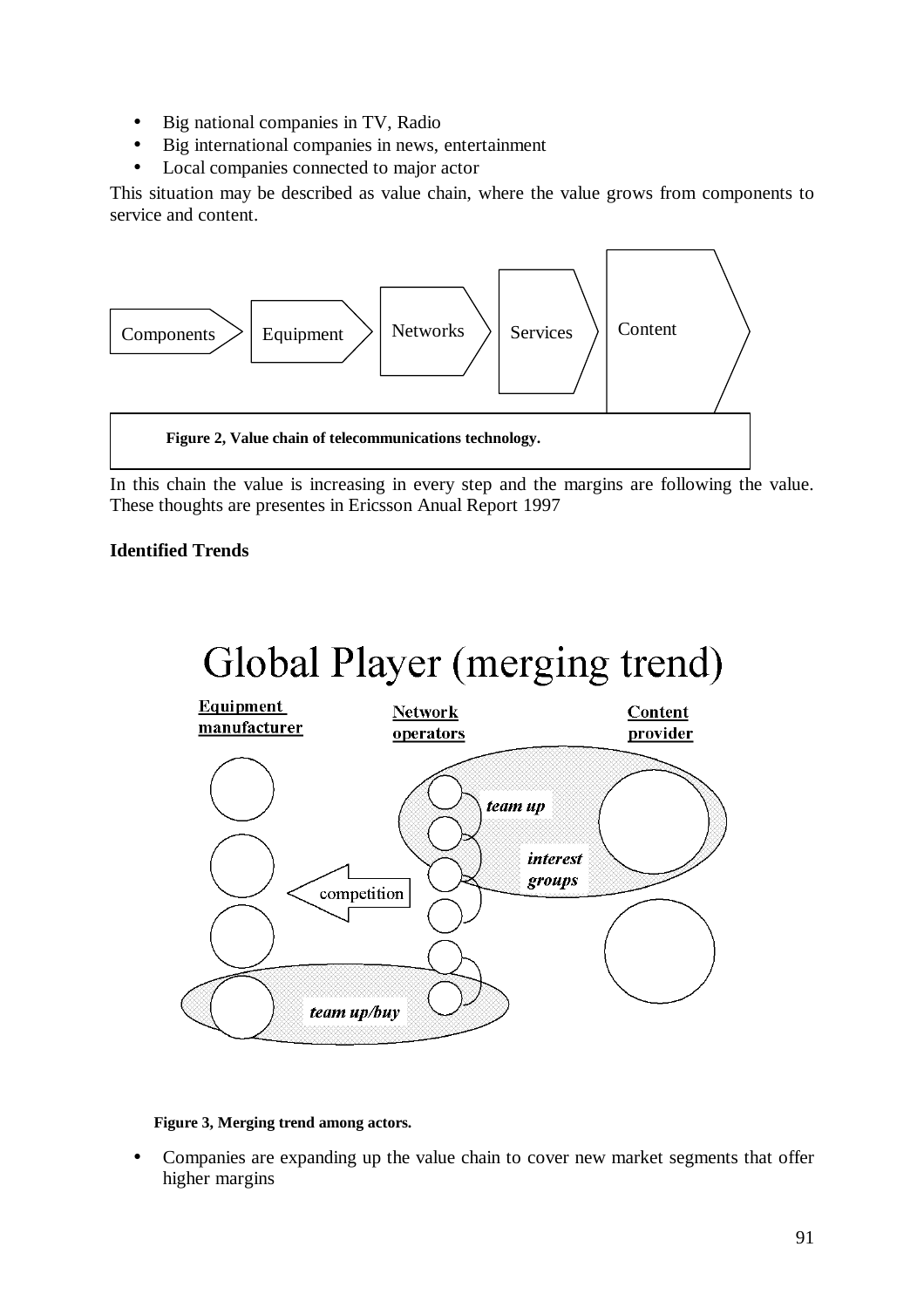• Companies are expanding in the current field to increase their market shares.



#### **Figure 4, Movements in the value chain.**

• Companies are retaining their size, but they are moving their products up the value chain. This may be happening due to their product automatically is developing towards a new field or that the other actors are threatening the current field.

New markets

#### **Geographical**

There are still a lot of areas and countries where modern information technology hasn't got its breakthrough or is in a very early stadium of development. One example is China, that currently is opening their equipment market, but the market of information is still closed. Major media actors are waiting for this market to open up.

#### **Technical**

Following the technical development a lot of new market segments are created. These segments may be covered by current actors, but also by new companies.

#### **Strategic views:**

#### **Overview**

Most companies want to be the BIG in their market, otherwise they team up with partners to become part of the BIG, e.g. Ericsson. Telecommunication and Media (network operator plus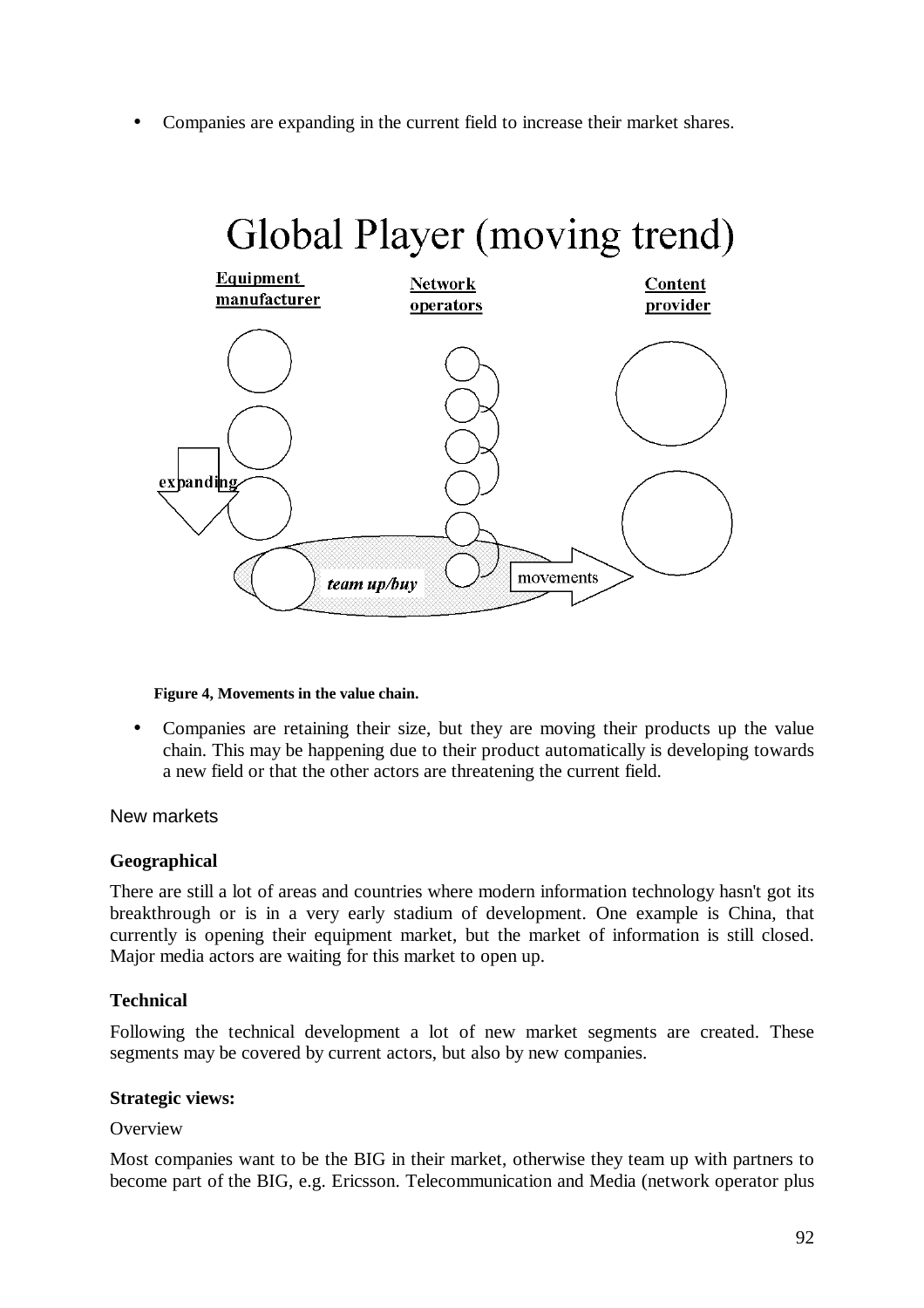equipment manufacturer plus content provider) are merging. Companies in both fields want to expand on each other.

# **Components, Equipment and Systems**

### Ericsson

Markets for telecommunications and data communications are merging. The dominant trend is the convergence of three industries: telecommunications, data and media. Ericsson plans to supply the new Infocom industry with an entire solution for systems, products and services. They see new business opportunities in such areas as network design and the operation of telecommunications networks and administrative support systems. As more and more intelligence and "functionality" is being built into silicon chips, the companies that produce them will be able to offer more or less complete products. It will be possible, for example, to build a mobile telephone consisting of only one, or very few, microchips. Thus, there is a risk of losing business slice by slice in the lower level of the telecommunication suppliers segment.

#### Nokia

Nokia plans to develop intelligent applications for fixed and wireless network infrastructures.

They believe that telecommunications, information technology and, media applications will increasingly merge in the future. More differentiation from the competition is required in these new markets.

An illustrative example of this is the semi-conductor industry. Although Nokia itself does not manufacture semi-conductors, it searches for future solutions together with the manufacturers. Research and development projects are carried out in collaboration with their business partners.

# Motorola

Motorola have focused on covering the equipment field and has covered all fields from components to systems. They focus on expanding into new geographical markets such as Asia and Latin America while US and European market will advance more slowly. Motorola also has activities in a number of fast-growing markets for electronic equipment. They expect that the demand for communication equipment will continue to be stimulated by: new technologies, new radio frequency spectrum licensed by governments around the world and increase in the number of service providers

# **Service/Network Operation**

#### Telia

Telia focus their services on highly potential fields like information search, education, electronic trading, marketing and entertainment. They will help their clients to structure and package the information in the services using their network and system.

Telia will develop towards a new information media company, increasing transfer rates for movies and sound. However they do not want to take over the position of the current media actors.

Telia's goal is to provide wide range of services including networks, services, software and hardware. This will be possible by working together with partners. They are teaming up for the future within the UniSource group.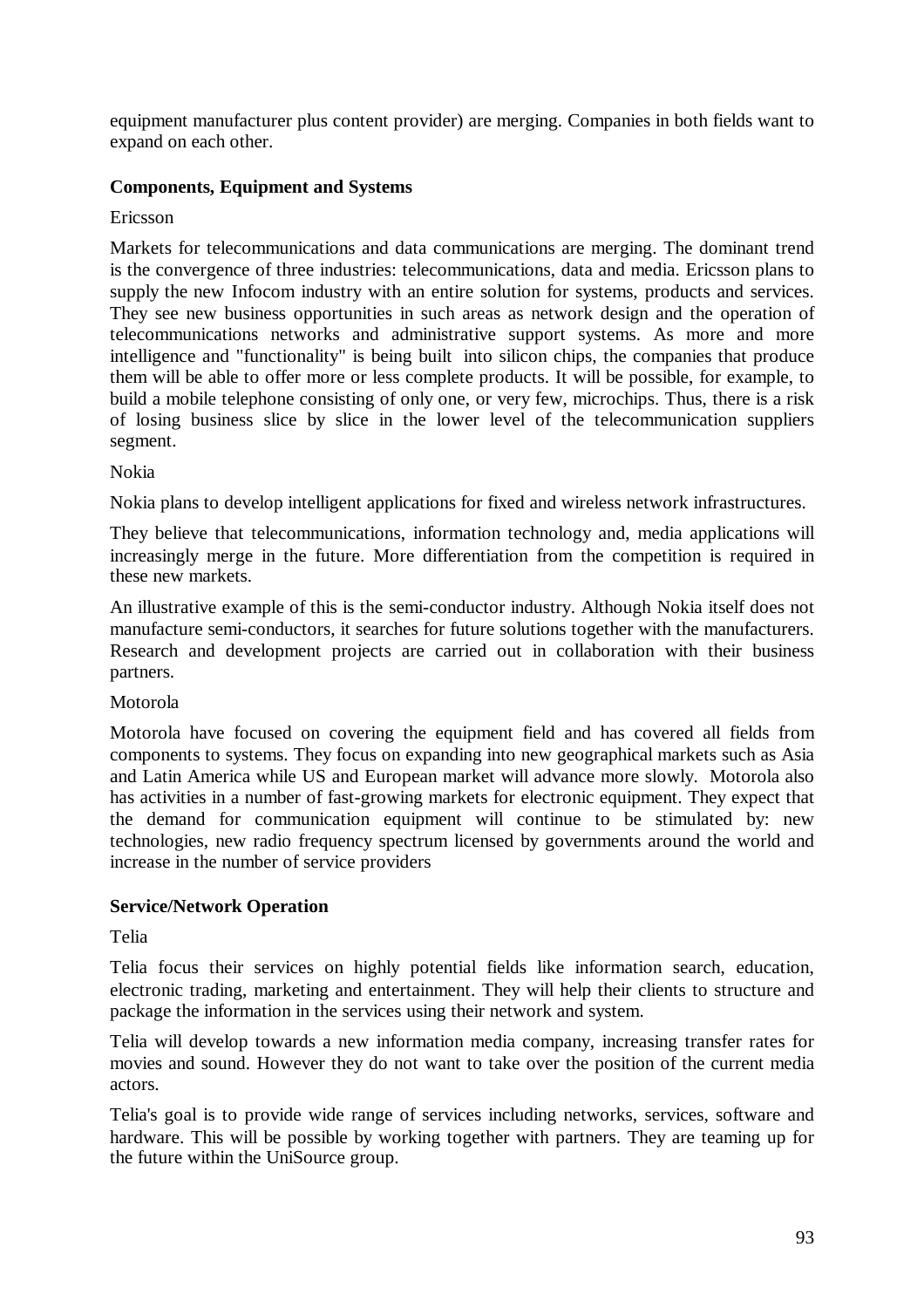# **Media**

Media players have already started their expansion, by the means of using communications to distribute their products.

Sony

Sony has come far in adopting its structure to the new convergence of the different areas. They started with in electronics and have now expanded to all kinds of media. Now they have activities in almost all fields from components and terminals, via networks to media, such as music and movie production. The only major area that they do not cover is network operator services.

# News Corporation (Sky, Fox)

News Corporation's main products are within global media and entertainment. They are now expanding into the area of distribution and current areas of focus include direct broadcast satellite television, terrestrial broadcast television and online/Internet activities.

Newscorp has expanded from information supply to broadcasting communication, Internet service and online games.

# **Surrounding business with potential impact on Telecom**

The banking sector

- Concentration of "Service" (bank offices, insurance, etc.), "Communication" (financial transactions), and "Content" (generation and administration of money)
- Continuing concentration process, in the year 2000 the market leader could reach an annual balance of 1 Bill. \$ (twice the size of the biggest bank now in only 3 years)
- Increasing networking and merging with insurance companies
- Large insurance companies (Allianz market leader, Gerling,?) make 50% of business in other countries
- Global and niche market companies will survive the merging

Reasons:

- Liberalized capital and share markets
- Former blocking laws were knocked down
- Business with money is independent of location (unlike manufacturing and other products)
- The necessary huge investments in IT technology kick small companies out of the market

Top 3 listing of banks worldwide (1997 balance figures):

- Bank of Tokyo: 675 Bill. \$
- United Bank of Switzerland:647 Bill. \$
- Deutsche Bank: 594 Bill. \$

# **Surrounding Thoughts**

The "Government" companies - potential new players?

National governments loose power balanced by

• Local authorities: juridical and social politics, economy (e.g. the German "Länder") International bodies: infrastructure development, foreign affairs, military/defense (e.g. EBU, ITU, ETSI)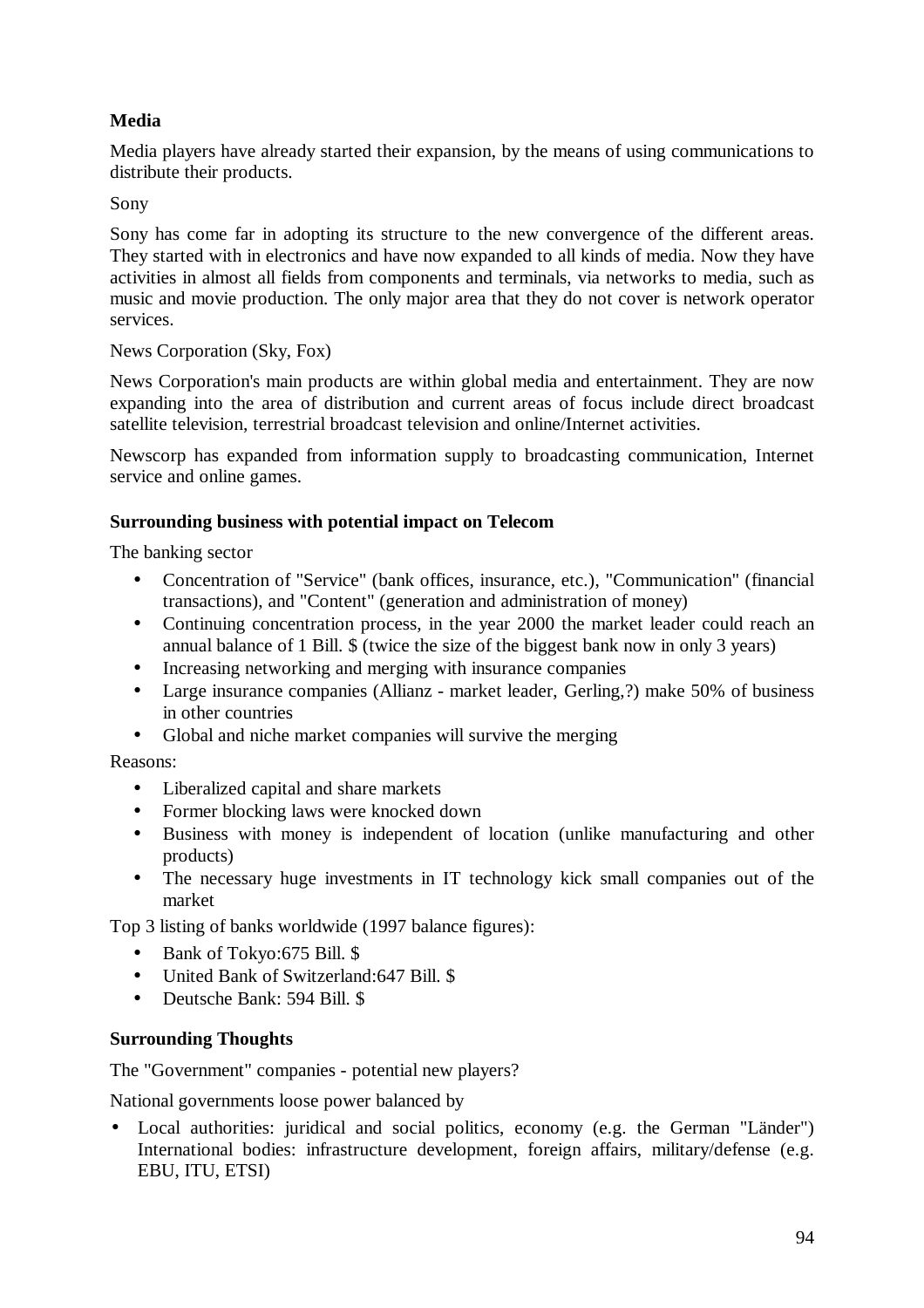Both international and local bodies might transform and act as companies offering "political services". Therefore they would become a new business category (e.g. governments already seeking for support from big consulting companies).Weakened national governments are a bottleneck between these two entities and might use this to control development in some areas (e.g. use national votes in the WARC to block or accelerate liberalisation of telecommunication markets)

The new money or: "We might have to re-evaluate our way of thinking about business, players and being big or small."

Virtual money (Internet and Cyber cash):

- Internet trading in the year 2001 is estimated 300 Bill \$
- Could yield total de-regulation of cash- and stock market
- Destabilisation of established banks and national money policies

# **De-nationalised money**

Money could be privatised and therefore knock down the monopoly of banks and governments. Cyber cash would compete with "ordinary" money.

Problems:

- Trust (value and liquidity of a bank)
- Crime (manipulation old fashioned money is well established and accredited, "cleaning" of criminal business money)
- Avalanche effects in financial markets and systems (Cyber cash is not balanced by gold etc.)

# People's Life

In the people's life section-- "People's life in 2015", the purpose is to find out what are the possible major changes in the people's life in 10 to 15 years. This will hopefully yield conclusions for the requirement for the future wireless infrastructure.

What do we know about the life of ordinary people of tomorrow? A lot.

We know approximately where they will live and with what they will work. Still there are big changes going on in a global context. Underdeveloped countries will rapidly get industrialised and so on.

The focus of this research area is to draw conclusions about the environment and thereby the infrastructure the 4 GW.

Research should be aimed at finding what conditions of people's life of tomorrow that we can predict fairly well and what we can not predict. Fairly predictable facts are for example the demography of the world. The urbanisation and the like.

The goal of this additional research is to find out what are the possible major changes in the people's life ten to 15 years from now. This should yield simple conclusions on the requirement for the future wireless infrastructure. Some everyday applications are described.

# **Basic assumptions**

People won't change very much

We assume a simple Social Model describing different type of people (class, values)

• For the social class, there is the mass workers and educated worker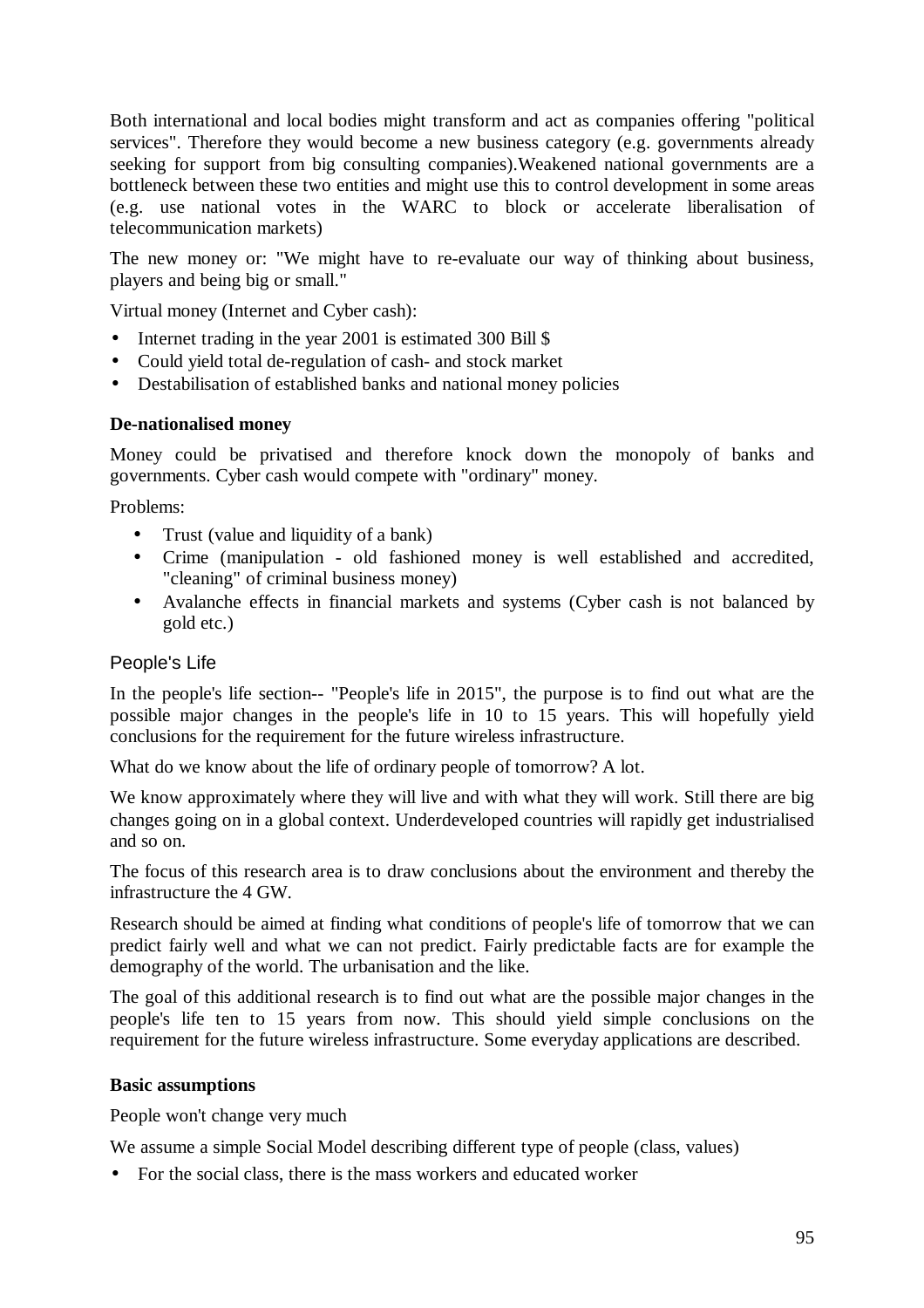• For the Values, there is the Money People (or working People) and the Family People.

Those classes won't change, only the proportions will.

As education is increasing, the educated social class will grow decreasing the importance of the mass worker social class.

The main Value will be more and more the Money. That is a pity but that seems to be the trend. People (educated people at least) always want to earn more money.

The mass worker will have time and no money to spend. Whereas, the educated people won't have time but has money to spend.

One good combination is to be Family People and educated worker. Those people will have some time and some money to spend.

They will have less time to do what they want.

- Why will people have less time, what do they do with it?
- Who will have less time? Is it only highly skilled professionals or will it be everybody?

The amount of different activities they want to do increases dramatically. Often the remaining activities are only the obligatory ones.

The reasons could be:

- They have too many things to do. (Bad Management)
- They don't organise themselves good enough. (No Parallel Formation)
- They are lazy. (Human nature)
- They have something else to care about. (Individualism)

### **What are important driving forces?**

- Save time
- Laziness
- Have time for more tasks
- Make more money
- Save money
- People are "greedy"
- Buy more time
- Buy Quality, and Reliability
- Comfort of life
- Need Ouality
- Need Reliability

#### **What do people do and how will they do it in the future**

#### *Food Preparation*

- Help shopping/delivery
- Help selecting dishes
- Intelligent kitchen machinery?
- (Restaurants)

#### *Food shopping:*

To have something to eat, we need to go shopping.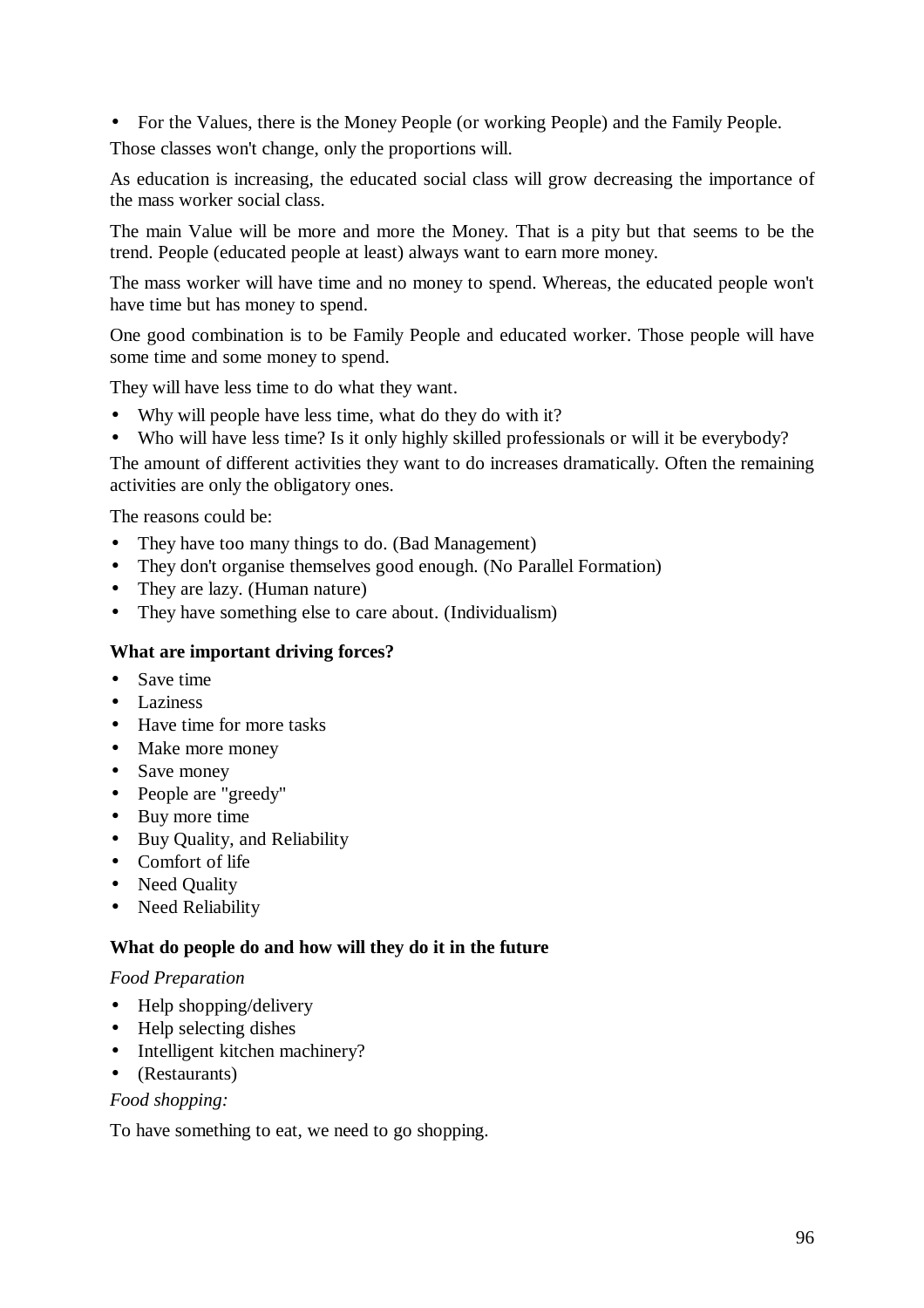If there are habitations, there are little shops. Most of the people go to the little shop to buy last minute food or late when the other shops are closed. We see here that people want to have the possibility to go and buy whenever they want but as cheap as possible.

Range, time of the day, and money are related in the normal human buying behaviour:

# *Range*

There is a trade-off between range, and money. We are ready to go far to buy the cheaper.

# *Time*

Time of the day can be divided in three different slots:

# From 0900 to 1800:

- Every shop is open.
- Wide choice of goods
- Cheaper shops
- Limited need

Large amount of buyer From 1800 to 2200:

- Local and night shops are open
- Limited choice of goods
- More expensive shops
- Need normally increased

Limited amount of customers From 2200 to 0800:

- Very few Open shops
- Very little choice
- Very expensive shops
- Big need
- Very few amount of buyer

# *Money*

Even if money is an important driving force, availability (or possibility to buy whenever we want % time of the day) and range (or more time to get to the shop) can take over if we have money.

# *Cooking*

One thing that has been improved is 'How fast is it possible to make something to eat?'

Last 10 years, the microwave oven became a centre tool in every kitchen, but quality puts limits to the fast food.

Medicine has improved and shown that some food is dangerous for the health. Does it influence our way of eating? Some people eat healthier, but in general people don't think long term and don't change their habits. New generations drive the changes.

Exceptional quality happenings: Good restaurants will always remain, but new type of specialised restaurant could appear. Eventually, machines in your kitchen could cook automatically. However, automated cooking in the kitchen is very unlikely compares to assisted cooking and shopping. Complete stand-alone installations are typically for mass production. It is likely that companies offer cooking services for you and deliver something almost ready to you. As the money is the major driving force in the future world, fast food delivery is not an issue. We can however consider this as the really short time and expensive meal solution.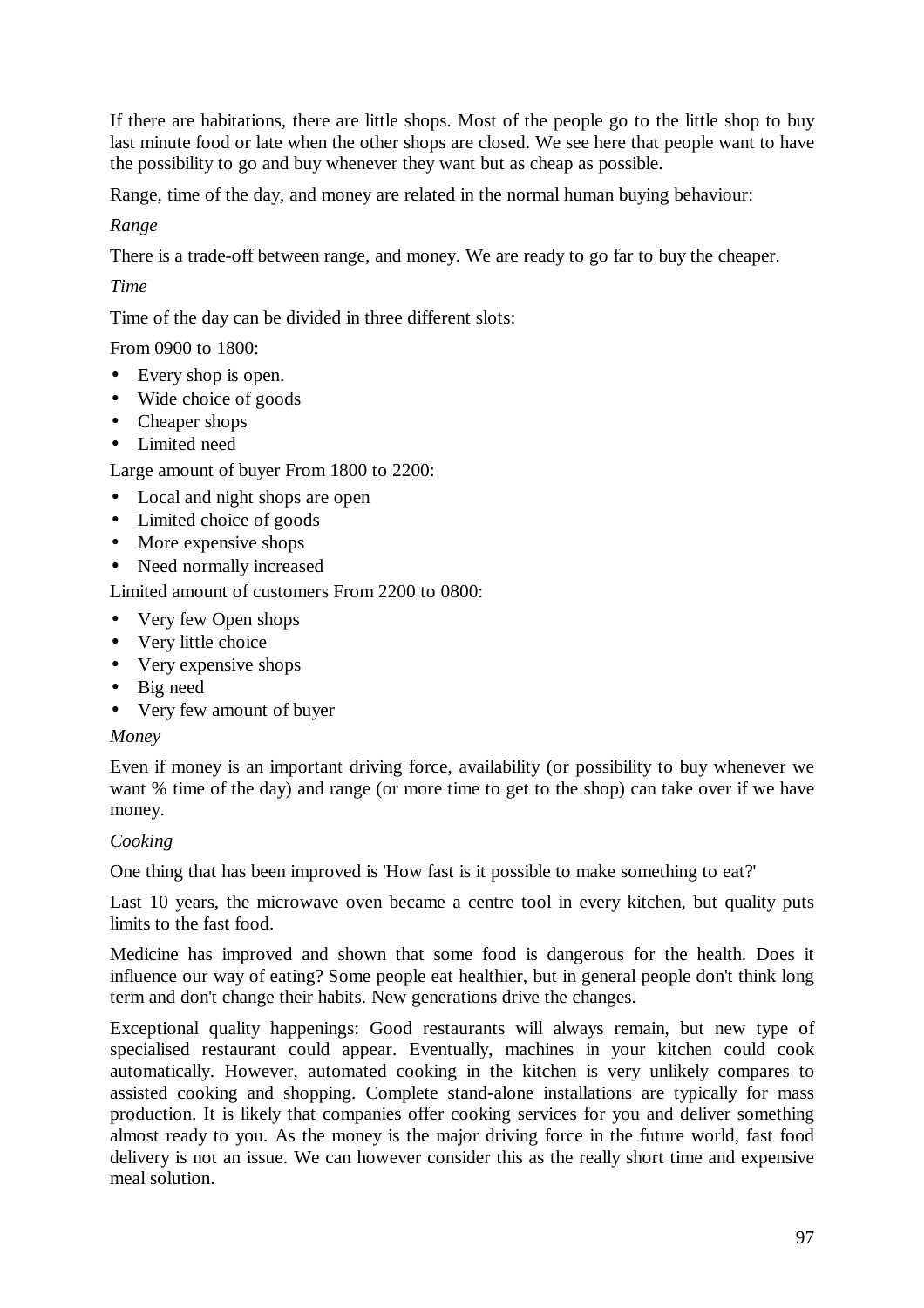Future cooking may use open shops, phones, and electronic money in order to save time and avoid waste of money. Intelligent agents will help us with cooking, and orders the food needed in on-line grocery store.

It will propose what to eat for dinner. Knowing your preferences, based on what you have eaten the previous weeks, what is available in the refrigerator, and your wish for the day (something with meat that tastes salty), the agent selects a suitable dish, finds the recipe in an online database. If needed it orders the missing ingredients at the local grocery store. The food can be delivered to your door or you can go and pick it up in five minutes.

Of course, someone will have cooking as an hobby and in that case time is not important neither is how much money it costs, but I mean that those people that have cooking as hobby will not influence tings to a great extent.

Time factor is more important than the quality of the food for most of the people; Money is ruling the food situation. People want to have more time. If they can afford it, they will try to buy more time. Wasted time is Money in the shopping case. Future situation will try to minimise the Range-Time-Money function. Most likely the information will have a great role in this development.

#### *Sleeping*

Hard to improve sleeping. Possible applications make sure sleep is undisturbed

There is no secret, we will always spend 30% of our live to sleep: this is a human need.

How can we improve the way we sleep? New technologies could arise and give a possibility to assist the sleeping period (for example electromagnetic waves to calm the sleeper, and so on?) Sleeping monitoring could be a good wireless application. We know that the human has sleeping period when it is not good to wake him up unless it is really important. The device could monitor those phases and wake him up between two of them before the alarm clock does. The same could be done in hospitals. We need to have the insurance that we will sleep good and be waken in the morning at the optimum time. We want to sleep less, but better.

# *Hobbies*

- Not beeing disturbed while doing a hobby
- The net creates new hobbies
- Enhancements of already existing hobbies
- Can take up much time/money

#### Main point

People have less time to spend for their hobbies. They would spend all their money for their hobby. They want to disconnect when they play. But not totally disconnected they prefer to have a cheap background agent such as answering machine. The problem in the answering machines case is that very few people leave messages. We need a passive connection: the caller does not decide whether he wants to leave a message.

# **Influence and benefit of communication**

Information and communication have created new hobbies for the new generations. Hobbies create applications that will create an increasing demand for the throughput, the mobility, etc. (ex: surfing the net for throughput, sailing for the mobility).

Wireless technologies can also add other features or improve our hobbies. For example sailors and skiers can increase their security.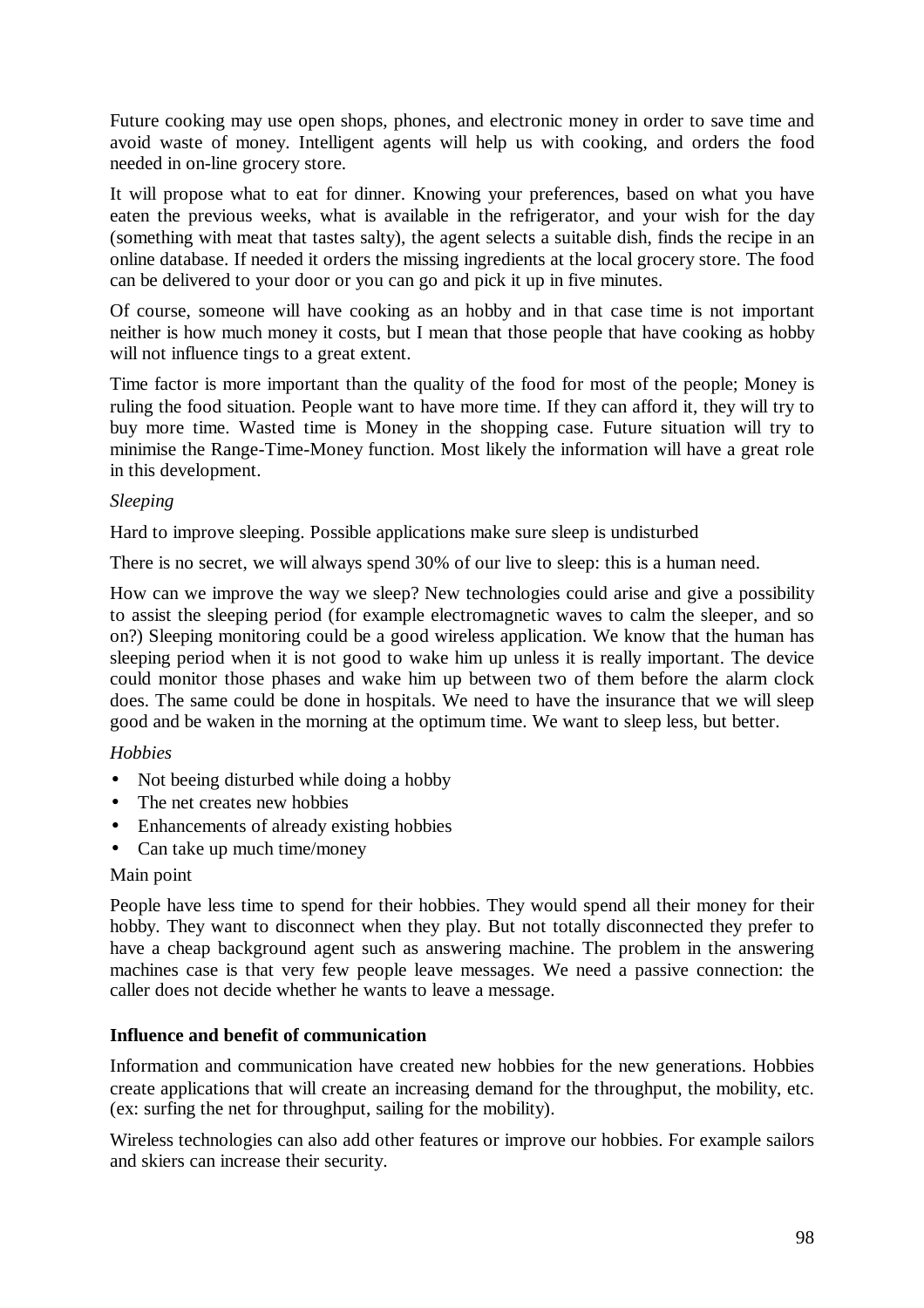Communication creates communities of people that would never have survived before.

Watching TV

- Possibility to choose how to pay
- Changing terminals functionalities
- Mobility is not really necessary
- Content might not change that much

TV has to adapt to the information. TV is a passive information media. It is not going to survive the information era. This device will be transformed such that the user can decide what he wants to see and when he wants to see it. We will have a wider choice of programs. Time and content are the important factors. However, the passive media's are of major importance for the commercial and financial business. The advertising are the main revenues of the non-pay TVs. The future will give us the choice whether or not we want to pay for what we watch. Let's say that somebody don't like commercial he could ask no commercial breaks and pay more than the other one who choose maximum rate of commercial breaks and pay almost nothing... However, the form of the content will survive. These will still be soaps, films, talk shows and education programs. The gadgets used for watching the TV shows will change also: Wrist watches heads up displays and home cinemas.

Do the people need mobility for the TV? I don't think so. People lie on their sofa when they watch TV and don't walk on the street. Of course, as Wireless communication is interesting for the video conferencing, it could be developed for the TV network.

The design will be more like a wireless local loop. On the other hand, in 15 years the local broadcast operator and satellite broadcast company will already have adapted themselves to the video-on-demand technology?

*Taking care of the kids*

- Child surveillance
- Security services

I think that raising kids is something that cannot be changed that much.

One thing that parents want to do though is to be able to keep an eye on their kids while not being there. If something happens to the kid they want to be alerted. We can think of a few examples of such devices/systems. The baby monitor. A small radio transmitter is places in the baby's cradle. It has a microphone and transmits to a receiver that the parents carry around. If the baby cries the parent can hear that and take action.

Parents give their kid a portable game that is also a pager so that they can come home and eat when it is dinner. In skiing school parents are given a pager. The ski instructor has a cellular phone and the parents can call in case something is wrong.

In the future I can imagine things like super-cradle (tm) that monitors 100s of body parameters (temperature, breathing, heartbeats etc.) and alerts you when something is wrong or when diapers need to be changed. Or clothes with built in position sensors that makes it possible to see where a person is.

If we extend the subject to the home, Some other safety device and agent are coming on the market: The Alert company that handles all kind of alarms in the house. The devices are connected to the phone and in case of fire or theft, alert the security company which diagnoses it and sends security guards etc? We can imagine that those house devices will evolve to all kind of services, like the locking of the doors, the detection of people in the room, the warming... Most of those applications are wireless and important to consider for the future